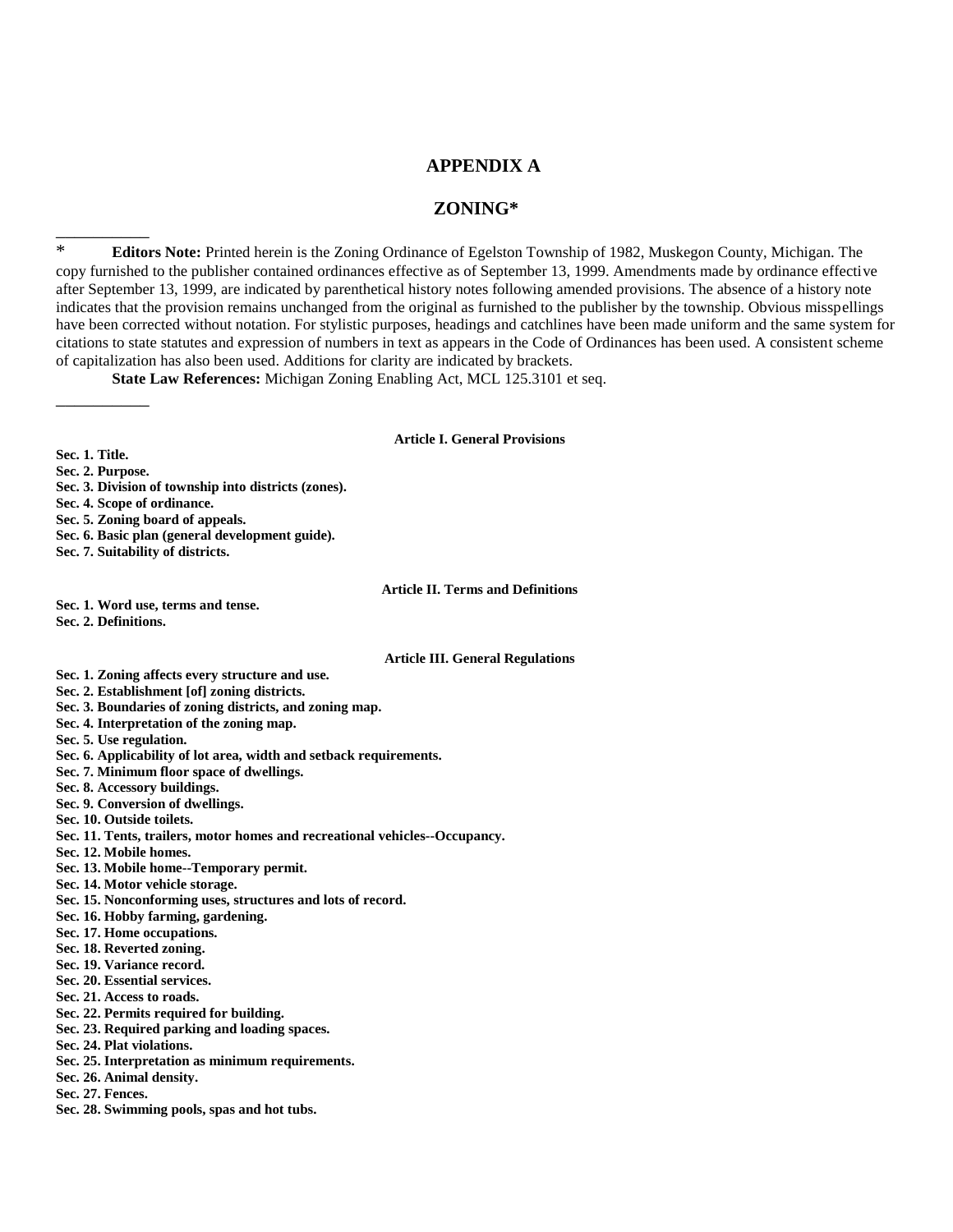**Sec. 29. Private roads.**

**Sec. 30. Site condominiums.**

**Sec. 31. Signs.**

**Sec. 32. Open space preservation projects.**

**Sec. 33. Wind turbines and related structures.**

#### **Article IV. Earth Changes and Natural Resources Removal**

- **Sec. 1. Topography alterations.**
- **Sec. 2. Limited exceptions.**
- **Sec. 3. Application requirements.**
- **Sec. 4. Operational statement.**
- **Sec. 5. Rehabilitation plan.**
- **Sec. 6. Review standards for approval.**
- **Sec. 7. Special conditions in permit.**

**[Sec. 8.] Wireless communication facilities.**

- **[Sec. 9.] Uses permitted in all zones: wireless communication antennae (WCA).**
- **[Sec. 10.] Special districts where wireless communication towers (WCT) may be located as special uses.**
- **[Sec. 11.] Standards in special districts allowing wireless communication towers (WCT).**
- **[Sec. 12.] Replacement of existing WCTs.**
- **[Sec. 13.] Review criteria for new WCTs.**
- **[Sec. 14.] Collocation effort required.**
- **[Sec. 15.] Removal of abandoned WCTs.**

#### **Article V. Site Plan Review**

- **Sec. 1. Site plans required.**
- **Sec. 2. Preliminary site plans.**
- **Sec. 3. Amendments to previously approved site plans.**
- **Sec. 4. Application [and] review procedure for previously approved site plans.**
- **Sec. 5. Application procedure for review of site plans before planning commission.**
- **Sec. 6. Review [and] approval procedure.**
- **Sec. 7. Standards for site plan approval.**
- **Sec. 8. Record of determination.**
- **Sec. 9. Compliance with approved site plan required.**
- **Sec. 10. Validity of approved site plan.**

#### **Article VI. Special Land Uses and Structures**

- **Sec. 1. Authority for special uses.**
- **Sec. 2. Conditions for granting special uses.**
- **Sec. 3. Application.**
- **Sec. 4. Application procedure statute.**
- **Sec. 5. Criteria guide.**
- **Sec. 6. Records of actions.**
- **Sec. 7. Security for compliance with requirements.**

#### **Article VII. Planned Unit Development**

- **Sec. 1. Purpose of planned unit development.**
- **Sec. 2. Authority of planning commission.**
- **Sec. 3. Eligibility for establishment of a planned unit development.**
- **Sec. 4. Procedure for planning commission.**
- **Sec. 5. Concluded procedure; record.**
- **Sec. 6. Standards.**

#### **Article VIII. R-1 Residential District**

- **Sec. 1. Purpose.**
- **Sec. 2. Permitted principal uses.**
- **Sec. 3. Special land uses.**
- **Sec. 4. Space requirements (in square feet or feet).**
- **Sec. 5. Space requirements--General.**
- **Sec. 6. Height limitations.**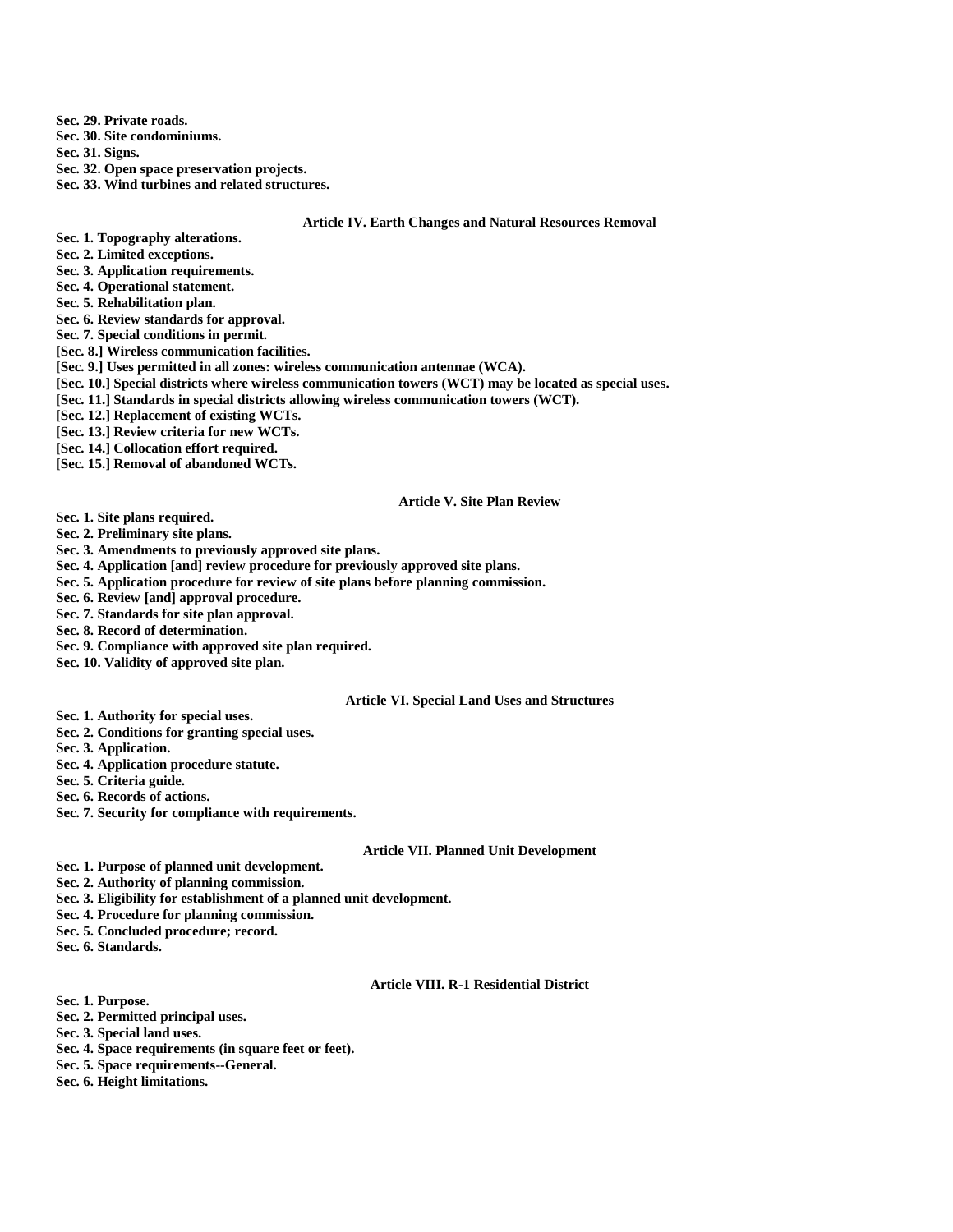#### **Article IX. R-2 Residential District**

- **Sec. 1. Purpose.**
- **Sec. 2. Permitted principal uses.**
- **Sec. 3. Special land uses.**
- **Sec. 4. Space requirements.**
- **Sec. 5. Space requirements--General.**
- **Sec. 6. Height limitations.**

#### **Article X. R-3 Residential District**

**Sec. 1. Purpose. Sec. 2. Permitted principal uses. Sec. 3. Special land uses. Sec. 4. Space requirements. Sec. 5. Space requirements--General. Sec. 6. Height limitations.**

#### **Article XI. R-4 Mobile Home Park Residential District**

**Sec. 1. Purpose. Sec. 2. Principal permitted uses. Sec. 3. Special land uses.**

#### **Article XII. R-5 Agricultural and Resort Uses**

- **Sec. 1. Purpose. Sec. 2. Principal permitted uses.**
- **Sec. 3. Special land uses.**
- **Sec. 4. Space requirements.**
- **Sec. 5. Space requirements--General.**
- **Sec. 6. Height limitations.**

**Article XIII. C-1 Commercial District**

- **Sec. 1. Purpose.**
- **Sec. 2. Principal permitted uses.**
- **Sec. 3. Special land uses.**
- **Sec. 4. Space requirements.**
- **Sec. 5. Space requirements--General.**
- **Sec. 6. Height limitations.**

#### **Article XIV. C-2 Commercial District**

- **Sec. 1. Purpose. Sec. 2. Permitted principal uses. Sec. 3. Site plan submission. Sec. 4. Special land uses. Sec. 5. Space requirement--General.**
- **Sec. 6. Height limitations.**

# **Article XV. I-1 Industrial District**

**Sec. 1. Purpose. Sec. 2. Principal permitted uses. Sec. 3. Site plans. Sec. 4. Special land uses. Sec. 5. Outdoor storage.**

**Sec. 1. Purpose. Sec. 2. Principal permitted uses. Sec. 3. Site plans. Sec. 4. Special land uses.**

**Article XVII. Enforcement**

**Article XVI. I-2 Industrial District**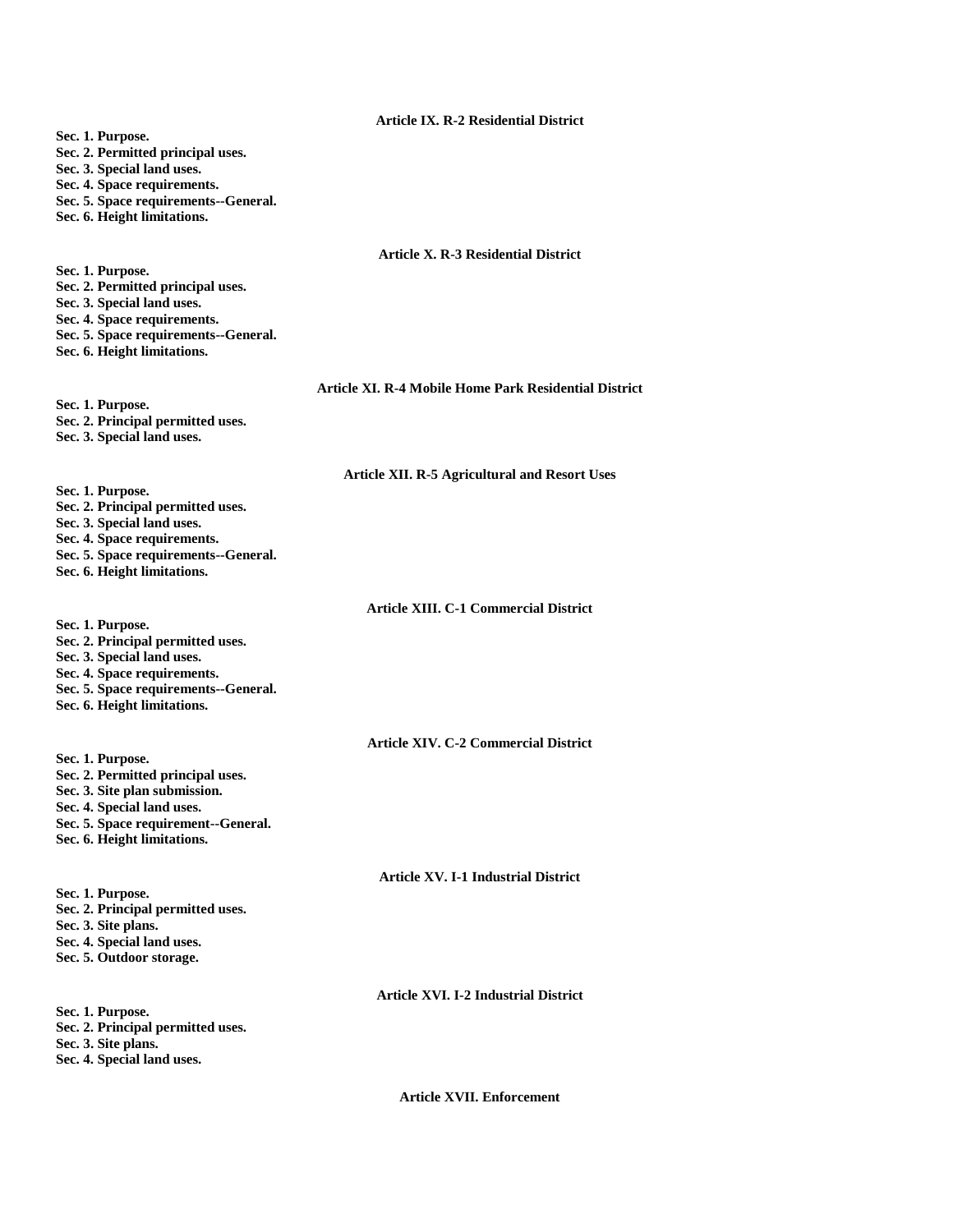**Sec. 1. Zoning administrator--Functions. Sec. 2. Zoning administrator's decision--Appeals. Sec. 3. Building inspector. Sec. 4. Building permits required. Sec. 5. Building permits--Contents. Sec. 6. Certificates of occupancy. Sec. 7. Plat violations. Article XVIII. Planning Commission Sec. 1. Authority. Sec. 2. Duties. Sec. 3. Scope of planning commission activity. Article XIX. Zoning Board of Appeals Sec. 1. Functions and authority. Sec. 2. Purpose. Sec. 3. Membership and meetings. Sec. 4. Functions and effects of decisions. Sec. 5. Fees. Article XX. Ordinance Changes and Amendments Sec. 1. Changes. Sec. 2. Hearing and notice. Sec. 3. Official township zoning forms. Sec. 4. Fee. Article XXI. Conflicting Ordinances Repealed Sec. 1. Conflicts. Article XXII. Validity and Separability Sec. 1. Validity. Article XXIII. Violations and Penalties Sec. 1. Violations. Article XXIV. Effective Date Sec. 1. Effective.** ZONING ORDINANCE OF 1982

# TOWNSHIP OF EGELSTON, MICHIGAN

## Ord. eff. 11-26-1982

THE TOWNSHIP OF EGELSTON, MUSKEGON COUNTY, MICHIGAN, PURSUANT TO ALL THE POWERS GRANTED UNDER ACT NO. 184 OF THE PUBLIC ACTS OF 1943, AS AMENDED, DOES HEREBY ORDAIN:

# **ARTICLE I.**

# **GENERAL PROVISIONS**

**Sec. 1. Title.**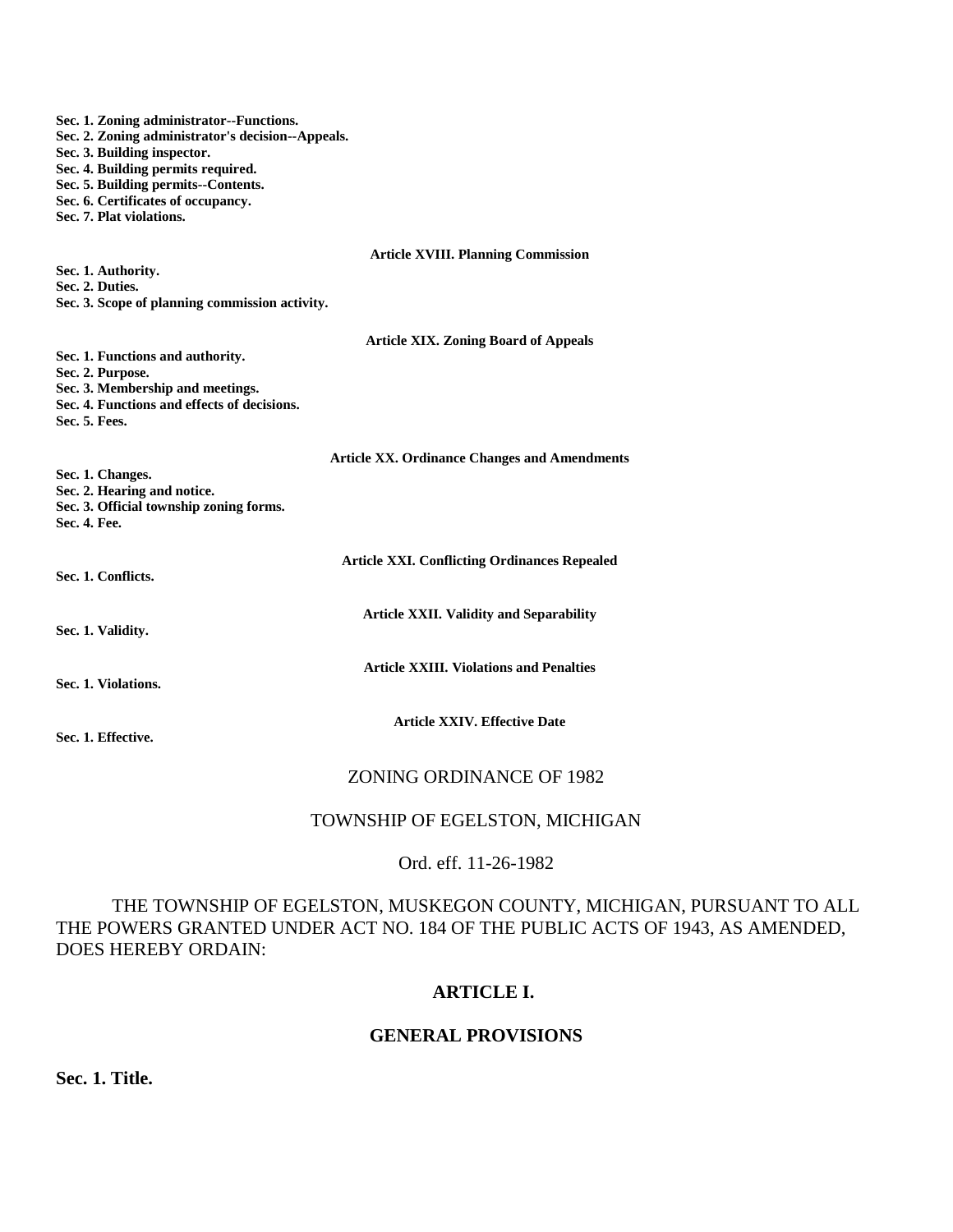This ordinance shall be known as the Zoning Ordinance of Egelston Township of 1982, Muskegon County, Michigan.

# **Sec. 2. Purpose.**

This ordinance is adopted in accordance with Act No. 184 of the Public Acts of 1943 [Repealed--See now MCL 125.3101 et seq.] and has as its purposes the following:

- (a.) The regulation of land development.
- (b.) The establishment of districts which regulate the use of land and structures.
- (c.) Meeting the needs of the state's citizens for food, fiber, energy, and other natural resources, places of residence, recreation, industry, service, and other uses of land.
- (d.) Insuring that use of land shall be situated in appropriate locations and relationships.
- (e.) Limiting the inappropriate overcrowding of land and congestion of population, transportation systems, and other public facilities.
- (f.) Facilitating adequate and efficient provision for transportation systems, sewage disposal, water, energy, education, recreation, and other public services and facility requirements.
- (g.) Promoting the public health, safety and welfare.

## **Sec. 3. Division of township into districts (zones).**

For the above purpose this ordinance divides the township into districts of such number, shape and area as the township board considers best suited to carry out the purposes of Act 184 of the Public Acts of 1943 [Repealed--See now MCL 125.3101 et seq.], as amended. This ordinance designates and limits the location, height, number of stories and size of dwellings, buildings and structures that may be erected or altered, the specific uses for which dwellings, buildings and structures may be erected or altered, the area of yards, courts and other open spaces, and the sanitary, safety and protective measures that shall be required for dwellings, buildings and structures. Further this ordinance limits the maximum number of families which may be housed in buildings, dwellings and structures which have been erected or altered.

## **Sec. 4. Scope of ordinance.**

It is not intended by this ordinance to repeal, abrogate, annul or in any way impair, or interfere with existing provisions of law, ordinance, or with any rules, regulations or premises, unless specifically repealed by the ordinance, or with any private restrictions placed upon property by covenant or deed; provided, however, that where this ordinance imposes a greater restriction upon the use of buildings, or premises, or upon the height of buildings, or lot coverage, or requires greater lot areas or larger yards, courts or other open spaces than are imposed, or required by existing provisions of law, or ordinance or by such rules, regulations or permits or by such private restrictions, the provisions of this ordinance shall control.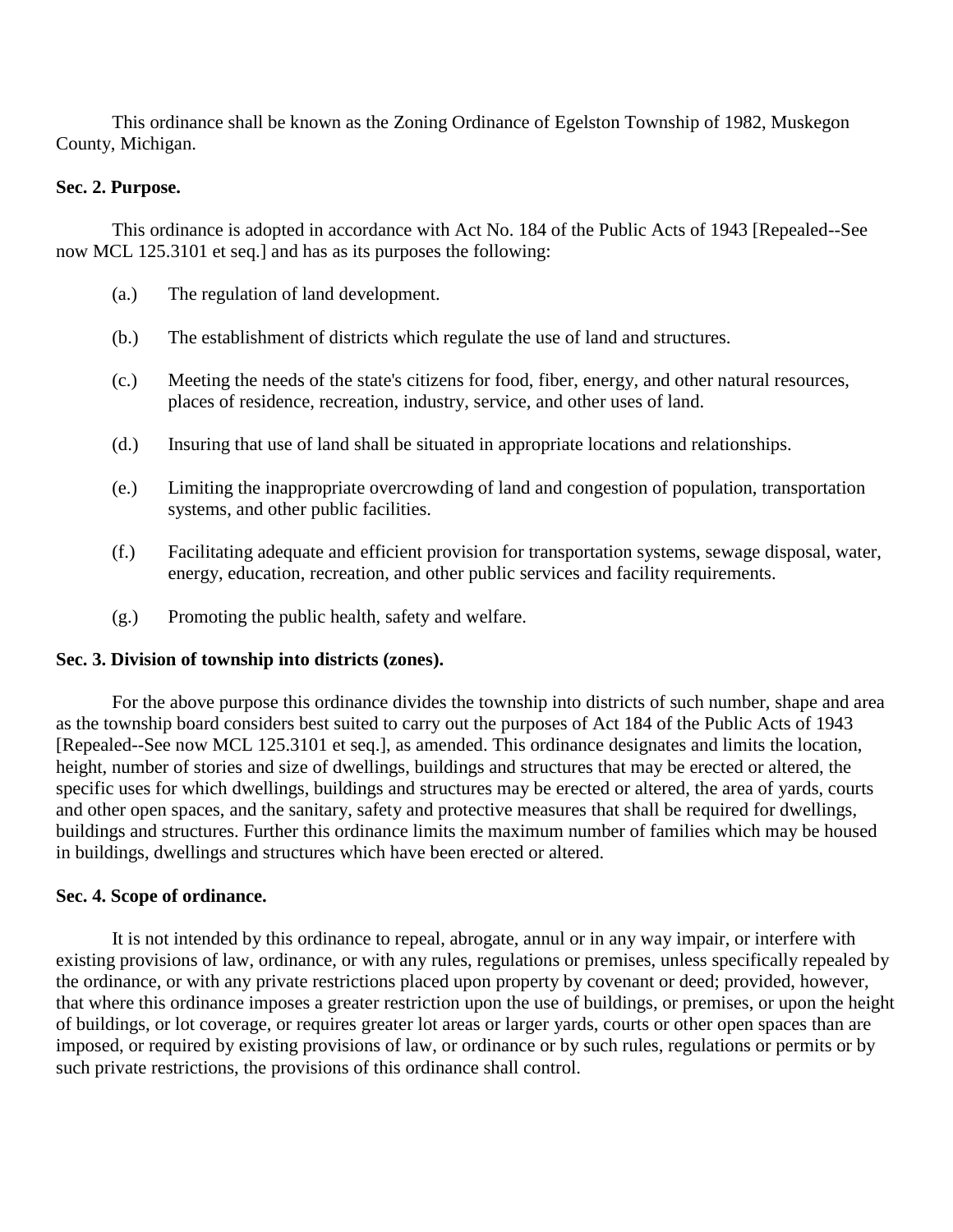## **Sec. 5. Zoning board of appeals.**

This ordinance further in accordance with statutory authority establishes a zoning board of appeals and sets forth its functions and authority, provides for special land uses, site plan requirements, planned use development districts and in general all types of zoning legislation which is authorized by the aforementioned state statute. In the event any ambiguity in procedure or substantive matters occurs, the procedures and requirements of Act 184 of the Public Acts of 1943 [Repealed--See now MCL 125.3101 et seq.], as amended shall prevail and are given effect in this township by virtue of this ordinance.

## **Sec. 6. Basic plan (general development guide).**

The planning commission for the Township of Egelston has adopted the Egelston Township general development guide which is a basic plan promulgated by the planning commission pursuant to Act 168 of the Public Acts of 1959, as amended, MCL 125.321, et seq. The zoning ordinance is enacted, and it is intended to be interpreted in accordance with the said basic plan, where the development guide has an impact on zoning decisions. Every board or commission of Egelston township which is called upon to make zoning decisions shall refer to the said general development guide in the course of its deliberation if the guide or its amendments and updated versions are relevant in any way to the substantive matters for decision.

# **Sec. 7. Suitability of districts.**

This zoning ordinance is enacted with reasonable consideration to the character of each district set forth herein and on the zoning map, the particular suitability of each district for particular uses allowed and permitted therein, the conservation of property values and natural resources, and the general and appropriate trend and character of land, building and population development.

# **ARTICLE II.**

# **TERMS AND DEFINITIONS**

## **Sec. 1. Word use, terms and tense.**

For the purpose of this ordinance, certain words and terms are herewith defined as follows: Words in the present tense include future; words in the singular include plural; and words in the plural include the singular, the word "building" includes "structure," and the word "structure" includes the word "building." The word "shall" is mandatory. The word "person" means persons, associations, copartnerships or corporations or any other business or group association whether for profit or nonprofit, the word "occupied" includes designated or intended to be occupied, and the word "used" includes designed or intended to be used.

# **Sec. 2. Definitions.**

(1.) *Accessory buildings.* A subordinate building, or portions of a main building, the use of which is incidental to that of the main building.

(2.) *Accessory use.* A use naturally and normally incidental and subordinate to the main use of the premises.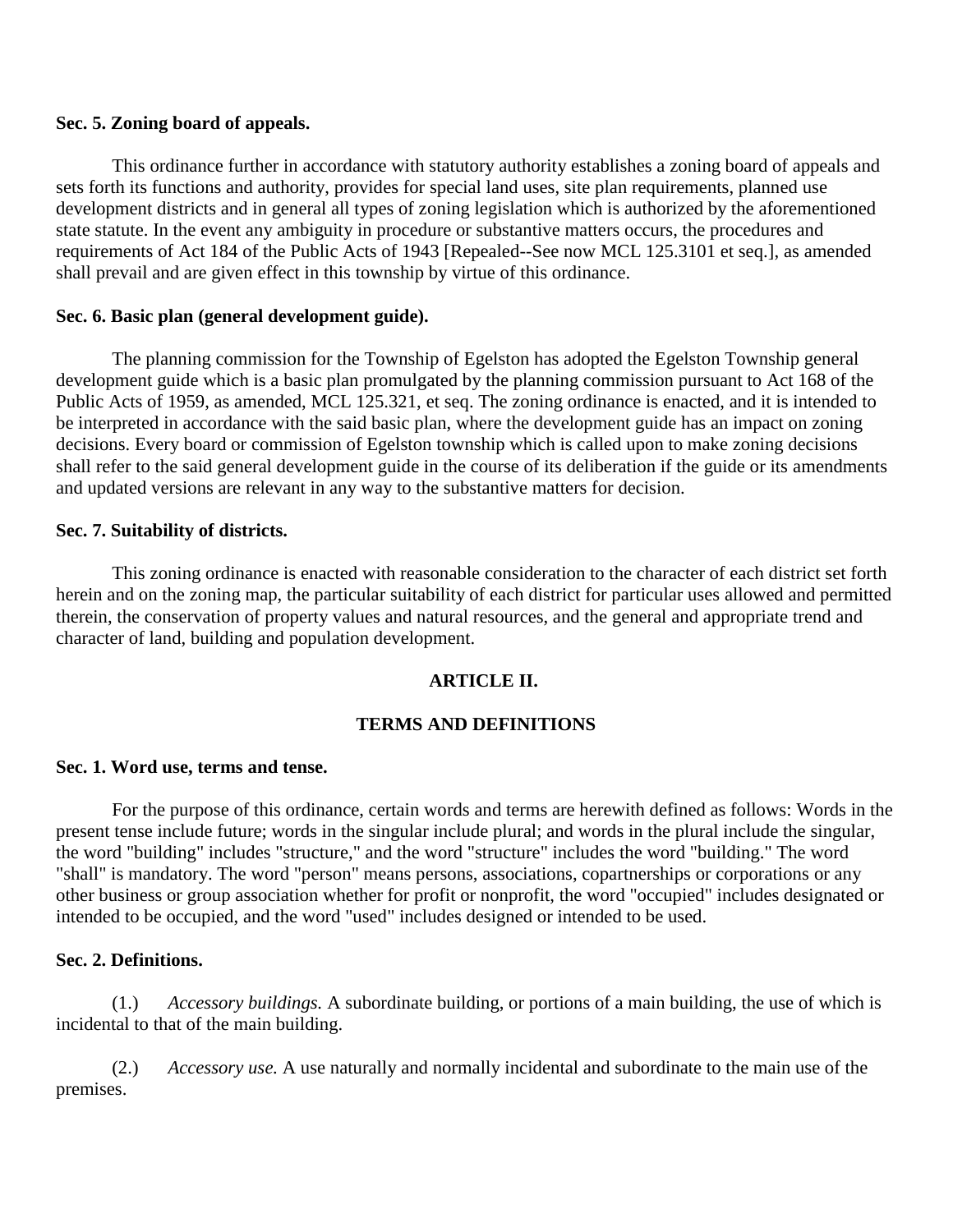(3.) *Apartment house.* A building used or arranged for rental occupancy or cooperatively owned by its occupants, including, but not limited to, condominium ownership, having three or more family units, and with a yard, compound service or utilities in common.

(4.) *Basement.* That portion of a building, partly or completely below grade level.

(5.) *Boarding house.* A dwelling in which lodging or meals or both are furnished to three or more guests for compensation.

(6.) *Breezeway.* A covered structure connecting an accessory building with the principal building, or the building constituting the principal use. For the purpose of determining yard and area requirements, such connecting buildings shall be considered as part of the principal buildings, whether the said buildings constitute a private garage or not.

(7.) *Buildings.* Any structure having a roof supported by columns or walls designed or intended for the support, enclosure, shelter or protection of persons, animals or chattels. When such structure is divided into separate parts by one or more unpierced walls, extended from the ground up, each part is deemed a separate building, except as regards minimum requirements for the side, front or back yards as hereinafter provided. The word "building" includes any structure having a roof and includes, but is not limited to tents, awnings, carports and such devices.

(8.) *Building height.* Building height is defined as the vertical distance measured from the finished floor of the first story of a building to a point one-half the distance between the top of the walls, (measured from the lowermost portion of the top plate thereof), and the topmost portion of the roof structure. The first story of any building shall be considered the lowest story in which the ceiling is four feet or more above the average contract grade level of any exterior wall of the building. The following illustrations demonstrate how this section shall be interpreted:

# GRAPHIC UNAVAILABLE: Click here

(9.) *Building line.* An imaginary line, a specified distance from the road or street right-of-way, on which the front of a building is to be located. In the case of any lot or parcel on a corner, building line shall be further defined to mean any line which is parallel to any street, running parallel with the boundary of the lot or parcel, on which any part of a building is to be located, the term "Building Line" includes the definition of setback line.

(10.) *Building, principal.* A building, or where the context so indicates, a group of buildings in which is conducted the main or principal use of the lot or parcel on which the said building is located.

(11.) *Campground.* A parcel of land devoted to the use of temporary occupancy, to be occupied by persons using house trailers, camping trailers, tents and other temporary dwelling units, for a recreational use only, licensed under the Public Acts of the State of Michigan, being Public Act 171 of 1970 as amended, and all rules and regulations made pursuant thereto.

(12.) *Church.* A building wherein persons regularly assemble for religious worship and which is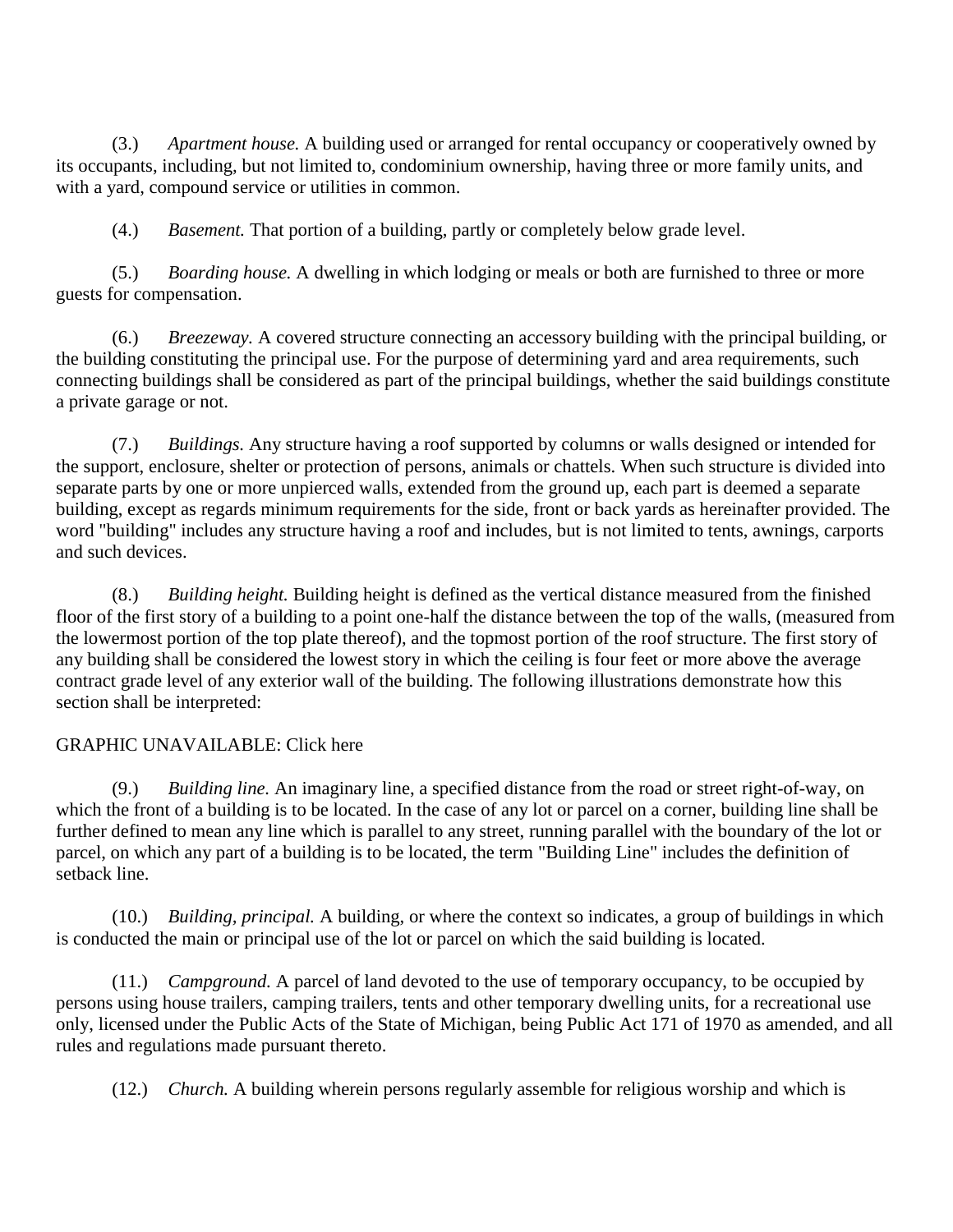maintained and controlled by a religious body, organized to sustain public worship; together with all accessory building and uses, customarily associated with such primary purpose.

(12a.) *Clear vision area.* On a corner lot, the triangular area formed by connecting the road right-of-way lines by passing a line through points on those lines measured 30 feet from their point of intersection. The accompanying illustration of a typical clear vision area is consistent with this definition.

(13.) *District.* A section of the Township of Egelston in all parts of which the regulations of this ordinance governing the area and use of buildings and premises are the same, provided, that a district may contain more than one allowable use in it geographical area.

(14.) *Dwelling, single-family.* A detached building containing only one dwelling unit for residential use, and meeting the standards of article III, section 12.

(15.) *Dwelling, two-family.* A building containing not more than two separate dwelling units designed for residential use and conforming in all other respects to the standards set forth in article III, section 12.

(16.) *Dwelling, multiple-family.* A building containing three or more dwelling units arranged either side by side or vertically, and meeting the standards of article III, section 12. This definition includes an apartment house, townhouses and other similar multiple dwelling unit structures.

(17.) *Dwelling unit.* A unit including sleeping rooms, living rooms, baths and principal kitchen facilities designed as a unit for permanent occupancy by only one family for cooking, living and sleeping purposes.

(17a.) *Earth change.* This term includes natural resource removal and further includes any change of the topography of the earth or stripping of any material from the ground, excavation, grading or the moving of soil or material in the ground.

(18.) *Essential services.* The erection, construction, alteration or maintenance by public utilities or municipal departments or commissions of overhead, surface or underground gas, electrical steam or water distribution or transmission systems, including mains, drains, sewers, pipes, conduits, tunnels, wires, cables, fire alarm boxes, police call boxes, traffic signals, hydrants, towers, poles, electrical substations, gas regulator stations, and other similar equipment and accessories in connection therewith, reasonably necessary for the furnishing of adequate service by such public utility or municipal department or commission, or for the public health or safety or general welfare, which shall be permitted as authorized and regulated by law and other ordinances of the township of Egelston in any use district.

(19.) *Farm hobby.* The use of land in any district in the township where farm products grown on the property are allowed to be sold or consumed on the premises. Hobby farming does not include livestock and it does not include the right to erect a structure for the sale of any farm products.

(20.) *Family.* A person living alone, or two or more persons who share a blood, adoption, foster or marital relationship, together with not more than one additional person not so related, living together as one housekeeping unit in a single dwelling unit.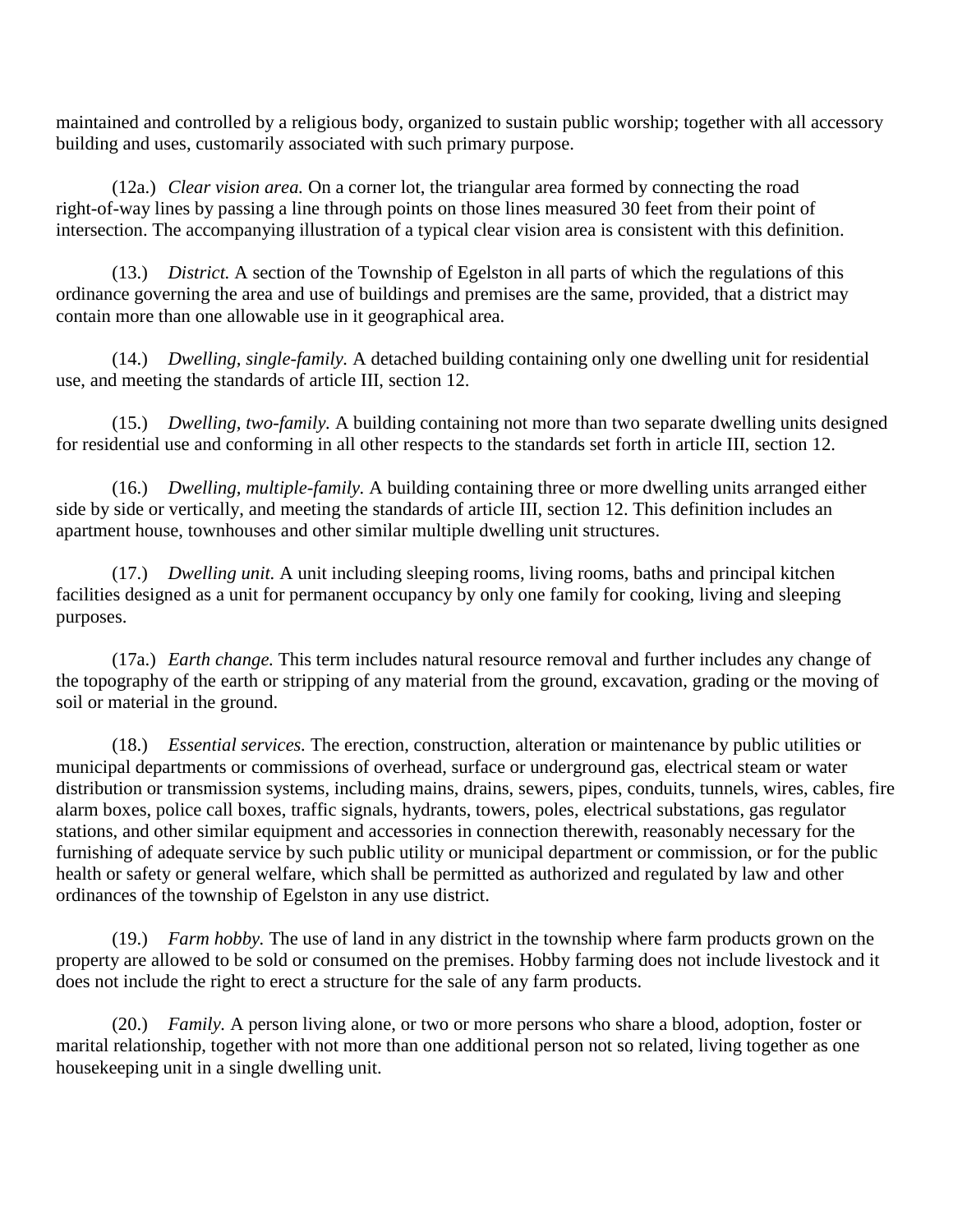(20a.) *Fence.* A structure erected to serve as a functional, decorative or ornamental enclosure or barrier, whether premanufactured, or made or constructed of posts, boards, wire, stakes, rails or similar materials.

(21.) *Filling, gas station, motor fuel service station.* Buildings or premises or portions thereof, arranged or designed to be used for the retail sale of oil, gasoline or other fuel for the propulsion or lubrication of motor vehicles, including facilities for changing of tire, tube and tire repairing, polishing, greasing, washing or minor servicing of such motor vehicles, but excluding high speed automotive washing, steam cleaning, body repairing, major transmission or chassis or motor repairing, or bumping and painting.

(22.) *Frontage.* The front boundary line of a parcel of land abutting a street.

(23.) *Garage-private.* An accessory building to be used for the storage of noncommercial motor vehicles, and not more than one commercial motor vehicle where such vehicles are equipped, repaired and stored by the occupant of the principal building and having no public shop or services in connection therewith.

(24.) *Garage-public.* Any garage which is a building other than a private garage available to the public and which is used for the storage, repair, greasing, washing, rental, servicing, adjusting or equipping automobiles or other motor vehicles, not including the sales thereof.

(25.) *Home occupation.* An enterprise carried on in the occupant's residence and located in a residential district, conforming to the standards set forth in article III, section 17.

(26.) *Hotel-motel.* A building containing primarily rooming units to be used only for the accommodation of transients. Dwelling units in the building or buildings or accessory buildings erected or used on the same premises may not exceed more than ten percent of the total number of rooming units. The term "rooming unit" includes the term "dwelling unit," and any dwelling unit used in a hotel or motel may only be used for transients, with the exception of any unit occupied by full-time employees, management or staff.

(27.) *Junk yard.* A salvage yard as defined in section (57) of this article.

(28.) *Kennel.* Any premises on which more than three dogs or more than three cats four (4) months old or older are kept.

(29.) *Lot.* Means the contiguous land in the same ownership which is not divided by any public highway or alley, including any part thereof subject to any easement for any purpose other than a public highway or alley, but excluding any part thereof severed from another lot where the severance creates any nonconformity of use or structure.

(30.) *Lot area.* The total horizontal area included within lot lines. Where the front lot line is the centerline of a street or lies in part or in whole in the street area, the lot area shall not include that part of the lot in use or to be used as the street.

(31.) *Lot, corner.* A lot located at the intersection of two streets or a lot bounded on two sides by a curving street, any two cords of which form an angle of 135 degrees or less as measured on the lot side. The point of intersecting of the street lot lines is the "corner." In the case of a corner lot with a curved street line, the corner is that point on the street lot line nearest to the point of intersection of the tangents described above.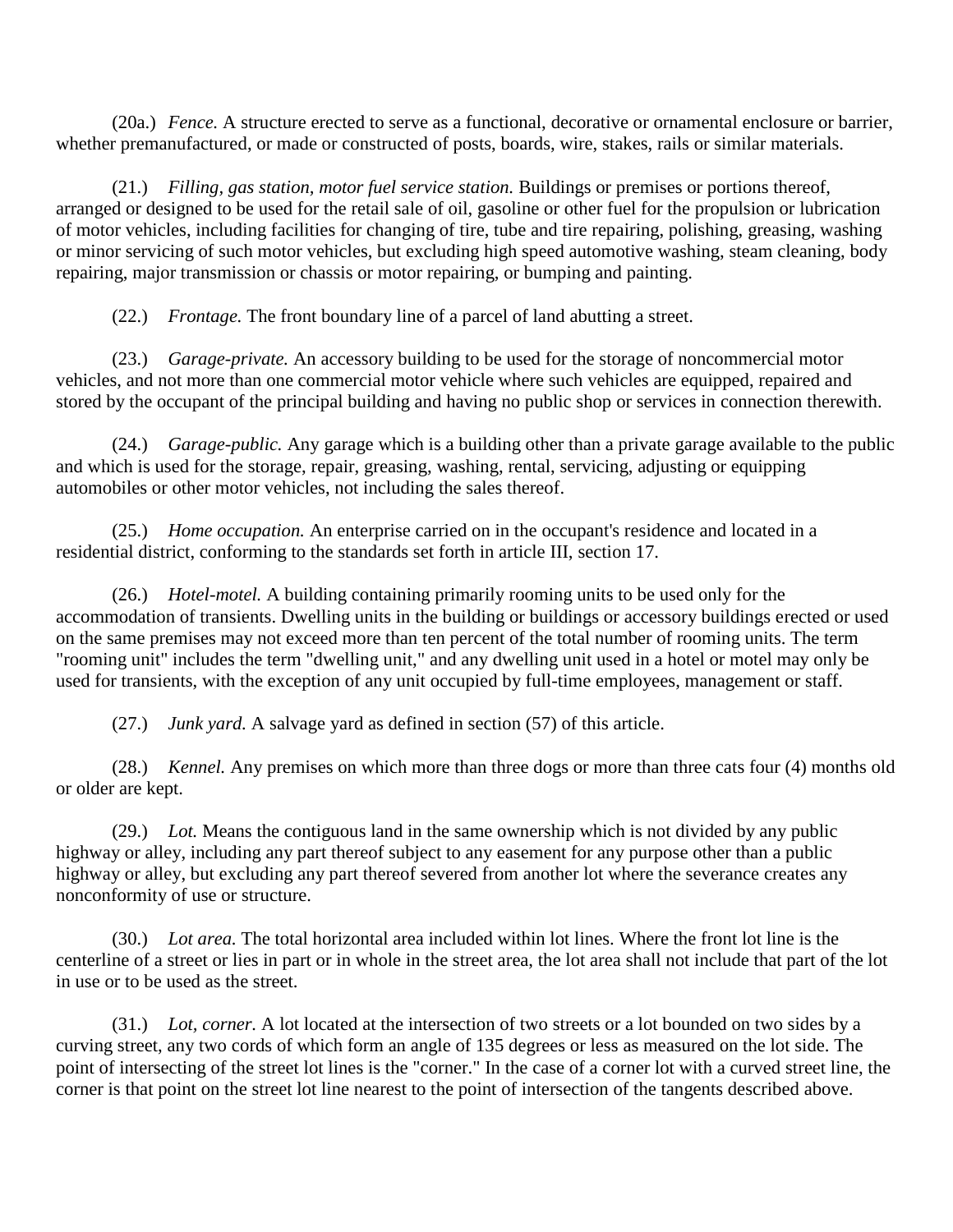(31a.) *Lot, waterfront.* The waterfront side of the land parcel shall be recognized as the front yard, if the residence is located within 300 feet of the water's edge.

(32.) *Lot line.* A line which marks the boundary of a lot.

(33.) *Lot line, front.* In case of an interior lot, the lot line separating said lot from the street; in the case of a corner lot or double frontage lot, the lot line separating said lot from that street which is designated as the front street in a request for zone change, building permit, certificate of occupancy, or in any proceeding concerning zoning before any board or commission.

(34.) *Lot line, rear.* The lot line opposite and most distant from the front lot line; in the case of irregularly shaped lot, such lot line shall be an imaginary line parallel to the front lot line but not less than ten feet long and measured wholly within said lot.

(35.) *Lot line, side.* Any lot line which is not a front lot line or a rear lot line; a lot line separating a lot from a side street is an exterior side lot line, while a lot line separating a lot from another lot or lots is an interior side lot line.

(36.) *Lot width.* The mean horizontal distance between the side lines as measured at right angles to such side lot lines. Where side lot lines are not parallel, the lot width shall be the average horizontal distance between such side lot lines.

(37.) *Lot of record.* A parcel of land described in a recorded plat created in accordance with the law in effect on the date of the recording thereof, including state law as well as all Township ordinances, and accepted by the proper public authorities on the said date of recording.

(38.) *Mobile home.* A structure used or adapted to be used or so constructed as to permit its being conveyed upon the public streets or highways and for occupancy as a dwelling or sleeping place for one or more persons, and whether or not the same has a foundation thereunder if said foundation is designed to permit the removal of such mobile home and its readaptation to use upon the public streets or highways, and which structure which has been inspected and approved in accordance with the "Mobile Home Construction and Safety Standards" promulgated by the United States Department of Housing and Urban Development, 24 CFR 3280, as from time to time amended, or federal or state standards which provide for mobile homes meeting substantially the same requirements as provided by the said regulations. This definition does not include a travel trailer, camper, or camping trailer.

(39.) *Mobile home park.* A lot, parcel or tract of land licensed by the State of Michigan and used as the site of occupied mobile homes, including any building, structure, vehicle, or enclosure located and used in connection with such mobile home park.

(40.) *Mobile home stand.* A plot or section of ground within a mobile home park designed and situated so as to provide for the parking of the mobile home, the necessary open space around the mobile home and placement of its accessory structures.

(40a.) *Natural resource removal.* Any mining, excavation, or pit operation for the purpose of searching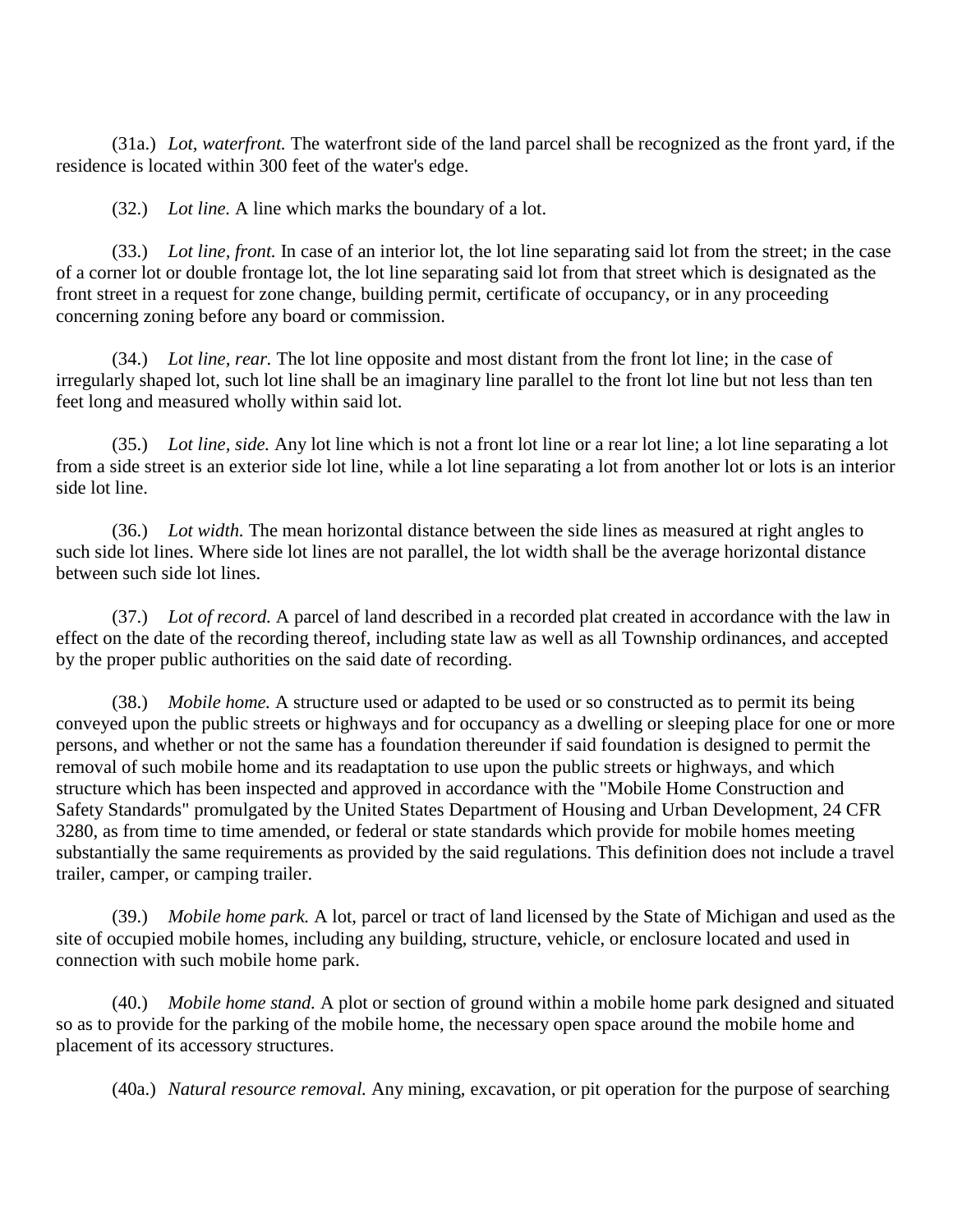for or removing, for commercial use, any sand, earth, gravel, clay, or other similar mineral.

(41.) *New construction.* Any new structure or building including any new attachment or addition to an existing structure or building which provides additional floor space or increases the height or the distance below grade of the building.

(42.) *Nonconforming use.* The use which lawfully occupied a structure or land prior to the time of the adoption of this or any previous zoning ordinance, or any amendments thereto, but which does not conform with the use regulations set forth herein of the district in which it is located.

(43.) *Nonconforming structure.* The structure lawfully existing prior to the time of the adoption of this or any prior zoning ordinance or any amendment thereto, and not in violation at the time of its erection, which is occupied by a nonconforming use or is the principal building in which a nonconforming use is carried on.

(44.) *Occupant.* A person who uses, or occupies land.

(45.) *Office.* A room, suite of rooms, or building in which are located desks, chairs, tables, couches, bookcases (accounting, filing, recording, communication and/or stenographic) equipment for current use in the office business, and personnel engaged in executive, administrative, professional, political, informative, research, and/or clerical duties; and other similar, related or incidental furniture, equipment or personnel connected or concerned with the performance of a personal service which causes or creates no external disturbances, nuisance, or annoyance beyond the confines of said rooms or building.

(46.) *Open space, required.* The yard space of a lot which is established by and between the street, or the lot lines, and the required setback line and which shall be open, unoccupied and unobstructed by any structure.

(47.) *Open space, front, required.* The required open space extending the full width of the lot and to a depth equal to the required setback line, measured horizontally at right angles to the front lot line.

(48.) *Open space, rear, required.* The required open space extending the full width of the lot and to a depth equal to the required setback line, measured horizontally at right angles to the rear lot line.

(49.) *Open space, side, required.* The required open space extending from the required front open space to the rear open space and of a width equal to the side required setback line measured horizontally at right angles to the side lot line.

(50.) *Park.* An area laid out for public recreation.

(51.) *Person.* An individual, partnership, corporation or unincorporated association, estate, or any organization of persons or individuals or property capable of being identified as an entity.

(52.) *Plan, basic.* The Egelston Township general development guide, a basic plan promulgated by the township in accordance with the Michigan Statutes in such case made and provided.

(53.) *Premises.* A piece of real estate; a house or other building with its land.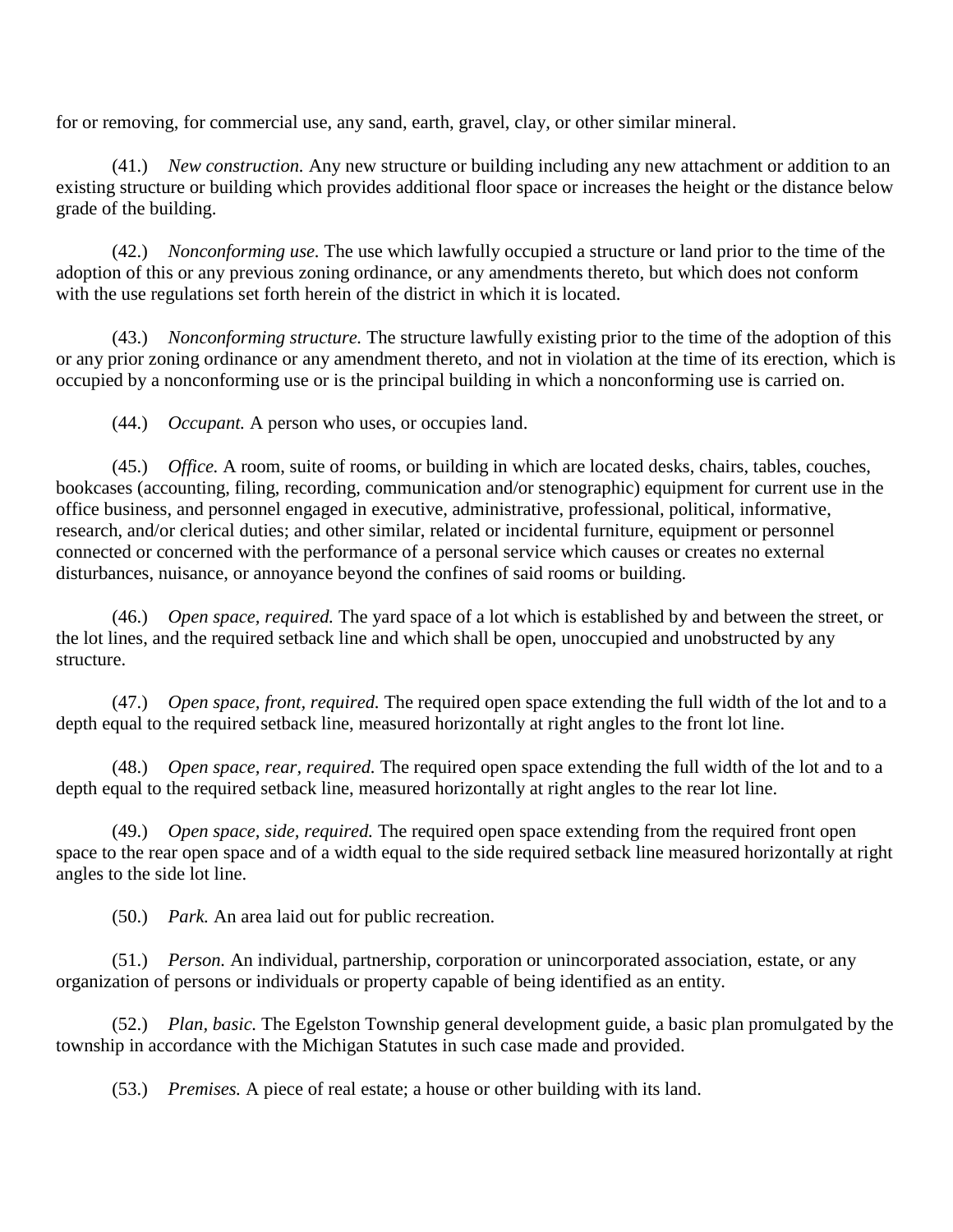(54.) *Principal use.* The primary and chief purpose for which a lot or parcel or premises is used.

(55.) *Private club.* A voluntary, incorporated or unincorporated association of persons for any lawful purpose, the membership of which is exclusive of the public.

(56.) *Recreational vehicle.* A vehicle designed to be used primarily for recreational purposes, including temporary sleeping quarters and/or cooking facilities, or a unit designed to be attached to vehicle and used for such purposes, including self-propelled motor homes, pickup campers, travel trailers, and tent trailers; provided, however that any such vehicle or unit which is 40 feet or more in overall length shall be considered a mobile home and shall be subject to all regulations of this ordinance applicable to a mobile home.

(57.) *Salvage yard.* Any premises, establishment, business, or enterprise dealing in the recovery, segregation, sorting, dismantling, baling, packing, storage, handling or sales of salvaged waste, scrap, or recovered used materials, including, but not limited to scrap iron and other metals, paper, rags, rubber tires, glass, construction and demolition debris, and also including auto wrecking yards, but not including uses established entirely within closed buildings. Also commonly known as junk yards, automobile or metal rendering yards, recycling or similar businesses.

(58.) *School.* A building used for the purpose of elementary or secondary education which meets all requirements of the compulsory education laws of the State of Michigan and not providing residential accommodations.

(59.) *School-residential.* A group of buildings located on a single premises containing, in addition to educational facilities, residential accommodations which have been approved by the planning commission in accordance with a site plan which [has] met the requirements of all building codes and health regulations.

(60.) *Service buildings.* An accessory building as hereinabove defined.

(61.) *Setback.* The minimum horizontal distance between the front line of the building, excluding steps, and including porches, open or enclosed, and the street line or right-of-way.

(62.) *Setback line, required.* A line, marking the setback distance from the street or lot lines, which establishes the minimum required front, side or rear open space of a lot. The term "setback line, required" includes the definition of the term "building line."

(63.) *Shoreline.* Land bordering on any permanent body of water, including any creek, stream, lake, canal or open drain established by the County of Muskegon.

(64.) *Signs.* The term "sign" shall mean and include every announcement, declaration, demonstration, display, illustration, insignia, surface or space when erected or maintained outside of any building or structure in view of the general public for identification, advertisement or promotion. This definition shall include, without limitation, billboard signs, signs painted directly on walls or parts of structures, free standing signs and temporary signs. Signs are further defined as to type and characteristics by the following definitions:

(a.) *Area.* Area of a sign shall mean the total square footage of a sign including all parts thereof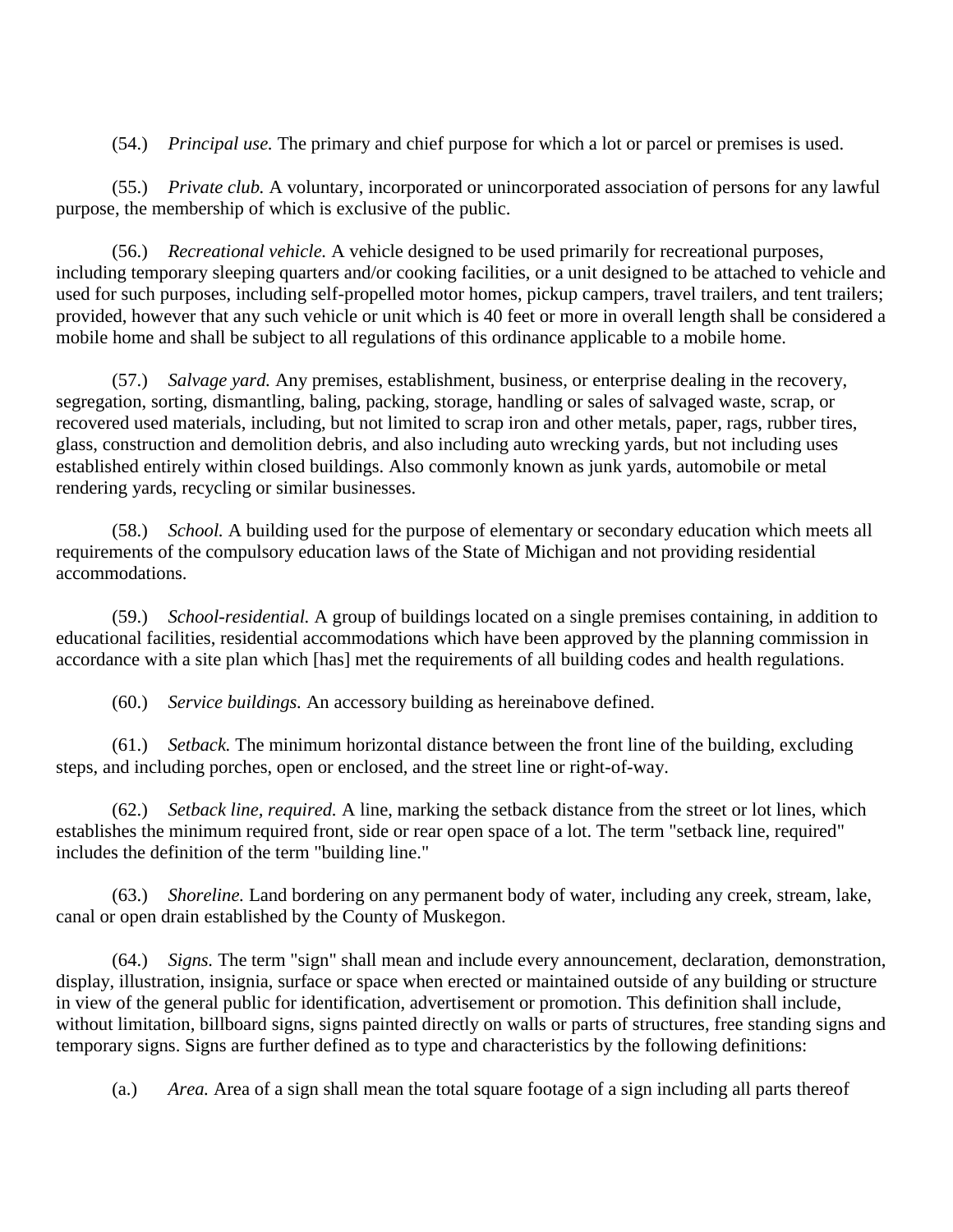exposed to public view, meaning the area within a single, continuous perimeter composed of any line or geometric figure which encloses the extreme limits of writing, representation, emblem, logo, pictorial matter or any other figure of similar character together with any frame, material or color forming an integral part of the display or used to differentiate the sign from the background against which it is placed, excluding only the structure necessary to support the sign.

- (b.) *Billboard.* Any freestanding sign which exceeds 100 square feet in area which advertises a service, commodity or establishment which is not sold, produced, manufactured, furnished or located at the property on which the sign is located. An "off-premises sign," "outdoor advertising structure," or pole sign, may constitute a billboard.
- (c.) *Community special event sign.* A portable sign erected for a limited time for the purpose of calling attention to special events of interest to the general public, which events are sponsored by governmental agencies, schools, or nonprofit groups whose purpose is of a public, charitable, philanthropic, religious or benevolent nature.
- (d.) *Construction sign.* The sign identifying the owners, contractors, architects or other professionals of a building or development project under construction.
- (e.) *Directional sign.* A sign solely limited to directional messages principally for pedestrian or vehicular traffic.
- (f.) *Electronic or changeable reader board.* A sign in which copy may periodically change through electrical, mechanical or electronic means.
- (g.) *Flashing sign.* Any illuminated sign in which the artificial light is not maintained stationary or constant in intensity or color at all times while in use.
- (h.) *Freestanding sign.* Any nonmovable sign not affixed to a building.
- (i.) *Governmental sign.* A sign erected or required to be erected by the township, the county of Muskegon, or by the state or federal government.
- (j.) *Identifying sign.* Any sign on the same premises which serves only to tell the name or use of a building or structure on the premises, or to tell the name or address of an apartment building, garden apartment, hotel, motel or similar business enterprise, or to inform the public as to the use of a parking lot or transit stop.
- (k.) *Memorial sign.* A sign, tablet or plaque memorializing a person, event, structure, or site.
- (l.) *Motion sign.* A sign of any type with moving parts or characters, except time/temperature, electronic message boards or barber poles.
- (m.) *Monument sign.* A sign set directly on a foundation at ground level with the display space not exceeding three feet from grade.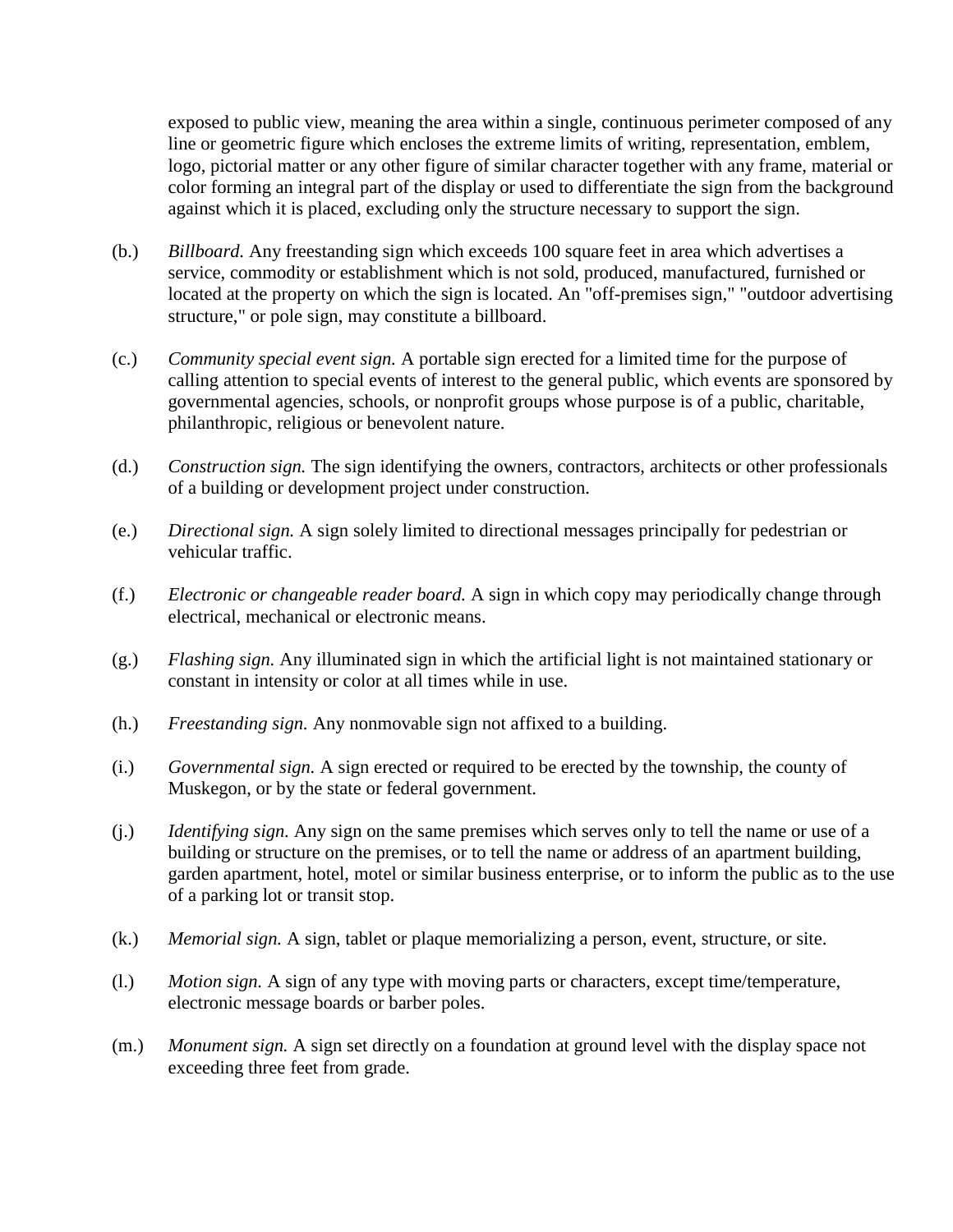- (n.) *On-premises sign.* A sign located on the parcel of land or lot advertising a business, product, service of person or subject present on the said parcel of land or lot.
- (o.) *Pole sign.* An advertising structure which is supported by one or more uprights on permanent footings with all parts of the display surface of the sign eight feet or more above grade.
- (p.) *Political sign.* A sign erected for a limited period of time for the purposes of political campaigns for public office, for elections on public questions, or otherwise relating to public elections, referenda or events held for the purpose of voting on or for public offices or public questions. The definitions does not include permanent commercially operated billboards, but pertains to signs such as yard signs and other temporary signs erected in connection with an election or referendum.
- (q.) *Portable sign.* A sign which is not permanently affixed to a building, structure or the ground. The definition includes temporary sign. Portable or temporary signs include without limitation signs supported on wooden posts, mobile chassis, motor vehicles, banners, flags, pennants, tripods, trailers or other movable objects.
- (r.) *Real estate sign.* A sign advertising that the premises on which it is located is for sale, lease or rent.
- (s.) *Subdivision identification sign.* A sign identifying or otherwise stating the name of a platted subdivision, site condominium development, multifamily development, cooperative development or other residential development.
- (t.) *Wall sign.* A sign fastened to or painted on the wall of a building in such a manner that the wall becomes the supporting structure for or forms the background surface of the sign and which does not project more than 12 inches from the building or structure.
- (u.) *Sign structure.* Any combination of supports or mounting devices holding a sign.
- (65.) *Storage.* Place to save, put aside, or accumulate for future use.

(66.) *Story.* That portion of a building included between the upper surface of any floor and the upper surface of the floor next above, except that the topmost story shall be that portion of a building included between the upper surface of the topmost floor and the upper surface of the ceiling or roof above. If the finished floor level directly above a useable or unused under-floor space is more than six feet above grade for more than 50 percent of the total perimeter or is more than 12 feet above grade at any point, such usable or unused under-floor space shall be considered as a story. In any event, no story shall have a height more than 12 feet, for the purposes of this ordinance.

(67.) *Story-half.* That portion of a building between the eaves and the ridge of a pitched roof, which may or may not be used for living space.

(68.) *Street.* A public or private way, square or lane, permanently open to common and general use which affords the principal means of access to abutting property, and which is adequately maintained and open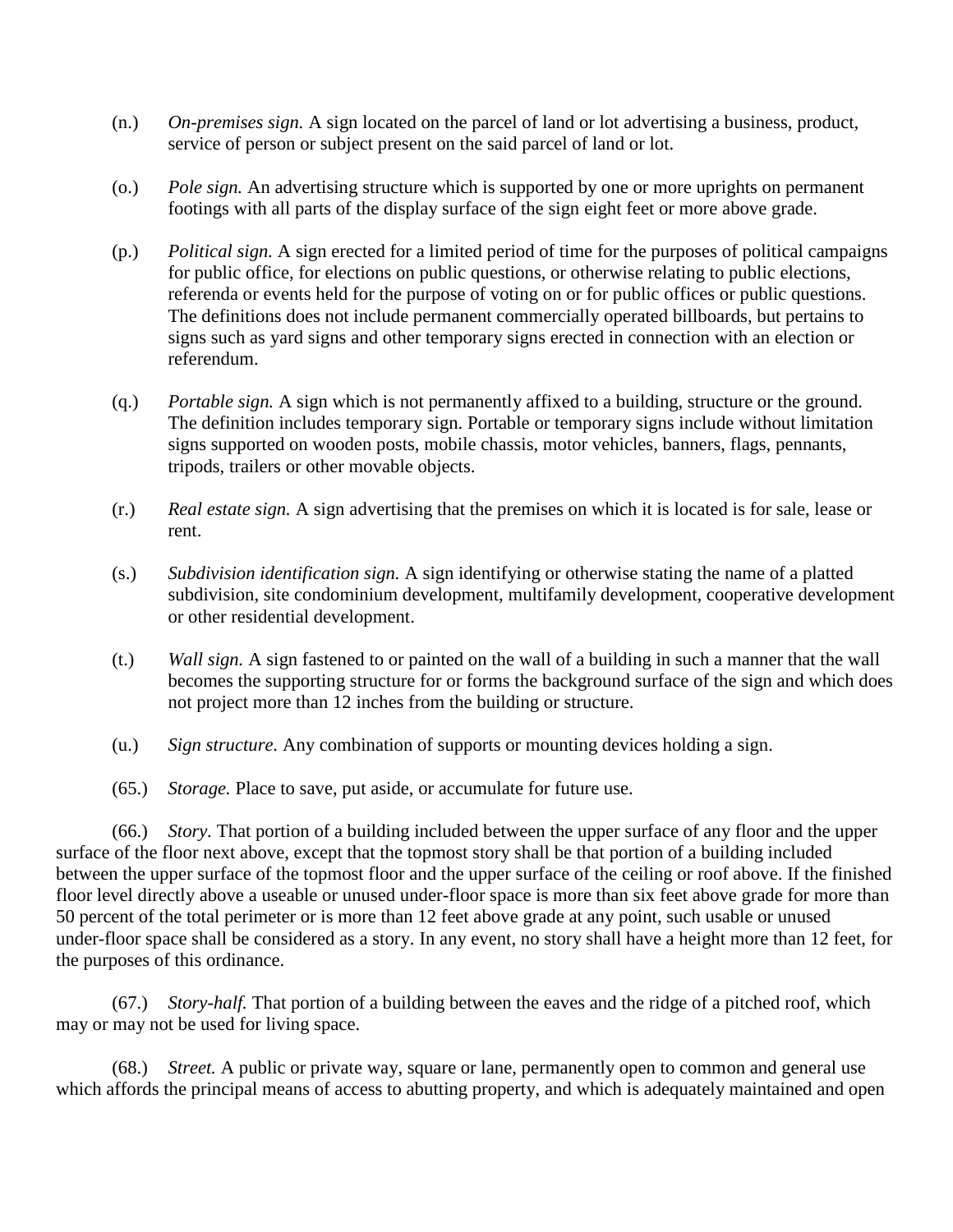for vehicular use, both public and private, throughout the entire year.

(69.) *Structure alterations.* Any changes in the supporting members of a building or structure, such as bearing walls columns, beams or girders.

(70.) *Swimming pool.* Any structure located out of doors which is used or is intended to be used for swimming or recreational bathing that contains water over 24 inches deep. This includes in-ground, aboveground and on-ground swimming pools, hot tubs and spas.

(71.) *Variance.* The use granted by the zoning board of appeals to an individual, firm, corporation, or unincorporated company to use any structure or premises for a specific purpose in an area where such use is not normally permitted by this ordinance.

(71[a].) *Wireless communication antenna (WCA).* Any antenna used for the transmission or reception of wireless communication signals, except those used exclusively for dispatch by public authorities, amateur radio antennae, satellite antennae, those which receive video programming services which are one meter or less in diameter, and those which receive television broadcast signals.

(72.) *Wireless communication towers (WCT).* A monopole, guyed, or lattice type tower designed for the attachment of or as support for wireless communication antennae or other antennae.

(73.) *Wireless communication facilities (WCF).* All structures and accessory facilities relating to the use of the radio frequency spectrum for the purpose of transmitting or receiving radio signals, including, without limitation, radio towers, television towers, telephone devices and exchanges, microwave towers, and shelters, structures and commercial mobile radio service facilities utilized in conjunction with all said facilities. This definition does not include citizen band radio facilities, short wave facilities, amateur radio facilities, satellite dishes, or government facilities which are subject to state or federal law or regulations which preempt local regulatory authority. This definition includes wireless communication antennae ("WCA's") and wireless communication towers (WCT's).

(74.) *Yard.* Space, or an occupied ground adjacent to and on same premises as a building.

(75.) *Yard, rear.* A space unoccupied except for an accessory building and extending the full width of the lot, between the principal building and the rear lot line.

(76.) *Yard, side.* An open, unoccupied space between the principal building or its attached accessory building or a garage accessory building erected not less than ten feet from the principal building, and the side lot line.

(Ord. of 6-16-2003)

# **ARTICLE III.**

# **GENERAL REGULATIONS**

**Sec. 1. Zoning affects every structure and use.**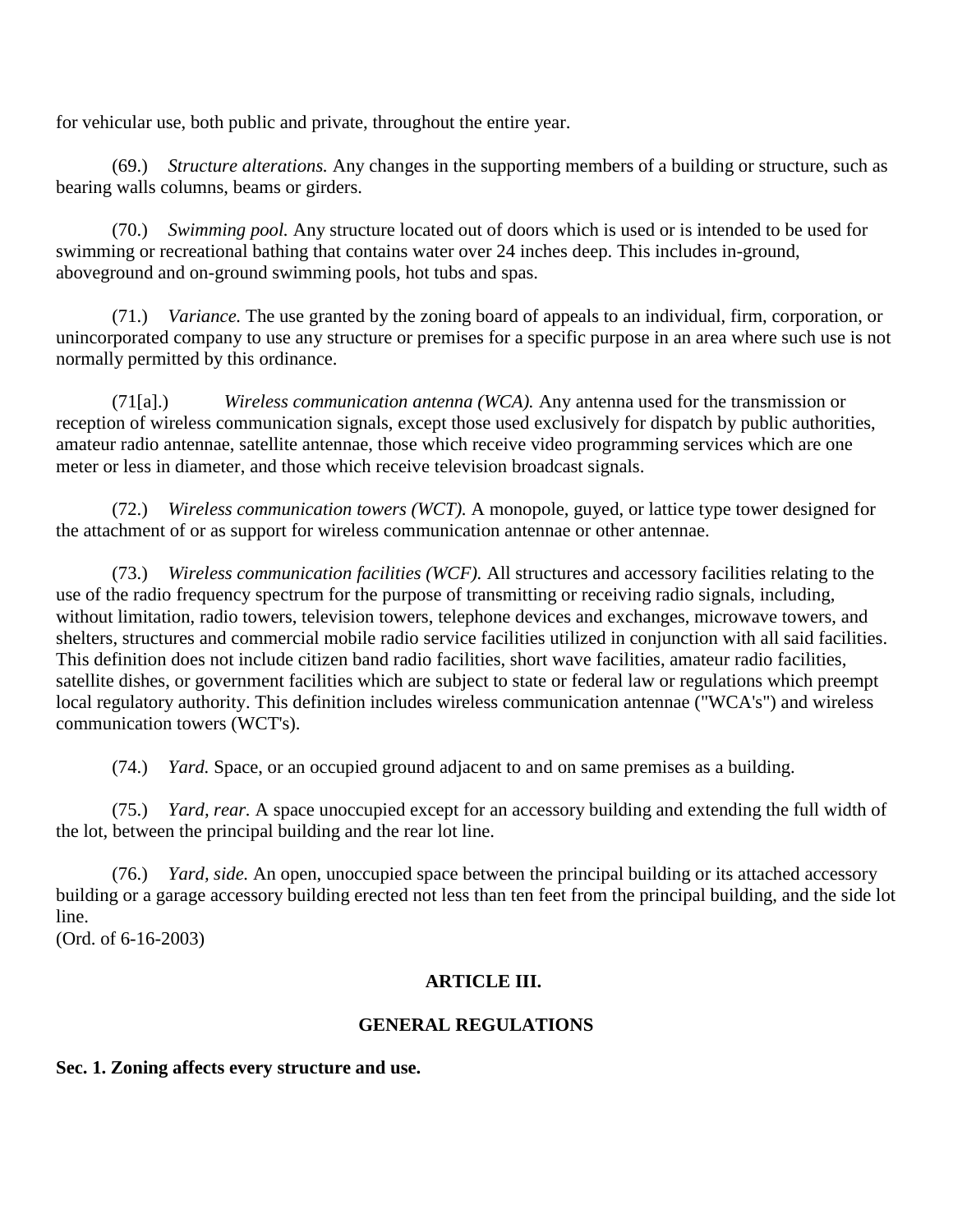Except as herein specified, no building, structure or premises shall hereafter be used or occupied, and no building or part thereof or other structure will be erected, raised, moved, placed, reconstructed, extended, enlarged or altered, except in conformity with the regulations specified for the district in which it is located.

## **Sec. 2. Establishment [of] zoning districts.**

The Township of Egelston shall be and is hereby divided into zoning districts as enumerated hereafter, and in each district there are hereafter set forth certain use and area regulations.

> R-1-Residential R-2-Residential R-3-Residential R-4-Mobile home parks R-5-Agricultural and resort uses C-1-Commercial C-2-Commercial I-1-Industrial (light)

I-2-Industrial (heavy) **State Law References:** Districts authorized, MCL 125.3201.

## **Sec. 3. Boundaries of zoning districts, and zoning map.**

The boundaries of the said zoning districts are hereby established as set forth in legal descriptions and enacted as part of the text of this ordinance, and as shown on the zoning map which is part of this ordinance with all notations, references and other information shown thereon. The zoning map shall be certified as the official copy by the township clerk and shall be kept on display in the public office of the township. Maps and descriptions accompanying enacted amendments shall be displayed adjacent to the official copy until such time as the official copy is corrected. In the event that distributed copies of the map or legal descriptions have not been amended, the official map and descriptions contained in the township office shall prevail. Copies of all amendments shall be available at all times at the township office for distribution in accordance with law.

#### **Sec. 4. Interpretation of the zoning map.**

Where due to the scale, lack of detail, or illegibility of the zoning map accompanying this ordinance, there is uncertainty, contradiction, or conflict as to the intended location of any zoning district boundary as shown thereon, interpretation concerning the exact location of the zoning district boundary line shall be determined by the zoning board of appeals. The board, in arriving at a decision on these matters, shall apply the following standards: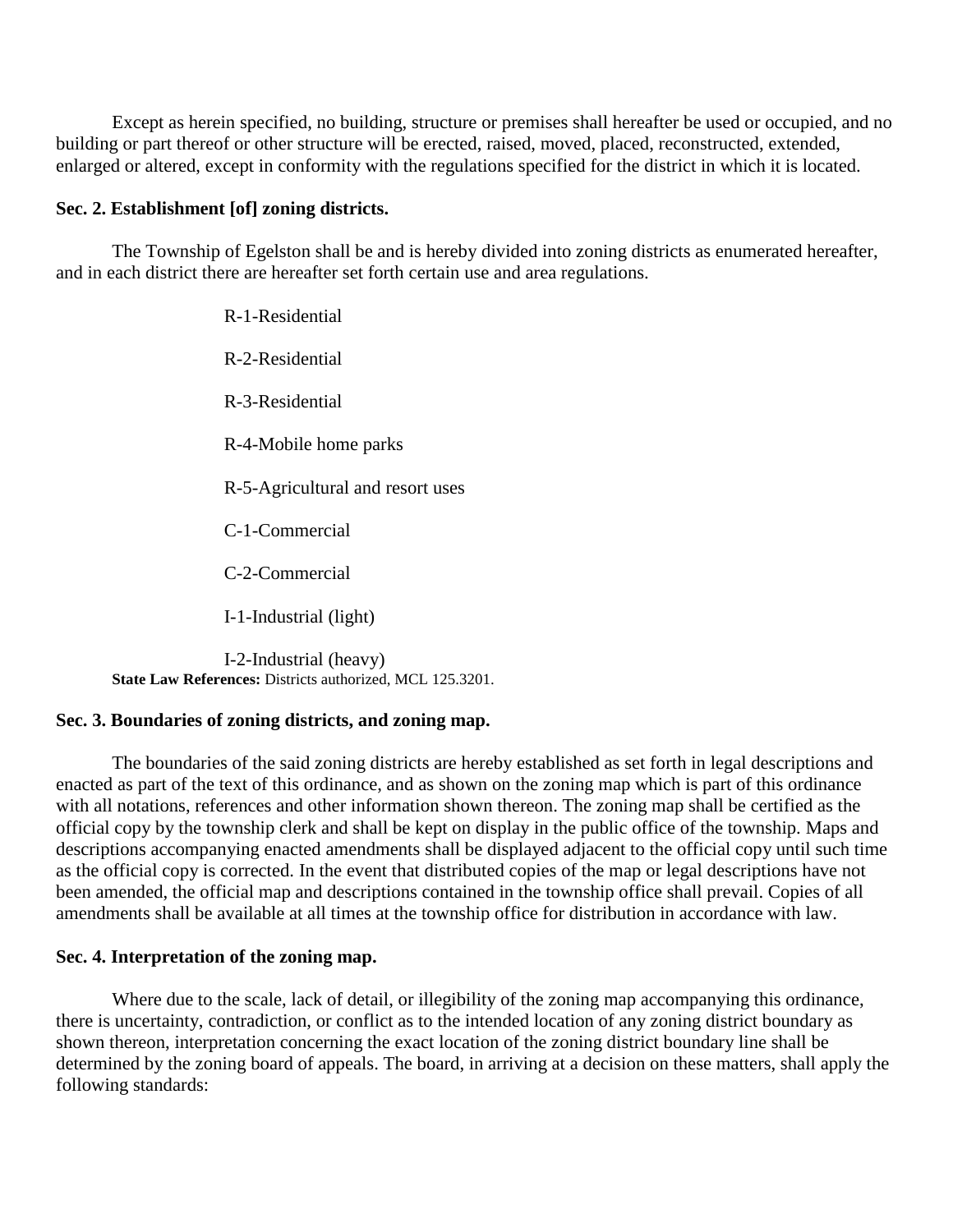- (a.) Zoning district boundary lines are intended to follow lot lines, or be parallel or perpendicular thereto, or along the centerlines of alleys, streets, rights-of-way, or watercourses, unless such zoning district boundary lines are fixed by dimensions as shown on the zoning map.
- (b.) Where zoning district boundaries are so indicated that they approximately follow lot lines, such lot lines shall be construed to be such boundaries.
- (c.) In unsubdivided property, or where a zoning district boundary divides a lot, the location of any such boundary, unless the same is indicated by dimensions shown on the zoning map, shall be determined by the use of the map scale shown thereon.
- (d.) If, after the application of the foregoing rules, uncertainty still exists as to the exact location of a zoning district boundary, the zoning board of appeals shall determine and fix the location of said line in a reasonable manner.

# **Sec. 5. Use regulation.**

Except as otherwise provided herein, the regulations governing land and structure use are hereby established as shown in the various districts under the heading "permitted principal uses" and in this Article. Uses not expressly permitted are prohibited. Special Land Uses may only be permitted by the action of the Planning Commission in accordance with the procedure established therefor. In the absence of such approval, Special Land Uses are prohibited uses.

# **Sec. 6. Applicability of lot area, width and setback requirements.**

[A.] *Lot area, frontage and width.* No lot or parcel of land shall be divided, subdivided or reduced in area, frontage or width in any way that results in existing or newly created lots or parcels having area, frontage or width that is less than is permitted in the zoning district in which the lot or parcel is located.

[B.] *Required setbacks.* Existing uses, buildings and structures may not be extended, expanded or added to in any way that results in a reduction of existing or required setbacks to a point less than that permitted in the zoning district in which the use, building or structure is located.

[C.] *Number of parking spaces.* The number of parking spaces established for existing uses may not be reduced in number in any way that results in a reduction of the number of parking spaces below the minimum number required for the use or zoning district in which an existing use is located.

[D.] *Setbacks on corner lots.* On corner lots, each yard fronting on a road right-of-way is considered to be a front yard. Front yard setbacks established for the zoning district in which a corner lot is located shall apply to both front yards. The configuration of side and rear lot lines shall be determined as follows:

- a. A lot line separating a corner lot from an adjacent lot's side yard shall be a side lot line. In such cases, side yard setback requirements shall apply.
- b. A lot line separating a corner lot from an adjacent lot's rear yard shall be a rear lot line. In such cases, rear yard setback requirements shall apply.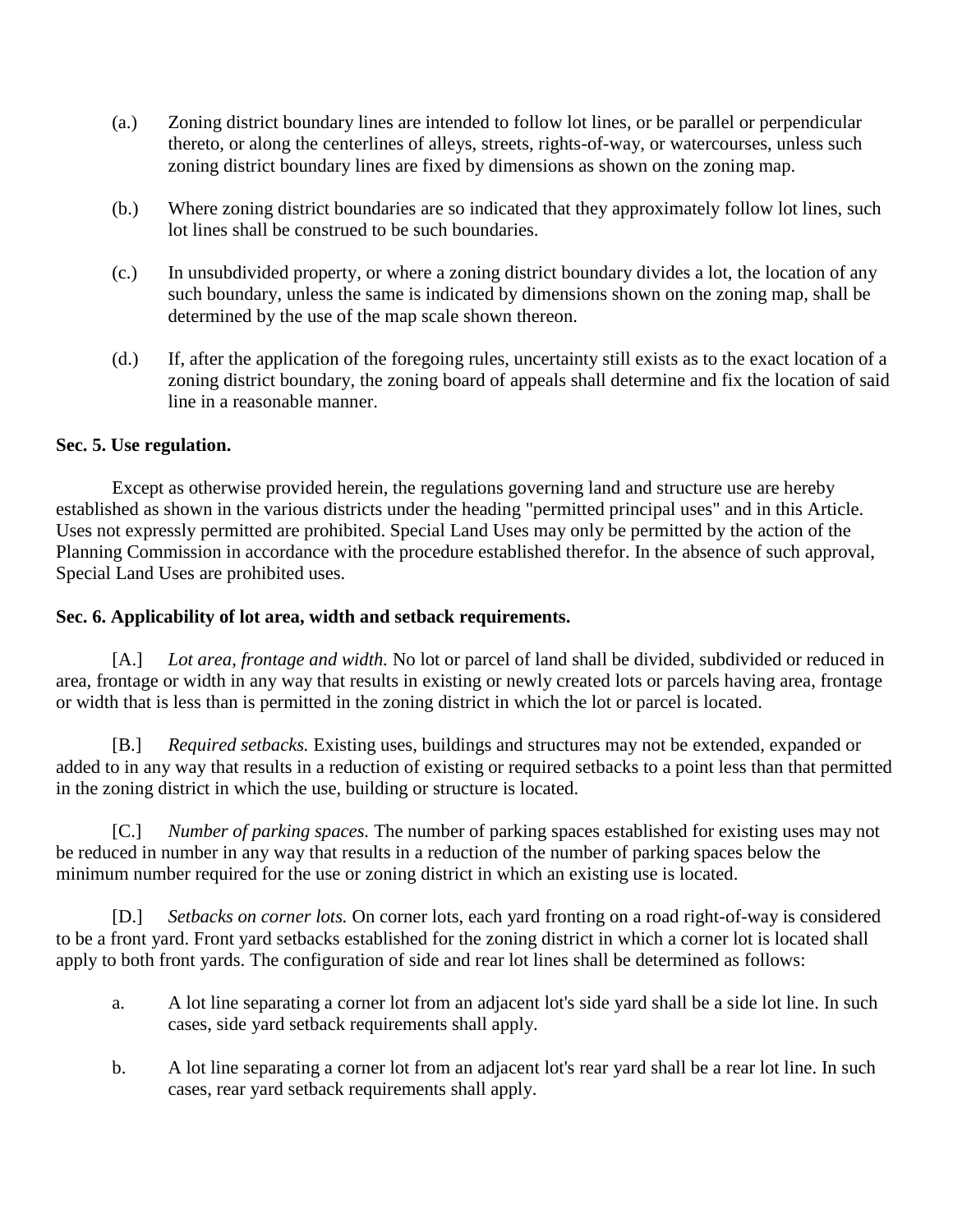# **Sec. 7. Minimum floor space of dwellings.**

No building to be used as a dwelling shall be hereafter erected or altered having a living area of less than 850 square feet of usable floor space for a one- or two-bedroom dwelling, plus 110 square feet for each additional bedroom. Floor space shall not include porches, garages, breezeways, carports, decks or other appendages to the dwelling.

(Ord. of 6-16-2003)

# **Sec. 8. Accessory buildings.**

Accessory buildings, except as otherwise permitted in this chapter, shall be subject to the following regulations:

- 1. *Use prior to principal building.* No accessory building shall be used prior to the principal building, except as a construction facility for the said principal building. Such facility shall not be used for residential dwelling purposes. The construction exception is a temporary one which shall lapse 30 days after completion of the principal building or buildings.
- 2. *Use in residential. districts.* The use of accessory buildings in residential districts shall be limited to those uses customarily associated with residential purposes such as the storage of private motor vehicles, garden and lawn equipment, and recreational equipment.
- 3. *As part of principal building.* Where the accessory building is structurally attached to a principal building, it shall be subject to, and must conform to, all regulations of this ordinance applicable to the principal building.
- 4. *Setback and location of detached accessory buildings.* Detached accessory buildings shall not be erected in any required yard except a rear yard, provided the minimum distance between any part of the accessory building and the rear lot line of the property must be ten feet. An accessory building constructed in a nonrequire[d] side yard area shall not extend into the required side yard or required front yard, and shall be subject to the setback distances required for the principal building. The distance between dwelling and accessory building must be not less than ten feet.

# GRAPHIC UNAVAILABLE: Click here

- 5. *Yard area and building size.* Detached accessory buildings may occupy not more than the area of a required rear yard allowed in the applicable section of this ordinance, plus 40 percent of any nonrequired rear yard. R-1 through R-3 zoning districts, an accessory building shall not have floor area in excess of 1000 square feet provided an accessory building may have additional floor area as follows:
	- a) An accessory building may have floor area in excess of 1,000 square feet, provided that no accessory building shall have floor in excess of 1,800 square feet.
	- b) For any accessory building in excess of 1,000 square feet, there is imposed additional set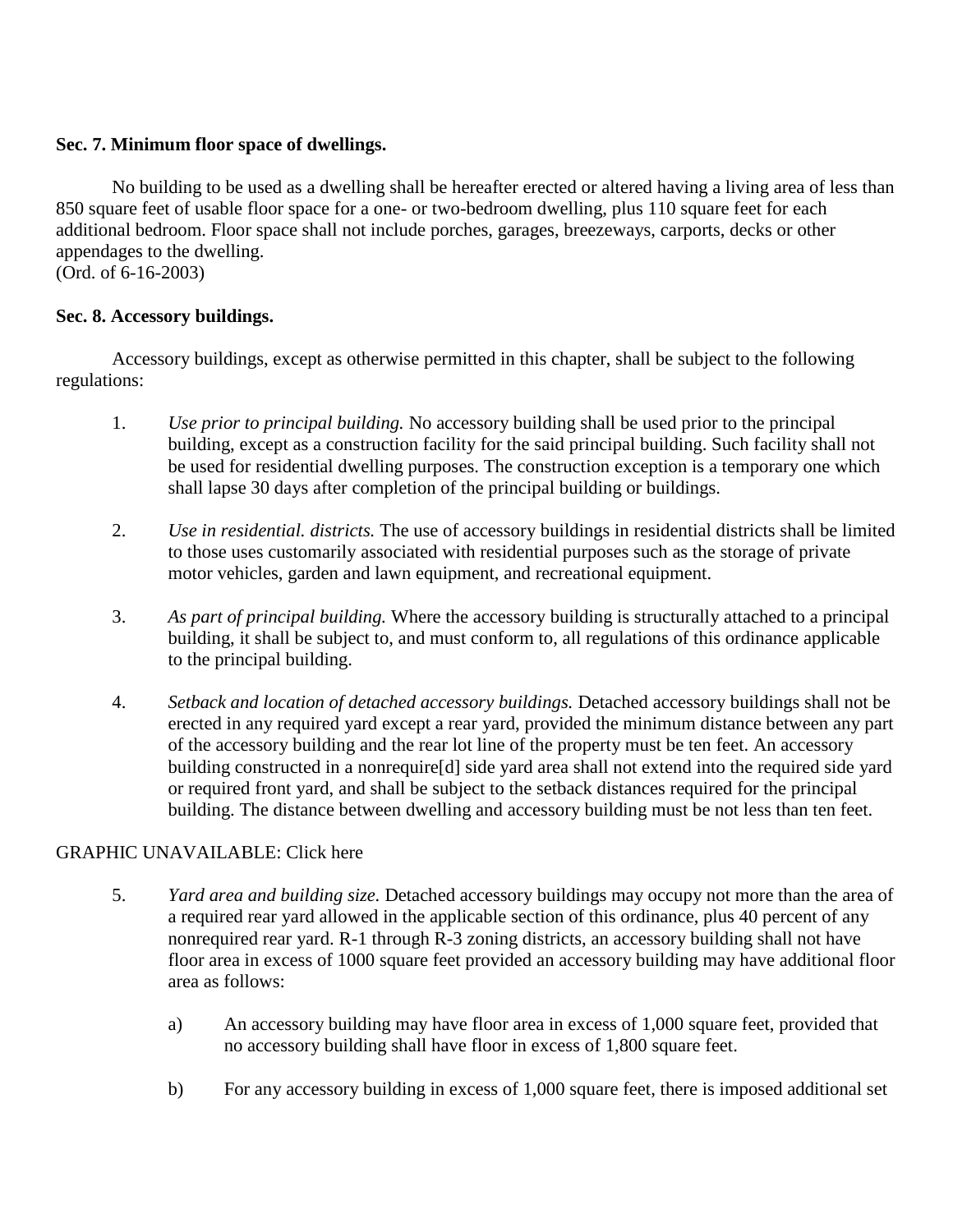back and distance requirements of five-foot increments for each 160 square foot increment in the accessory building floor area over 1,000 square feet. The said five-foot increments shall apply to any required set back line or required distance for placement within the premises from structures or other improvements.

- 6. *Maximum number of accessory buildings.* The maximum number of accessory buildings in the R-1 through R-4 districts shall be limited to two.
- 7. *Building heights.* No detached accessory building in R-1 through R-4 districts shall exceed 12 feet in height. Provided, any accessory building which complies with the side yard requirements of this ordinance may be erected having an increased height as follows: for each five feet of nonrequired side yard (in addition to required side yard area), existing between any part of the building and the side lot line, the accessory building height may be increased by one foot. In no case however shall the accessory building height exceed 18 feet. In determining the applicable side yard setback for purposes of this subsection, the smallest side yard, including both required and nonrequired areas, adjoining the accessory building shall be used. Accessory buildings in all other districts may be constructed to equal the accessory building shall be used. Accessory buildings in all other districts may be constructed to equal the permitted maximum height of structures in said districts. (Refer to article II, section 2(8), for determining the method of height calculation.)
	- a. In the R-1 through R-3 zoning districts, the height of an accessory building shall not exceed 12 feet in height, provided an accessory building may be increased in height up to a maximum of 18 feet in height, but there is imposed for such a building additional five-foot increments increased of additional set back from any required set back line or required distance for placement within the premises from the structures or other improvements, for each additional one foot or part of one foot increase in height.
	- b. In all other zoning districts, the height of an accessory building shall not exceed the maximum height permitted for all buildings and structures in such districts for determining the method of height calculation.
- 8. *Corner lot setback.* Accessory buildings on corner lots shall be located so that they do not project into setback or required side or rear yard areas as if extended from contiguous properties.

# **Sec. 9. Conversion of dwellings.**

The conversion of any building into a dwelling, or the conversion of any dwelling so as to accommodate an increased number of dwelling units or families, shall be permitted only within a district in which a new building for similar occupancy would be permitted under this ordinance, and only when the resulting occupancy will comply with the requirements governing new construction in such district with respect to minimum lot size, lot area per dwelling unit, dimensions of yards and other spaces, and offstreet parking.

# **Sec. 10. Outside toilets.** Deleted. Amended March 02, 2015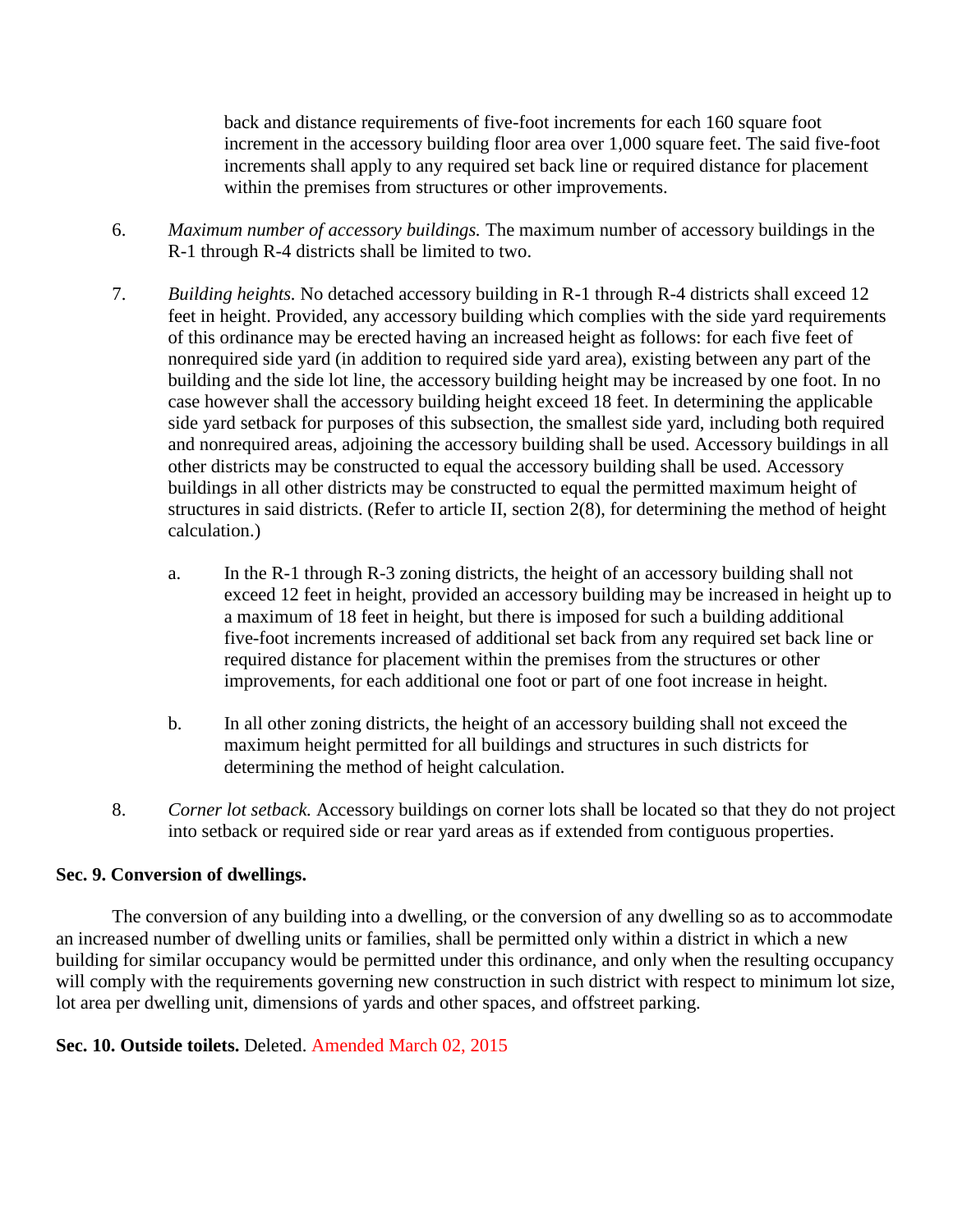## **Sec. 11. Tents, trailers, motor homes and recreational vehicles--occupancy.**

Tents, trailers, travel trailers, and/or automobile trailers shall not be used for dwelling purposes within the "Township limits; provided, however, that they may be used for temporary dwellings for a total period of not more than 14 days in any one year when located upon premises having running water and sewage facilities, and provided further that automobile trailers and travel trailers may be occupied for dwelling purposes within duly licensed travel trailer camps and subject to the requirements thereupon imposed.

# **Sec. 12. Mobile homes.**

No structure which is a mobile home may be used, erected, occupied or permitted outside of a licensed mobile home trailer park unless it meets the following standards:

- (a.) It complies with the minimum square footage requirements of this ordinance for the zone in which it is located.
- (b.) It has a minimum width across any front, side or rear elevation, meaning the entire width of the building facing in one direction, of 20 feet and complies in all respects with the township building code, including minimum heights for habitable rooms. Where a dwelling is required by law to comply with any federal or state standards or regulations for construction and where such standards or regulations for construction are different from those imposed by the township building code in effect, then and in that event such federal or state standard or regulation shall apply.
- (c.) It is firmly attached to a permanent foundation constructed on the site in accordance with the township building code and shall have a wall of the same perimeter dimensions of the dwelling and constructed of such materials and type as required in the applicable building code for single-family dwellings. The mobile home shall, in addition thereto, be installed pursuant to the manufacturer's setup instructions and shall be secured to the premises by an anchoring system or device complying with the rules and regulations of the Michigan Mobile Home Commission.
- (d.) It shall be installed with the wheels removed. Additionally, no mobile home shall have any exposed towing mechanism, undercarriage or chassis.
- (e.) It is connected to a public sewer and water supply or to such private facilities approved by the local health department.
- (f.) It contains a storage capability area in a basement located under the dwelling, in an attic area, in closet areas, or in a separate structure of standard construction similar to or of better quality than the principal dwelling, which storage area shall be equal to ten percent of the square footage of the dwelling or 100 square feet, whichever shall be less.
- (g.) It is aesthetically compatible in design and appearance with other residences in the vicinity, with either a roof overhang of not less than six inches on all sides, or alternatively with windowsills and roof drainage systems concentrating roof drainage at collection points along the sides of the dwelling; has not less than two exterior doors with the second one being in either the rear or side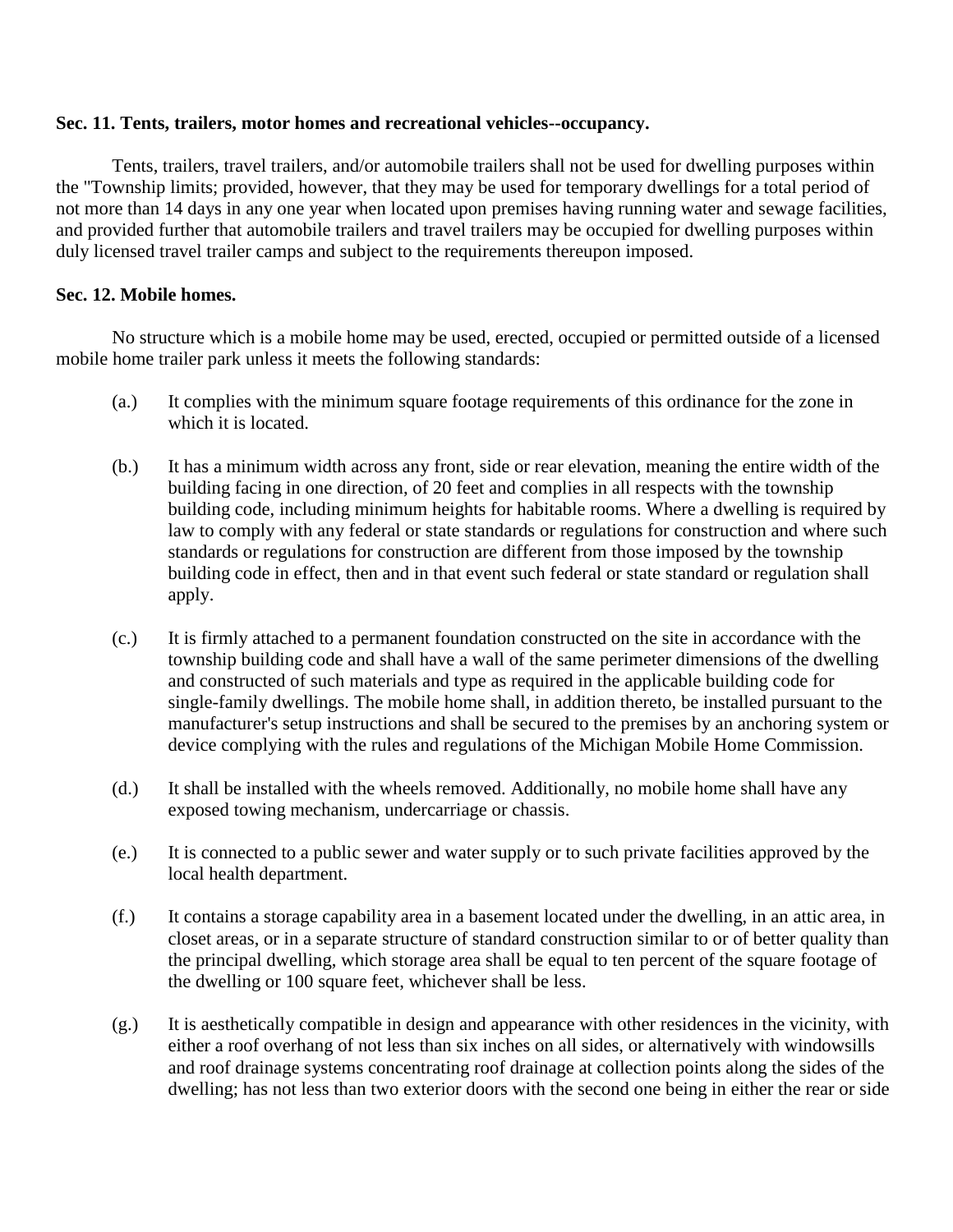of the dwelling; and contains permanently attached steps connected to said exterior door areas or to porches connected to said door areas where a difference in elevation requires the same.

The compatibility of design and appearance shall be determined in the first instance by the township zoning inspector upon review of the plans submitted for a particular dwelling subject to appeal by an aggrieved party to the zoning board of appeals within a period of 15 days from the receipt of notice of said zoning inspector's decision. Any determination of compatibility shall be based upon the standards set forth in this definition as well as the character, design and appearance of one or more residential dwellings located outside of mobile home parks within 2,000 feet of the subject dwelling where such area is developed with dwellings to the extent of not less than 20 percent of the lots situated within said area; or, where said area is not so developed, by the character, design and appearance of residential development located outside of mobile home parks throughout the township. The foregoing shall not be construed to prohibit innovative design concepts involving such matters as solar energy, view, unique land contour, or relief from the common or standard designed home.

- (h.) It contains no additions or rooms or other areas which are not constructed with similar quality workmanship as the original structure, including permanent attachment to the principal structure and construction of a foundation as required herein.
- (i.) It complies with all pertinent building and fire codes. All construction and all plumbing, electrical apparatus and insulation within and connected to said mobile home shall be of a type and quality conforming to the "Mobile Home Construction and Safety Standards" as promulgated by the United States Department of Housing and Urban Development, being 24 CFR 3280, and as from time to time such standards may be amended. Additionally, all dwellings shall meet or exceed all applicable roof snow load and strength requirements.
- (j.) The foregoing standards shall not apply to a mobile home located in a licensed mobile home park except to the extent required by state or federal law or otherwise specifically required in the ordinance of the township pertaining to such parks.
- (k.) All construction required herein shall be commenced only after a building permit has been obtained in accordance with the applicable township building code provisions and requirements.

# **Sec. 13. Mobile home--Temporary permit.**

A mobile home not meeting the above standards, except as set forth below, may be used as a temporary dwelling, during the time of construction of a permanent dwelling that is not a mobile home, under the following conditions:

- (a.) A building permit must be issued and currently in effect for the said permanent dwelling to be constructed.
- (b.) A separate permit must be issued under this section for the use of the mobile home as a temporary dwelling, said permit to be issued by the zoning administrator only after all the requirements of this section are met.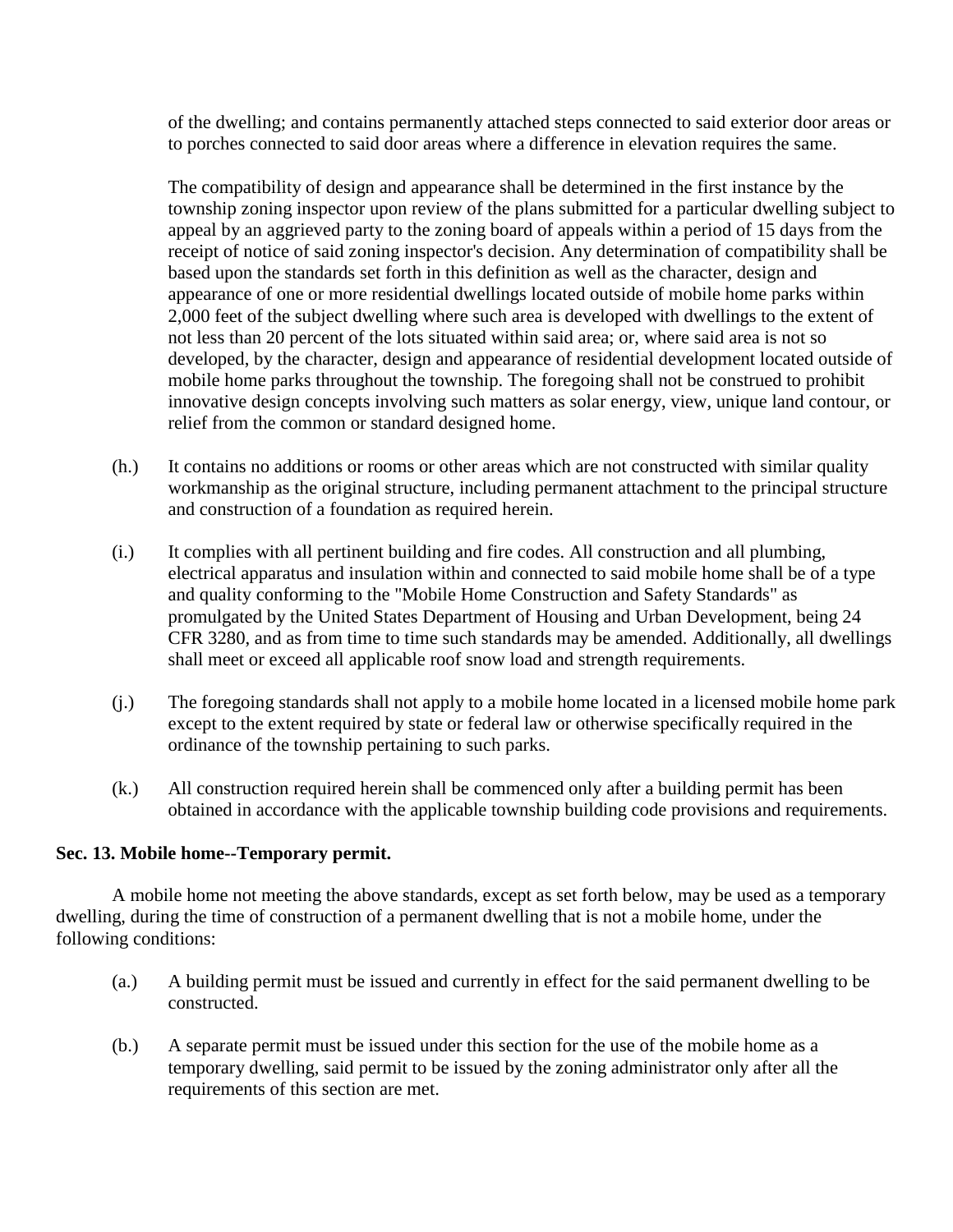- (c.) The mobile home temporary occupancy permit shall be issued for a period of six months. The permit may only be renewed if the zoning administrator is satisfied that satisfactory progress is being made toward the completion of the said permanent dwelling.
- (d.) Unless the temporary dwelling permit is currently in force, occupancy or placement of the mobile home shall be a violation of this ordinance and subject the owner or occupant of the premises to the penalties thereof.
- (e.) Determination by the zoning administrator shall be final, except an appeal to the zoning board of appeals shall be available in accordance with the procedures set forth in this ordinance.
- (f.) The mobile home to be occupied under the temporary permit shall be located on the same or adjacent property to that for which the building permit has been issued.
- (g.) The mobile home shall be connected to a water supply and sewer system which have been approved by the county health department. It shall have approved tie-downs.
- (h.) No temporary occupancy permit shall be issued for a travel trailer, camper or other recreational vehicle.
- (i.) The mobile home shall comply with the "Mobile Home Construction and Safety Standards" as promulgated by the United States Department of Housing and Urban Development, at 24 CFR 3280, or same or similar standards as set forth or amended in the federal regulations or in state regulations.
- (j.) Before occupancy the owner or occupant shall deposit with the township a performance bond, guaranteed by an acceptable corporate surety, or cash in the amount of \$500.00 to be held in an escrow account by the township.
- (k.) Said performance bond or escrow amount shall be returnable to the owner or occupant, conditioned on removal of the mobile home, either after expiration of a permit or the completion of the permanent dwelling, said removal to be to a legal place. If after written notice from the township, removal is not accomplished within 30 days, the said performance bond shall be collected or the cash retained for use by the township to remove the mobile home from the property. Any expense of the township in excess of the said performance bond or cash shall be assessed against the real property for which the building permit was issued.

## **Sec. 14. Motor vehicle storage.**

Currently licensed, family or occupant owned motor vehicles, travel trailers, campers, boats, snowmobiles and similar vehicles, if the same are in running condition, may be stored on the owner's premises in any area or district, provided said storage is compatible with the uses permitted in the said district. No more than one unlicensed vehicle may be stored at any dwelling in district R-1 through R-4 unless stored in an enclosed accessory building. The outdoor storage of an unlicensed vehicle in districts R-1 through R-4 shall be limited to rear yard areas only. In any other district, the occupant operating any motor vehicles in pursuit of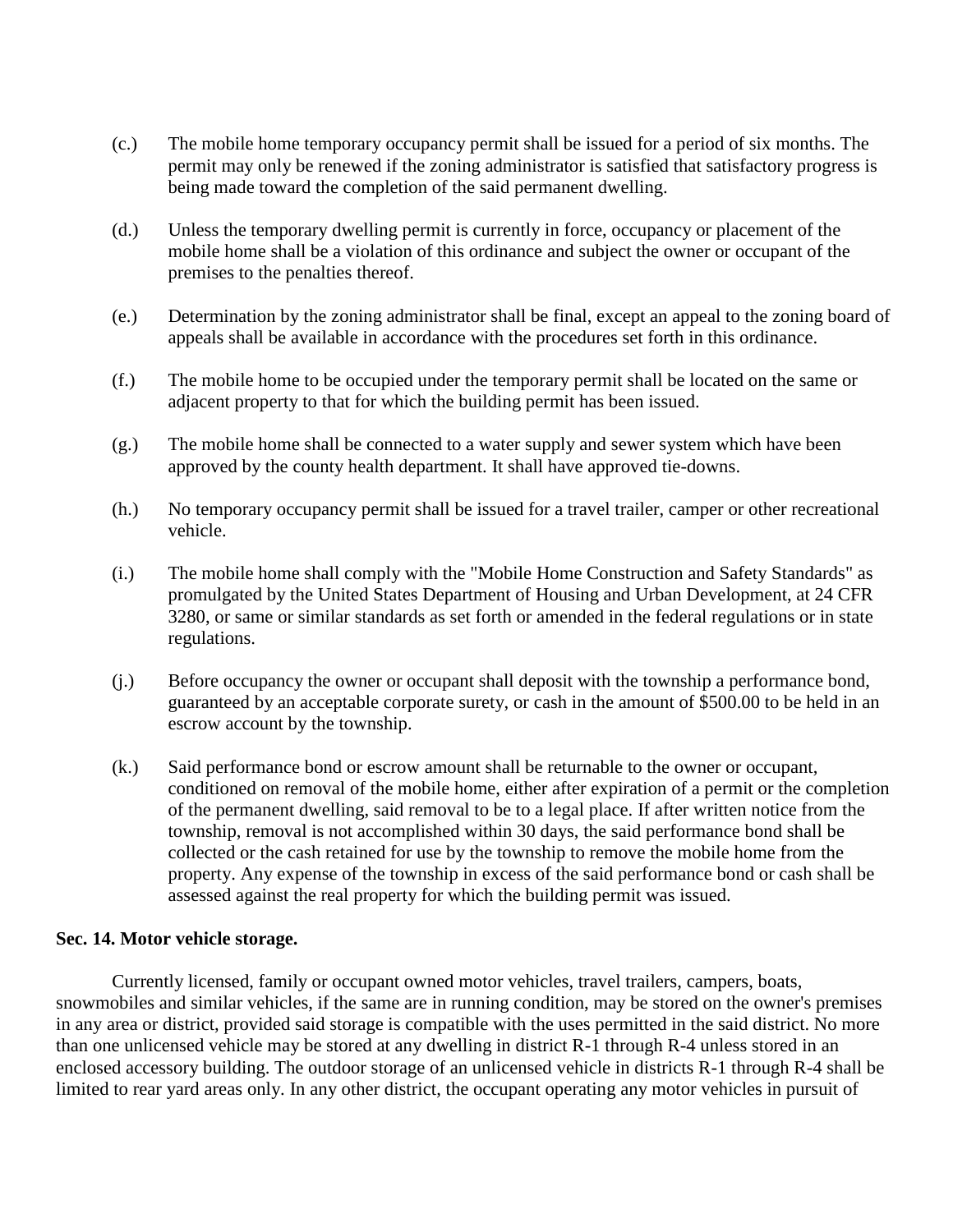permitted purposes shall provide parking areas sufficiently large to accommodate all motor vehicle units. Such vehicles shall be parked in this area when not in use.

# **Sec. 15. Nonconforming uses, structures and lots of record.**

Nonconforming uses shall be treated under this ordinance as follows:

- (a.) Lawful nonconforming uses or structures in existence at the time of passage of this ordinance may be continued but shall not be extended, added to or altered unless such extension, alterations or additions are in conformity with the provisions of this ordinance, and result in a conforming use as required by the district regulations where such use is located, provided however:
	- 1. Single-family dwellings located within a C-1, C-2, I-1 or I-2 district may be enlarged by an addition containing floor space which does not exceed 25 percent of the existing floor space as defined in Article III, Sec. 7 of this ordinance, or containing up to 300 sq. ft., whichever is greater. Provided further, subsequent to such enlargement, there shall be no further additions except in accordance with the regulations of the district in which the dwelling is located, both as to use and size requirements.
	- 2. Enlargement of a single-family dwelling in the C-1, C-2, I-1 or I-2 district shall be subject to the minimum property space requirements of the district in which the dwelling is located, if stated. If not stated, the property space requirements shall be as in the R-1 district for a single-family dwelling.
	- 3. A single-family residence which fails to conform to the minimum floor space requirement of this zoning ordinance, but which at least meets the minimum requirements of the township building code as to number of rooms and room sizes and which is lawfully occupied as a nonconforming structure, may be repaired and occupied and occupancy continued, and its floor space may be increased with additions meeting the building and construction codes of the township. In the event of such addition, all requirements of said code shall be met. There shall be no limit to the size of the addition except the limits set forth above where such a dwelling is located in a C-1, C-2, I-1 or I-2 district. In the event occupancy has ceased for 90 days as hereinafter set forth, occupancy or additions shall not be allowed.
- (b.) One residential garage and one residential storage building may be constructed accessory to an existing nonconforming single-family dwelling subject to the general regulations of this ordinance pursuant to "accessory buildings" provided however, said accessory buildings shall not exceed one story or 12 feet in height.
- (c.) If a nonconforming structure or use is damaged or destroyed, repairs or replacements shall be started within 90 days and completed with reasonable diligence. The repaired or replaced area shall not exceed the original area without a permit under article VI.
- (d.) If occupancy of a nonconforming use or structure shall terminate for a continuous period of 90 days or the use or structure has been changed to that permitted in the district in which it is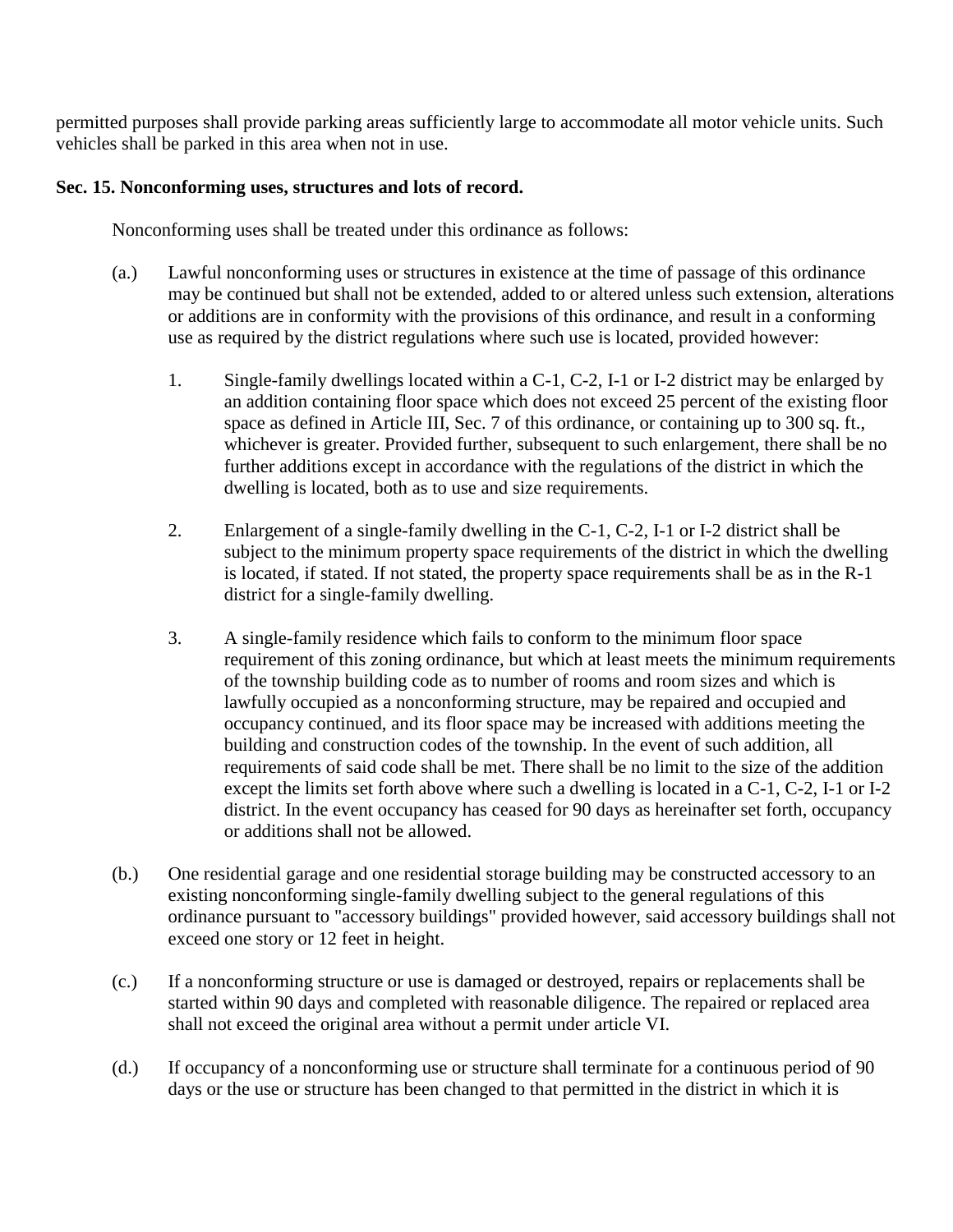located, the said nonconforming use or occupancy shall not be resumed or reestablished and any future use or occupancy of the land or structure shall be in conformity with the requirements of its district and the other sections of this ordinance.

- (e.) A lot of record that was legally established prior to the effective date of this ordinance, and that does not comply with zoning district lot area and width requirements, may be used as permitted by district regulations provided:
	- 1. The use established on the lot complies with front, side and rear setback requirements for the zoning district in which the lot is located;
	- 2. The lot may not be further reduced in area or width;
	- 3. That the lot has not at any time been owned or controlled together with contiguous lots which could have been combined to form a parcel at the time of said ownership or control. Any conveyance or separation of such lots at any time shall be considered an illegal lot split, and shall not result in the creation of a buildable lot or lot of record. Common owners or controllers of contiguous nonconforming lots of record shall be required to combine lots to conform to the present zoning ordinance in the event they seek to place improvements of any kind thereon.
- (f.) A lot of record that was legally established prior to the effective date of this ordinance, and that does not comply with zoning district lot area and width requirements, may not be divided or altered in any way that results in the creation of any single lot that does not comply with applicable area and width requirements.

**State Law References:** Nonconforming uses or structures, MCL 125.3208.

# **Sec. 16. Hobby farming--Gardening.**

Hobby farming as defined in Article II, Section 2(19.), shall be allowed in any district.

# **Sec. 17. Home occupations.**

When allowed as a special land use, home occupations in dwellings shall comply with the following standards:

- (a.) They shall be operated in the entirety within the dwelling and not within any garage or accessory building located upon the premises, except for incidental storage or in the use of a residential garage upon the premises.
- (b.) Such occupation shall be conducted only by the person or persons occupying the premises as their principal residence, provided, however, the planning commission shall have the authority in granting the special use to permit additional subordinate assistants who do not so reside within the said dwelling to be employed therein where the same would not materially impair the residential character of the neighborhood or cause traffic congestion or parking problems. In no event, however, shall such additional assistants exceed three in number.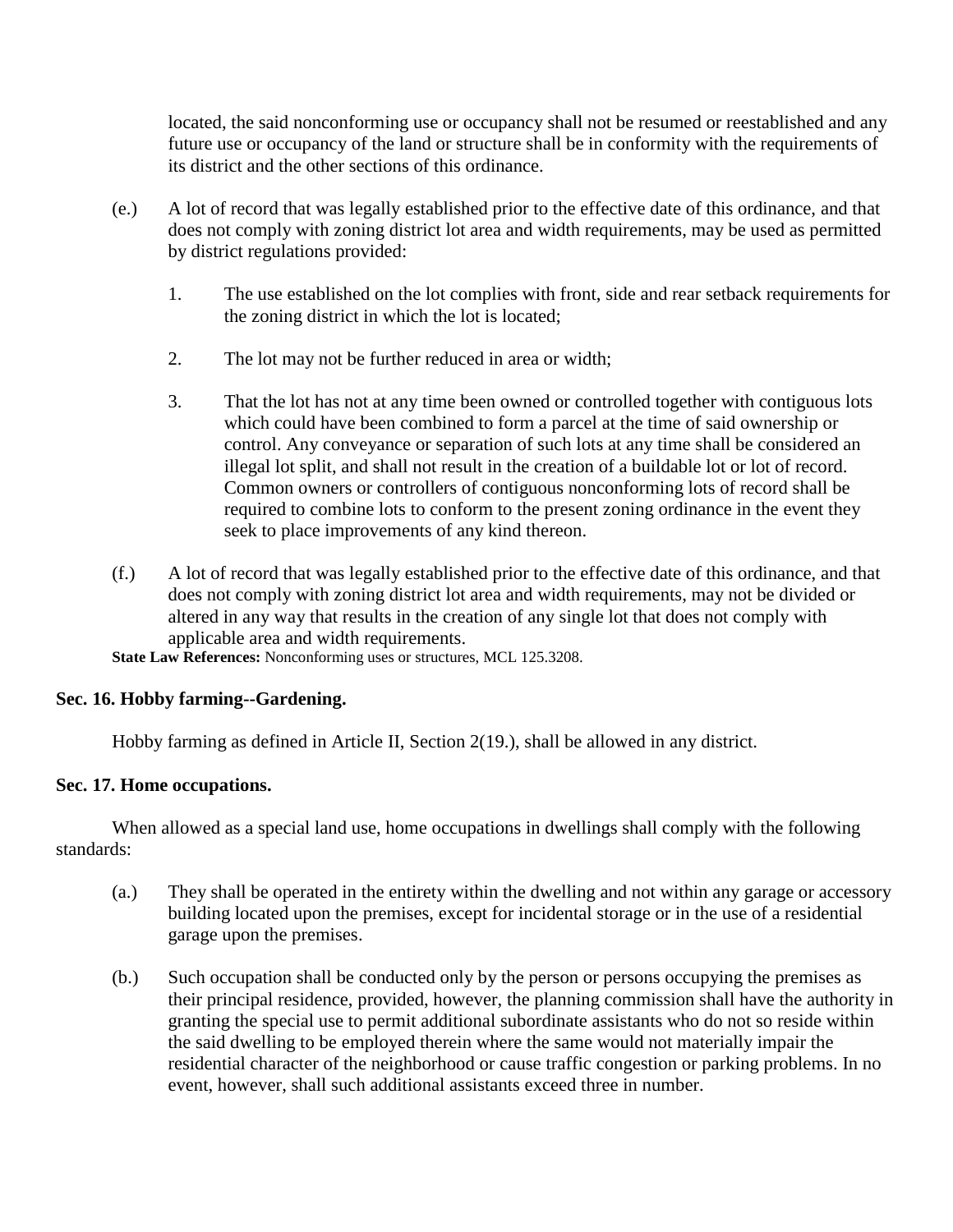- (c.) The occupation shall use no more than 25 percent of the floor area of one story of the building.
- (d.) The dwelling shall have no exterior evidence other than a permitted sign to indicate that the same is being utilized for any purpose other than that of a dwelling.
- (e.) The occupation conducted therein must be clearly incidental and subordinate to the principal use of the premises for residential purposes.
- (f.) No goods shall be sold from the premises which are not strictly incidental to the principal home occupation conducted therein.
- (g.) No occupation shall be conducted upon or from the premises which would constitute a nuisance or annoyance to adjoining residents by reason of noise, smoke, odor, electrical disturbance, night lighting or the creation of unreasonable traffic to the premises. Such disturbances or lighting shall not be discernible beyond the boundaries of the property from which the occupation is conducted.
- (h.) Such occupation shall not require internal or external alterations or construction features, equipment or machinery not customary in residential areas, except as the planning commission in granting the special land use may determine to be innocuous or designed to avoid disturbance of the residential character of the neighborhood.
- (i.) As a condition of allowing a home occupation on any premises as defined herein, the occupant of the premises shall agree in writing to allow the township zoning inspector to make an annual inspection of the property to determine compliance with the requirements of this subsection. A home occupation may be terminated by order of the township board in the event it fails to comply after any such inspection.

# **Sec. 18. Reverted zoning.**

In the event that a zone change is granted pertaining to any premises in the township, then the said premises shall be used or the use or structure shall be substantially begun or erected within 12 months from the date of the permit. In the event such substantial use or construction has not begun within the said period, the township planning commission may on its own motion immediately initiate procedures to rezone the changed area to its former zoned district or to revoke the special land use permit, using the procedures set forth in Act 184 of the Public Acts of 1943 [Repealed--See now MCL 125.3101 et seq.], as amended, including all notice provisions therein.

## **Sec. 19. Variance record.**

Whenever a variance from this zoning ordinance shall be granted by the zoning board of appeals for any use or purpose, written copies of the variance and its terms shall be retained in a permanent file in the township office. In the event a variance is granted, but no use thereof is made on the premises for a period of one year with the option for a request of a one-year extension, then the said variance shall expire and be automatically extinguished. The variance record shall be reviewed at least annually by the zoning administrator and he shall make permanent record of any such expiring. Further, the zoning administrator shall report to both the planning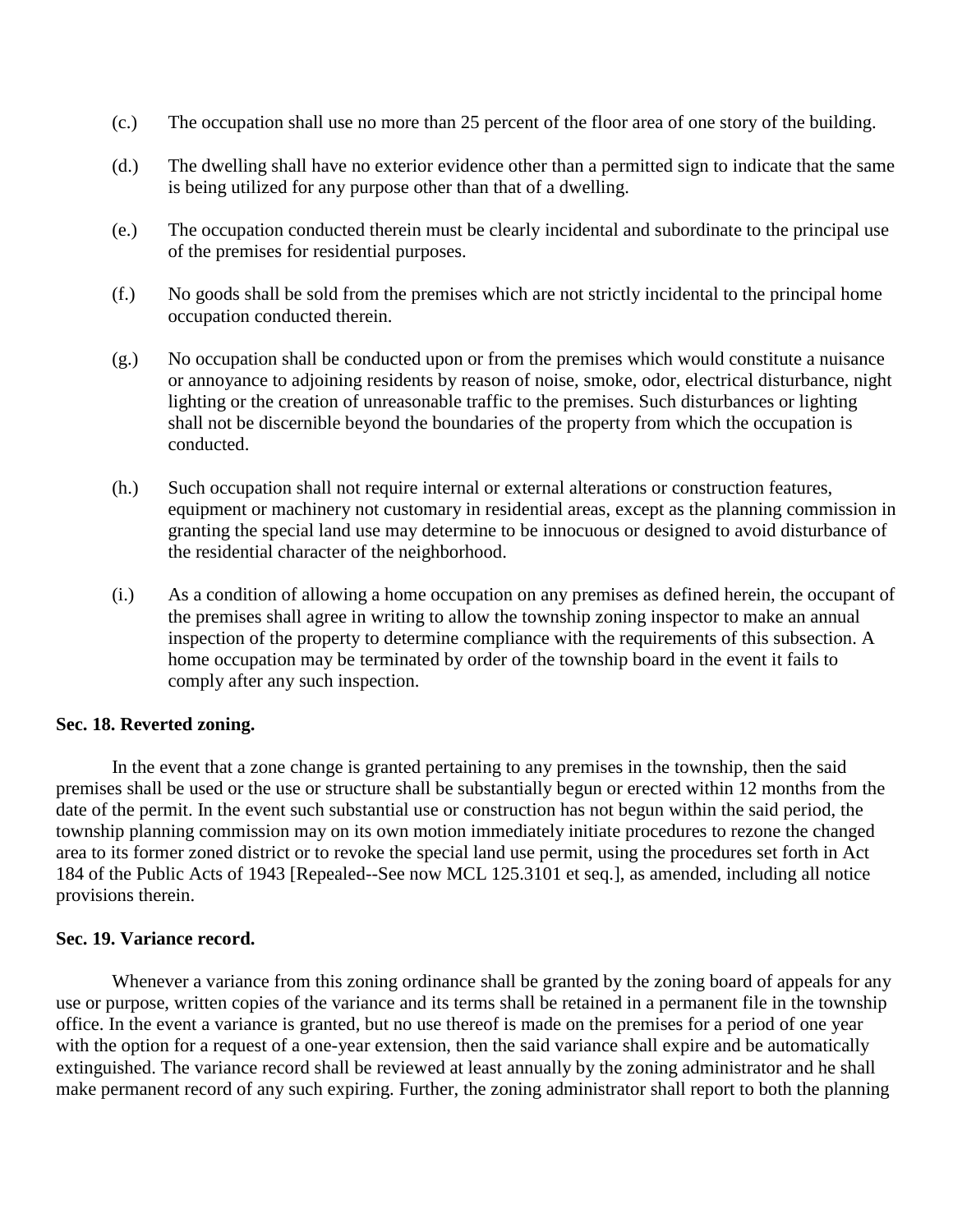commission and the zoning board of appeals in the event any variance thus expires. The structure of premises shall not be used in accordance with the terms of any such variance which has expired until and unless a new variance has been granted.

**State Law References:** Variances, MCL 125.3603.

# **Sec. 20. Essential services.**

In all zoning districts, where essential services are allowed, as defined in article II, section 2, subsection (18.), the following requirements shall be applied in every case:

- (a.) Electrical substations and/or gas regulator stations shall be enclosed with a fence or wall six feet high and adequate to obstruct passage of persons or materials.
- (b.) Public utility facilities in any zoning district shall be constructed and maintained in a neat and orderly manner. Any building which is constructed shall be landscaped and shall conform with the general character of the architecture of the surrounding neighborhood.
- (c.) Brine lines, hydro-carbon lines, oil and gas transmission lines, private power lines, including the easements for the same, shall be considered and subject to all provisions set forth for essential services even though all of the same may be maintained and/or owned by a private person.

# **Sec. 21. Access to roads.**

No structure or use involving occupancy, whether as a resident or for any other purpose by any person or persons, shall be used or occupied in Egelston Township unless the premises and structure have unobstructed access to either a public or private easement and thereby to a public street or road which easement and road are continuously maintained open and accessible to the structure or premises sufficiently to permit vehicular traffic ingress and egress at all times. Such road, including a private road, driveway or access easement shall comply with the regulation of the zoning ordinance.

# **Sec. 22. Permits required for building.**

No structure shall be erected in Egelston Township without the issuance of a building permit as set forth in the various building and energy codes in effect at the time of the proposed construction. Building permits and certificates of occupancy shall be issued as required in the applicable building and energy codes.

# **Sec. 23. Required parking and loading spaces.**

(a.) *Required parking space.* Within any district no building structure or premises shall be used, erected or structurally altered except that there be provided, on the same lot as the principal use they are intended to serve, offstreet parking spaces in accordance with the following schedule:

- (i.) *Residential uses including hotels and motels.* One parking space required for each dwelling unit or for each sleeping unit in a hotel, motel or boarding house.
- (ii.) *Commercial.* One parking space required for each 300 square feet, or fraction thereof of gross floor space, or for each employee on a maximum working shift, whichever produces the greater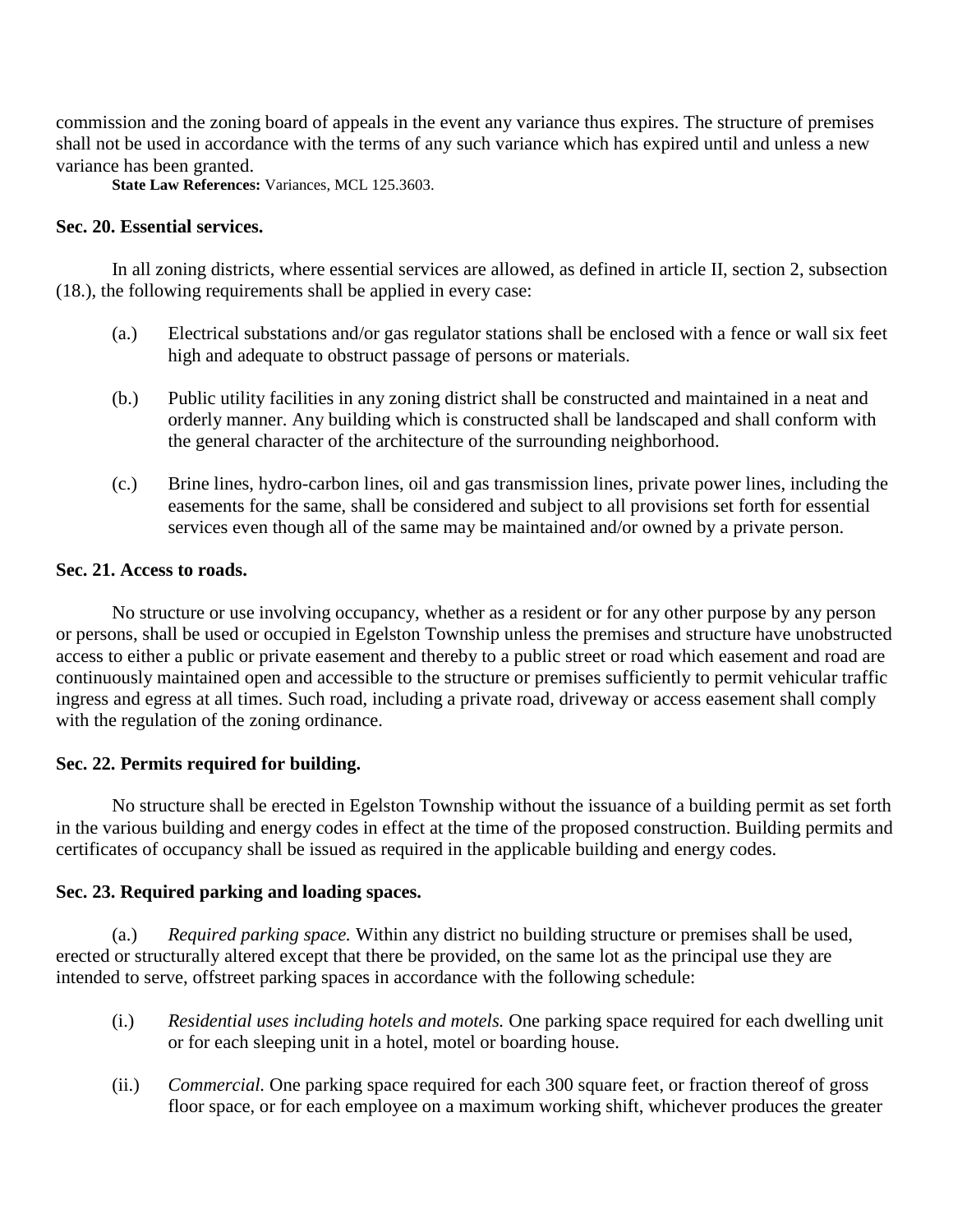number of spaces required.

- (iii.) *Industrial.* One parking space required for each 600 square feet, or fraction thereof of gross floor space, or for each employee on a maximum working shift, whichever produces the greater number of spaces required.
- (iv.) *Places of public assembly.* One parking space for each five seats.

(b.) *Required loading and unloading spaces.* There shall be provided and maintained on all property, the use of which requires the receipt or distribution by vehicle of materials and/or merchandise, adequate offstreet loading and unloading space. Any use of public streets or other public ways for loading or unloading purposes shall be deemed to be a violation of this ordinance.

# **Sec. 24. Plat violations.**

No building permits, special land use permits, variances or other actions allowing any use or structure in any zoning district shall be issued where there reasonably appears to be a violation of the Subdivision Control Act of 1967 now Land Division Act (P.A. 288 of 1967, as amended).

# **Sec. 25. Interpretation as minimum requirements.**

The general regulations set forth in this article and other provisions of this ordinance are determined to be the minimum requirements for the promotion of the purposes set forth in this ordinance and for the maintenance of the safety, health and welfare of the residents and citizens of Egelston Township.

# **Sec. 26. Animal density.**

No animals may be kept in Egelston Township except in accordance with this section:

- (A.) *Wild and normally wild animals.* Wild and normally wild animals may only be kept in the township if licensed by the department of natural resources and in no event shall such animal species be kept in numbers or locations which exceed the density or location requirements of this ordinance for comparable domestic animals.
- (B.) *Domestic animals-density.*
	- (1.) [*Horses, ponies, mules and other equine species.*] Horses, ponies, mules, and other equine species shall require at least two acres and with a width of 150 feet measured, between the side property lines on a property where two or less animals are kept. For each additional animal maintained on the property there shall be one additional one-half acre of area. In addition, such animals shall be confined so that they never are located closer than 300 feet from an active school property line or a residential subdivision property line.
	- (2.) *Livestock, including cattle, dairy stock, sheep, goats, hogs, and pigs.* Livestock, including but not limited to cattle, dairy stock, sheep, goats, hogs, and pigs may not be kept in any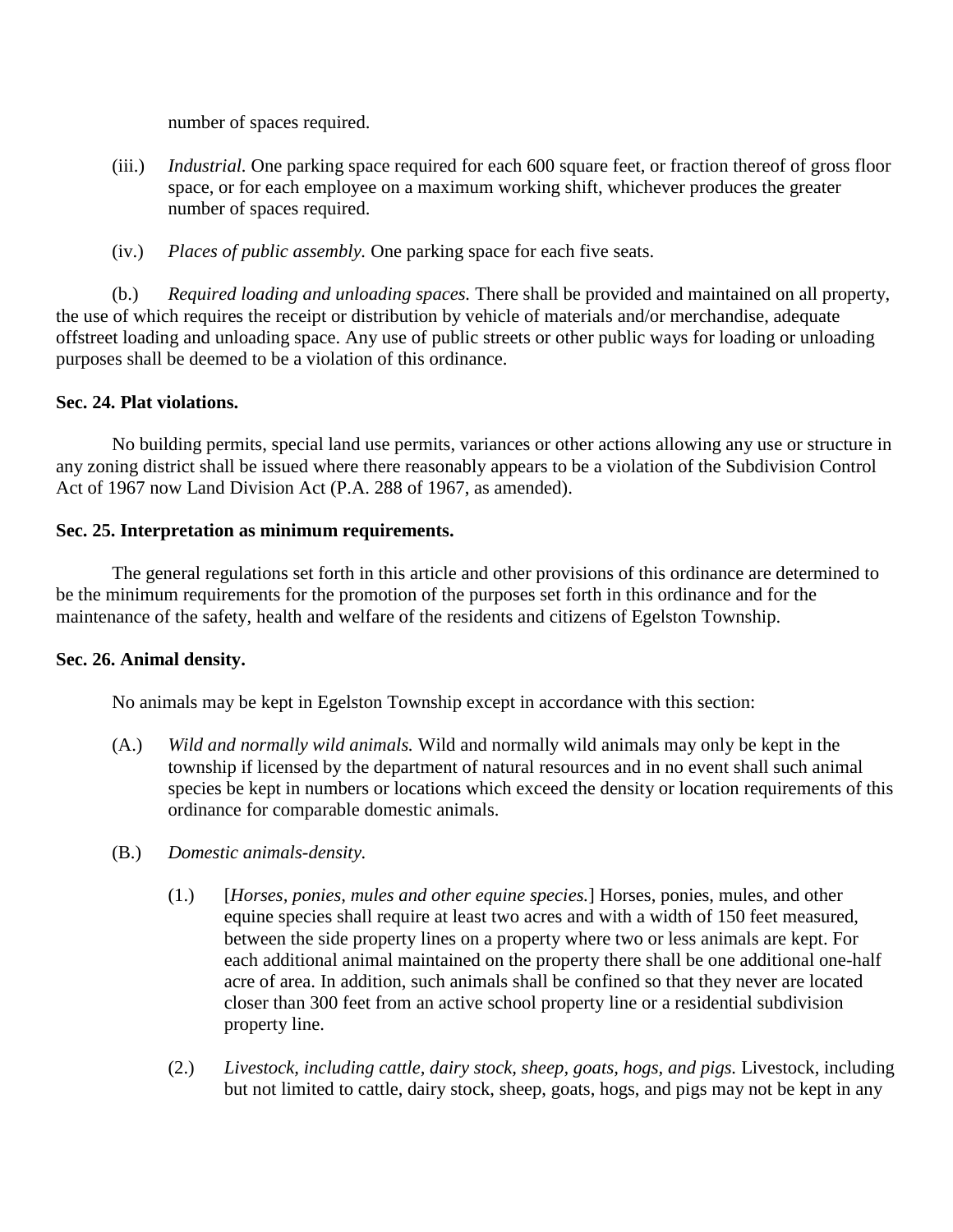zone except agricultural, R-5. Except for hogs and pigs, livestock shall be kept and maintained in a land area of not less than five acres per animal. Hogs and pigs shall be kept in pens with sufficient land area to meet industry, agricultural and health standards.

- (3.) *Dogs and cats.* No more than three dogs and three cats may be kept on any premises in the township, unless the occupant has a special use permit to operate a kennel.
- (4.) *Poultry, ducks, geese, fowl, except ornamental birds, fur bearers, rabbits, except dogs or cats.* Except in the R-5 zone, no more than ten animals or fowl may be kept on any premises. They shall be housed in enclosures adequately maintained in accordance with commercial or governmental health standards.
- (5.) *Snakes, amphibians, exotic species.* Snakes, amphibians, lizards and other exotic species are wild animals and are not permitted to be kept in the township without licensing from the department of natural resources of the State of Michigan. No snakes or amphibians of the size and type dangerous to humans, whether or not kept as household pets or domestic animals, shall be kept in the township regardless of the enclosure used.
- (6.) *Miniature animals.* All miniature animals such as miniature pigs, goats, horses, cows and any other miniature animal shall not be maintained on any property in numbers not more than one per household. All such miniature animals shall be required to be maintained on a leash whenever they are taken off the premises or when they are not confined on the premises. All state health requirements for maintenance of any animal shall pertain to the maintenance of miniature animals. No animal shall be considered a miniature animal unless the person who is in possession or ownership of the animal produces certification by a veterinarian that the animal is a dwarf of miniature nature of a species.
- (C.) *Setbacks and enclosures.*
	- (1.) *General.* All domestic animals shall be in enclosures with fencing designed to restrain and prevent the species involved from escaping, which fencing or enclosures shall be kept in good repair. Pigs and hogs shall be restrained in pens which are at least 100 feet from any property line.
	- (2.) *Setbacks from water supplies and dwellings.*
		- (a.) Horses, ponies, mules, equine species, livestock of any description, pigs or hogs, shall be kept in field or areas where the enclosure limit fences are at least 150 feet from any human water supply or dwellings.
		- (b.) Poultry, ducks, geese and other fowl shall be kept in enclosures, the limits of which are at least 100 feet from any human water supply or dwelling.
		- (c.) Fur bearing animals, rabbits and similar species shall be kept in enclosures or pens which are at least 25 feet from any human water supply or dwelling.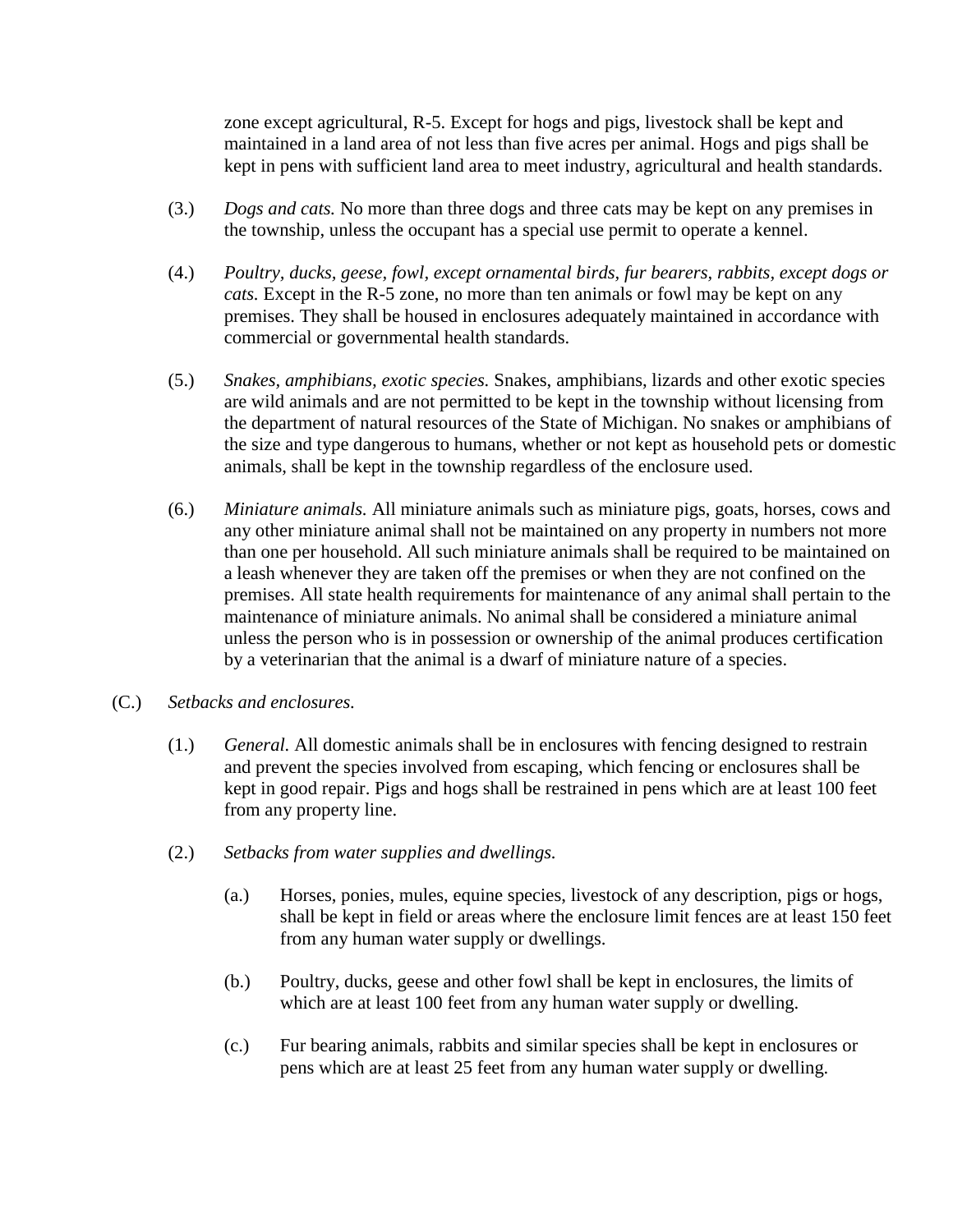- (D.) *Other provisions.*
	- (1.) *[Proper zoning.]* This section does not authorize the commercial raising or maintaining or displaying of animals unless the zoning therefor is proper.
	- (2.) *[Special land use.]* In the event raising of animals is allowed as a special land use, then the density requirements for the same shall be determined by the planning commission in connection with the permit to be issued or allowance granted, and the density requirements in this section shall not apply.
	- (3.) *Nuisance.* Any noise, animal litter and waste products, dead or sick animals or vicious animals are declared nuisances and shall not be kept in the township. Failure to dispose of same shall constitute a violation of this ordinance and shall subject the owner or occupant of the premises to prosecution and the nuisance shall be abated.

# **Sec. 27. Fences.**

Fences are permitted in all zoning districts subject to the following conditions:

- A. *Nonindustrial zoning districts.*
	- 1. *Front yards.*
		- a. Fences within front yards shall not exceed four feet in height.
	- 2. *Side and rear yards.*
		- a. Fences within side and rear yards shall not exceed six feet in height.
- B. *Industrial zoning districts.*
	- 1. Fences shall not exceed ten feet in height.
	- 2. Fences erected to screen a junk or salvage yard, or as may be required elsewhere in this ordinance, or as may be a condition of site plan, special use or PUD approval, shall be completely solid or opaque.
- C. *Materials and appearance.*
	- 1. It shall be unlawful to erect a fence consisting or constructed of tires, vehicle or motor vehicle component parts, tree stumps, rotting lumber or any materials capable of providing habitat or harborage for pests or vermin. It shall also be unlawful to erect a fence constructed or consisting of rubbish or trash as defined by article II, sections 1(B) and 1(C), of the Egelston Township garbage, rubbish and trash ordinance.
	- 2. Barbed and electric wire fences are permitted in the R-5 zoning district only.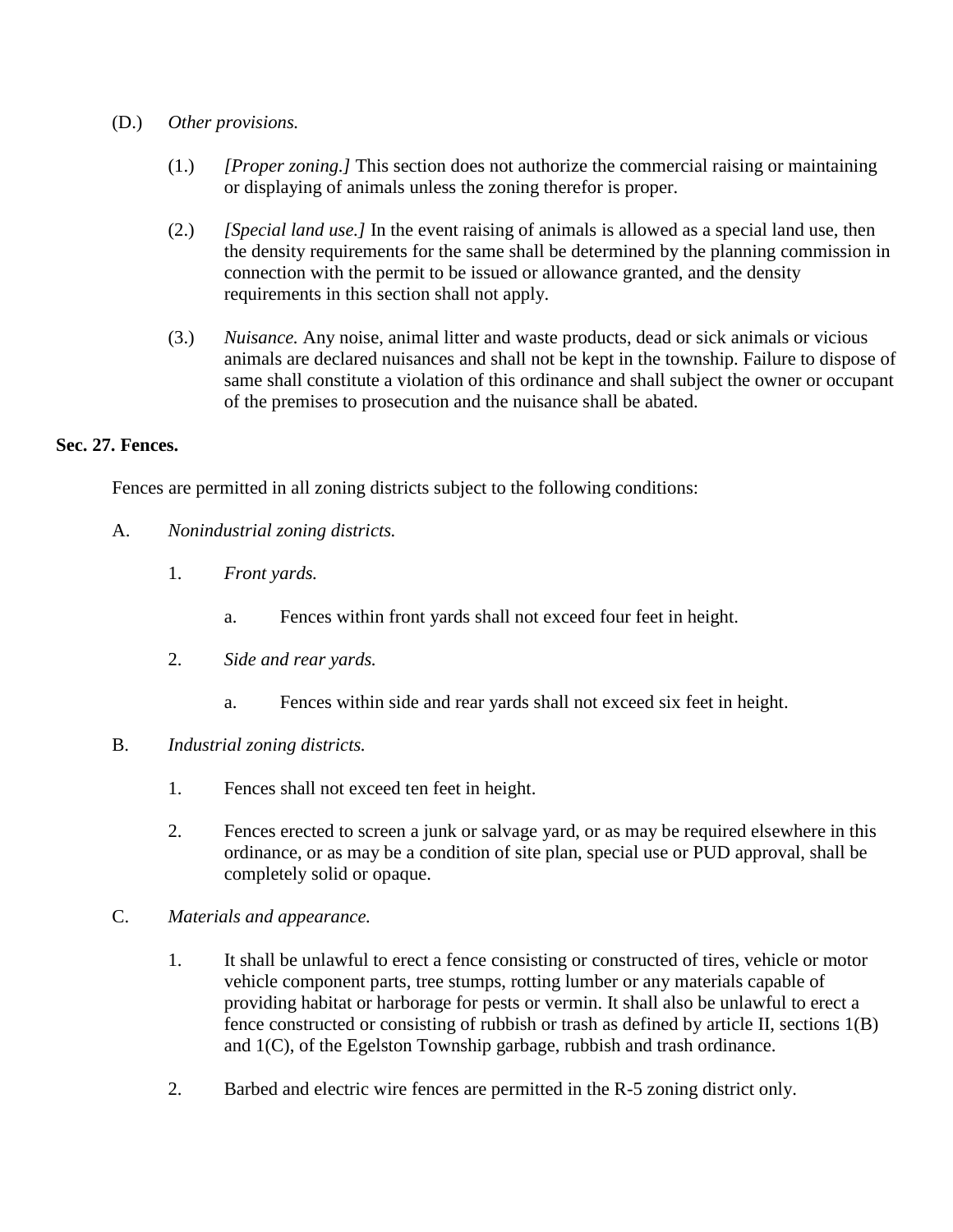# **Sec. 28. Swimming pools, spas and hot tubs.**

A. Swimming pools, spas and hot tubs are permitted as an accessory use in all zoning districts subject to applicable setback regulations established for accessory uses, buildings and structures.

B. Swimming pools, spas and hot tubs located out of doors, whether constructed in, on or above the ground, shall be provided with a fence or other barrier that complies with all provisions of the Egelston Township building code applicable to swimming pools. Individuals are encouraged to talk with the building inspector to discuss what type of fence or other barrier will be required by the building code. Fences or other barriers must be approved by the building inspector before a swimming pool, spa or hot tub will be approved for use or occupancy.

# **Sec. 29. Private roads.**

- A. *Purpose.* This ordinance has been adopted to assure that:
- 1. Private roads are designed, constructed and maintained to assure the safe passage and maneuverability of private passenger and emergency services.
- 2. Private roads are constructed of suitable materials to ensure minimal maintenance and safe passage.
- 3. Private roads will be constructed so as to protect against or to minimize soil erosion and to prevent damage to lakes, steams, wetlands, and natural environment of the township.
- 4. Private roads are constructed and maintained to safely accommodate public and private infrastructure, such as, without limitation, electric, gas, communication, water and sewer lines.
- 5. Support the master plan build-out (be compatible with the master plan).
- 6. The township encourages joint use and development of existing and new private roads by adjacent property owners to become one road.
- B. *Definitions.* The following definitions shall apply to the interpretation of these regulations:
- 1. "Private road" means any privately owned, improved and maintained right-of-way and roadway which provides primary means of ingress and egress from public road right-of-way to more than one parcel. The term "private road" shall include extensions, relocations, additions and any private road, which joins or intersects to no more than one lot-parcel or condominium unit.
- 2. "Driveway" means an improved or unimproved path or trail that serves as or is intended to provide the only means of ingress and egress from an improved public road or from a private road improved to the standards of this ordinance to no more than one lot-parcel or condominium unit.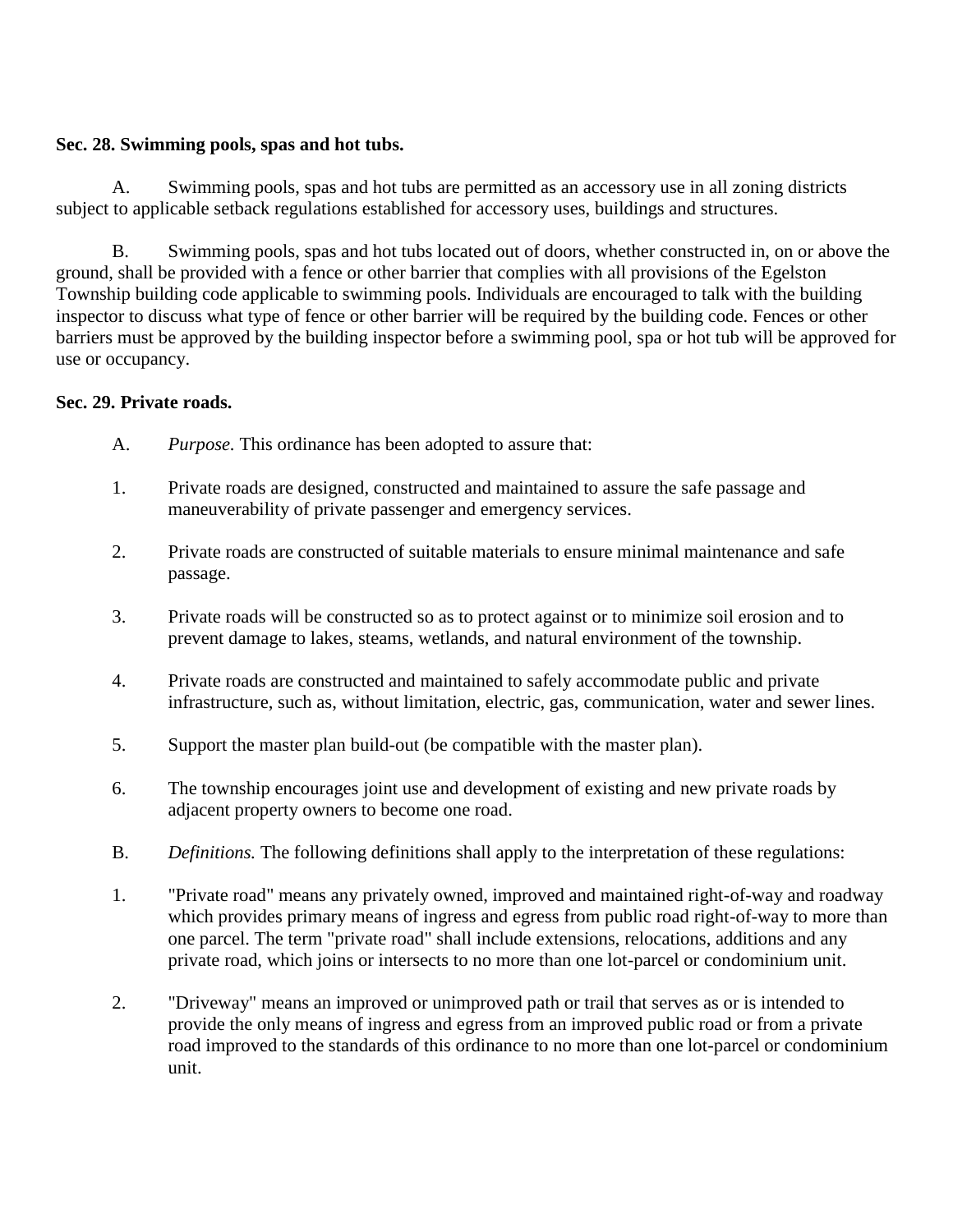- 3. "Drain commission" means Muskegon County drain commission.
- 4. "Road commission" means the Muskegon County road commission.
- 5. "MDOT" means the Michigan department of transportation.
- 6. "Parcel" means a property, lot, condominium unit, or land upon which an improvement exists, is erected or may be erected as evidenced by a plat, condominium proposal, proposed site plan, application for approval under the Land Division Act, request for a separate tax parcel or any oral statement or written indication by the owners or occupant of the land. A separate parcel shall also be created for purposes of the private regulations when a second principal improvement is placed on a parcel or where an improvement housing an additional family or separate living unit is established.
- C. *Application and effect.*
- 1. *Improvement on land; new private road*. No building permit shall be issued for any improvement, nor shall any improvement be constructed where a private road is utilized or is to be utilized for access unless the said private road has been constructed and completed under permit and in accordance with the standards of this ordinance, and security has been furnished as required for the construction of the road. A road which serves no improved property shall not be considered an existing private road, but must be treated as a new private road.
- 2. *Existing private road*. A private road existing on September 13, 1999, may continue in existence and be maintained and used, though it may not comply with the provisions of this ordinance. Such private road shall be continuously maintained so as to provide a safe and unimpeded route of travel.

For a private road existing on September 13, 1999, which is used to access one or more additional lots or parcels, the entire length of such road shall be upgraded to comply with the applicable requirements of this ordinance.

Upon application, the planning commission may grant an exception from any of the requirements of this ordinance for private roads existing on September 3, 1999, after finding that all the following conditions exist:

- a. There are such special circumstances or conditions that strict application of the provisions of this ordinance would clearly be impractical or unreasonable. These special circumstances may include topographic, vegetative or drainage conditions, and/or other significant natural features which physically preclude or prevent compliance. These circumstances and conditions shall be clearly identified and described in the application for any exemption.
- b. The granting of the exemption will not be detrimental to the public health, safety and welfare or injurious to other property in the area in which such, exemption is requested.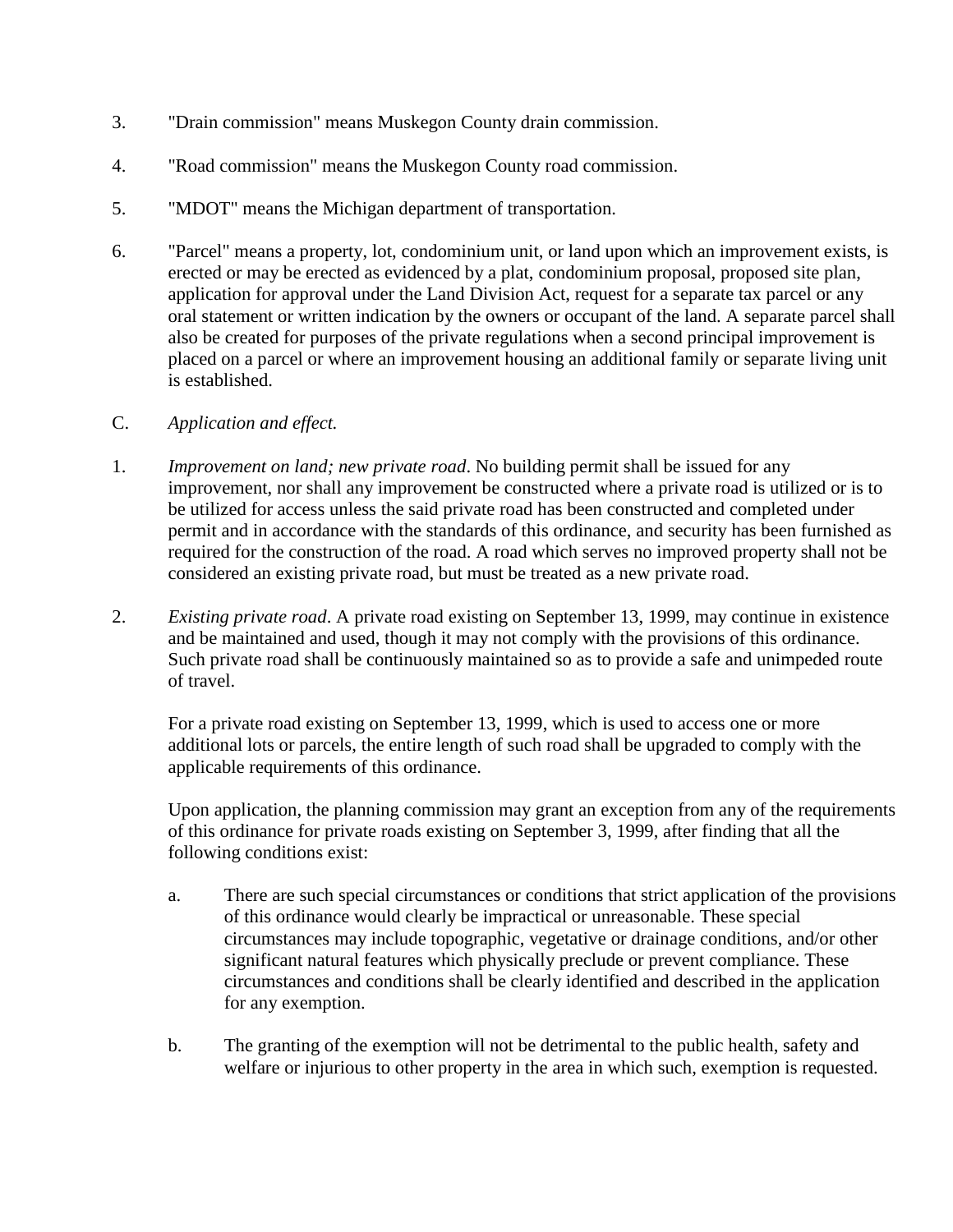- c. Such exemption will not have the effect of nullifying the intent and purpose of this ordinance, the adopted master plan or the township zoning regulations.
- d. The justification for any exemption is not due solely to financial consideration, which upon approval of the requested exemption would provide a financial benefit.
- e. No other reasonable private road design alternatives are available that would comply with the requirements of this ordinance.
- f. That the appropriate officials or consultants designated by the planning commission have reviewed and commented on the request for the exemption.
- 3. *Legal entitlement.* Any private road, new, existing or extended, must be located on land affording the absolute and permanent right to install, improve, use and maintain the road for all required ingress and egress.
- D. *General regulations.*
- 1. *[Special use.]* Where permitted, private roads constitute and are permitted only as special uses in all zoning districts.
- 2. *Frontage requirements.* All parcels served by a private road shall maintain frontage along the private road right-of-way as would be required to provide the minimum lot width on the road or frontage dimension required for the zoning district in which the parcel is located.
- 3. *Extensions and additions.* All extensions, additions and branches of or to a private road shall be considered part of the private road which provides access to and from an improved public road shall be constructed in compliance with these regulations, except as set forth above.

E. *Permits required; special use grant.* No private road shall be constructed, extended or relocated unless a private road construction permit ("permit") has been applied for and obtained, a special use has been granted, and the regulations of the ordinance are complied with. An application for a private road construction permit shall consist of the following materials and documents and once completed and has met planning commission approval, shall become the private road permit.

- 1. A completed application form, containing the name(s) of the owner(s) and any other parties having any legal interest in the proposed private road and the property on which it is to be constructed along with the time frame and completion date of the project.
- 2. A scale drawing, prepared by a Michigan professional engineer and professional surveyor that shows the following:
	- a. The exterior boundaries of the lot or parcel on which the private road will be constructed.
	- b. The proposed layout, grade, elevation, dimensions, and design of the private road right-of-way and roadway, including the location of proposed ingress from the adjoining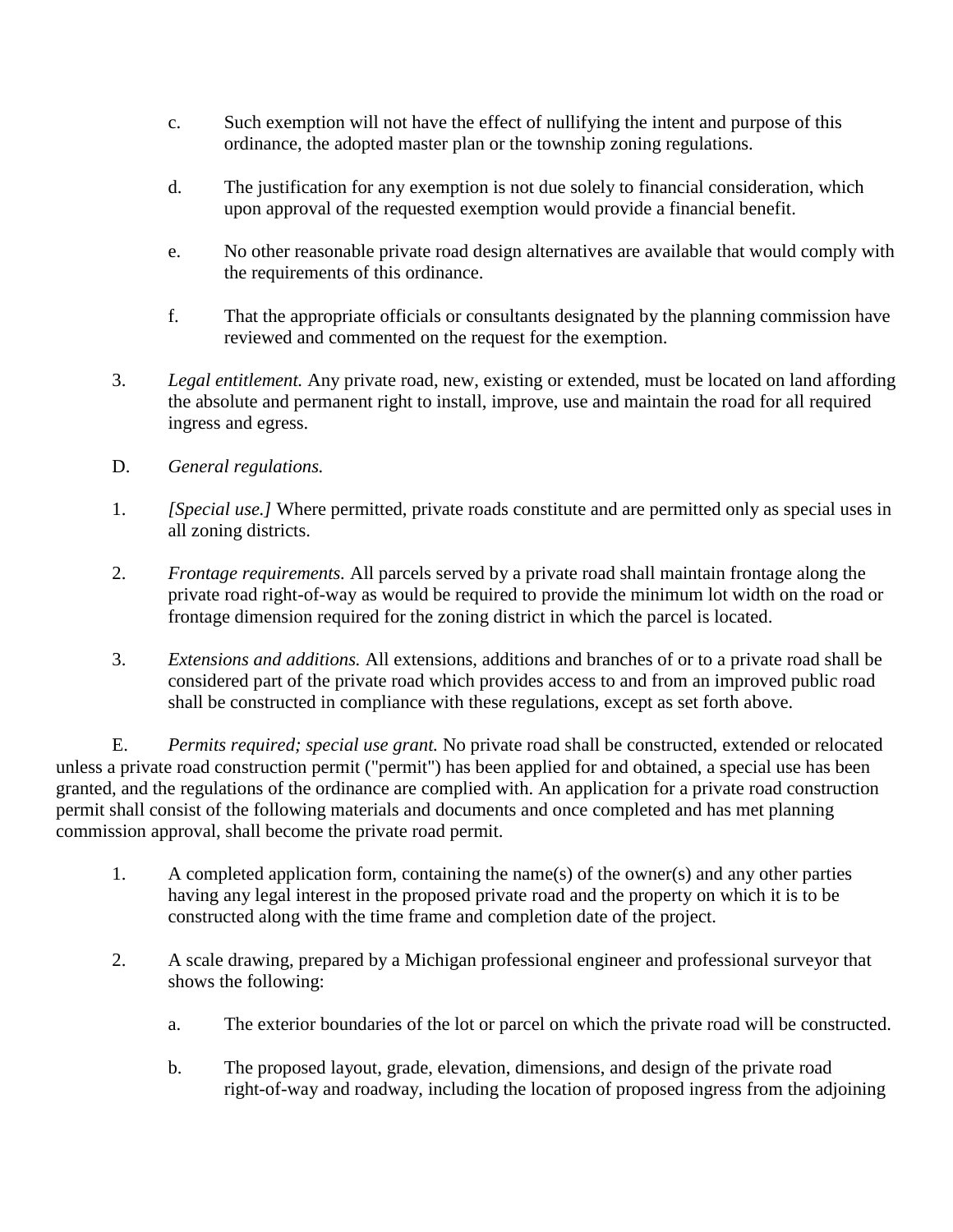public street(s).

- c. The location of all public utilities, including water, sewer, telephone, gas, electricity and all types of communication cable to be located in the private road right-of-way.
- d. The location of any lakes, streams, wetlands and drains in or within 500 feet of the proposed right-of-way.
- e. The proposed layout and location of parcels which can be served by the proposed private road.
- f. The location, description and dimensions of all intersections with other roads.
- g. The location and distance of any private or public roads which the private road will intersect.
- h. A survey of the proposed private road right-of-way prepared by professional surveyor in the state of Michigan.
- i. The location of any buildings or structures located or to be located or to be located within 100 feet of the private road right-of-way.
- 3. A proposed maintenance agreement as described in this ordinance.

F. *Review and approval procedure.* Applications for private road construction permits shall be subject to the procedures applicable to special uses set forth in this ordinance. In addition to the procedures for approval of the special uses, applications shall also be subject to the criteria for site plan review and approval set forth in the ordinance.

- G. *Maintenance and repair.*
- 1. Private roads shall be maintained in a manner that complies with the provisions of the ordinance.
- 2. All private roads shall be continuously maintained in such a way that they will not constitute a danger to the health, safety and welfare of the inhabitants of the township. All private roads shall be continuously maintained so that they are readily accessible to and used by emergency vehicles in all types of weather.
- 3. All cost for the maintenance and repair of the private road shall be the responsibility of all property owners and any condominium association or adjacent land, which will be served by the private road. A maintenance agreement and covenant, running with the land, in recordable form, shall be required.

H. *Design and construction standards.* The following table of standards shall apply for each improved portion of a private road: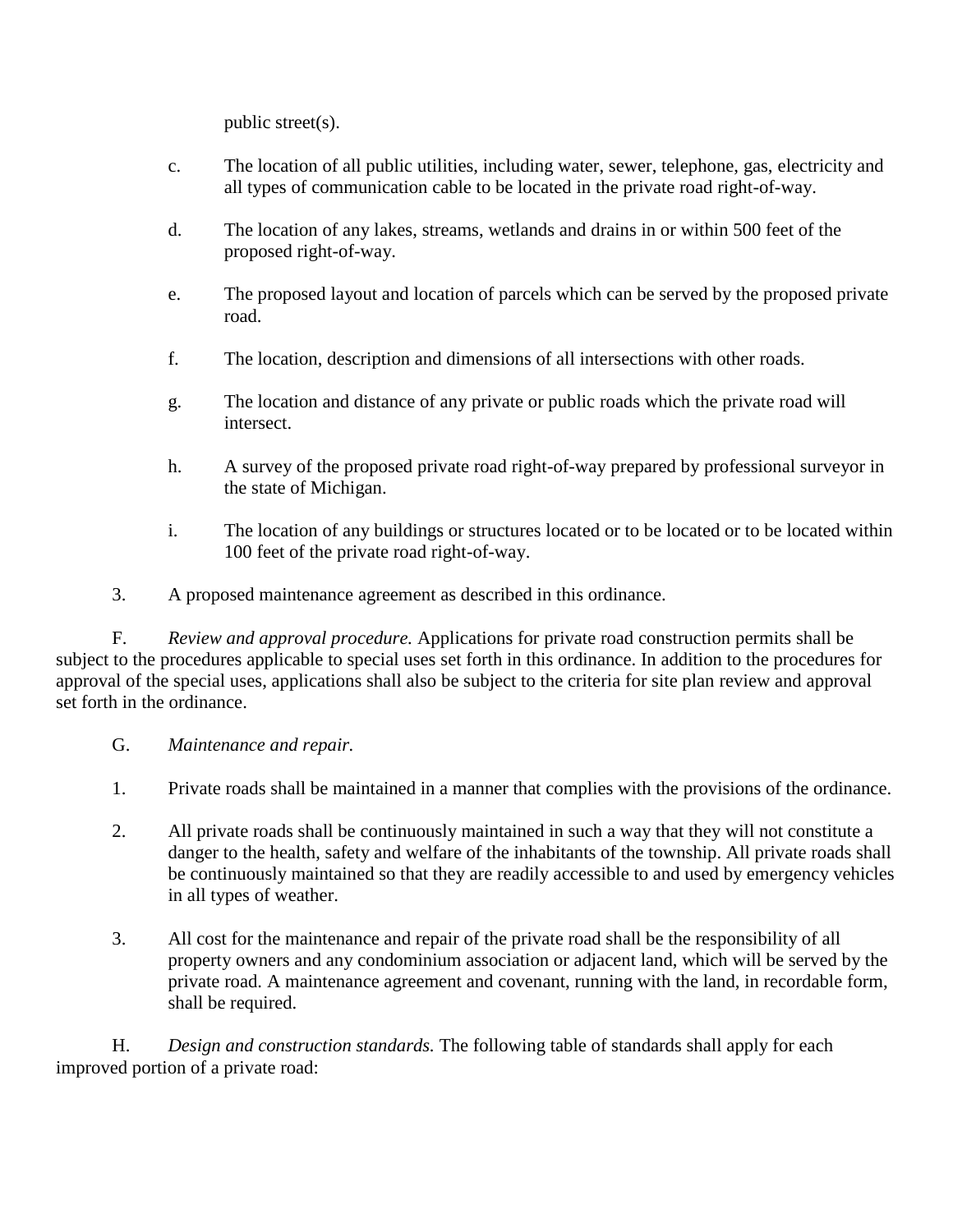1. A private road or interconnected private road and public road system, or any combination of public and/or private roads shall not serve more than 29 residential lots, site condominium units, or dwelling units, unless a secondary means of egress is provided for the entire property served. This secondary access shall meet the minimum standards of this chapter.

2. The International Fire Code, 2003 edition, requires dead-end access roads in excess of 150 feet to be provided with width and turnaround provisions as follows:

| Length       | Width (min)                                                               | <b>Turnarounds Required</b>                                               |
|--------------|---------------------------------------------------------------------------|---------------------------------------------------------------------------|
|              |                                                                           |                                                                           |
| $0-150$ feet | 20 feet                                                                   | None required                                                             |
|              |                                                                           |                                                                           |
| 151-500 feet | 20 feet                                                                   | 120-foot Hammerhead,<br>$60$ -foot "Y" or 96-foot<br>diameter cul-de-sac. |
|              |                                                                           |                                                                           |
| 501-750 feet | 26 feet                                                                   | 120-foot Hammerhead,<br>$60$ -foot "Y" or 96-foot<br>diameter cul-de-sac. |
|              |                                                                           |                                                                           |
| 501-750 feet | Required special provisions<br>as approved by the fire.<br>code official. |                                                                           |

3. A private road shall not exceed a grade of five percent. Grades of six percent but not to exceed ten percent may require drainage structures. Any private road intersecting another private or public road shall not exceed a four percent grade within 50 feet from the shoulder of the intersecting road.

4. All private roads shall include a base of 22A gravel (or equivalent) to a depth of six inches with compaction of 98 percent.

| <b>Standards</b>                          | Serving 2-8 Parcels (min)              | Serving 9 or More Parcels<br>(min) |
|-------------------------------------------|----------------------------------------|------------------------------------|
|                                           |                                        |                                    |
| A. Right-of-way width<br>(easement)       | 66 feet (minimum)                      | 66 feet (minimum)                  |
|                                           |                                        |                                    |
| B. Cleared, width of road<br>bed          | 28 feet                                | 32 feet                            |
|                                           |                                        |                                    |
| C. Width of gravel base<br>with shoulders | 22 feet                                | 26 feet                            |
|                                           |                                        |                                    |
| D. Width of pavements                     | 16 feet                                | 20 feet                            |
|                                           |                                        |                                    |
| E. Thickness of asphalt                   | $11/2$ inches at 165 lbs.              |                                    |
| Per square yard                           | 3 inches at 330 lbs.per<br>square yard |                                    |
|                                           |                                        |                                    |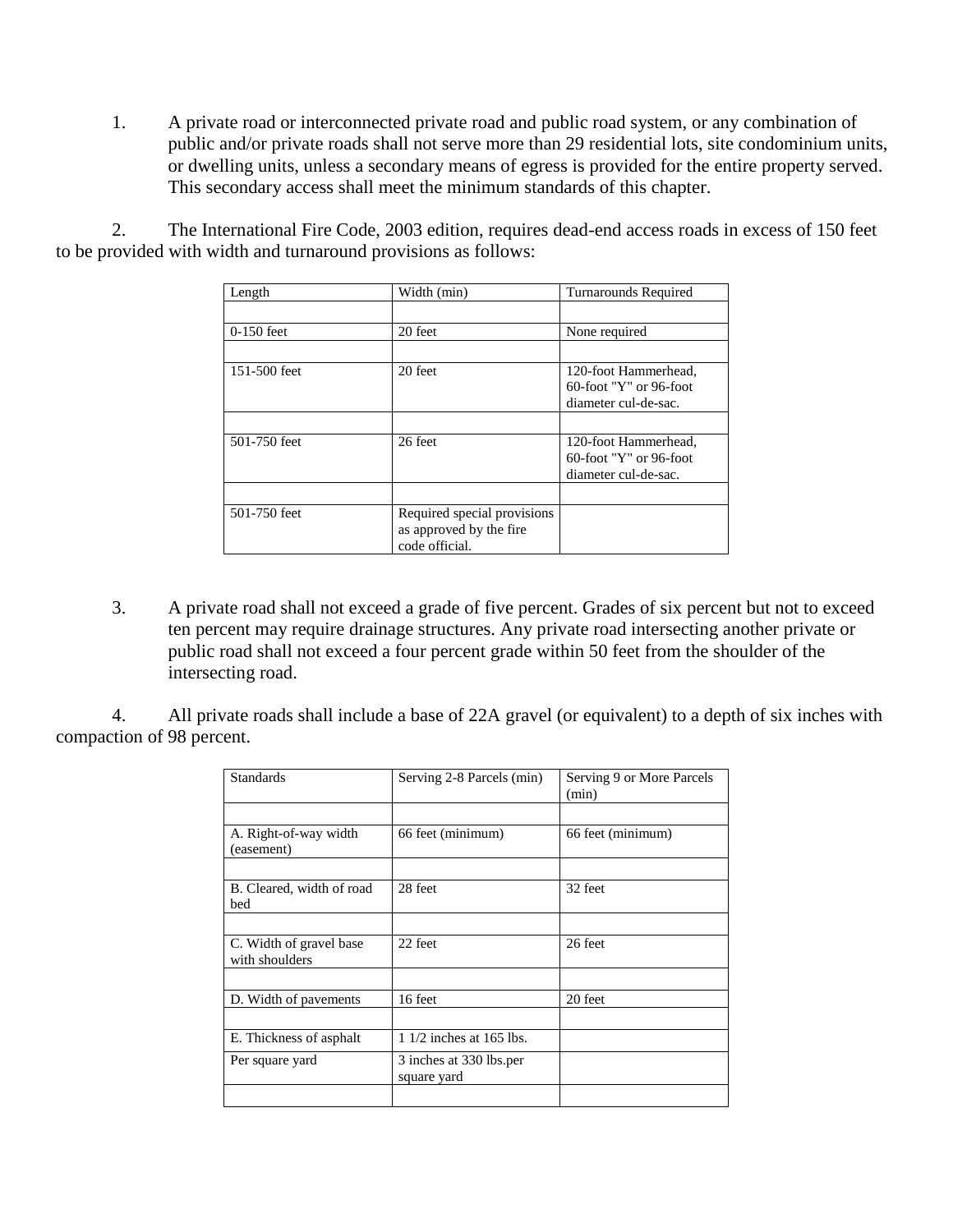| F. Road bed placement     | In center of right-of-way                                 | In center of right-of-way |
|---------------------------|-----------------------------------------------------------|---------------------------|
|                           |                                                           |                           |
| G. Boulevards             | May be permitted through                                  |                           |
|                           | the planning commission                                   |                           |
|                           |                                                           |                           |
| H. Road crown             | (Minimum) Two-tenths of                                   |                           |
|                           | one foot $(0.2)$ from the                                 |                           |
|                           | centerline of the road to                                 |                           |
|                           | outside edge of the road.                                 |                           |
|                           |                                                           |                           |
| I. Shoulders              | 6 feet (3 feet each side)                                 | 6 feet (3 feet each side) |
|                           |                                                           |                           |
|                           |                                                           |                           |
| J. Layout/clear vision    | A private road intersecting                               |                           |
|                           | a public road shall meet the                              |                           |
|                           | requirements of the road                                  |                           |
|                           | authority. A private road                                 |                           |
|                           | intersecting another private<br>road shall meet the same  |                           |
|                           | requirements as a public                                  |                           |
|                           | road.                                                     |                           |
|                           |                                                           |                           |
|                           |                                                           |                           |
| K. Intersection distance  | Meet specifications of the                                |                           |
|                           | road authority.                                           |                           |
|                           |                                                           |                           |
| L. Driveway spacing       | Meet specifications of the                                |                           |
|                           | road authority.                                           |                           |
|                           |                                                           |                           |
| M. Drainage system-design | Must be adequate to handle                                |                           |
|                           | surface water. Surface                                    |                           |
|                           | water shall be discharged                                 |                           |
|                           | to, and detained on, land                                 |                           |
|                           | served by the private road.                               |                           |
|                           |                                                           |                           |
| N. Stream crossing        | Shall meet local, state, and                              |                           |
|                           | federal requirements.                                     |                           |
|                           |                                                           |                           |
| O. Road name              | Must be approved by                                       |                           |
|                           | central dispatch, road                                    |                           |
|                           | authority, and township fire                              |                           |
|                           | department. The private                                   |                           |
|                           | road shall be given a name                                |                           |
|                           | and street signs shall be                                 |                           |
|                           | installed in accordance                                   |                           |
|                           | with the standards and                                    |                           |
|                           | approval of the road                                      |                           |
|                           | authority. The address of                                 |                           |
|                           | lots or condominium units                                 |                           |
|                           | serviced by the private road                              |                           |
|                           | shall be permanently                                      |                           |
|                           | located in a conspicuous<br>place in front of each lot or |                           |
|                           | condominium unit along                                    |                           |
|                           | the private road                                          |                           |
|                           | right-of-way.                                             |                           |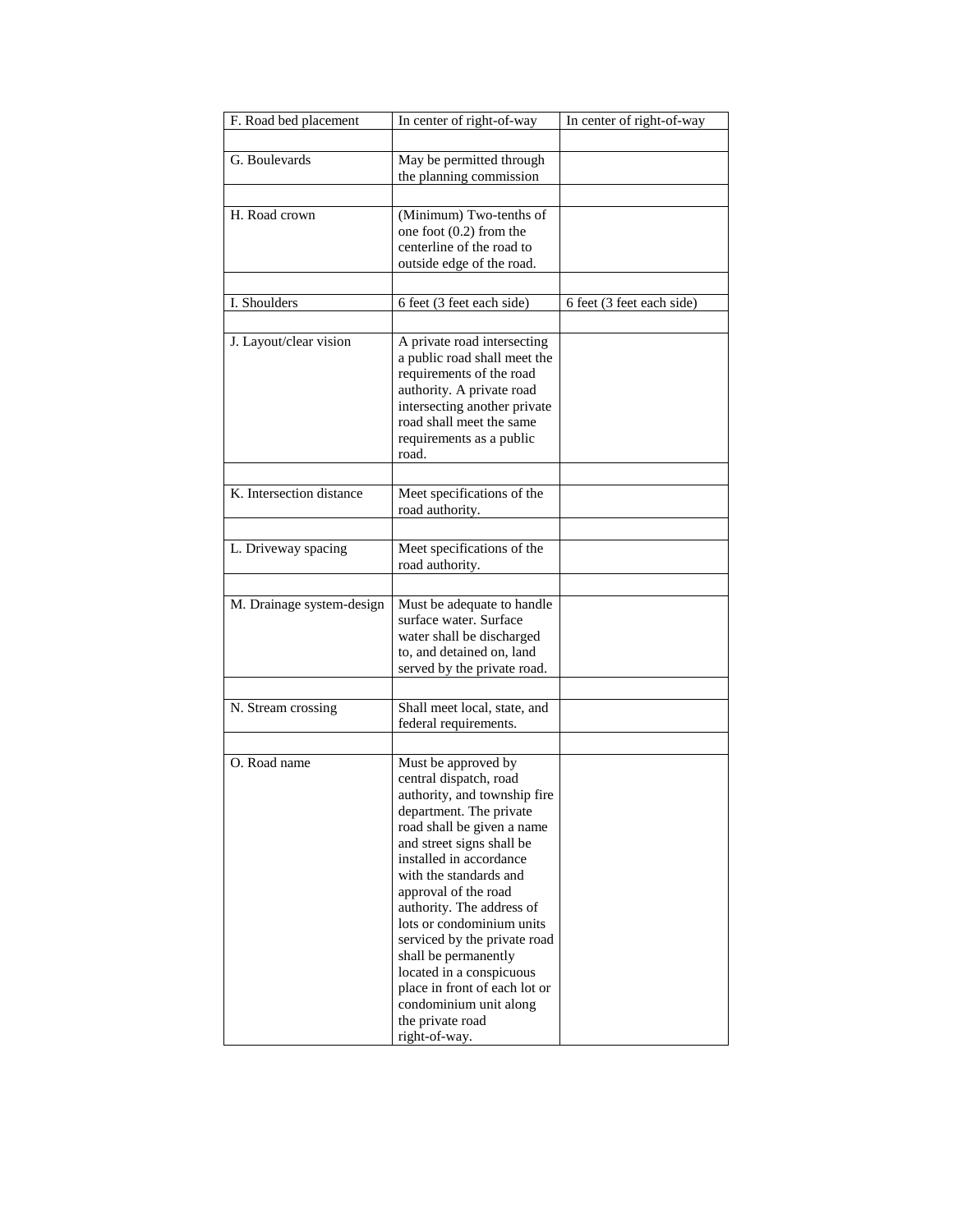| P. Traffic control         | Stop signs, meeting<br><b>MUTCD</b> (Manual of<br>Uniform Traffic Control<br>Devices) requirements and<br>the policies and guidelines<br>of the road authority for<br>public roads, shall be<br>placed at the intersection of<br>private roads. (Planning<br>commission may require<br>traffic control device<br>study.) |  |
|----------------------------|--------------------------------------------------------------------------------------------------------------------------------------------------------------------------------------------------------------------------------------------------------------------------------------------------------------------------|--|
| Q. Road materials          | All paving materials shall<br>meet the requirements of<br>this ordinance.                                                                                                                                                                                                                                                |  |
| R. Debris and construction | Any debris, construction<br>material, excess fill<br>material, or other waste<br>resulting from the<br>construction of a private<br>road shall be removed from<br>the right-of-way and from<br>any adjoining property and<br>legally disposed of.                                                                        |  |

I. *Indemnity.* As a condition of applying for and obtaining a private road construction permit, all applicant(s) and owner(s) of a private road shall agree to indemnify and hold the township, and anyone else authorized by the township to assist in the private road review process, harmless from any claims for personal injury or property damage out of the construction, use, maintenance or repair of a private road.

J. *Maintenance agreement.* The applicant(s) and owners shall provide the township with a recordable private road maintenance agreement between the owner(s) of the private road right-of-way and any parcel which can be served by it or is adjacent to it, said ownership to be current on the date of recording. The maintenance agreement shall be in a form satisfactory to the township and shall provide that the private road shall be privately maintained and repaired to assure safe travel at all times and during all seasons of the year. The maintenance agreement shall be a recordable covenant running with the land, binding on all the said parcels.

K. *Certificate of compliance.* Upon completion of construction of the private road, the permit holder shall provide the zoning administrator with a set of as-built drawings bearing a certificate and statement from a professional engineer certifying that the private road has been completed in accordance with the requirements of the permit issued. Authorized township personnel shall inspect the private road to determine whether it complies with the approved plans and permit as issued. A certificate of compliance shall be issued by authorized township personnel if it is determined that the private road has been constructed in compliance with the approved plans and the permit as issued. If the completed private road does not satisfy the requirements of the permit or this ordinance, the applicant(s) shall be notified of the noncompliance in writing and shall be given a reasonable period of time within [which] to correct the deficiencies. Failure to correct the deficiencies within the time provided shall subject the applicant(s) to the penalties provided for in this ordinance. Authorized township personnel shall have the right to enter upon tile property where the private road is or will be located to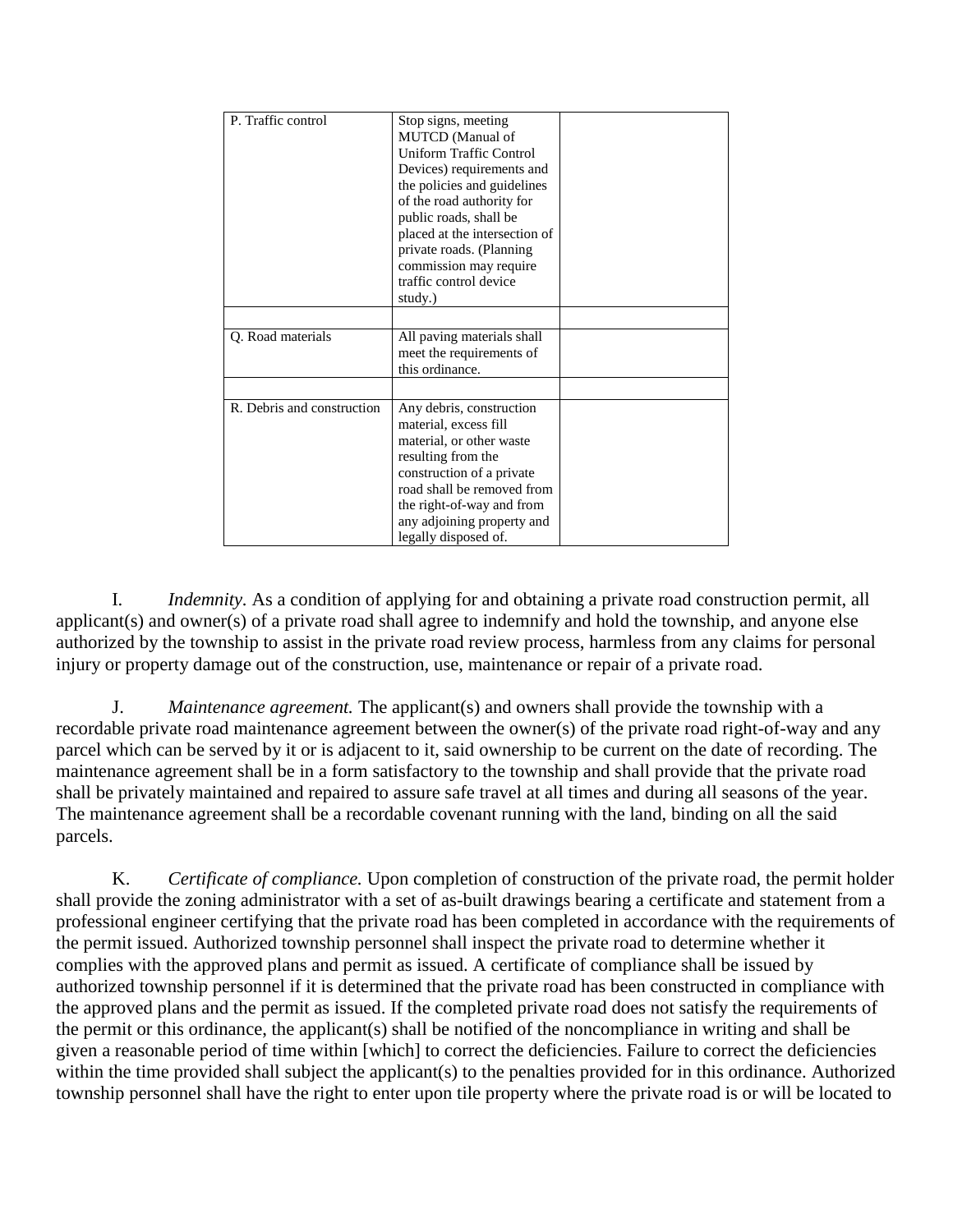conduct such inspections as may be necessary to administer these regulations.

- L. *Fees.*
- 1. Application fees for permits required by these regulations shall be set by the township board from time to time by resolution.
- 2. All other fees including, but not limited to, road construction inspection fees.

M. *Building permits for parcels on private roads.* No building permits shall be issued for any parcel on a private road unless the applicant demonstrates that the property in question has been conveyed by deed or other instrument complying with the law of the State of Michigan, the Land Division Act, and the township ordinance concerning land divisions, and that the required notice regarding the existence of a private road serving the property has been delivered and recorded.

N. *Access approval by road authority.* No permit shall be issued for a private road until the applicant(s) has presented the township with a current permit issued by the Muskegon County road commission, the state (MDOT) or other appropriate road authority allowing access for the private road to an improved public road, or letter from the road authority indicating that no such permit is required.

# O. *Performance guarantee.*

- 1. The township will require the applicant(s) to post a performance guarantee in the form of a cash bond, bank letter of credit or other surety in order to insure compliance with the requirements of these regulations.
- 2. The amount of the performance guarantee shall be equal to the total estimated cost of construction of the private road as approved by the township.
- 3. The performance guarantee, or unspent portion thereof, will be returned to the applicant(s) by the township upon completion of the private road to the standards required by this ordinance.
- 4. The permit fee, by issuance of the permit, consents to the use of the proceeds from the security or guarantee by the township to complete the private road to the standards of this ordinance. Every guarantor or bonding company must agree in writing to this use of the proceeds before the township will accept the performance guaranty.

P. *Conflict with other ordinances.* To the extent that other ordinances regulate the subject matter regulated by this ordinance, the ordinances shall be construed together, if possible, and the remedies of the ordinances shall be cumulative. Where the provisions of any other ordinance conflict with the provisions of this ordinance, this ordinance shall prevail and its terms shall control. If any part of this ordinance conflicts with any other part, it shall be administratively appealed to the township zoning board of appeals for final determination of intent. The remainder of the ordinance shall remain in full force. (Ord. of 12-13-1999; Ord. of 6-16-2003; Ord. eff. 8-2-2006)

### **Sec. 30. Site condominiums.**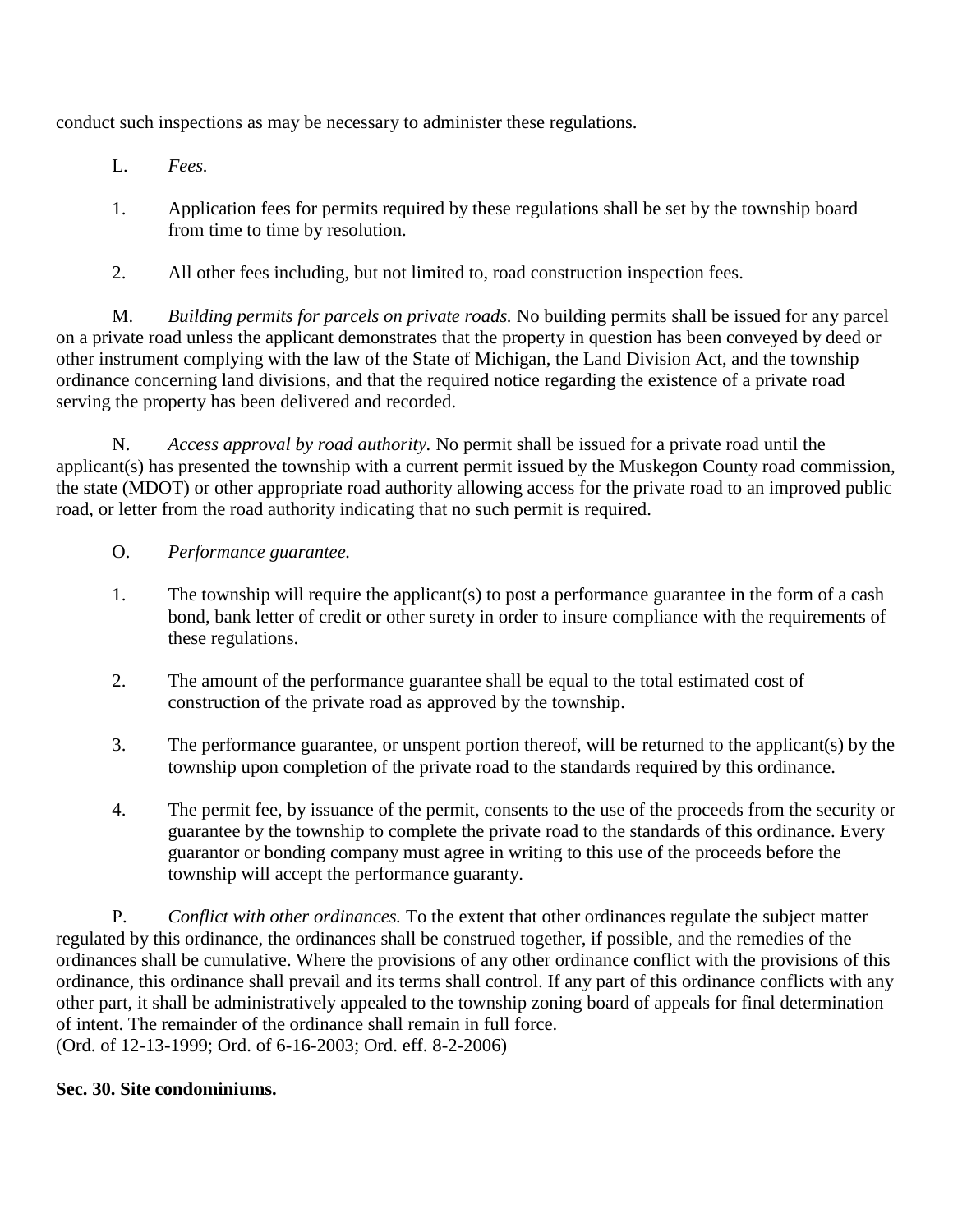A. *Purpose and scope.* Site condominium projects are condominium developments in which each condominium unit consists of an area of vacant land and a volume of surface or sub-surface vacant air space within which a building or other improvement may be constructed by the condominium unit owner. Each site condominium unit may also have an appurtenant limited common element reserved for the exclusive use of the owner of the condominium unit. Either the condominium unit by itself, or together with any contiguous, appurtenant limited common element, shall be considered to constitute a building site which is the functional equivalent of a "lot" for purposes of determining compliance with the requirements of the zoning ordinance and other applicable laws, ordinances, and regulations. Site condominium projects may also include general common elements consisting of common open space, recreational areas, streets, and other areas available for use by all owners of condominium units within the project.

This article requires preliminary review by the zoning administrator and planning commission followed by final review and approval by the zoning administrator and township board of site condominium project plans to ensure that site condominium projects comply with all applicable laws, ordinances, and regulations, including, without limitation, this zoning ordinance, and the Condominium Act, Public Act 59 of 1978 [MCL 559.101 et seq.], as amended. Site condominium projects may be approved as provided by this article in any zoning district for the uses permitted by the zoning ordinance in the zoning district in which the project is located.

- B. *Definitions.*
- 1. For purposes of determining compliance with the applicable requirements of the zoning ordinance (including, without limitation, height, area, yard, and density requirements) or with other applicable laws, ordinances, or regulations, a "building site" shall be considered to be the equivalent of a "lot."
- 2. Except as otherwise provided by this ordinance, the following words and phrases, as well as any other words or phrases used in this section which are specifically defined in the condominium act, shall conform to the meanings given to them in the condominium act: "common elements"; "condominium documents"; "condominium unit"; "contractible condominium"; "convertible area"; "expandable condominium"; "general common elements"; and "master deed."
- 3. Other terms specific to site condominium projects are defined herein:
	- a. *Building envelope.* The area of a condominium unit within which the principal building or structure may be constructed, together with any accessory structures, as described in the master deed for the site condominium project. In a single-family residential site condominium project, the *building envelope* refers to the area of each condominium unit within the dwelling and any accessory structures may be built.
	- b. *Building site.* A building site as related to a site condominium may be considered as either:
		- i. The area within the site condominium unit itself (i.e., exclusive of any appurtenant limited common element), including the area under the building envelope and the area around and contiguous to the building envelope; or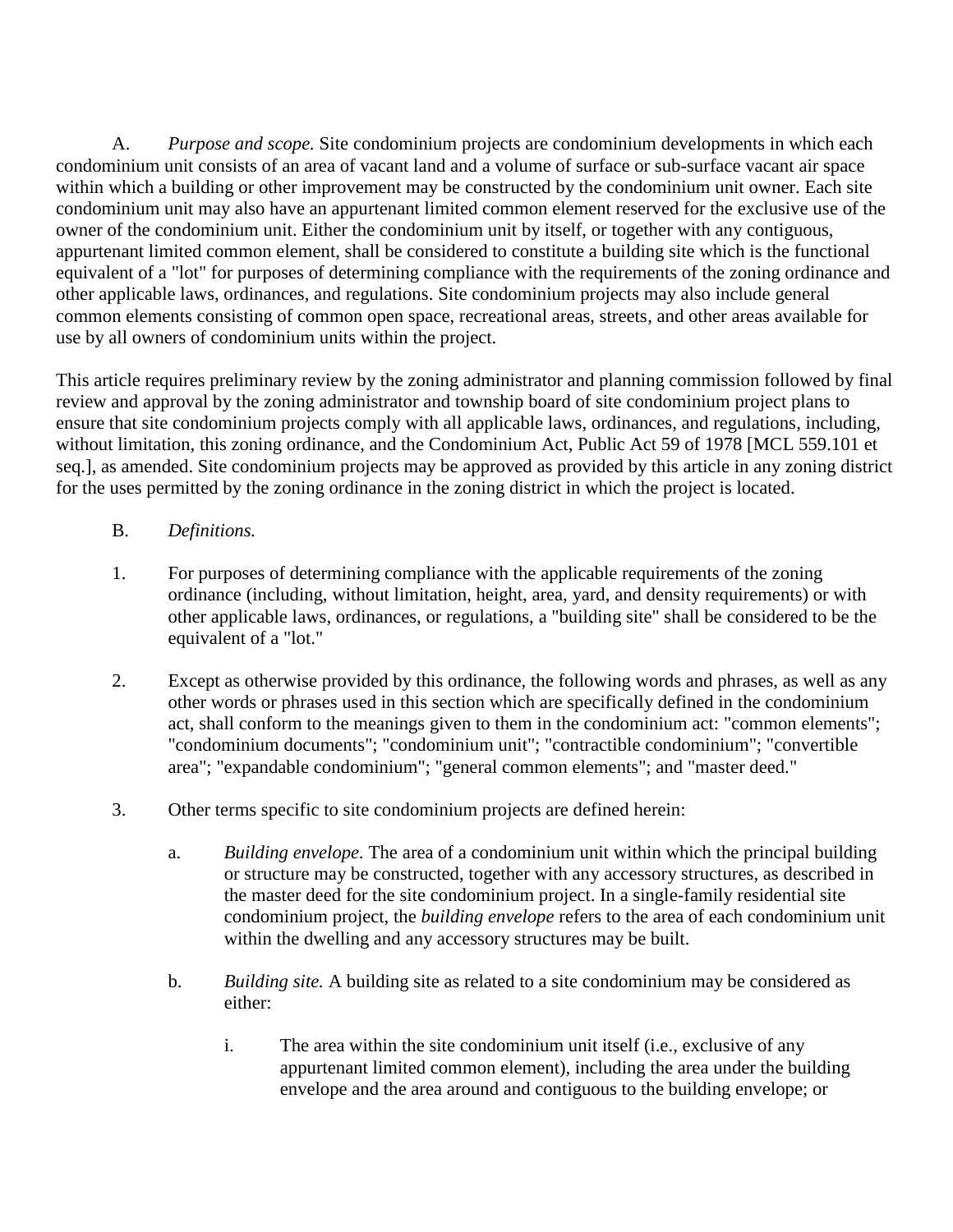- ii. The area within the condominium unit (as described above), taken together with any contiguous and appurtenant limited common element.
- c. *Condominium act.* Public Act 59 of 1978 [MCL 559.101 et seq.], of the State of Michigan, as amended.
- d. *Front yard setback.* The distance between the front line of the building site, and the building envelope.
- e. *Limited common element.* An area which is appurtenant to a site condominium unit and which is reserved in the master deed for the site condominium project for the exclusive use of the owner of the site unit.
- f. *Rear yard setback.* The distance between the rear line of the building site, and the building envelope.
- g. *Side yard setback.* The distance between the side line of the building site, and the building envelope.
- h. *Site condominium project.* A plan or project consisting of not less than two site condominium units established in compliance with the condominium act.
- i. *Site condominium project plan.* The plans, drawings, and information prepared for a site condominium project as required by section 66, of the Condominium Act [MCL 559.166], and as required by this section for review of the project by the zoning administrator, planning commission, and the township board.
- j. *Site condominium unit.* A condominium unit established in compliance with the Condominium Act which consists of an area of vacant land and a volume of surface or sub-surface vacant air space, designed and intended for separate ownership and use as described in the site condominium project master deed, and within which a building or other improvements may be constructed by the condominium unit owner.
- C. *Review of preliminary plans by the planning commission.*
- 1. *Preliminary review.* Prior to final review and approval of a site condominium project plan by the township board, a preliminary site condominium project plan shall be reviewed by the zoning administrator and the planning commission in accordance with the procedures, standards, and requirements provided by this section.
- 2. *Application.* Application for review and approval of a site condominium project plan shall be initiated by submission to the township clerk a minimum of ten copies of a preliminary site condominium project plan which complies with the requirements of subsection F, of this section, and an application fee in accordance with the fee schedule established by resolution of the township board.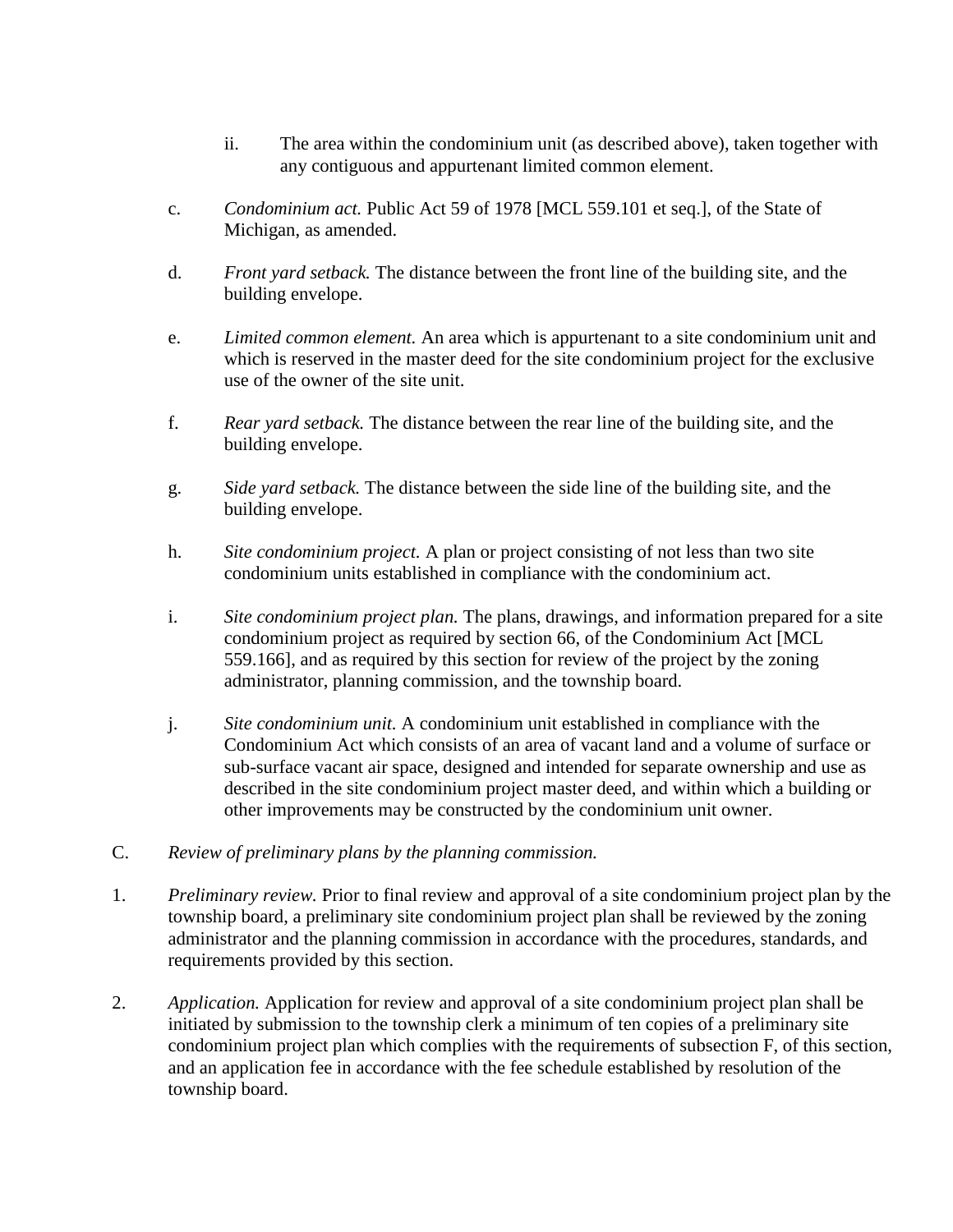- 3. *Review by zoning administrator.* The township clerk shall forward the copies of the preliminary plan to the zoning administrator who shall review the preliminary plan to determine its completeness, and to provide any comments to the planning commission regarding the plan. If the plan is not complete, it shall be returned to the applicant with a written explanation of any deficiencies. A corrected application may be submitted without payment of a new application fee within six months of the return of any plan to an applicant. If the plan is complete, the zoning administrator shall forward it to the planning commission on completion of his review together with any comments.
- 4. *Planning commission review.* The planning commission shall review the preliminary site condominium project plan in accordance with the standards and requirements of this ordinance for site plan review, and in accordance with the following additional standards and requirements:
	- a. In its review of a site condominium project plan, the planning commission may consult with the zoning administrator, township planner, township attorney, township engineer, or other appropriate persons regarding the adequacy of the proposed common elements and maintenance provisions, use and occupancy restrictions, utility systems and streets, project layout and design, or other aspects of the proposed project, and compliance of the proposed project with all requirements of the Condominium Act or other applicable laws, ordinances, or regulations.
	- b. The building site for each site condominium unit shall comply with all applicable provisions of this ordinance, including minimum lot area, minimum lot width, required front, side, and rear yards, and maximum building height. For example, the area and width of the building site shall be used to determine compliance with the minimum lot area and lot width requirements. Compliance with required front, side, and rear yards shall be determined by measuring the distance from the equivalent front, side, or rear yard boundaries of the building site to the closest respective front, side, or rear boundary of the building envelope. With regard to building height, the condominium documents shall expressly provide that no building shall exceed the maximum building height permitted by the applicable zoning district regulations.
	- c. Streets shall be paved and developed to the minimum design, construction, inspection, approval, and maintenance requirements for platted public streets as required by the Muskegon County road commission.
	- d. The site condominium project shall be connected to the township's water and sanitary sewer facilities, if available. The township's water and sanitary sewer facilities shall be determined to be available if there is municipal water supply main or sanitary sewer line to which connection can be made within 2,640 feet of the site condominiums nearest common element and the connection can be engineered. If public water and sanitary sewer facilities are not available, the site condominium project shall either be served by a private central system designed for connection to a public system when, and if a public system is made available, or shall have a well, septic tank, and drain field located within the condominium unit's building site. Water and sanitary sewer facilities shall be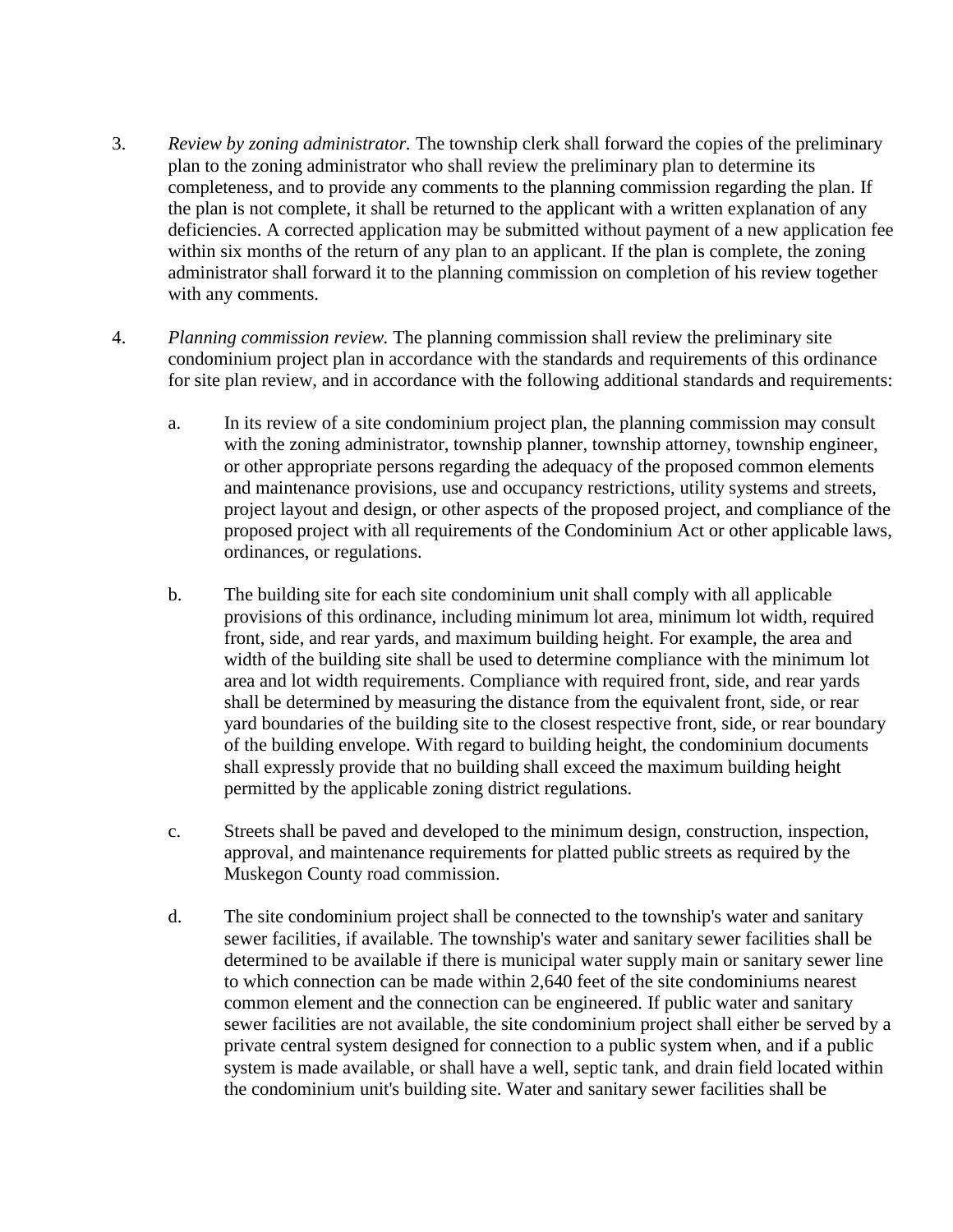approved by the Muskegon County department of health, and the township in accordance with applicable standards.

- e. The proprietor shall install street lighting fixtures in accordance with the specifications of the electrical utility which supplies electricity to the site condominium project. A light district shall be established under the provisions of Public Act 264 of 1917, as amended. The developer shall petition for the establishment of a street lighting special assessment district under the provisions of said Public Act 264 of 1917, as amended. Any cash deposit or bond made under this subsection shall be returned to the developer on application to the township clerk after the light fixtures have been installed. The developer shall either:
	- i. Install the light fixtures prior to the issuance of any building permits for structures on any site in the site condominium project; or
	- ii. At the time of application for final approval of the site condominium, deposit with the township clerk an amount of money or a bond in a form which is acceptable to the township board, equal to the cost of installing the light fixtures and a copy of the petition demonstrating that application for a special assessment district has been made.

D. *Planning commission recommendations.* After reviewing the preliminary site condominium project plan, the planning commission shall prepare a written statement of recommendations regarding the proposed site condominium project, including any suggested or required changes in the plan. The planning commission shall provide a copy of its written recommendations to the applicant and to the township board.

# E. *Review and approval of final plans by township board.*

- 1. After receiving the planning commission's recommendations on the preliminary plan, the applicant shall submit to the township clerk a minimum of ten copies of a final site condominium development plan which complies with the requirements of this subsection, and of subsection F, of this section. The township clerk shall forward the copies of the final plan to the zoning administrator who shall review the final plan to determine its completeness, and to provide any comments to the township board regarding the plan. If the plan is not complete, it shall be returned to the applicant with a written explanation of any deficiencies. A correct application may be submitted without payment of a new application fee within six months of the return of any plan to an applicant. If the plan is complete, the zoning administrator shall forward it to the township board on completion of his review together with any comments.
- 2. The final site condominium project plan submitted by the applicant shall incorporate all of the recommendations, if any, made by the planning commission based on its prior review of the preliminary plan. If any of the planning commission's recommendations are not incorporated in the final plan, the applicant shall clearly specify in writing which recommendations have not been incorporated, and the reasons why they have not been incorporated. Except for changes made to the plan as necessary to incorporate the recommendations of the planning commission, the final plan shall otherwise be identical to the preliminary plan which was reviewed by the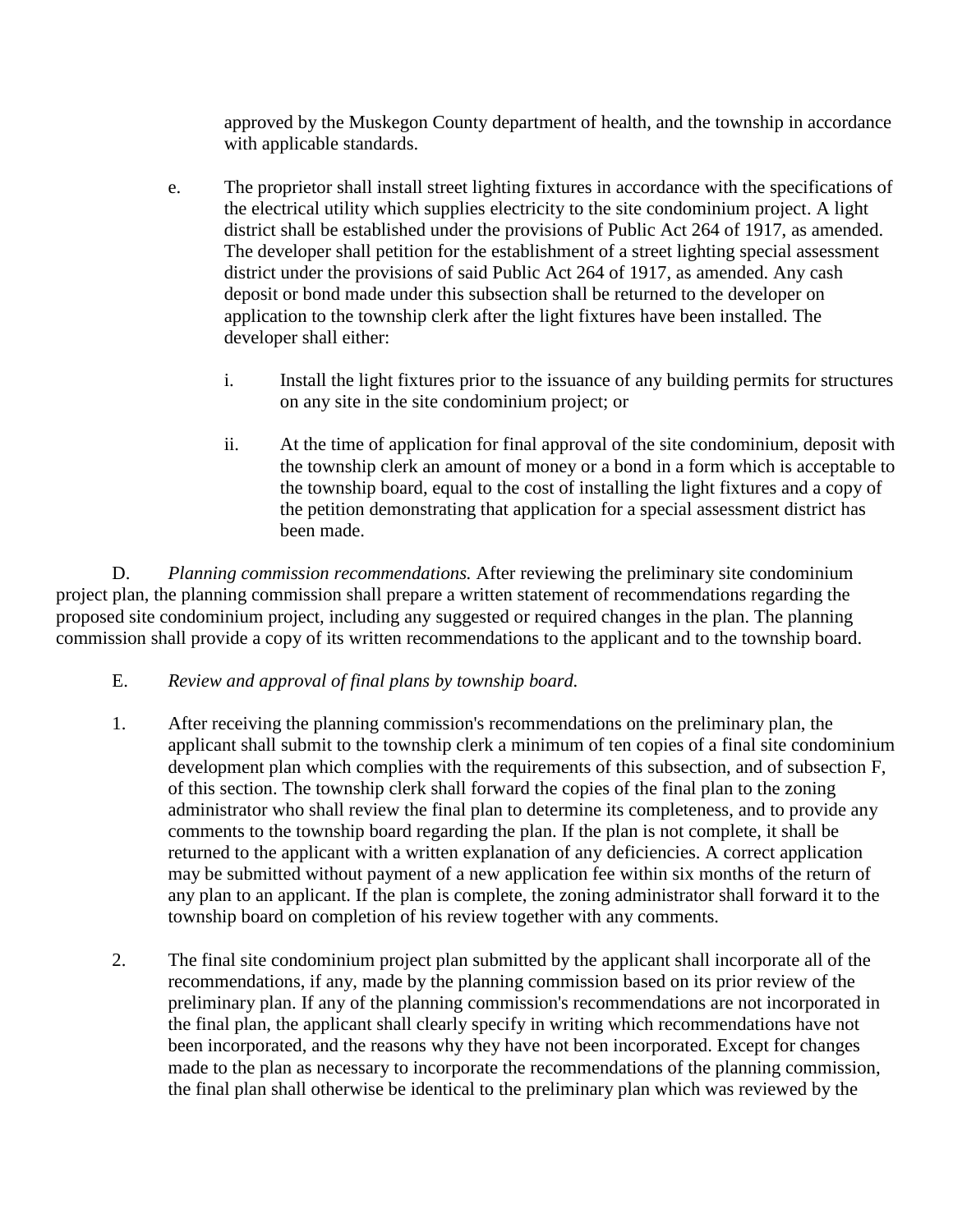planning commission. Changes made to the plan other than those necessary to incorporate the recommendations of the planning commission shall be reviewed by the planning commission as provided by this section prior to approval of the plan by the township board.

- 3. After receiving the planning commission's recommendations on the preliminary plan, and a final site condominium development plan from the applicant, the township board shall proceed to review and may approve, deny, or approve with conditions, the plan in accordance with the standards provided by subsection C, and other applicable procedures, standards, and requirements provide[d] by this section.
- 4. As a condition of approval of a final site condominium project plan:
	- a. The township board shall require that the plan be submitted to the Muskegon County health department, Muskegon County road commission, Muskegon County drain commission, Michigan department of natural resources, Michigan department of environmental quality, Michigan department of public health, and other appropriate state and county review and enforcement agencies ("the agencies") having direct authority over any aspect of the proposed site condominium project. Unless a different time limit for completion of review by the agencies has been established by law or regulation, the review by the agencies must be completed within 120 days after submission of an administratively complete project plan. If no response is received within the applicable time period for review, the approval of the agency or agencies shall be presumed.
	- b. The township board may require that a cash deposit, certified check, irrevocable bank letter of credit, or surety bond acceptable to the board covering the estimated cost of improvements associated with the site condominium project for which approval is sought be deposited with the township as provided by the township Rural Zoning Act.
	- c. The township may impose additional reasonable conditions of approval as provided by the site plan review, and any other provisions of this ordinance, any other township ordinance, state law or regulations, or any other applicable law or regulation.

F. *Contents of site condominium project plans.* A condominium project plan shall include the documents and information required by section 66, of the Condominium Act [MCL 559.101 et seq.] and by this section of this ordinance as determined necessary by the planning commission for review of a preliminary plan or by the township board for review of a final plan, and shall also include the following.

- 1. The use and occupancy restrictions and maintenance provisions for all general and limited common elements that will be included in the master deed.
- 2. A storm drainage and a stormwater management plan, including all lines, swales, drains, basins, and other facilities and easements granted to the appropriate municipality for installation, repair, and maintenance of all drainage facilities.
- 3. A utility plan showing all water and sewer lines and easements granted to the appropriate municipality for installation, repair, and maintenance of all utilities.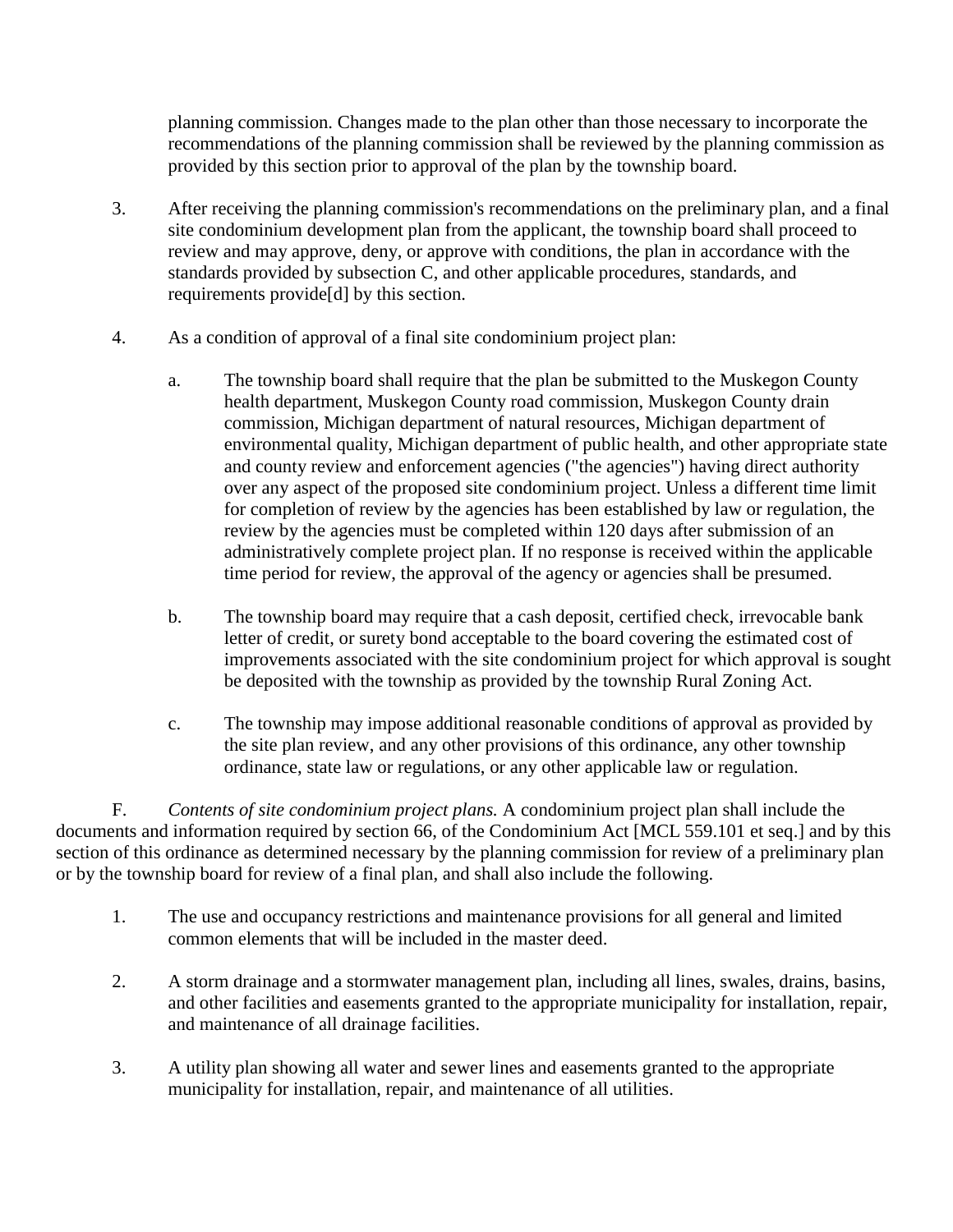- 4. A narrative describing the overall objectives of the proposed site condominium project.
- 5. A narrative describing the proposed method of providing potable water supply, waste disposal facilities, and public and private utilities.
- 6. A street construction, paving, and maintenance plan for all private streets within the proposed condominium project.

G. *Construction in compliance with approved final site condominium project plan.* No buildings or structures shall be constructed nor shall any other site improvements or changes be made on the property in connection with a proposed site condominium project except in compliance with a final site condominium project plan as approved by the township Board, including any conditions of approval.

H. *Commencement of construction; issuance of permits.* No construction, grading, tree removal, soil stripping, or other site improvements or changes shall be commenced by any person and no building, construction, or grading permits shall be issued by the building inspector for a site condominium project until:

- 1. A final site condominium project plan has been approved by the township board;
- 2. All conditions to commencement of construction imposed by the township board have been met; and
- 3. All applicable approvals or permits from appropriate county and state review and enforcement agencies have been obtained for the project.

I. *Expandable or convertible condominium projects.* Approval of a final site condominium project plan shall not constitute approval of expandable or convertible portions of a site condominium project unless the expandable or convertible areas were specifically reviewed and approved by the township board in compliance with the procedures, standards, and requirements of this section.

J. *Revisions of approved final site condominium project plan.* Any proposed changes to an approved final site condominium project plan shall be reviewed by the planning commission and reviewed and approved by the township board as provided by this section for the original review and approval of preliminary and final plans.

K. *Incorporation of approved provisions in master deed.* All provisions of a final site condominium project plan which are approved by the township board as provided by this section shall be incorporated, as approved, in the master deed for the site condominium project. A copy of the master deed as filed with the Muskegon County register of deeds for recording shall be provided to the township within ten days after filing the plan with the county.

L. *Approval effective for one year.* Approval of a final site condominium project plan by the township board shall be effective for a period of one year. This one year period may be extended by the board in its discretion for additional periods of time as determined appropriate by the board if the extension is applied for by the applicant within the effective period of the approval.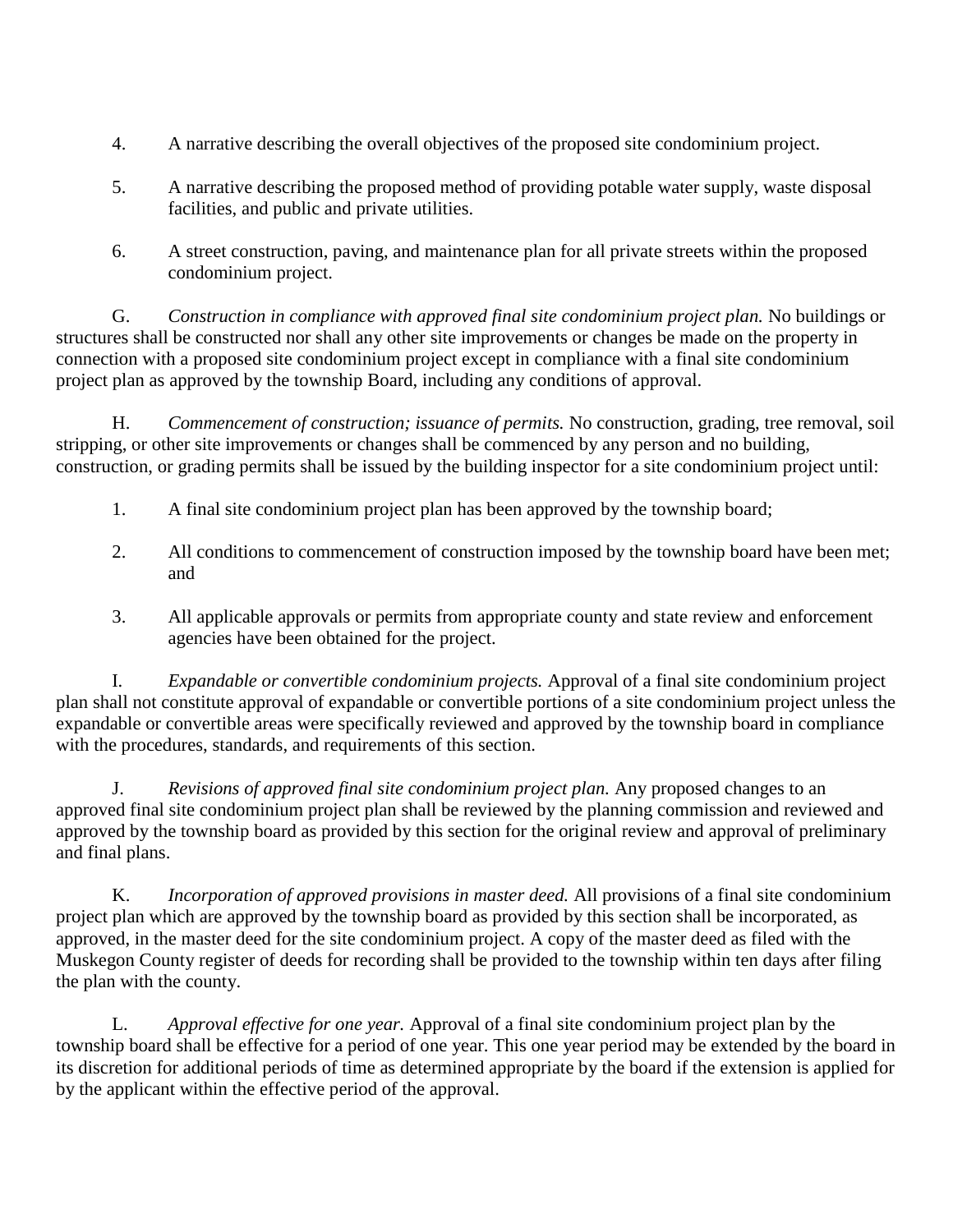M. *Exemption of existing projects.* This section shall not apply to a site condominium project which is determined by the township board to have met the following conditions as of the effective date of this section (an "existing project"):

- 1. A condominium master deed was recorded for the project with the Muskegon County register of deeds in accordance with the requirements of the Condominium Act and other applicable laws and ordinances; and
- 2. The project fully complies with all other applicable requirements under township ordinances in effect on the date when the condominium master deed was recorded.

The exemption provided by this section shall apply only to an existing project precisely as described in the condominium master deed recorded for the project on the effective date of this section, and not to any subsequent expansion, conversion, or replatting of the project or subsequent modification or amendment to the master deed which shall be fully subject to the review and approval requirements as provided by this section.

### **Sec. 31. Signs.**

This section of the zoning ordinance is enacted to regulate the size, lighting, spacing, location and manner of display of signs and sign structures as defined by this ordinance, in Egelston township.

- A. *Purpose of the sign regulation.* The regulation of signs in the township is for the following purposes:
	- 1. To protect the health, safety and welfare of township residents and to enhance the landscape of the township by regulating signs to prevent problems which arise from excessive size, height, number, lack of spacing, poor or invasive lighting, and, without limitation, other characteristics of signs which adversely affect the community.
	- 2. To prevent traffic hazards and pedestrian accidents caused by signs which obstruct vision or are distracting or confusing.
	- 3. To reflect the primary purpose of signing as being the identification of a particular user or use on a property, and to limit off-premises signs.
	- 4. To retain property values by reducing visual blight caused by signs involving clutter, poor maintenance, glare, distraction of motorists, obstruction of scenic views, and regulating signs in ways to retain aesthetic appeal on properties and surrounding areas.
- B. *Signs prohibited.* The following signs are expressly prohibited:
	- 1. Any sign which has flashing, blinking, intermittent, on and off, or directional lighting, and any flashing sign, is prohibited, except for time and temperature signs, electronic message boards, and barber pole signs.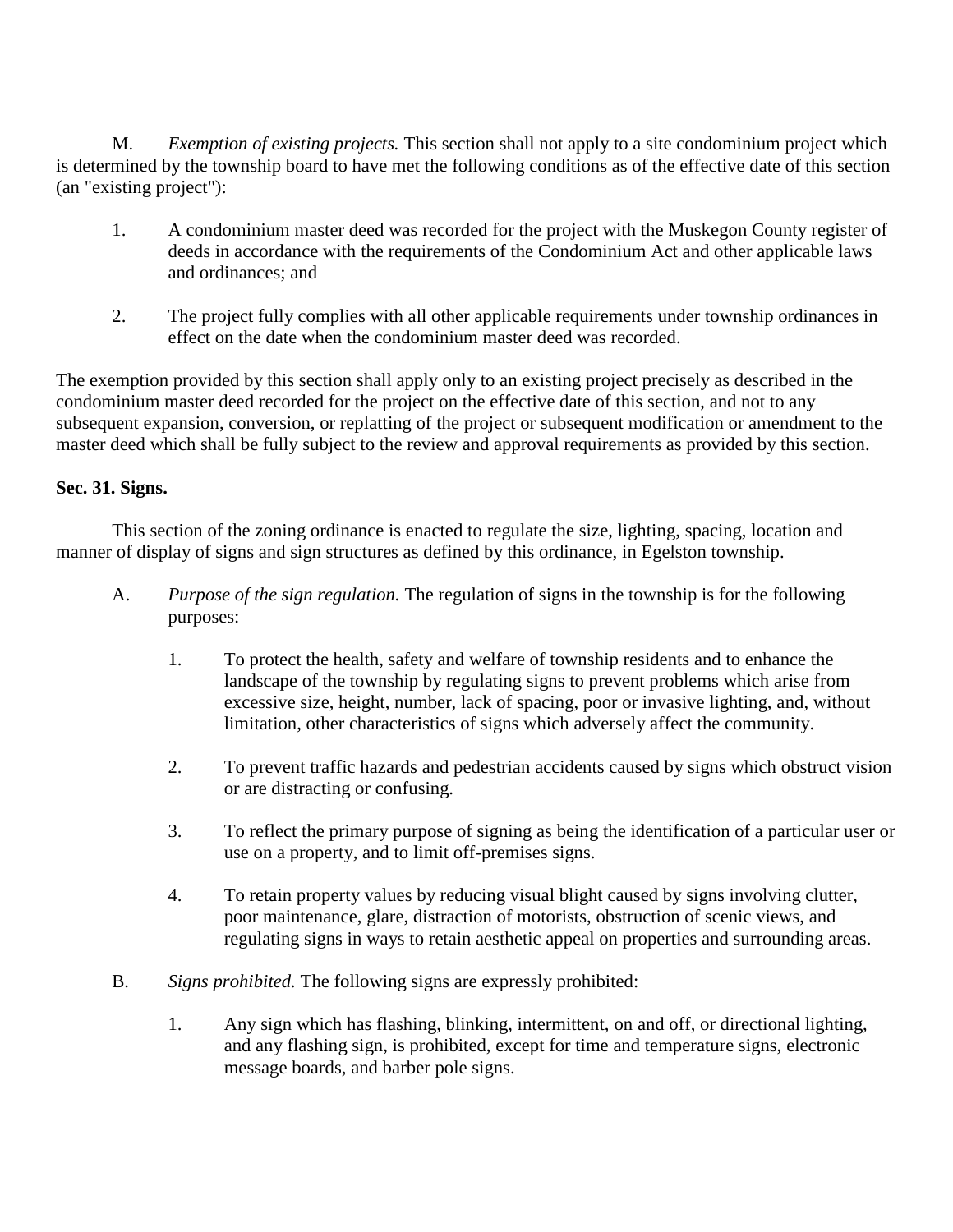- 2. Any sign imitating or resembling traffic or governmental signs or signals.
- 3. Any sign not expressly permitted by this ordinance.
- 4. Motion signs are prohibited.
- C. *Signs exempted.* The following signs shall be exempt from provisions of this chapter. Even though exempt, all signs listed herein shall conform with the size limitations set forth in this ordinance. The said exempt signs are allowed in all districts provided they conform to the general regulations applicable to all signs found in this ordinance.
	- 1. Governmental signs.
	- 2. Signs for essential services.
	- 3. Historical markers.
	- 4. Memorial signs or tablets.
	- 5. Address and identification signs, having no more than two square feet of area, attached to a mailbox, light fixture or exterior wall.
	- 6. Political signs, except they must be removed on or before ten days after the election to which they relate.
	- 7. Community special event signs, provided they are removed on or before ten days after the event is completed.
	- 8. Directional signs.

### D. *General regulations applicable to all signs.*

- 1. Maintenance. All signs shall be maintained in good condition and repair including, without limitation, maintenance of supports and fastenings to prevent deterioration and falling.
- 2. Traffic hazards. No sign shall be constructed, erected, reconstructed or located in such a manner as to cause a hazard to vehicle or pedestrian traffic including without limitation visual hazard caused by flashing lights or glare which impairs vision or is unreasonably distracting, or blocking clear views at intersections.
- 3. No sign of any sort shall be constructed, erected or reconstructed upon or over any sidewalk, street, alley or other public right-of-way except for government signs. A further exception may be allowed for such sign where the planning commission has authorized the encroaching sign as a special use. In considering such authorization the planning commission shall consider the following standards in addition to the special use criteria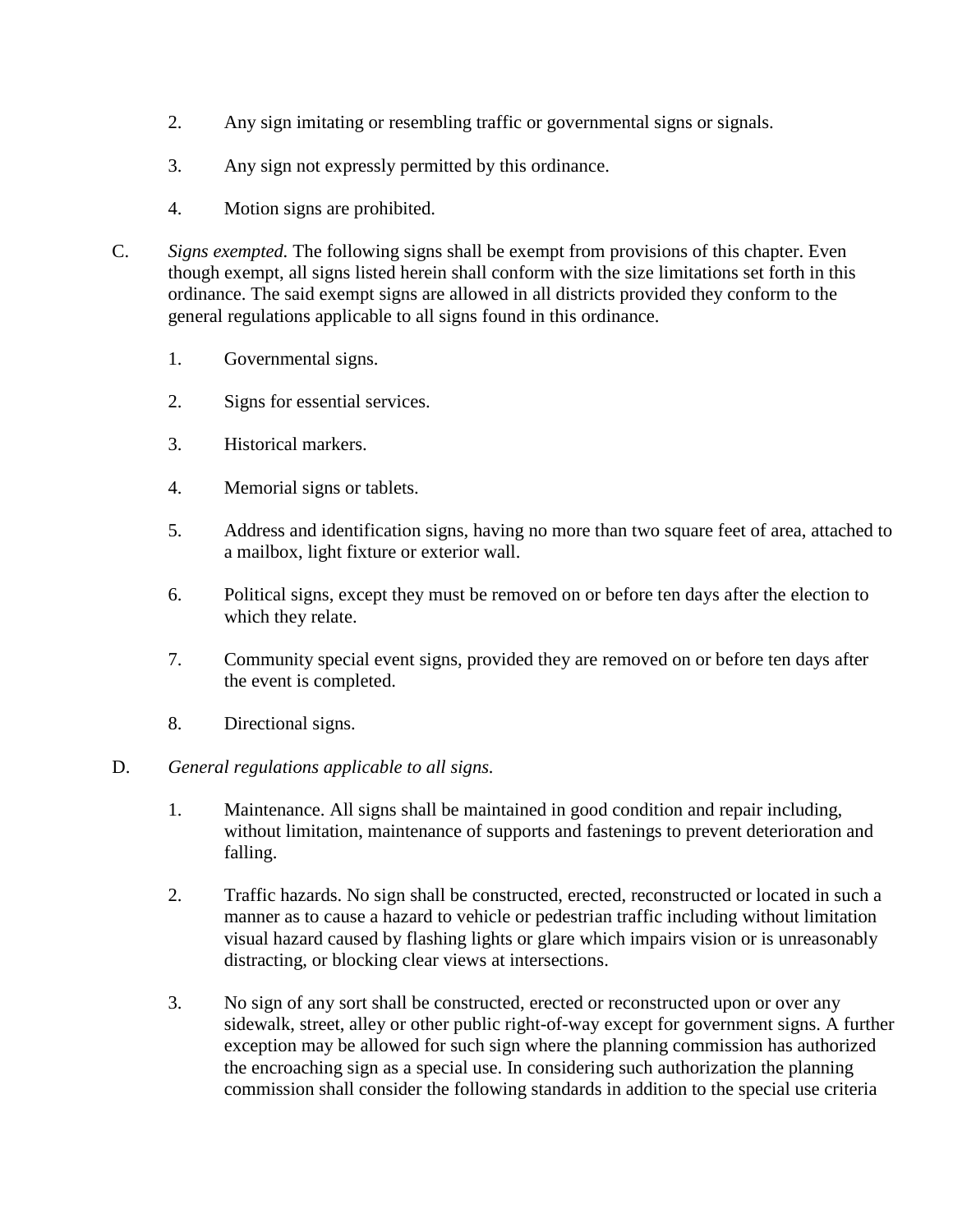of this ordinance.

- (1.) Whether or not placement of the sign over the public right-of-way is necessary for access or viewing
- (2.) Whether the sign will obstruct or otherwise interfere with the potential use of the right-of-way.
- 4. Illumination. All illuminated signs shall be lit with electrical power and shall conform with all codes in effect in the township from time to time. No flashing, blinking, intermittent, on and off or directional illumination is allowed. No open neon lights are allowed. Any sign illumination shall be located so as to prevent any glare or light being directed at any street or at any adjoining property.
- 5. No sign shall interfere with, obscure the view of or be confused with an authorized traffic sign.
- 6. There shall be no moving component of the sign. Motion signs are prohibited.
- 7. No billboard or other freestanding sign shall exceed 30 feet in height measured from the crown of the nearest street, and there shall not be less than four feet measured from the crown of the nearest street to the bottom of any freestanding sign, except a monument sign.
- 8. Freestanding sign materials and construction. All freestanding signs, sign structures or poles shall be self-supporting, erected on, and permanently attached to, concrete foundations. Such structures shall be made only from painted steel or other materials approved by the codes in effect in the township. All materials, walls, supports, wind loads, and sign anchoring shall conform with all codes in effect from time to time.
- 9. No signs in the right-of-way or on public property. No sign shall be located in the public right-of-way or on public property, or attached to any tree, utility pole, street sign, traffic control device or any other similar object or affixed to any public building or structure, except as authorized by this ordinance or in writing by the township.
- 10. Roof mounting of signs. No sign shall be mounted on a roof, nor shall any sign extend more than four feet above the roof line of a building.
- 11. Billboards.
	- (a.) Billboards may be placed in I2 zoning only.
	- (b.) No billboard may be placed closer than 2,000 feet from another billboard on the same side of the street.
	- (c.) No billboard shall be closer than 1,000 feet from a billboard on the other side of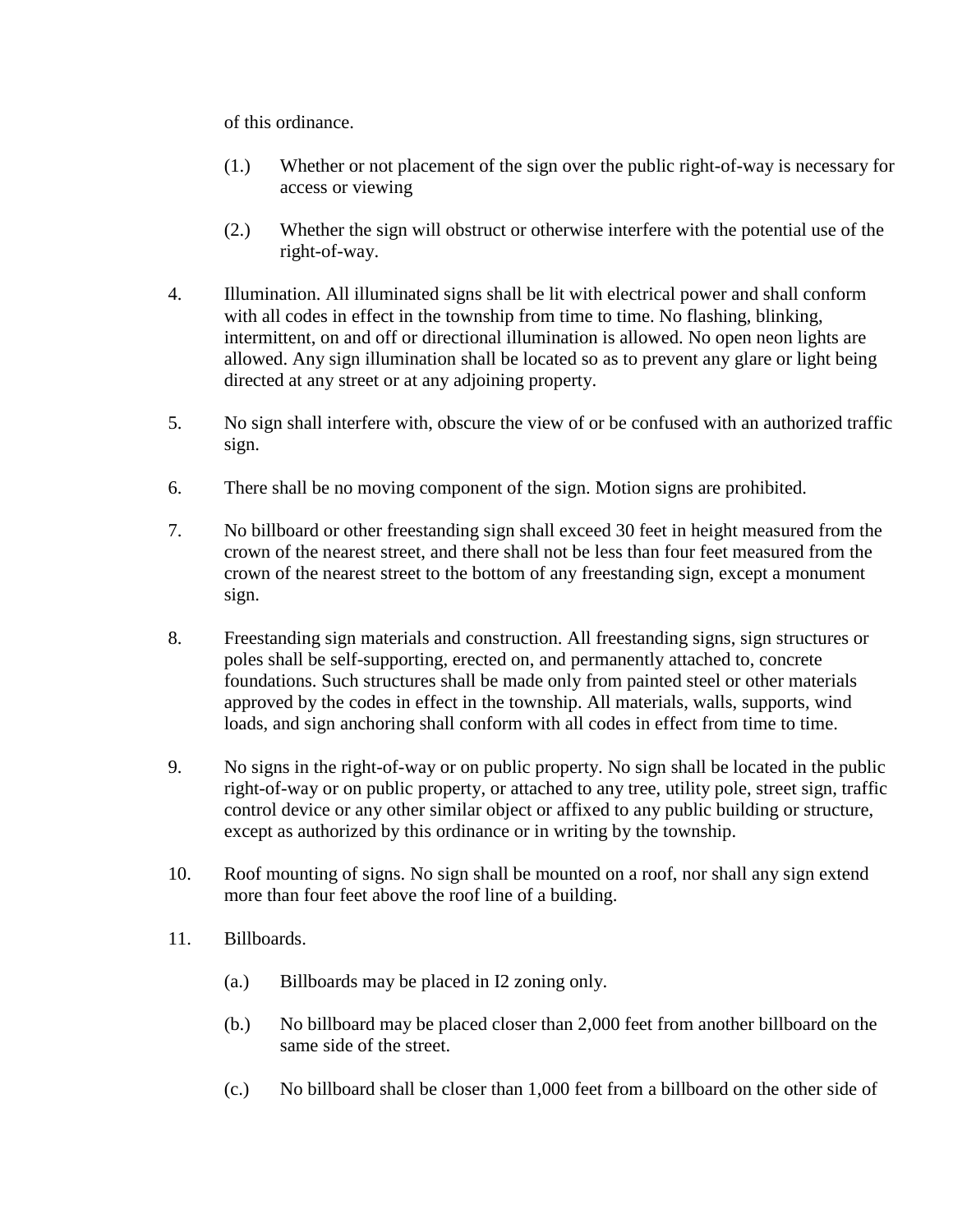the street.

- (d.) No billboard shall be placed more than 1,000 feet from a major, arterial, or primary collector street, intersection, or from an expressway access or exit ramp.
- (e.) No billboard shall be placed closer than 35 feet to a street right-of-way. This setback requirement shall be modified to conform with any requirement under any state law concerning setbacks, in the event the setback under state law requires a greater distance.
- (f.) No billboard shall be located closer than 300 feet from the property line of a property upon which a residence is located.
- (g.) Billboards shall not be stacked or placed one above the other. No more than one billboard shall be permitted on a single location, except that a double faced billboard may be considered one billboard.
- (h.) No billboard shall have an area as defined in this ordinance in excess of 300 square feet per sign face.
- (i.) Billboards shall require a permit to be issued by the township. The said permit shall be expire[d] in five years after its issuance and renewal permits shall carry terms of five years. As a condition of renewal, the billboard shall be kept and maintained in good condition and repair, and utilized in full conformance with all the requirements of this ordinance. In the event of the failure of the billboard occupant or owner to perform the maintenance and repair requirement by this ordinance, the permit may be canceled and the billboard shall be removed. This section does not require amortization of a billboard or a nonconforming billboard. This section concerns the maintenance and repair requirement.
- 12. Wall signs. Wall signs shall not project more than 12 inches from the wall.
- E. *Signs permitted in zoning districts; specific requirements.* In each of the zoning districts in the township only the signs set forth in this section are permitted. They shall conform to all general regulations in this ordinance as well as specific regulations herein.
	- 1. *R-1 and R-2 residential districts.*
		- (a.) One real estate sign not in excess of six square feet in area, not illuminated and placed entirely within the boundaries of the parcel or lot to which the sign refers.
		- (b.) Construction signs advertising the development of property in a residential, subdivision or condominium project. The said signs shall be removed when 75 percent of the lots or units within the development have been improved with buildings. They shall not exceed 32 square feet in area.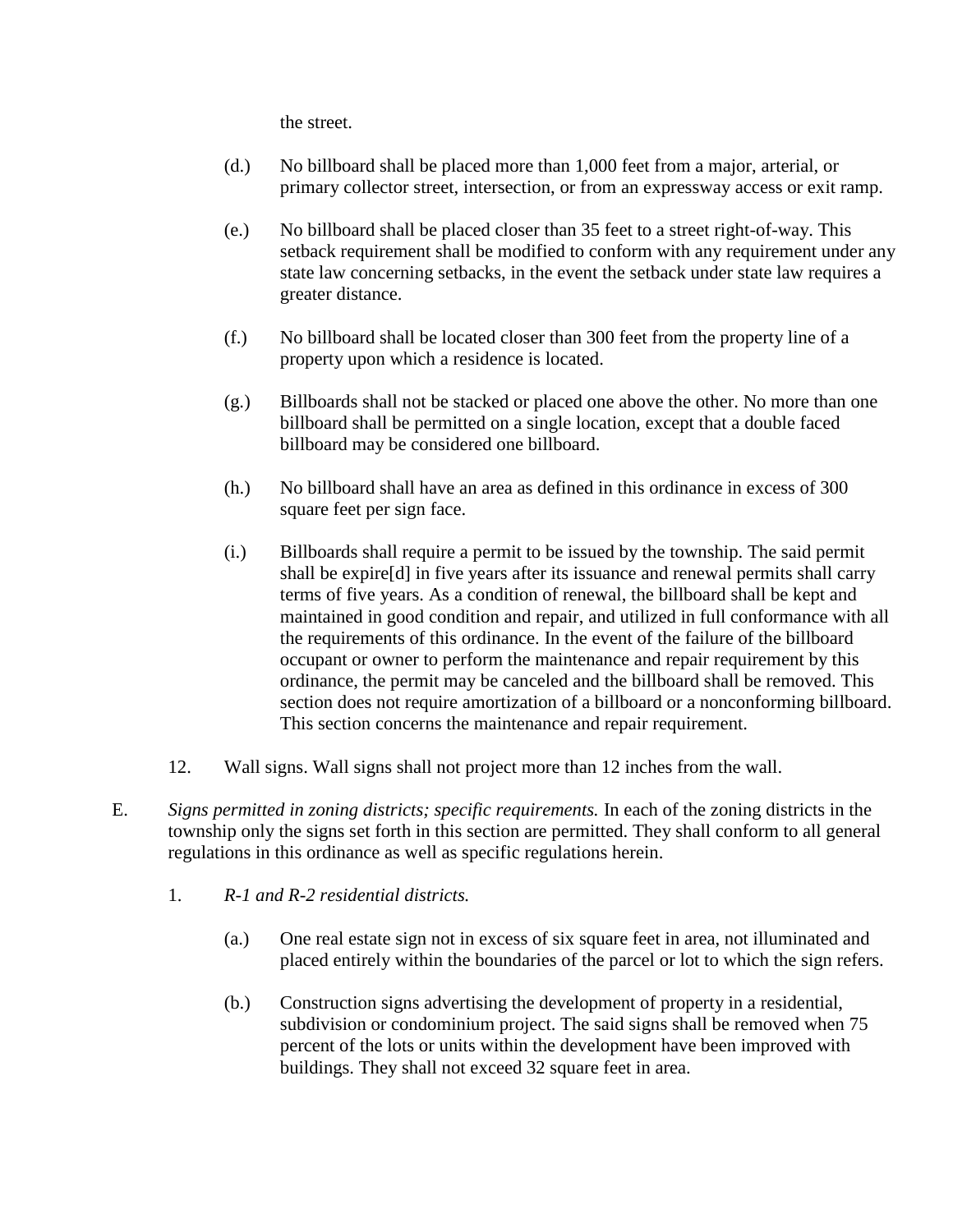- (c.) Subdivision identification signs for a residential subdivision or development, not exceeding 32 square feet in area, and limited to two per residential subdivision or development.
- (d.) An identifying sign for a lot or condominium unit indicating the name of the occupant, the street address and not exceeding two square feet in size.
- (e.) Churches, schools and other permitted nonresidential uses within a residential zoning district may erect signs as permitted by a special use permit.
- 2. *R-3 and R-4 residential districts.*
	- (a.) All signs authorized in the R-1 and R-2 districts.
	- (b.) A building identifying sign provided it is not greater than 32 square feet in area and attached flat against the building it identifies.
- 3. *R-5 agricultural and residential districts.*
	- (a.) Those signs allowed in districts R-1 through R-4.
	- (b.) Signs advertising the sale of agricultural products produced on the premises from a stand on the property. The signs shall not exceed 32 square feet in area, and there shall not be more than two signs per property.
- 4. *C-1 commercial districts.*
	- (1.) All signs permitted in the R-1 and R-2 districts.
	- (2.) Signs located on buildings as wall signs, limited as follows:
		- (a.) Such signs limited to the elevation of the building fronting on the principal street providing access to the building.
		- (b.) Such sign shall not exceed an area of 20 percent of the area of the side of the building on which said sign appears.
	- (3.) One freestanding on-premises sign per public road, street or highway frontage advertising or referring to the activities on the premises which is located in the setback and does not exceed two square feet in area for each five feet of frontage measured at the building setback line for the business premises on which the sign is located, subject to a maximum of 300 feet each. All such signs shall be located out of the public right-of-way. Said sign may not be over or under public utilities. Additional setback may be required through site plan approval.
	- (4.) Portable signs are permitted for a period of 30 days advertising a new business.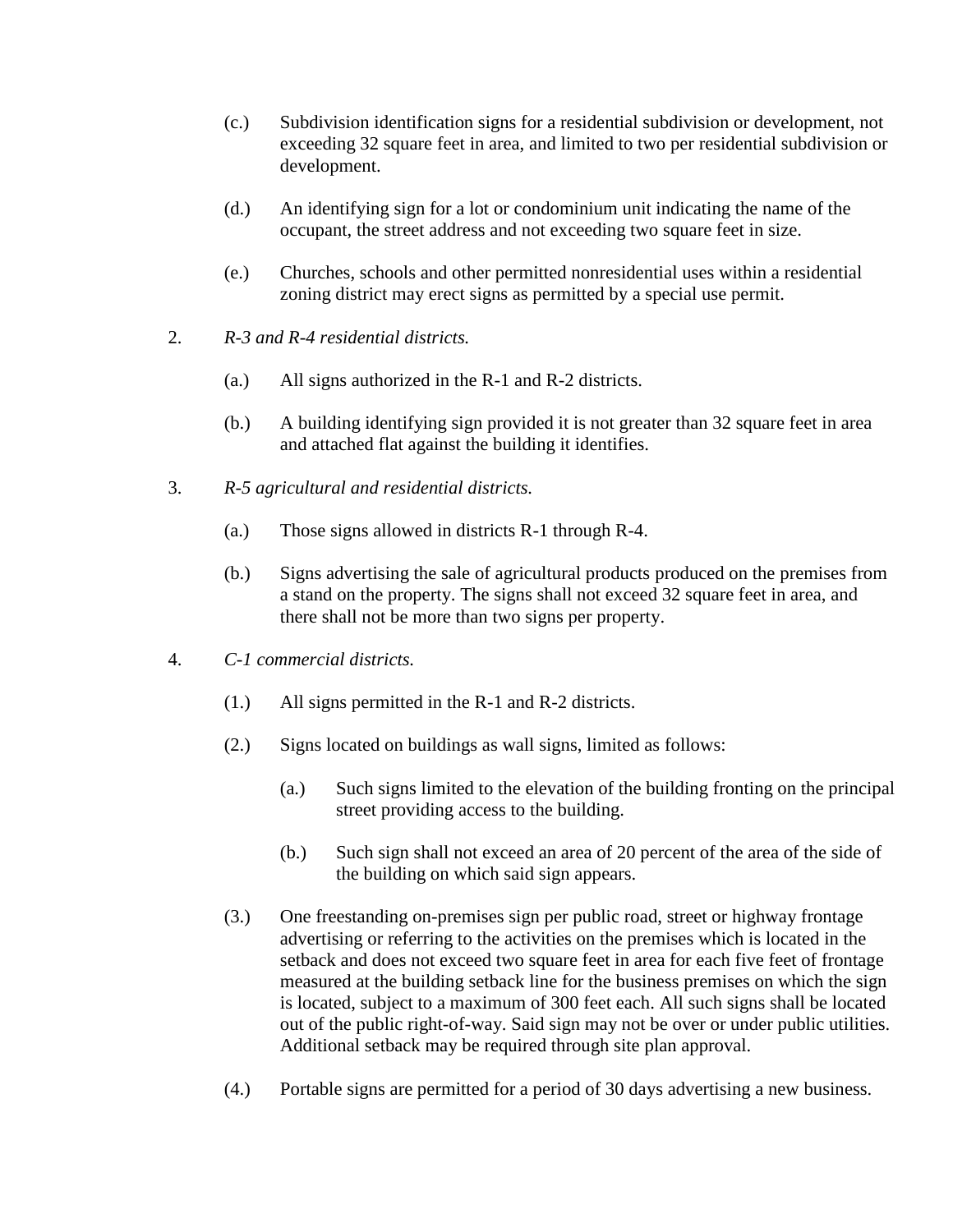- 5. *C-2 commercial districts.*
	- (1.) All signs permitted in the C-1 district subject to the same conditions, restrictions and requirements as provided in that district.
- 6. *I-1 and I-2 industrial districts.*
	- (1.) All signs permitted in the R-1 and R-2 zoning district subject to the same conditions set forth therein except real estate signs located in industrial districts may have up to 32 square feet in area.
	- (2.) Wall signs attached to buildings provided the area of the sign does not exceed two percent of the total area of the wall to which it is attached or 100 feet whichever is lesser.
	- (3.) A freestanding on-premises sign in a front yard setback provided the sign does not exceed 48 square feet in area or two percent of the area of the front wall of the building, whichever is greater, however the height of the sign shall not exceed four feet. Such freestanding sign shall be appropriately landscaped.
	- (4.) An identifying sign erected at the entrance to a industrial park or cluster of industrial properties, naming the park or cluster and the industries located therein. Such sign may be freestanding or attached to a wall or fence and shall be appropriately landscaped. The sign may have an area not exceeding 48 square feet.
	- (5.) Billboards when authorized by the planning commission as a special use, must be placed in I2 only. All such billboards shall comply with the general regulations of the township ordinances concerning billboards.
- F. *Nonconforming signs.* Every permanent sign which lawfully exists at the time of the adoption of this ordinance or amendments thereto but which does not conform to the requirements of this ordinance, (except for a sign the physical condition of which threatens life or safety), is deemed nonconforming. Such nonconforming signs may not be expanded, enlarged or extended, but may be maintained and repaired. A nonconforming size may be diminished in size or dimension without adversely affecting its nonconforming status, however after any reduction in size or dimension, any later increase shall be considered an expansion and is prohibited.
- G. *Permits.* Except for signs declared exempt under this ordinance, no sign shall be erected, enlarged or placed without a permit issued by the township. Permits will be issued by the zoning administrator, but any application for a permit may be referred to the planning commission if their determination is required by this ordinance or in the event the zoning administrator deems it advisable to seek a recommendation of the planning commission. The planning commission shall not have variance powers; any such appeal from a decision of the zoning administrator shall be made to the zoning board of appeals.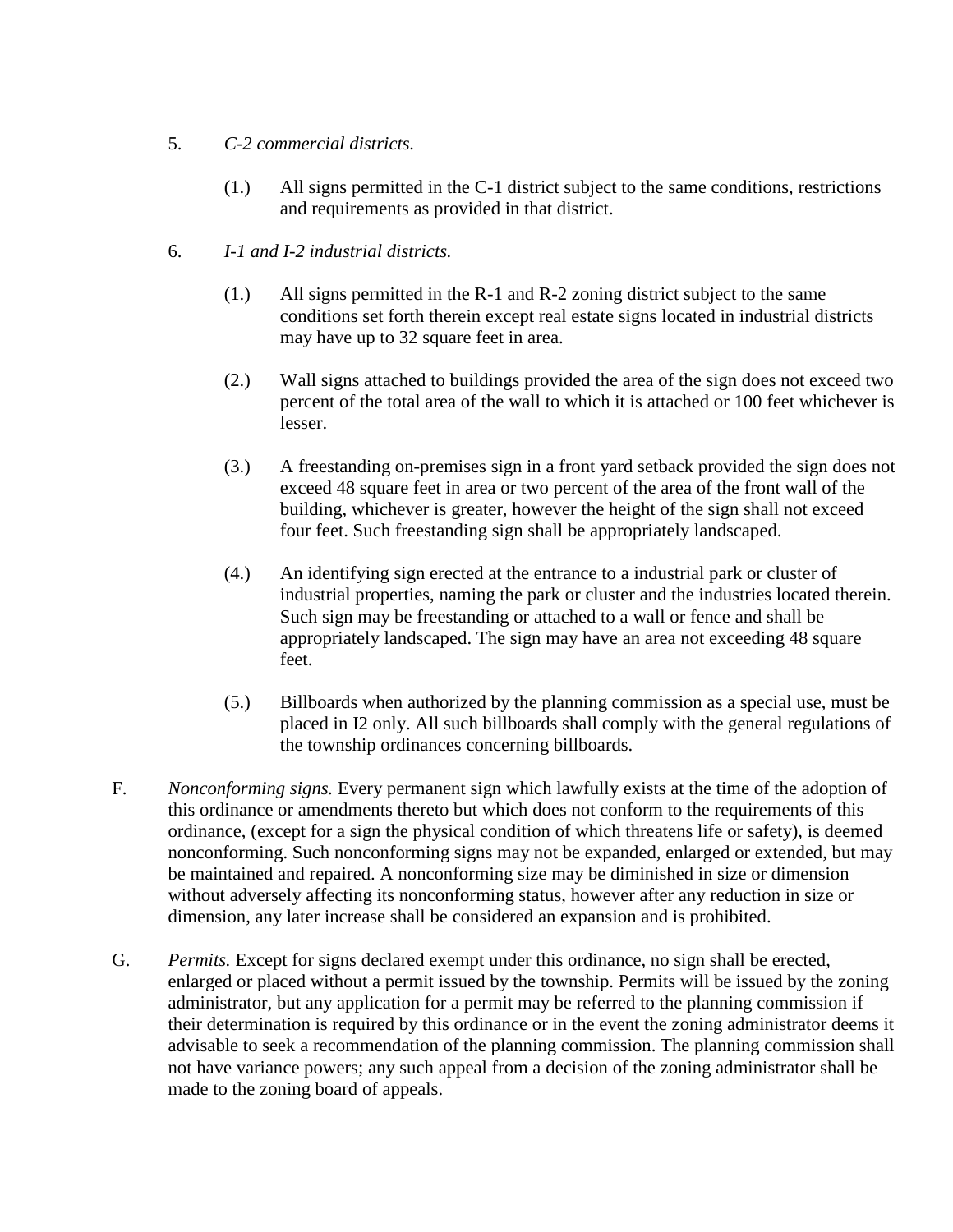- 1. *Application.* Application for a permit shall include a site plan indicating the location and an illustration of the sign, (not necessarily its content except to show the type of sign), including all dimensions necessary for any determination. The said site plan shall include information showing the relationship or distance from buildings and other structures, setbacks, etc. In addition to scale drawings of the plans and specifications for the sign shall be provided. Electrical and other code compliance permits or applications therefor shall be submitted.
- 2. *[Issuance.]* The zoning administrator shall issue a sign permit if all the provisions of this article and all other ordinances of the township are satisfied. The permit shall expire after six months if construction not begun. Fees shall be required for every permit, the amount to be determined by the township board by resolution.

3. *[Exempt signs.]* Permits are not required for signs set forth as exempt in this article. (Ord. of 6-16-2003)

### **Sec. 32. Open space preservation projects.**

A. *Purpose and applicability.* The purpose of this section is to adopt open space preservation provisions consistent with the requirements of the Michigan Zoning Enabling Act. Section 506 of the Zoning Enabling Act requires that zoned townships having a population of 1,800 or more and having undeveloped land zoned for residential purposes must adopt zoning regulations to permit "open space preservation" developments.

Under these regulations, a landowner has the option to retain at least 50 percent of the property as open space and placing dwelling lots on the remaining portion. The number of dwelling structures and lots cannot be more than the number which would be permitted on the land without the open space preservation regulations, nor may the township require less than the number of dwelling lots which would be permitted on the land without the open space preservation regulations.

This section shall only apply to open space preservation projects supporting single family detached residential dwellings in qualifying residential zoning districts and where no open space option has been previously exercised.

- B. *Qualifying conditions.*
- 1. The option to develop land under the provisions of this section may be exercised only if each of the following conditions is satisfied:
	- (1) If the land is not served by a public sewer system, the zoning district in which the land is located permits development at a density equivalent to two or fewer single family dwelling units per gross acre; or if the land is served by a public sanitary sewer system, the zoning only permits development at a density equivalent to three or fewer single family dwelling units per gross acre. Under these terms, as of the effective date of these provisions, these provisions shall only apply to the R-1, R-2, R-3 and R-5 Zoning Districts: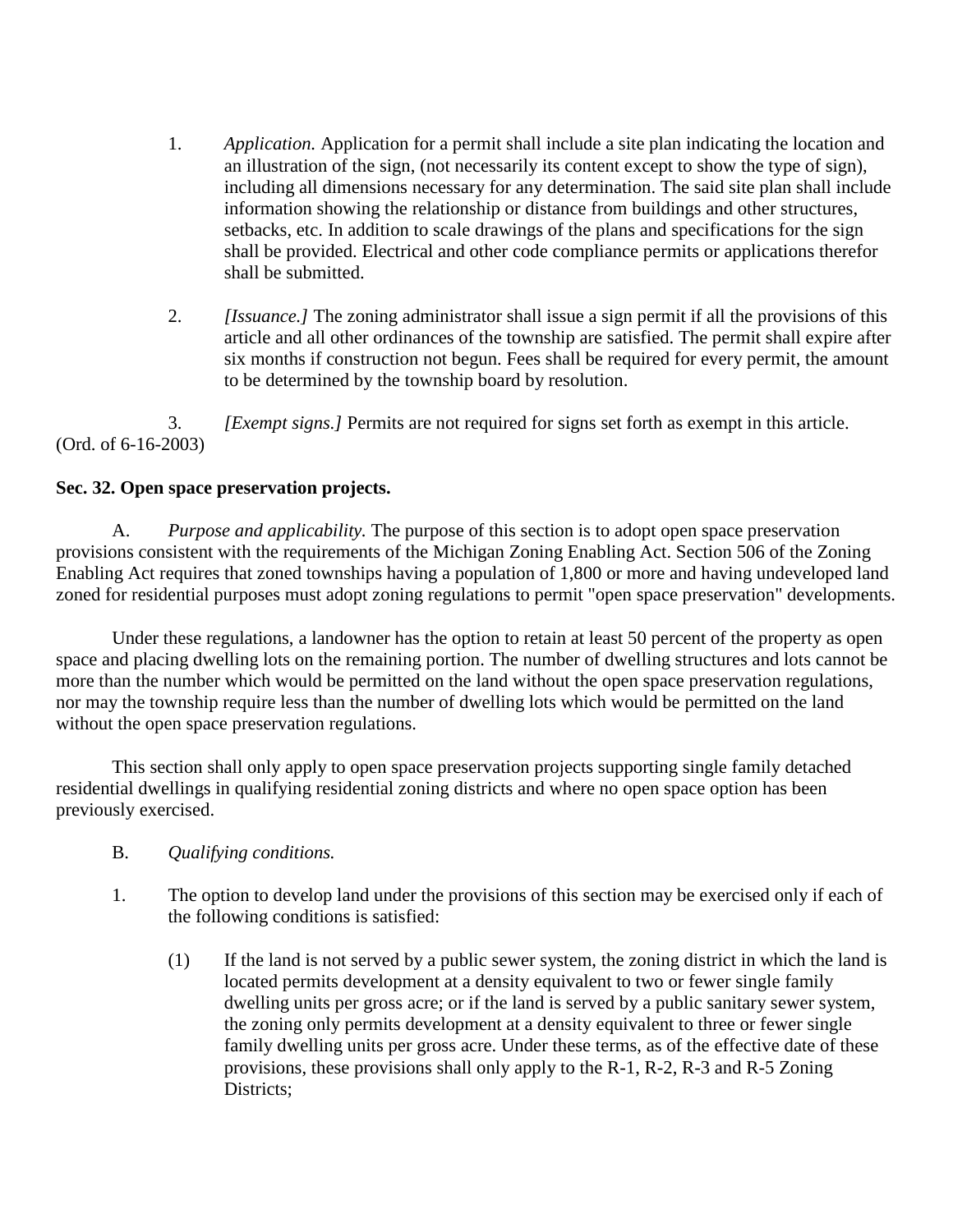- (2) The development of land under this section shall not depend upon the extension of a public sanitary sewer or a public water supply system to the land, unless the development of the land without the exercise of the clustering option provided by this section would also depend on such extension; and
- (3) The clustering option provided pursuant to this section shall not have previously been exercised with respect to the same land.
- (b) If all of the preceding conditions are satisfied, the land may be developed, at the option of the landowner, in accordance with the provisions of this section.

C. *Permitted uses.* Only single family residential dwellings and accessory land uses thereto, as permitted by the zoning district in which the land is located, shall be permitted on land developed or used pursuant to the provisions of this section.

- D. *Development requirements.*
- 1. *Required open space.* At least 50 percent, of the land proposed for development under the provisions of this section shall remain in a perpetually undeveloped state (i.e., "open space") by means of conservation easements, plat dedication, restrictive covenants, or other legal instrument that runs with the land. Such open space may be dedicated to the public, may be held in common in private ownership, or may be privately held by one or more individuals. Each distinct form of open space shall be so designated on the site plan.
- 2. *Areas not eligible.* The following areas shall not constitute open space:
	- (1) The area within all public street rights-of-way.
	- (2) The area within all private street easements.
	- (3) Any easement for overhead utility lines, unless include within or is adjacent to open space.
	- (4) The area within a platted lot or site condominium unit or metes and bounds parcel occupied by a structure not permitted to be located in open space.
	- (5) Off street parking and/or loading areas.
	- (6) Detention and retention ponds.
	- (7) Golf courses.
	- (8) Community drain fields.
	- (9) Fifty percent of the area of wetlands, creeks, streams, ponds, lakes or other bodies of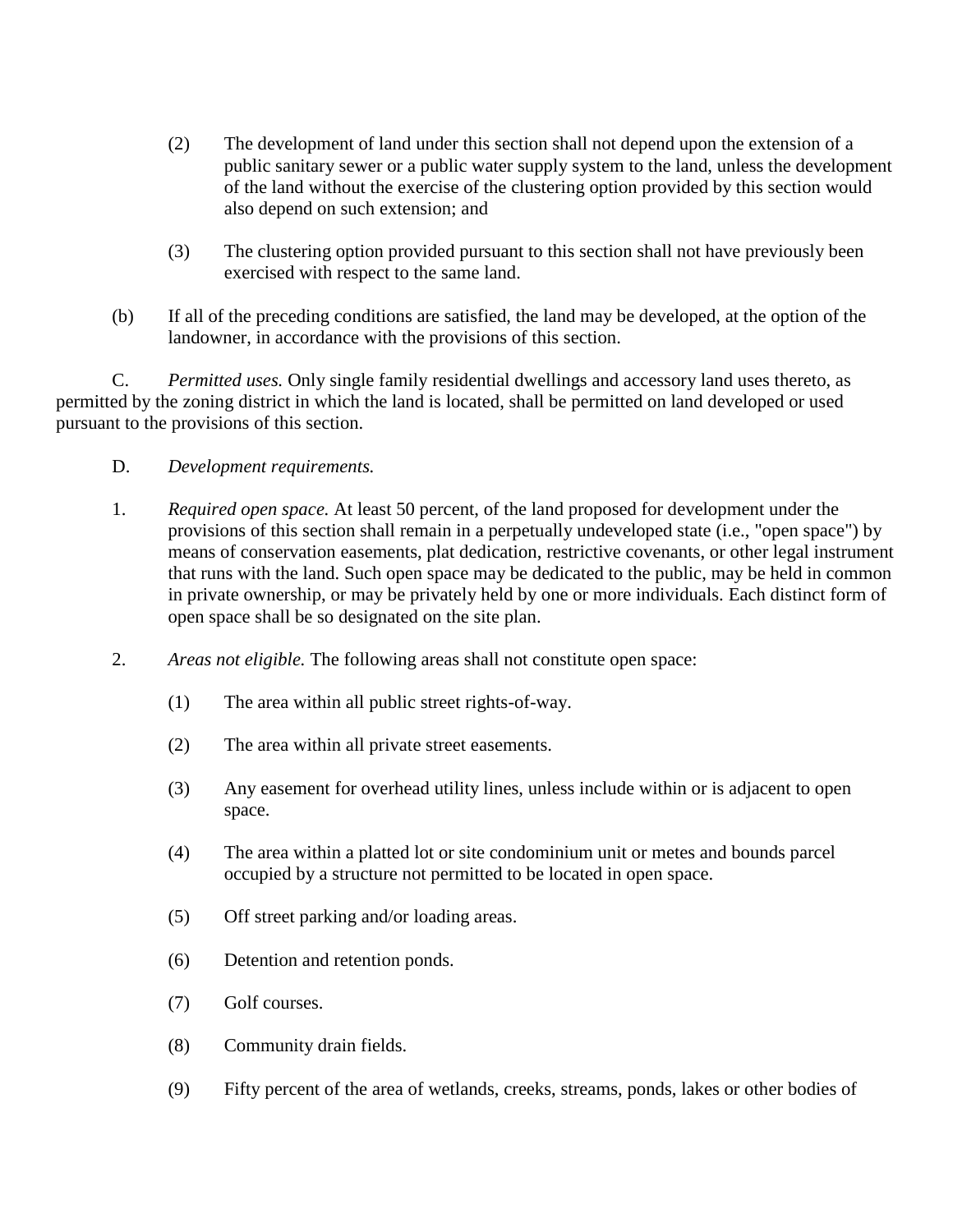water.

- (10) Fifty percent of the area of floodplains and steep slopes (20 percent or over).
- (11) Areas within building envelopes.
- 3. *Standards for open space.* The following standards shall apply to the open space required pursuant to this section:
	- (1) The open space may include a recreational trail, picnic area, children's play area, greenway, linear park, an agricultural use or other use which, as determined by the planning commission, is substantially similar to these uses.
	- (2) The open space may be, but is not required to be, dedicated to the use of the public.
	- (3) At least 50 percent of the open space shall be either dedicated to the public or held in common and be available for all residents of the development, subject to reasonable rules and regulations.
	- (4) If the land contains a lake, stream or other body of water, the planning commission may require that a portion of the open space abut the body of water.
	- (5) A portion of the open space shall be located along the public street abutting the land. The depth of this area shall be at least 50 feet, not including public right-of-way, and this area shall be left in its natural condition or be landscaped to help reduce the view of houses on the land from the adjacent roadway and to preserve the rural view.
	- (6) A portion of the open space held in common shall be reasonably useable by the residents of the land for passive recreational uses such as hiking or picnicking.
	- (7) Open space dedicated to the public or held in common shall be located to be reasonably accessible by safe, convenient and appropriately located pedestrian access points.
	- (8) Open space shall be located so as to preserve significant natural resources, natural features, scenic or wooded conditions, bodies of water, wetlands or agricultural land. If these types of land features are not present on the land, then the open space shall be located, along the road frontage as indicated in paragraph (5) or as buffer between other adjacent land uses.
	- (9) Where feasible, open space shall be linked with any adjacent open spaces, public parks, bicycle paths or pedestrian paths.
- 4. *Use of open space.* All dwelling units and other structures and improvements shall be located outside that portion of the land designated as open space. However, the planning commission, it its discretion, may permit structures or improvements to be located in the open space if the structures and/or improvements would be consistent with the designated purpose of the open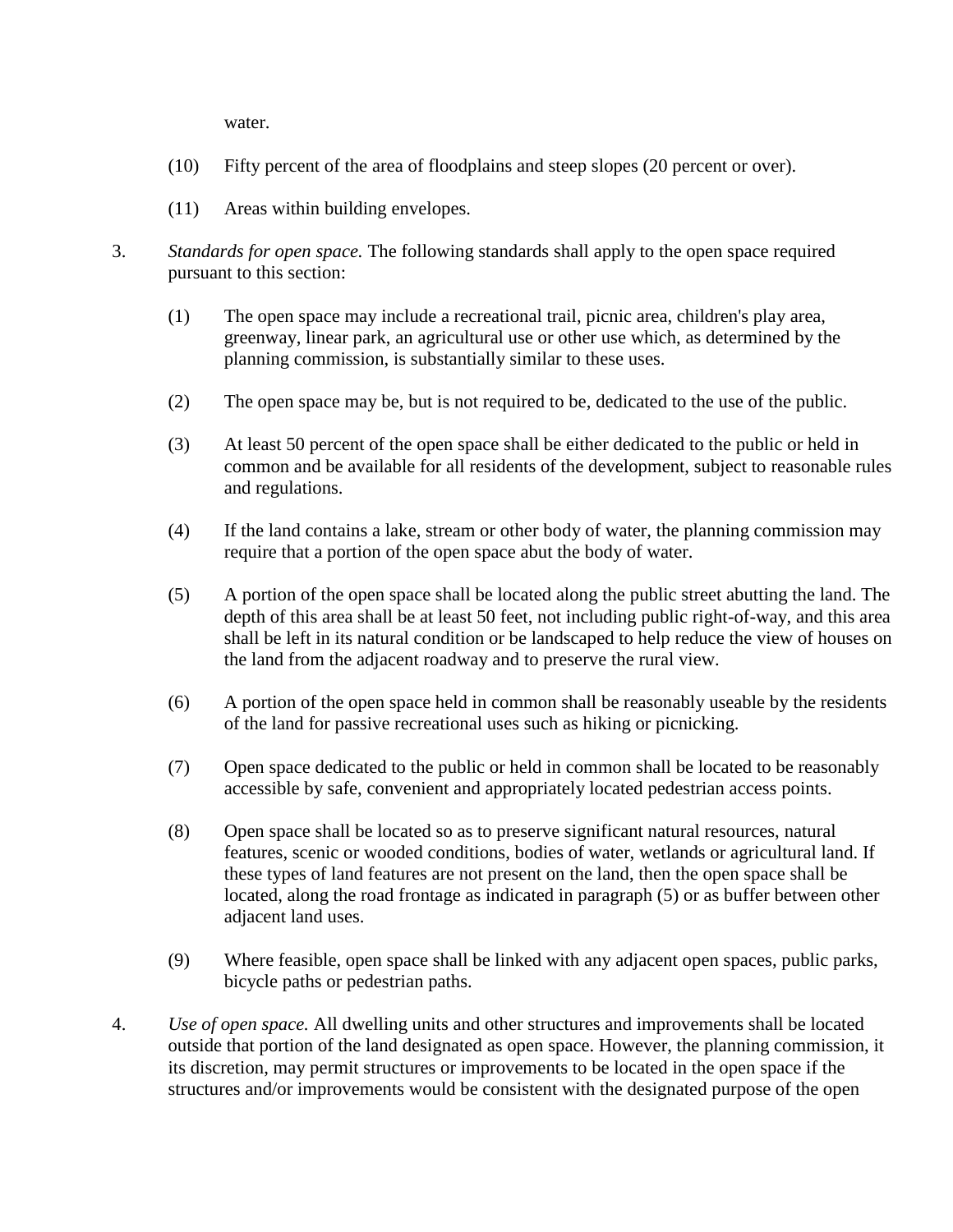space. By way of example, park or playground equipment could be permitted on open space designated for recreational use, or agricultural structures could be permitted on open space designated for agricultural use.

E. *Application and review procedure; review by the planning commission.* Except as otherwise provided in this section, the application requirements and review procedures for land proposed to be developed pursuant to the provisions of this section shall be those governing site plans, as outlined in article V of this section.

- 1. *Additional review procedures.* For any development proposed as a platted subdivision or a site condominium development, all procedures and information required for subdivision review under chapter 117, Subdivisions and Other Divisions of Land, or for site condominium review and approval under article III, section 30 of this article shall also be required, as applicable. Such additional preliminary plat or preliminary site condominium review procedures may at the discretion of the planning commission, occur concurrent with, or subsequent to, the review procedures required herein, but not prior to open space preservation project approval. Any development project permitted by these provisions which is to be governed as a land division under chapter 117, article III section 117-140 must be approved prior to application for land division under section 117-141.
- 2. *Required submittals.* In addition to the site plan application materials required by article V, an application for the development of land under the provisions of this section shall include the following:
	- (1) *Existing zoning plan.* An existing zoning plan prepared for demonstrating the number of dwelling units that could be developed on the land under its existing zoning if the clustering option provided by this section were not exercised. The existing zoning plan may be conceptual in nature but shall include at least the following information:
		- (a) Date, north arrow and scale, which shall not be more than  $1" = 100$ . The scale shall be the same as the scale utilized for the site plan illustrating the proposed open space preservation project permitted by this section.
		- (b) Location of existing and proposed streets and joint access driveways.
		- (c) Location of all lots, illustrating the lot area and width of each lot and demonstrating compliance with the minimum requirements of the applicable zoning district.
		- (d) Location of all utilities necessary to serve a development under the existing zoning plan, including those which would not be located within a public road right-of-way, private street easement or buildable lot area. Such utilities include, but are not limited to, storm water retention or detention basins, community sewage treatment systems and community water supply facilities.
		- (e) If development under the existing zoning plan will require the use of private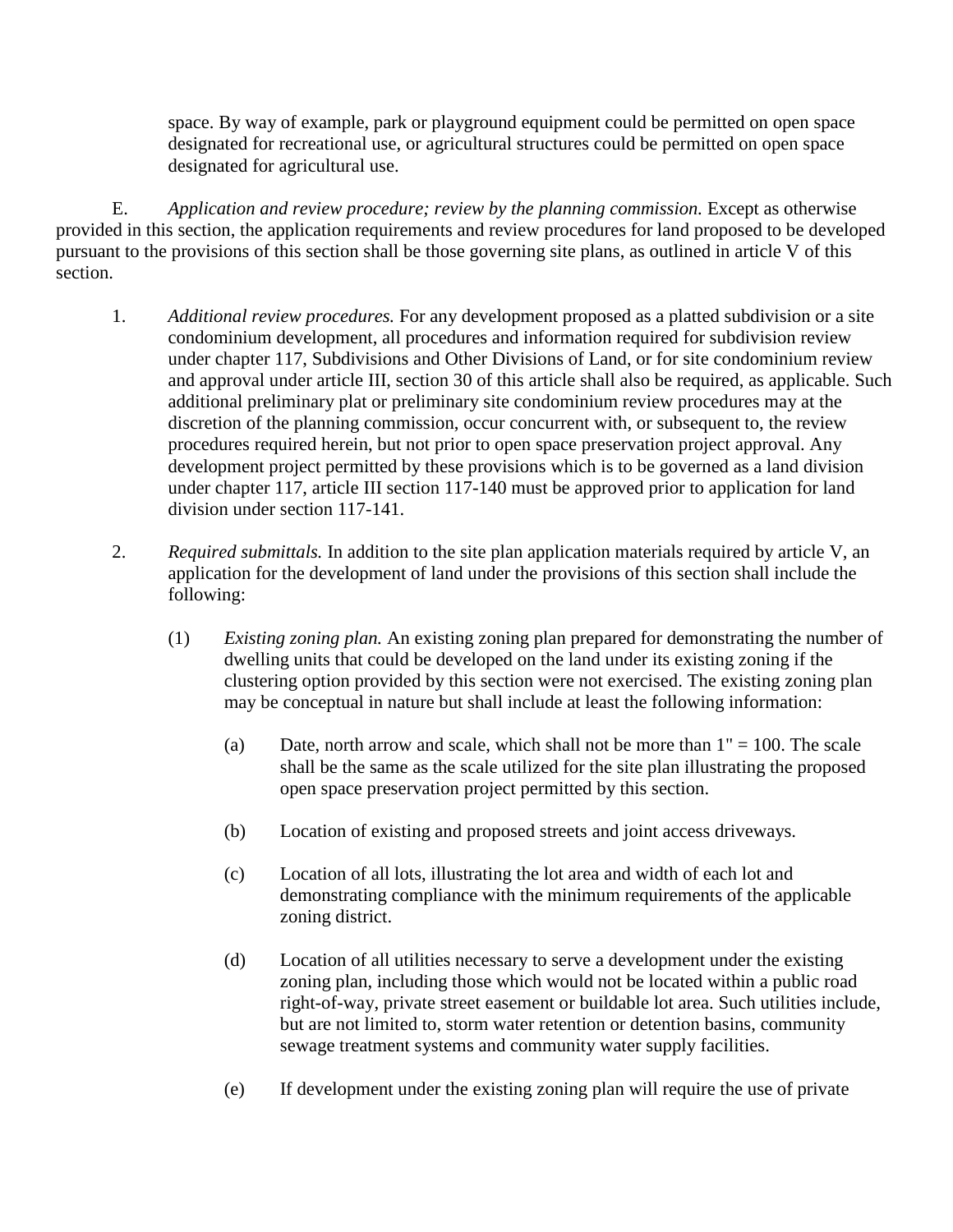wells, septic tanks and drain fields, the applicant shall submit evidence that the proposed ground water supply and septic tank and drain field location for each lot would be approved, or has been approved, by the Muskegon County Health Department.

- (f) The existing zoning plan shall illustrate all un-buildable land, which shall include slopes of 20 percent or greater, regulated and unregulated wetlands, public utility easements, floodplains, and other similar features which limit or prevent construction of buildings or roads. Each lot shown on the existing zoning plan shall contain at a minimum, a concise, unrestricted building footprint area, exclusive of all required setbacks and yards, of 6,000 square feet or greater.
- (2) *Open space preservation project site plan.* The site plan for the cluster development option permitted by this section shall include the following minimum information, in addition to that required by article V of this section:
	- (a) Date, north arrow and scale which shall not be more than  $1" = 100$ , and, in all cases, the scale shall be the same as that utilized for the existing zoning plan.
	- (b) The site plan shall clearly illustrate the portions of the land that are proposed to remain in a perpetually undeveloped state and the portions of the land that will be used for clustered development.
	- (c) The site plan shall indicate the total number of acres of land that are proposed to remain in a perpetually undeveloped state, the total number of acres of land that are proposed to be used for clustered residential lot development, the total acres that are proposed to be used for streets and other easements that are subject to utility use, and the percentage of each, as compared to the total site acreage.
	- (d) The site plan shall illustrate the location of all proposed lots and proposed building envelopes and shall indicate the lot area and width of each lot, and the proposed front, side and rear yard building setbacks. The number of proposed dwelling lots on the site plan shall not exceed the number of lots on the existing zoning plan, as approved by the planning commission, and reduced to accommodate non-dwelling structures, if necessary, as described in subsection F. 10 of this section.
	- (e) The site plan shall illustrate the location and type of all proposed structures or improvements that are not dwellings.
	- (f) If the clustered development will include septic tanks and drain fields, the site plan shall illustrate the location of all septic tanks and drain fields. The applicant shall submit proof that the proposed septic tank and drain field location for each lot has been approved by the Muskegon County Health Department.
- (3) *Conservation easements and restrictive covenants.* A draft copy of the proposed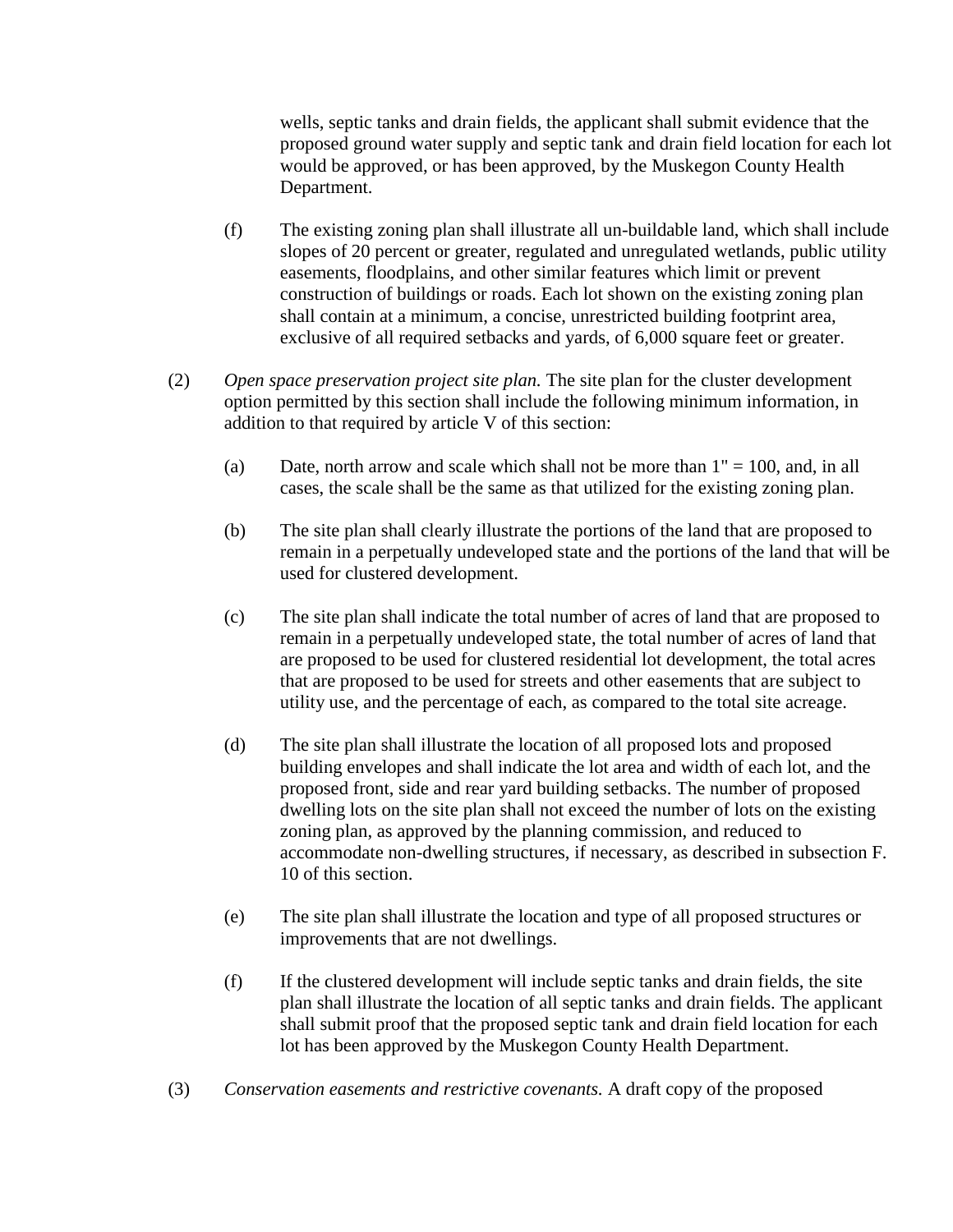conservation easements, plat dedications, restrictive covenants, or other legal instruments that are to run with the land, and that will have the legal effect of preserving the open space required by this section in an undeveloped state, in perpetuity, shall be submitted.

The proposed legal documentation shall, at a minimum:

- (a) Indicate the proposed permitted use(s) of the undeveloped open space.
- (b) Require that the open space be maintained in perpetuity in an undeveloped condition, without buildings, structures or other improvements, except such engineered drainage improvements, utility lines, riding trails, hiking trails, picnic areas, park or playground equipment, agricultural structures or similar improvements that are approved by the planning commission.
- (c) Require that the undeveloped open space be maintained by parties who have an ownership interest in the undeveloped open space.
- (d) Provide standards and limitations for maintenance of the undeveloped open space, including pruning and harvesting of dead and diseased trees and new plantings.
- (4) *Compliance with street standards.* If the development is to be served by public streets, plans and evidence shall be require indicating that the design, layout and construction of the streets will meet the standards of the local road authority and that such streets will be accepted by the road authority. If the streets are to be private, plans shall be submitted meeting the Egelston Township private road standards contained in article III, section 29.
- 3. *Determination of number of lots by the planning commission.* When reviewing an application submitted under the terms of this section, the planning commission shall determine whether the existing zoning plan accurately reflects the number of detached single family dwelling units that could be developed on the land under its existing zoning if the clustering option provided by this section were not exercised. If the planning commission determines that the number of dwellings illustrated on the existing zoning plan exceeds the number of dwellings that could be permitted on the land if it were developed under its existing zoning, if the clustering option provided by this section were not exercised, the applicant shall submit a revised site plan for the clustering option reflecting the permitted number of dwellings, as determined by the planning commission.
- 4. *Approvals.*
	- (a) Prior to project approval by the planning commission, all proposed legal documents shall be reviewed and approved by the township attorney who shall assure the following:
		- (i) That the proposed manner of holding title to the preserved open land is acceptable to the township.
		- (ii) That the proposed restrictions will adequately preserve the natural features and regulate the use of the open land.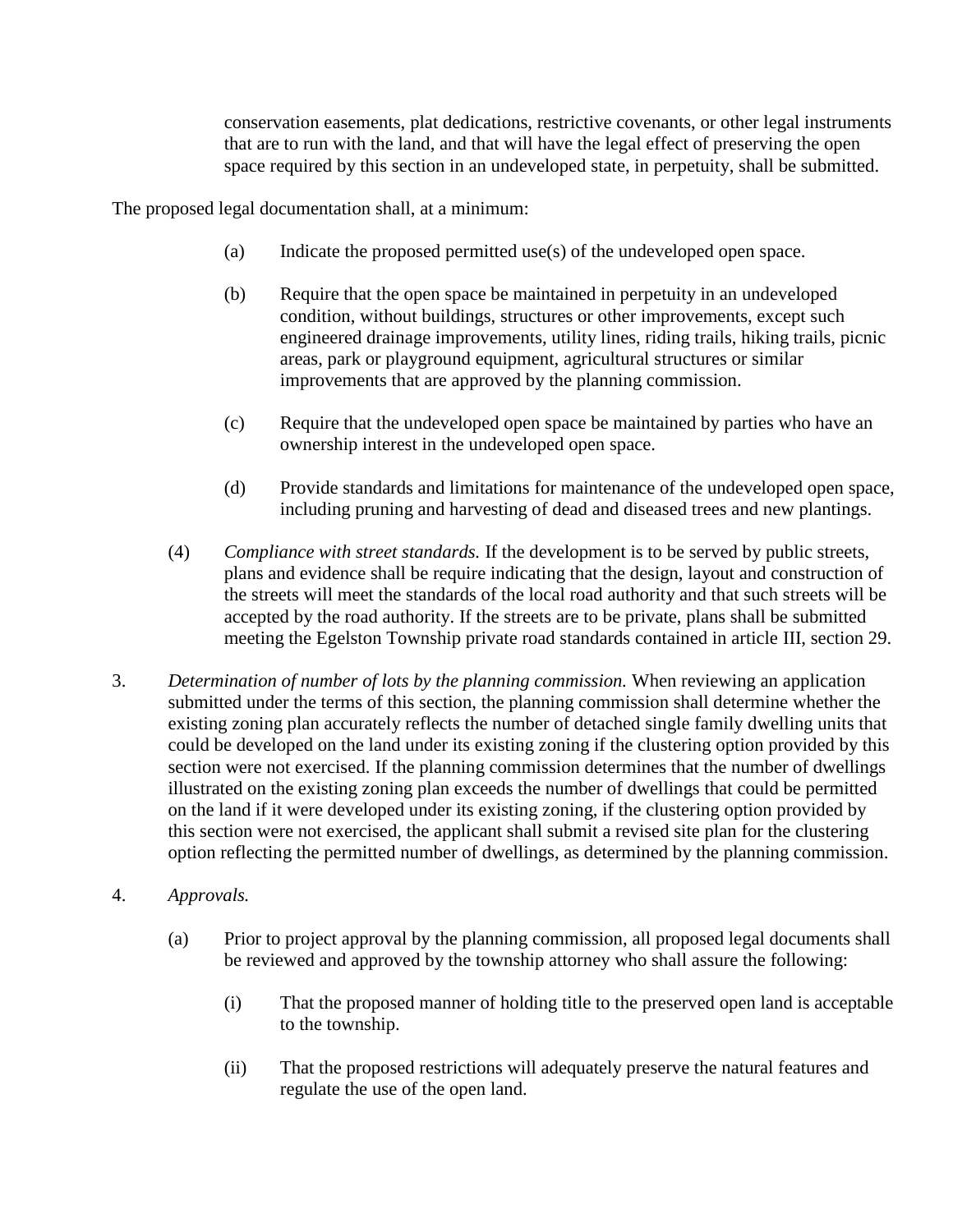- (iii) That the restrictions can be enforced by all property owners and by the township.
- (b) If an open space preservation project site plan and all other submittals satisfy all requirements of this section, and all conditions of approval imposed by the planning commission pursuant to article V of this chapter, the planning commission shall approve the proposed project. If the open space preservation project option permitted by this section is proposed as a platted subdivision or a site condominium development, the applicant shall be required subsequently demonstrate compliance with all requirements and procedures of the chapter 117, or article III, section 30 of this article, as applicable.
- F. *General design standards.*
- 1. *Water and sanitary sewer.* Open space preservation projects shall be served by public water supply and sanitary sewer system or a private community water supply or sanitary sewer system as established under applicable township utility ordinances and policies or by private wells and septic systems subject to the approval of the Muskegon County Health Department When such collective means of water supply or waste water collection and treatment are not reasonably available.

2. *Minimum lot sizes and setbacks.* In order to accommodate both the required open space and the number of lots permitted according to the existing zoning plan the planning commission shall allow a reduction in the minimum lot size and building setback requirements of the zoning district in which the open space preservation project is located. The following minimum lot sizes shall be required unless it is demonstrated that a waiver is required:

| <b>Zoning District</b>                                                              |            | Minimum Lot Size                    | Minimum Lot Width* |
|-------------------------------------------------------------------------------------|------------|-------------------------------------|--------------------|
| R-1, R-2 and R-3 Districts<br>without public or<br>community sanitary<br>sewer. $3$ |            | 10,000 square feet <sup>2,3</sup>   | 85 feet            |
| R-1, R-2 and R-3 Districts<br>with public or community<br>sanitary sewer            |            | 6000 square feet                    | 65 feet            |
| R-5 Districts without<br>public or community<br>sanitary sewer <sup>3</sup>         | 5 acre     | 2.0 $\rm{acres}^{2,3}$              | $165$ feet         |
|                                                                                     | $2.5$ acre | 1.0 $\rm{acres}^{2,3}$              | $120$ feet         |
|                                                                                     | 1 acre     | $21,000$ square <sup>2,3</sup> feet | 90 feet            |
| R-5 District with public or community sanitary sewer                                |            | 13,000 square feet                  | 85 feet            |

<sup>1</sup>The planning commission shall adjust the minimum lot size and/or lot width requirements of one or more lots to achieve the required 50 percent open space allotment and the maximum number of lots allowed as demonstrated on an approved existing zoning plan, only if a practical difficulty in meeting the stated minimums is demonstrated and only when such adjustments are the minimum necessary.

 $2$ Subject to individual septic system and domestic well approval of the Muskegon County Health Department.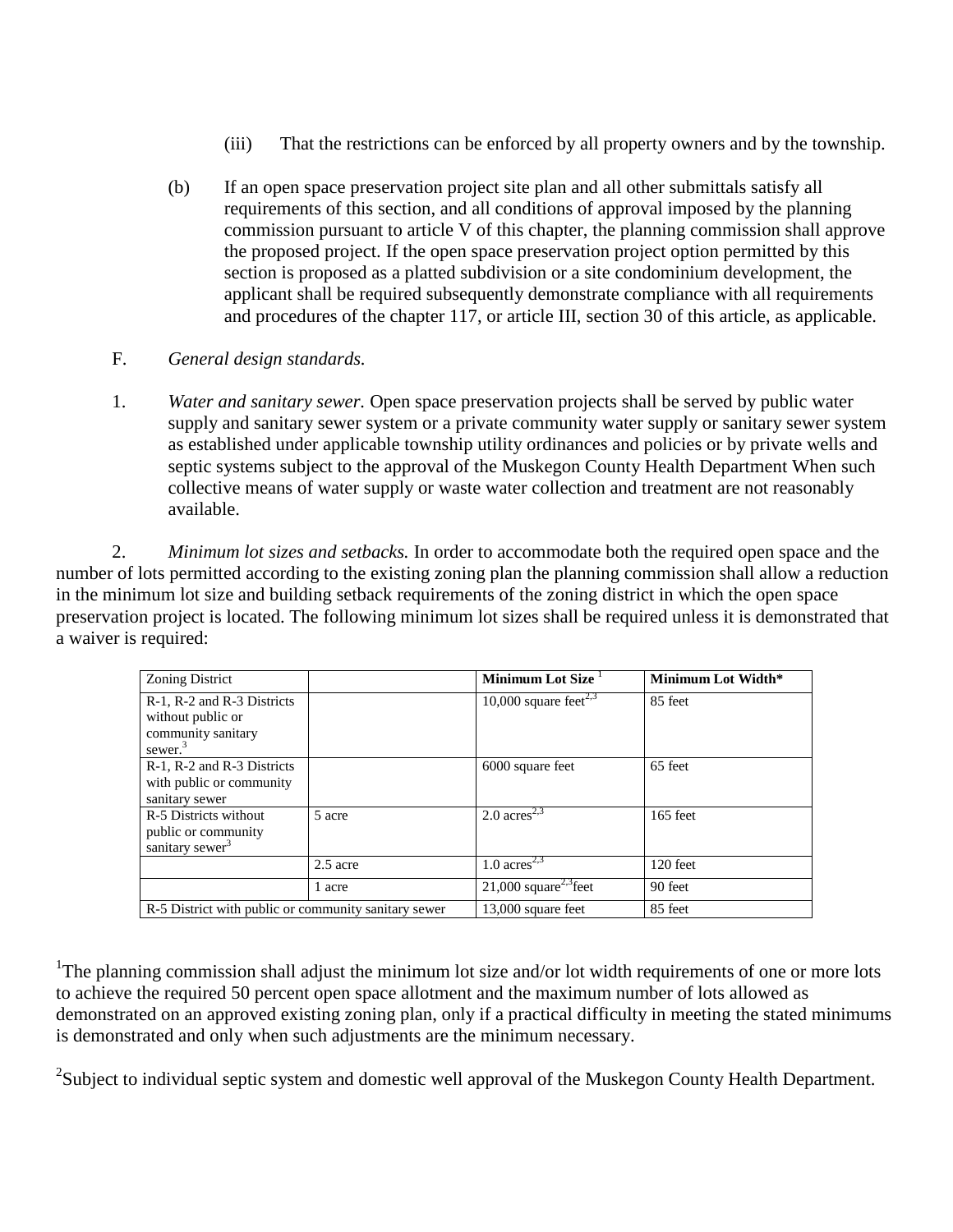<sup>3</sup>Subject to an Egelston Township determination of sanitary sewer availability and utility improvement standards for platted and site condominium subdivisions.

3. *Compliance with zoning district.* The development of land under this section shall comply with all requirements of this article applicable to the zoning district in which the land is located, except for the lot size and lot width requirements. The minimum front, side and rear yard setback standards are:

Front Yard: 25 feet

Side Yard: 8 feet

Rear Yard: 25 feet

Accessory buildings: The setbacks and rear yard lot coverage requirements for accessory buildings shall be the same as the requirements established for the underlying district.

- 4. *Maximum number of lots:* The open space preservation project shall contain no more than the maximum number of lots as determined from the existing zoning plan approved by the planning commission under this section.
- 5. *Perimeter lots:* Notwithstanding any other provision of this section, the planning commission may require that the open space preservation project be designed and constructed with lot sizes and setbacks or open space buffers on the perimeter that will create transitional net densities reasonably consistent with the lot sizes and setbacks of adjacent uses (planned or existing).
- 6. *Sidewalks:* In the event that the township has adopted uniform sidewalk installation, maintenance and construction policies and standards sidewalks, consistent with such policies and standards shall be required.
- 7. *Grading.* Grading shall comply with the following requirements:
	- (1) All graded areas, cuts and fills shall be kept to a minimum. Specific requirements may be placed on the area of land to be graded or to be used for building, and on the size, height, and angles of cut-and-fill slopes and the shape thereof.
	- (2) All areas indicated as open space on the approved development plan shall be undisturbed by grading or excavating, except as specifically approved by the planning commission.
- 8. *Uniform lot size.* Lots for dwellings in the clustered portion of the development shall be as uniform in area as is reasonably practicable.
- 9. *Building envelopes.* The location and area of building envelopes, as proposed by the applicant, shall be subject to the review and approval of the planning commission. Building envelopes shall not be located on steep slopes, or in positions that will negatively impact wetlands or other environmentally sensitive areas.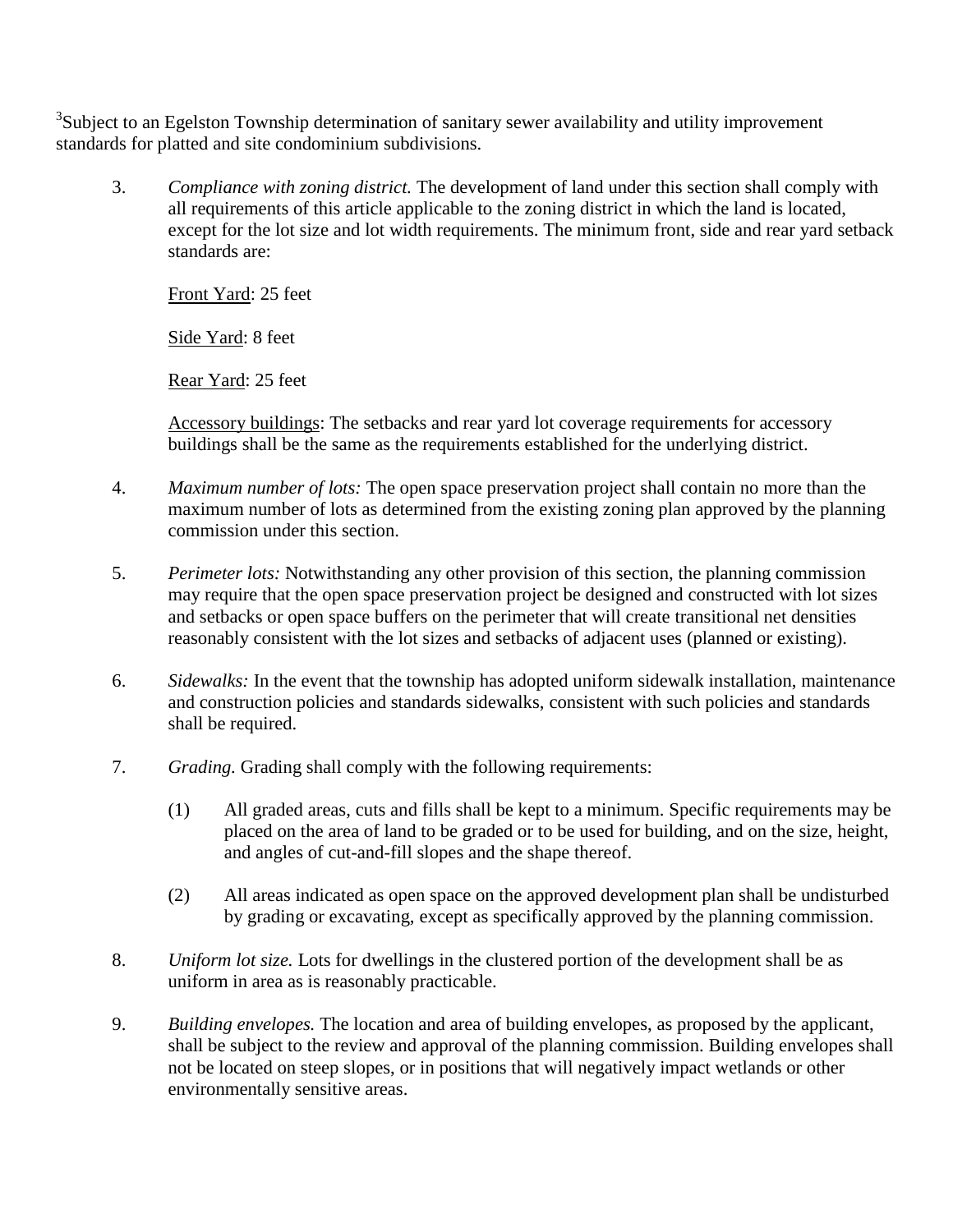10. *Non-dwelling unit structures.* Lots containing non-dwelling structures such as a clubhouse and its related amenities or an accessory building, shall be subject to all requirements of this section applicable to lots containing dwellings and shall further be subject to all other requirements of this article and other township ordinances applicable to the type of structure proposed. If structures other than dwellings, such as a clubhouse, are constructed on a lot in the clustered portion of the land, the number of dwelling lots permitted in the clustered portion of the land shall be reduced as follows:

The area of a lot or lots occupied by non-dwelling structures shall be calculated and then divided by minimum required dwelling lot area. If this number derived is a fraction, it shall be rounded up to the nearest whole number. The number calculated shall then be subtracted from the number of dwelling lots that could be permitted in the clustered development in the absence of the non-dwelling structures to determine the maximum number of dwelling lots permitted along with the non-dwelling structures included.

- 11. *Private streets/driveways.*
	- (1) All streets within a clustered development shall be located away from areas of steep slopes.
	- (2) Private streets within a clustered development shall conform to the private street requirements of this article.
- 12. *Other laws.* The development of land under this section is subject to all other applicable township ordinances, state and federal laws, rules and regulations, including, but not limited to, rules relating to suitability of groundwater for on-site water supply for land not served by a public water system, and rules relating to the suitability of soils for on-site sewage disposal for land not served by public sanitary sewers.
- G. *Amendments to an approved site plan.*
- 1. An approved clustered site plan and any conditions imposed upon its approval shall not be changed except upon the mutual consent of the planning commission and the applicant, except as otherwise stated below with respect to a minor change.
- 2. A minor change may be approved by the zoning administrator who shall notify the planning commission of the minor change and that such change does not substantially alter the basic design or conditions required for the plan by the commission.

The following items shall be considered minor changes:

- (1) Plantings approved in the landscaping plan may be replaced by similar types of plantings.
- (2) Changes requested by the township for safety reasons.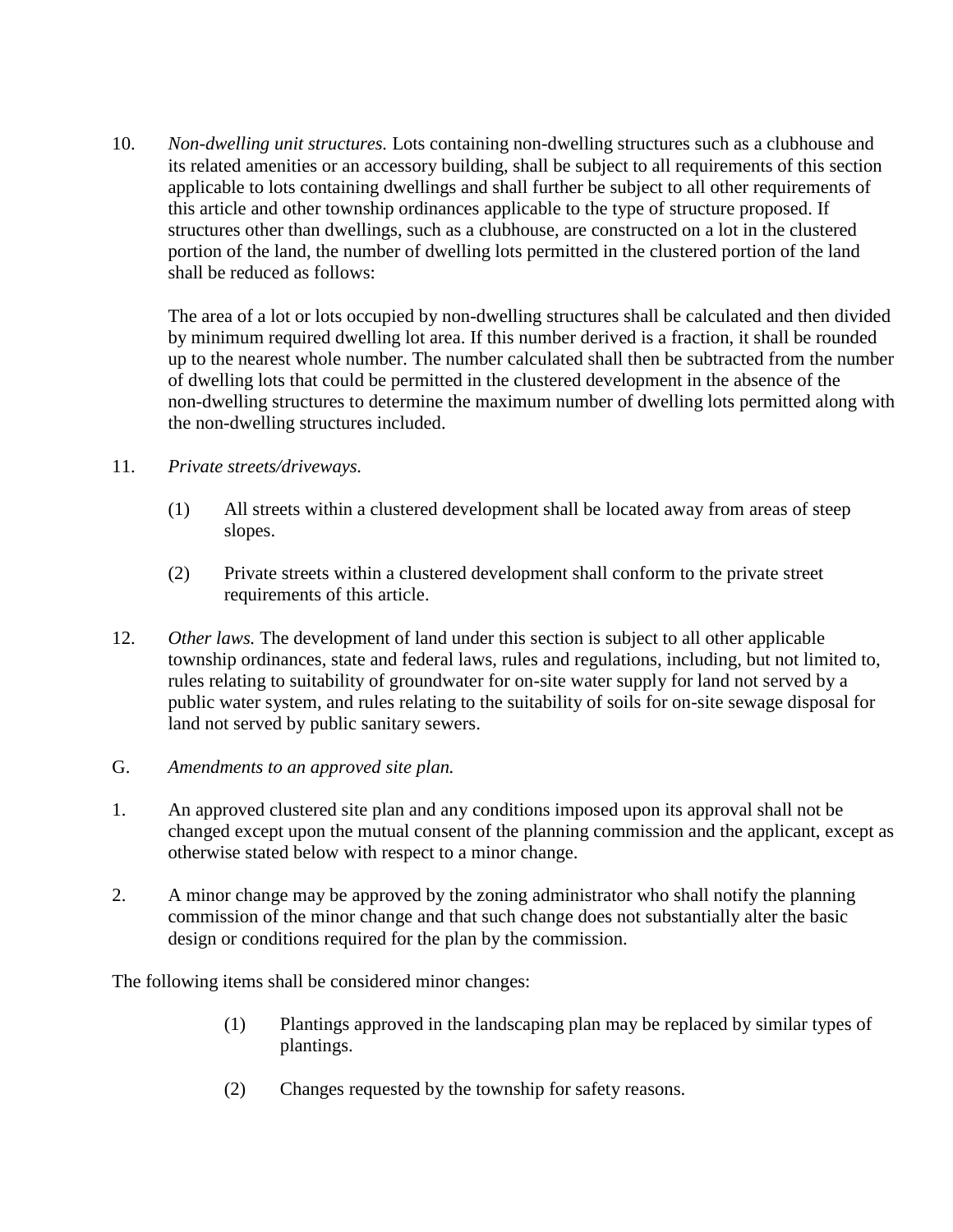- 3. The zoning administrator may refer any decision regarding any proposed change in an approved site plan to the planning commission for review and approval (regardless of whether the change may qualify as a minor change). In making a determination whether a change is a minor change, or whether to refer a change to the planning commission for approval, the zoning administrator shall consult with the chairperson of the planning commission.
- 4. Should the zoning administrator determine that a requested change in the approved site plan is not minor, re-submission to the planning commission for an amendment shall be required, and the consideration thereof shall take place in the same manner as for an original application.

H. *Definitions.* Words and phrases used in this section, if defined in the Zoning Enabling Act, shall have the same meaning as provided in the act. (Ord. of 6-5-2007)

### **Sec. 33. Wind turbines and related structures.**

*Wind turbine* shall mean equipment which converts wind energy into electricity through the use of a turbine generator and includes turbine, blade, tower, base, transformer and all associated equipment and apparatus.

- A. *Permitted use:* A building mounted wind turbine or a free-standing wind turbine which is 60 feet or less in height shall be considered a permitted accessory use in any zoning district if it meets the following standards and requirements.
	- 1. All wind turbines shall comply with the Egelston Township Building and Electrical Codes. Code permit applications shall be accompanied by a drawing of the wind turbine structure including its location on the property.
	- 2. All components of the wind turbine shall conform to applicable state and national codes and standards.
	- 3. Wind turbines shall be kept in the original manufactured color.
	- 4. Wind turbines shall not be artificially lit except as required by law.
	- 5. Wind turbines shall not display advertising.
	- 6. A free-standing wind turbine shall be set back from the nearest property line a distance at least equal to the turbines maximum height.
	- 7. The owner shall, at its expense, complete decommissioning of a wind turbine within 12 months after it ceases useful operation.
	- 8. All wind turbines shall have lightning protection.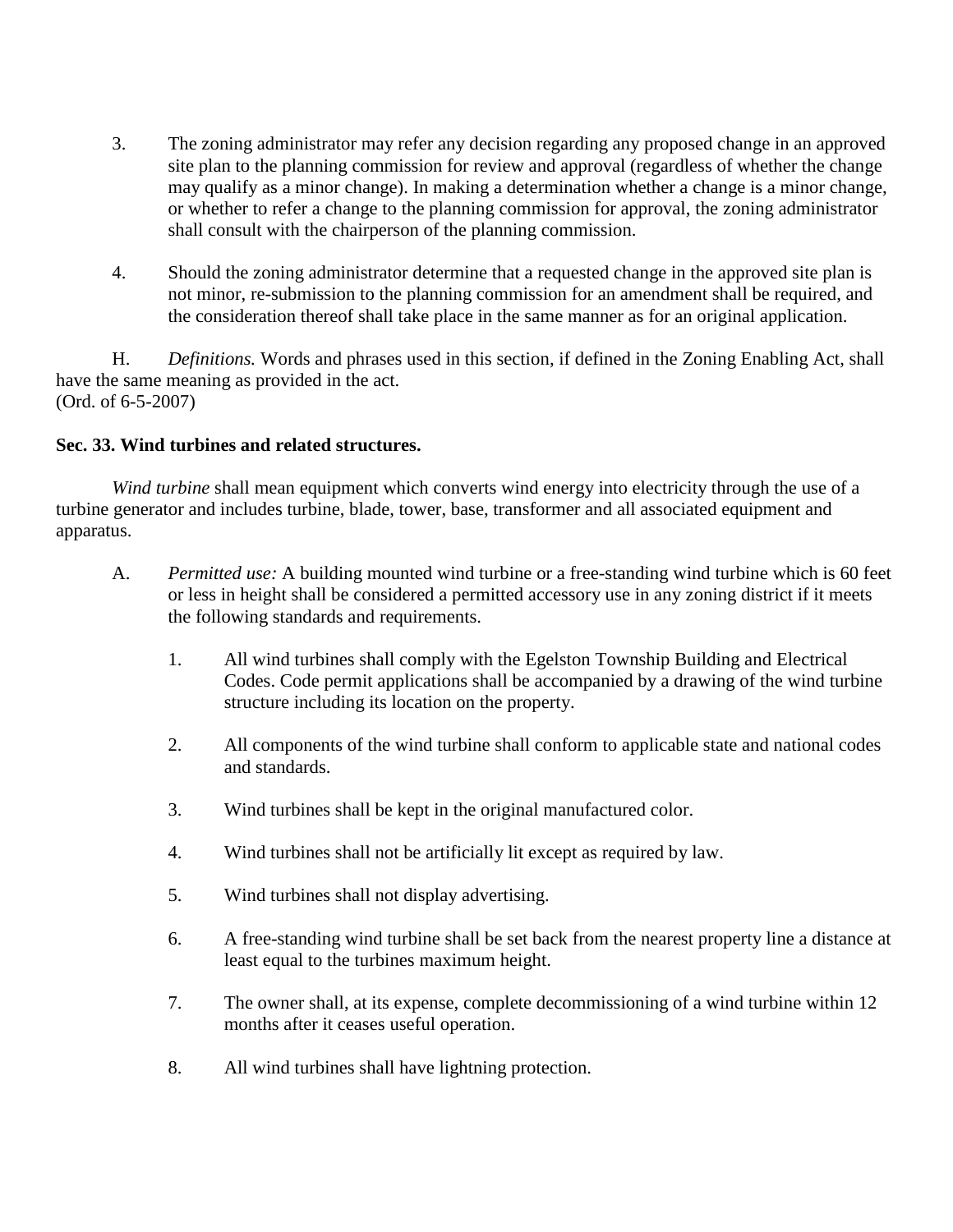- 9. The owner shall take reasonable steps to avoid any disruption or loss or radio, telephone, television or similar signals and shall mitigate any harm caused by the wind turbine.
- 10. All wind turbines connected to a utility grid must comply with all applicable requirements of the Michigan Public Service Commission and the owner's electricity supplier.
- 11. Wind turbines must be kept and maintained in good repair and condition at all times and shall not pose a safety hazard.
- 12. The ambient sound level from a wind turbine shall not be in excess of 50 decibels at the nearest property line.
- 13. The owner shall take reasonable steps to minimize shadow flicker to any occupied building or structure on adjacent or neighboring property.
- B. *Special land use:* Free-standing wind turbines and anemometer towers exceeding 60 feet in height shall be considered a special use in any district, subject to the planning commission site plan review requirements of article V and the special land use permit requirements of article VI. The site plan and special land use permit application shall also contain the following information and demonstrate compliance with the following requirements:
	- 1. A drawing of the project signed or stamped by a licensed professional engineer, including a narrative describing the project, its location, the approximate generating capacity of the wind turbine or project, the height and location of the turbine or turbines to be constructed and a description of all ancillary facilities and transmission lines.
	- 2. Each proposed wind turbine or anemometer tower shall be set back from any adjoining property line or public road a distance equal to 1.5 times the height reached by any part of the turbine or tower.
	- 3. Wind turbines and anemometer towers shall be kept in the color in which they are manufactured.
	- 4. Wind turbines and anemometer towers shall not be artificially lit except as required by law.
	- 5. Wind turbines and anemometer towers shall not display advertising.
	- 6. The ambient sound level from a wind turbine shall not be in excess of 50 decibels at the nearest property line.
	- 7. The project will not cause disruption or loss or radio, telephone, television or similar signals to any adjacent or neighboring property.
	- 8. The project will not be the source of shadow flicker to any occupied building or structure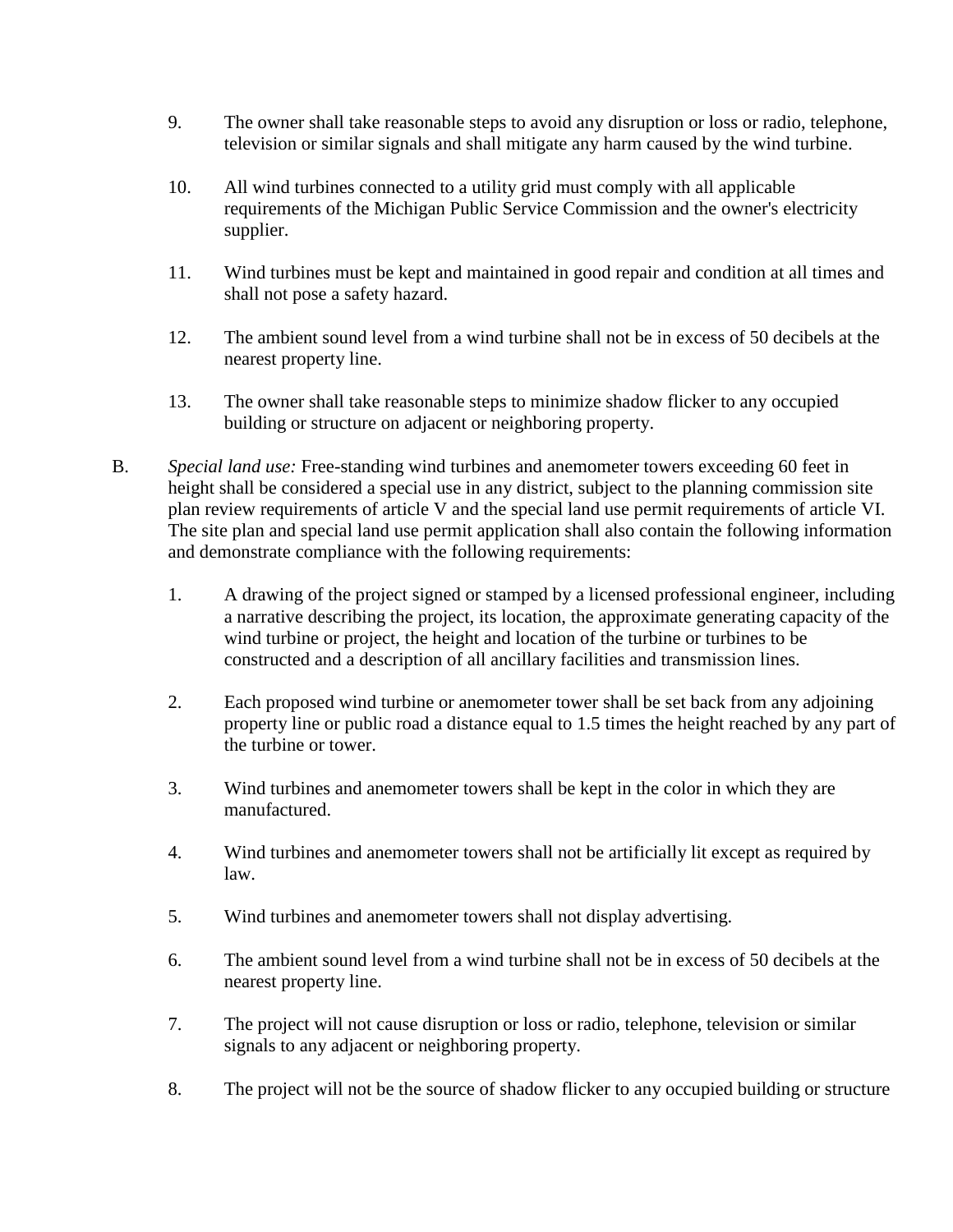on adjacent or neighboring property.

- 9. Written approval, if required, from the Michigan Public Service Commission and any public utility to which the project may be connected.
- 10. Appropriate measures to insure public safety, including, but not limited to, warning signs, fencing, emergency contact information, and an emergency plan appropriate to the size and scope, of the project.
- 11. A decommissioning plan describing the intended disposition of the wind turbine project facilities at the end of their useful life. The plan shall describe any agreement with the land owner regarding equipment removal upon termination of any lease.

(Ord. of 8-16-2010(2))

# **ARTICLE IV.**

# **EARTH CHANGES AND NATURAL RESOURCES REMOVAL**

#### **Sec. 1. Topography alterations.**

Certain earth changes in Egelston Township are regulated by the building codes in effect from time to time which include in their regulations rules concerning excavation and grading. Certain types of excavation and grading, however, are excepted by the building code, and because they are of a nature which seriously affect the use of land, they are regulated herein. No such earth change, removal of soil or sand or any other material or natural resource removal shall be made or carried on in Egelston Township except as allowed by this article.

- (a.) No waste disposal site, dump or landfill shall be allowed at any place in the Township of Egelston, except one which has been licensed by the State of Michigan pursuant to Act 641 of the Public Acts of 1978, being MCL 299.401, et seq., The Solid Waste Management Act [repealed--see now MCL 324.11101 et seq.].
- (b.) Stripping of topsoil, quarrying, gravel processing, sand processing, gravel miring, sand mining, mineral extraction, natural resource removal and major earth changes are prohibited in the Township of Egelston, except as special uses where designated by this ordinance, or unless the land owner or occupier demonstrates to the planning commission that no very serious consequences will result, and the standards of this article and article VI are met, requiring a special land use.
- (c.) The standards and requirements contained herein are intended to complement the provisions of Act 347 of 1978, The Soil Erosion and Sedimentation Control Act [repealed--see now MCL 324.9101 et seq.]. Any topography alterations shall conform to the requirements of said act, where applicable.

#### **Sec. 2. Limited exceptions.**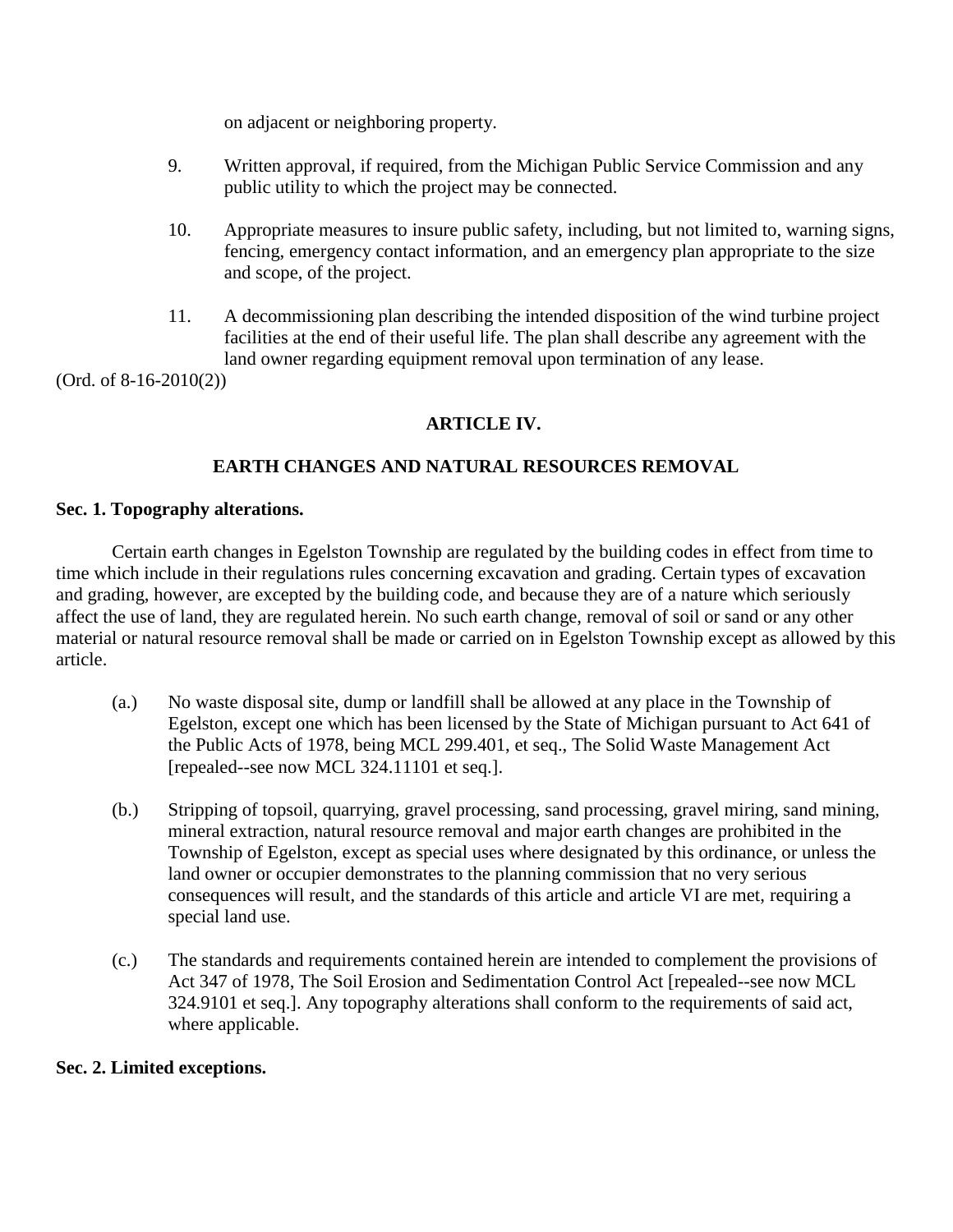The following shall be excepted from the requirements of sections 3 and 4 only in the following respects:

- (a.) Where the earth change is confined to landscaping [that] does not substantially change the topography, the area is less than one acre, no area becomes filled with water, and the project takes place at least 200 feet from a property line.
- (b.) Temporary excavations which are directly related to construction of a building foundation, associated with a bona fide building permit. Provided, however, that if under the discretion of the building administrator, such an excavation is of a significant nature, the provisions and regulations of sections 3 and 4 shall apply. The determination of "significant" shall be based on a review of the standards of sections 3 and 4.
- (c.) All exceptions enumerated under this section 2 shall require a rehabilitation plan in accordance with section 5 of article IV, said plan to be approved by the building official.

### **Sec. 3. Application requirements.**

For every major earth change project set forth in section 1, in addition to the ordinary requirements of an application for special land use permit, the planning commission shall require the applicant to submit the following:

- (a.) A site plan, including a contour map of the premises with recognizable dimensions, using no more than five-foot contours and indicating the nature of adjoining land uses, roads and all locations of any watercourses.
- (b.) Plans for the number of acres and the timing of all operations, the type of mining, excavation, extracting or processing proposed to be conducted and the nature of the equipment used, the location of all buildings and installations, soil boring tests in sufficient numbers to indicate conditions satisfactory for lateral support, groundwater flow and the nature of the substrata in the area proposed to be used.
- (c.) Proposed fencing, gates, parking and signs shall be noted on the site plan. The entire periphery of the active mining/extraction area shall be enclosed by a fence not less than eight feet high. Such fences shall be designed and maintained to prevent uncontrolled access and shall be free and clear of stockpiles.
- (d.) The stripping of topsoil shall only require a site plan indicating the limits of soil removal, site features, method of removal, and an operational statement (section 4) and rehabilitation plan (section 5).

#### **Sec. 4. Operational statement.**

An operational statement shall be required, which includes:

(a.) The approximate date of commencement of the excavation and the duration of the operation.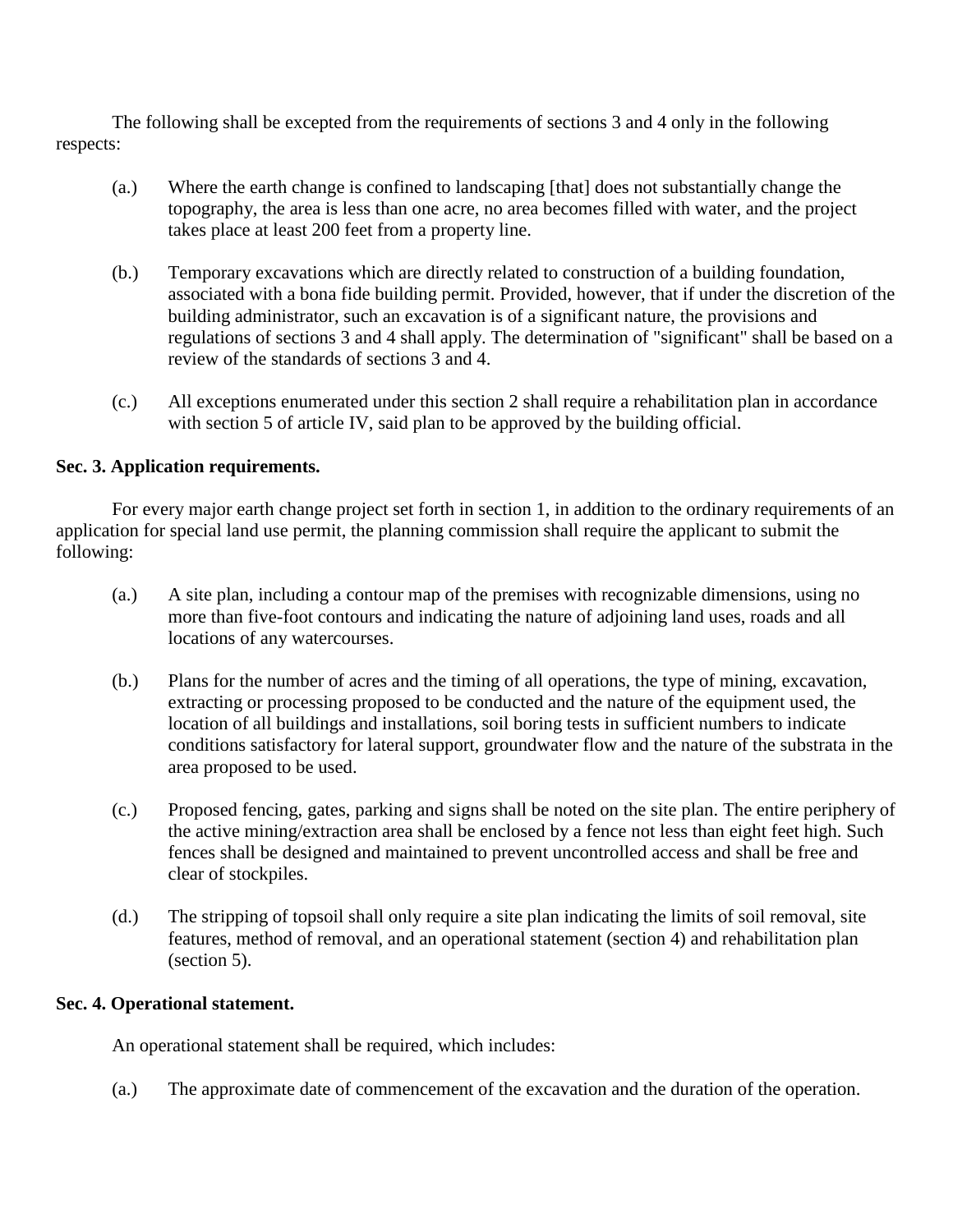- (b.) Proposed hours and days of operation.
- (c.) Documentation which demonstrates that:
	- (i.) All areas within the operation site shall be reclaimed progressively as they are worked out. All slopes and banks shall be graded to slopes which do not exceed those found on the site prior to operation.
	- (ii.) Stock piling, surface and subsurface excavation shall not be allowed within 200 feet of any adjacent property in a residential district.
	- (iii.) Driveways, parking lots and loading/unloading areas within 100 feet of any property line shall be regularly paved, watered or chemically treated so as to be maintained in a dust free condition.
	- (iv.) Excavations shall not result in slopes of greater than 30 degrees at any time.
	- (v.) Truck routing is specified on roads approved by the Muskegon County road commission under such securities and conditions as are necessary to protect the surface and base condition of the roadway and to ensure safety to the public.
	- (vi.) The operator of the mining/extraction facility shall keep all routes used by their trucks free from spillage of materials, dirt, rocks and other debris.

### **Sec. 5. Rehabilitation plan.**

A rehabilitation plan shall be required which includes:

- (a.) A statement of planned rehabilitation, including methods of accomplishment, phasing and timing.
- (b.) A plan indicating: the final grade of the excavation; any water features included in the rehabilitation and methods planned to prevent stagnation and pollution; landscaping or vegetative planting, and areas of cut or fill. This plan shall be included with the site plan. For quarry applications, the final grade shall mean the approximate planned final grade.
- (c.) A phasing plan, if the excavation of the site is to be accomplished in phases. This plan shall indicate the area and extent of each phase and the approximate timing of each phase.
- (d.) The method of disposing of any equipment or structures used in the operation of the excavation upon completion of the excavation.

#### **Sec. 6. Review standards for approval.**

In determining whether or not to issue a permit, the planning commission shall, in addition to the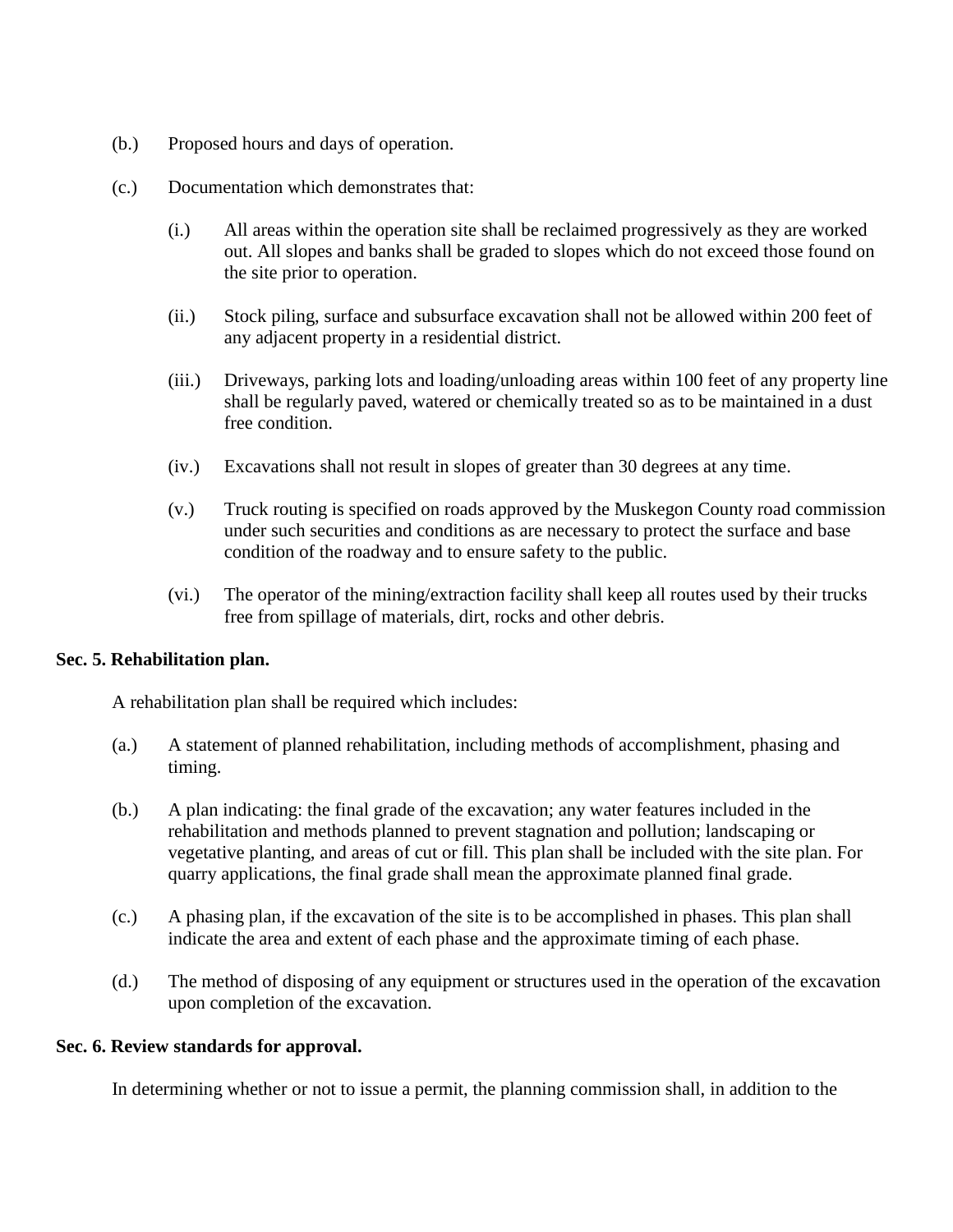standards considered in connection with special land use permits, consider the following criteria:

- (a.) Whether or not the proposed operation and project is the most advantageous use of the land, resources and property and whether the character of the area in question is suitable for the said use.
- (b.) Whether the activities and project proposed will have any adverse effect on surrounding property value and whether persons occupying surrounding or nearby properties will be subject to any nuisance whatsoever resulting from applicant's operations.
- (c.) Whether the scarcity or the value of the minerals sought to be mined or excavated as compared with the effect upon the adjacent community justifies the proposed operation.
- (d.) Whether very serious consequences will result from the activity.

# **Sec. 7. Special conditions in permit.**

In the event the planning commission determines that a permit under article IV may be issued, it shall require in addition to normal conditions designed to protect the health, safety and welfare of the community, the following:

- (a.) The permit shall contain a time limit, at which time the permit must be renewed by the applicant and shall only be renewed upon compliance with the site plan and reclamation requirements made by the planning commission.
- (b.) The permit shall require a performance bond in a reasonable amount per acre, the said amount to be that reasonably required to carry on reclamation or rehabilitation activities, based on a review of the materials required by the provisions of this ordinance. Said bond may be transferred from one area to another on the premises in the event the application provides for staged or unit extractions.
- (c.) The permit shall require the applicant to provide liability insurance for personal injury and property damage while any unreclaimed or unrehabilitated area exists on the premises in amounts which are reasonable, but not less than \$100,000.00 for each person or property interest injured or damaged and not less than \$300,000.00 for the total personal injuries or incidents of property damage arising out of one occurrence. Said insurance shall cover and protect against injury occurring on the site and upon properties adjacent thereto. The permit shall require that a copy of the policy shall be filed with the township clerk.
- (d.) The permit shall require the removal of all installations, plants, buildings, foundations, stockpiles and equipment upon the cessation of mining or extraction operations or the expiration or revocation of a permit.

### **[Sec. 8.] Wireless communication facilities.**

This amended ordinance provides for appropriate areas for the siting of wireless communication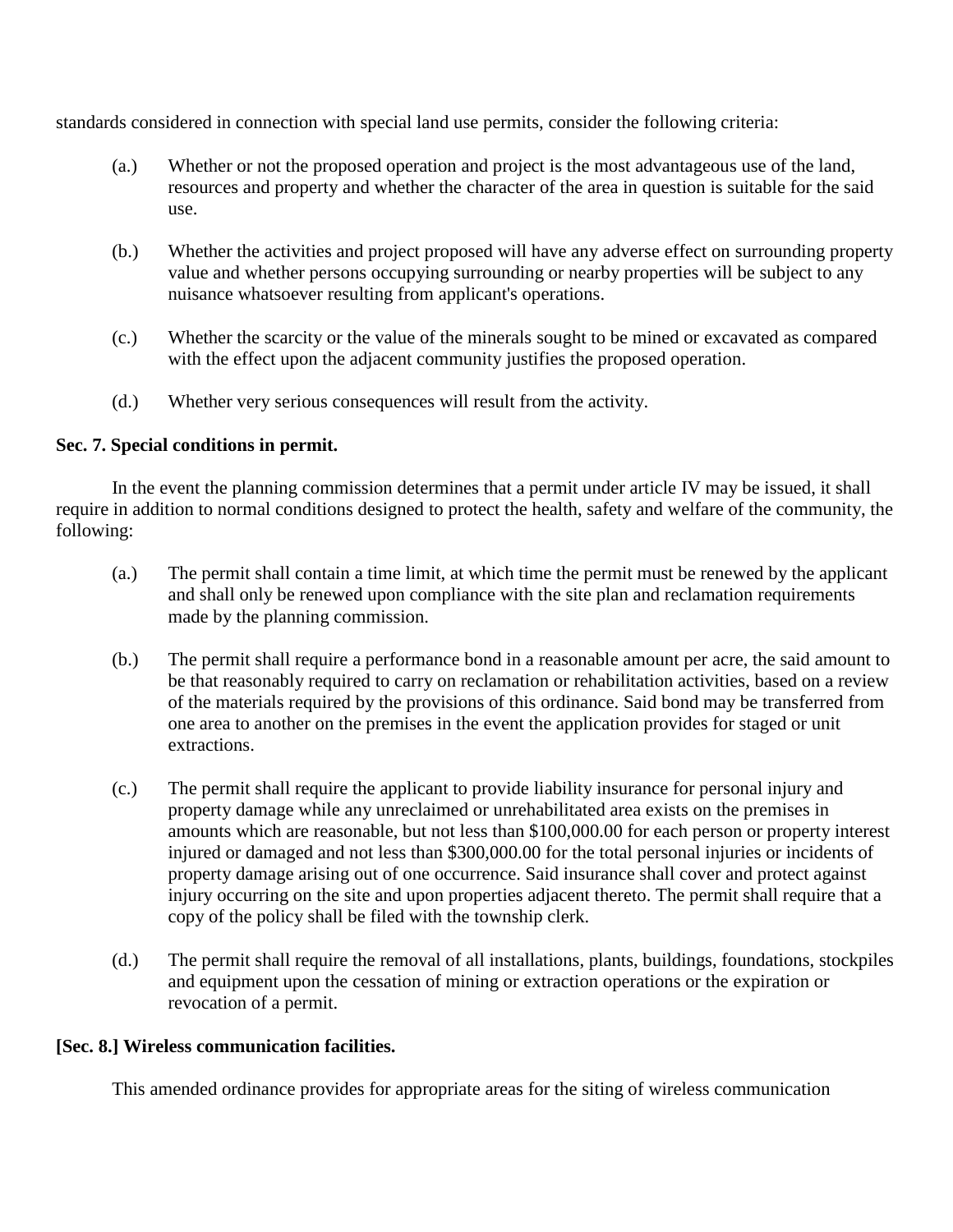antennae, towers, support facilities and equipment shelters, collectively defined above as wireless communication facilities, (WCF), in recognition of the public need and the requirements of federal law. It is the further purpose and intent of these regulations to:

- 1. Provide for the appropriate location and development criteria for wireless communication support facilities and wireless communication antennae within the township;
- 2. Allow and encourage the location of wireless communication support facilities in special zoning districts;
- 3. Minimize the adverse effects of such facilities through careful design, siting and screening criteria;
- 4. Maximize the use of existing and future wireless communication support facilities and encouraging multiple uses and collocation of such facilities;
- 5. Protect the character of residential areas throughout the Township from the effects of wireless communication facilities and preserve property values; and
- 6. Promote the public health, safety, and welfare.

# **[Sec. 9.] Uses permitted in all zones: wireless communication antennae (WCA).**

Wireless communication antenna (WCA) shall be considered a permitted accessory use in any zoning district only when:

- 1. Placed on or attached to any existing structure over 50 feet in height, which constitutes a principal or previously allowed special use, including existing communication towers and water towers; provided that any WCA shall not extend more than 20 feet above the tallest portion of the structure to which it is attached.
- 2. Placed on an existing utility or light pole which will serve as a wireless telecommunications facility and where the height of said existing pole or other structure is not increased more than 20 feet, and the existing pole and other structure is not proposed to be modified in a manner which would materially alter the pole or structure and/or result in an impairment of sight lines or other safety interest.

### Provided:

- a. WCAs shall require no personnel on the premises except as necessary for maintenance and repair.
- b. All WCAs shall be designed to blend into or meet the aesthetic character of the principal (primary) structure where reasonably practical taking into consideration the location of the WCA and the line of sight angle and distance from the right-of-way and neighboring uses.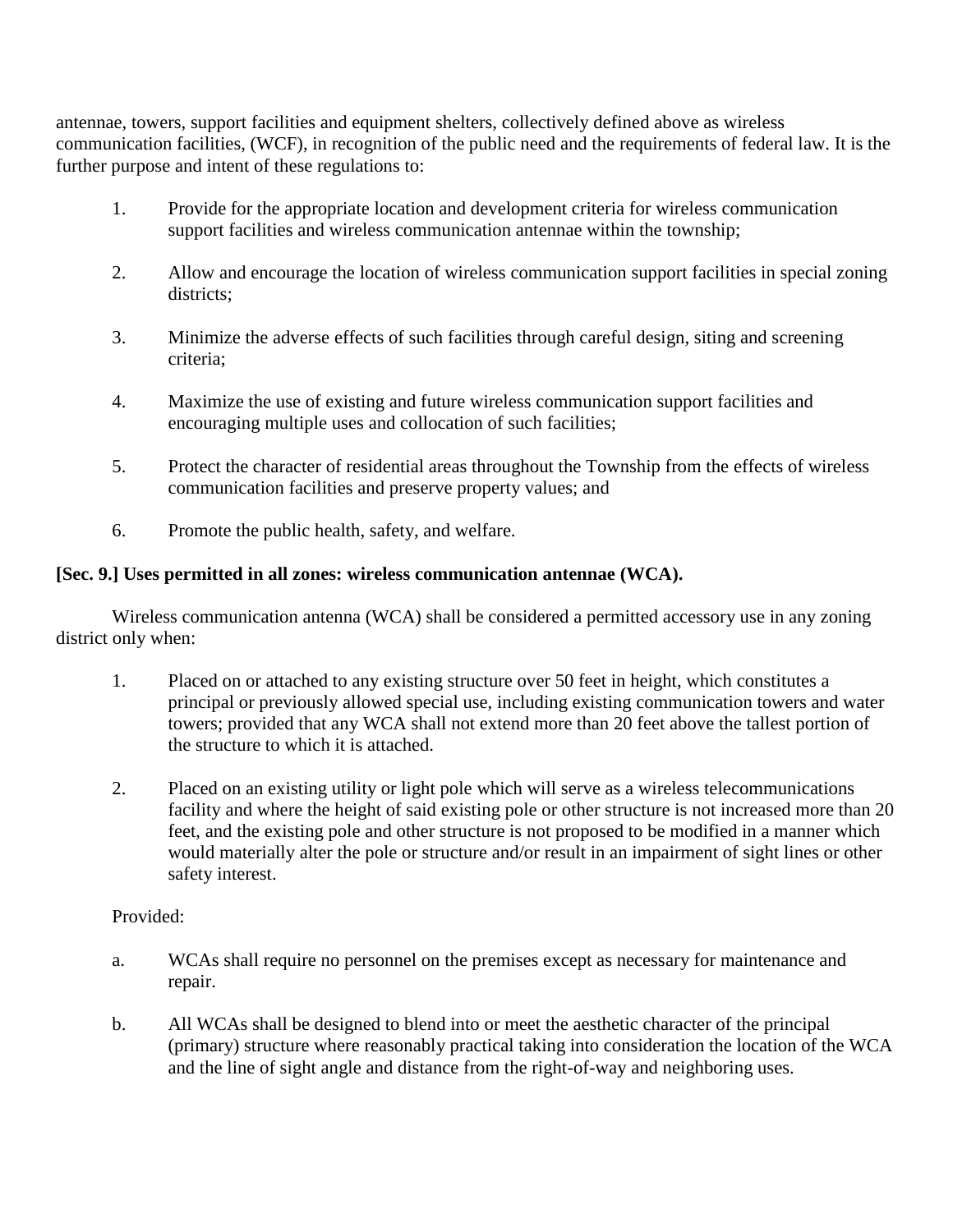- c. A WCA proposed to be located on a historic landmark or in a designated historic district may be denied if the WCA would create an adverse impact on the historic character of the historic landmark or district.
- d. Associated wireless telecommunication equipment shelters meet accessory building size, height and setback limitations of the district, and receive administrative approval.
- e. A site plan meeting the standards of this ordinance has been submitted and approved by the planning commission.
- f. This section shall not exempt the applicant from other government review, including, without limitation, permitting procedures of the Federal Communications Commission or Federal Aeronautics Administration.

### **[Sec. 10.] Special districts where wireless communication towers (WCT) may be located as special uses.**

Intent: The following geographic locations shall be districts (which are otherwise zoned for other uses), for the siting of wireless communication facilities (WCF), including wireless communication towers, when approved by the planning commission as a special use. These special districts are identified as:

- 1. Industrial zones I 1 and I 2.
- 2. R-5 agricultural zones.

3. Commercial zones C-1 and C-2. (Ord. of 7-18-2005)

### **[Sec. 11.] Standards in special districts allowing wireless communication towers (WCT).**

Wireless communication towers (WCT) are special uses in the said special districts after review and approval of the use by the planning commission, after public hearing, subject to the applicable conditions for site plans and special uses, generally, and as follows:

- 1. The facility shall comply with all applicable Federal Aeronautics Administration and the Federal Communications Commission requirements.
- 2. All WCT's shall be constructed in compliance with all applicable construction and safety codes and shall be certified as such by a professional structural engineer licensed in the State of Michigan.
- 3. All WCT's shall be set back from any property line or the boundary of a designated area in the site plan approved by the planning commission a distance of 1 1/2 their height, unless engineering plans and specifications have been verified by an engineer selected by the township that the structural integrity of the tower will withstand high winds and impact and the likelihood of a tower failure is minimal, in which case the setback may be reduced to a distance not less than the fall zone as certified by the township engineer. The applicant shall incur all costs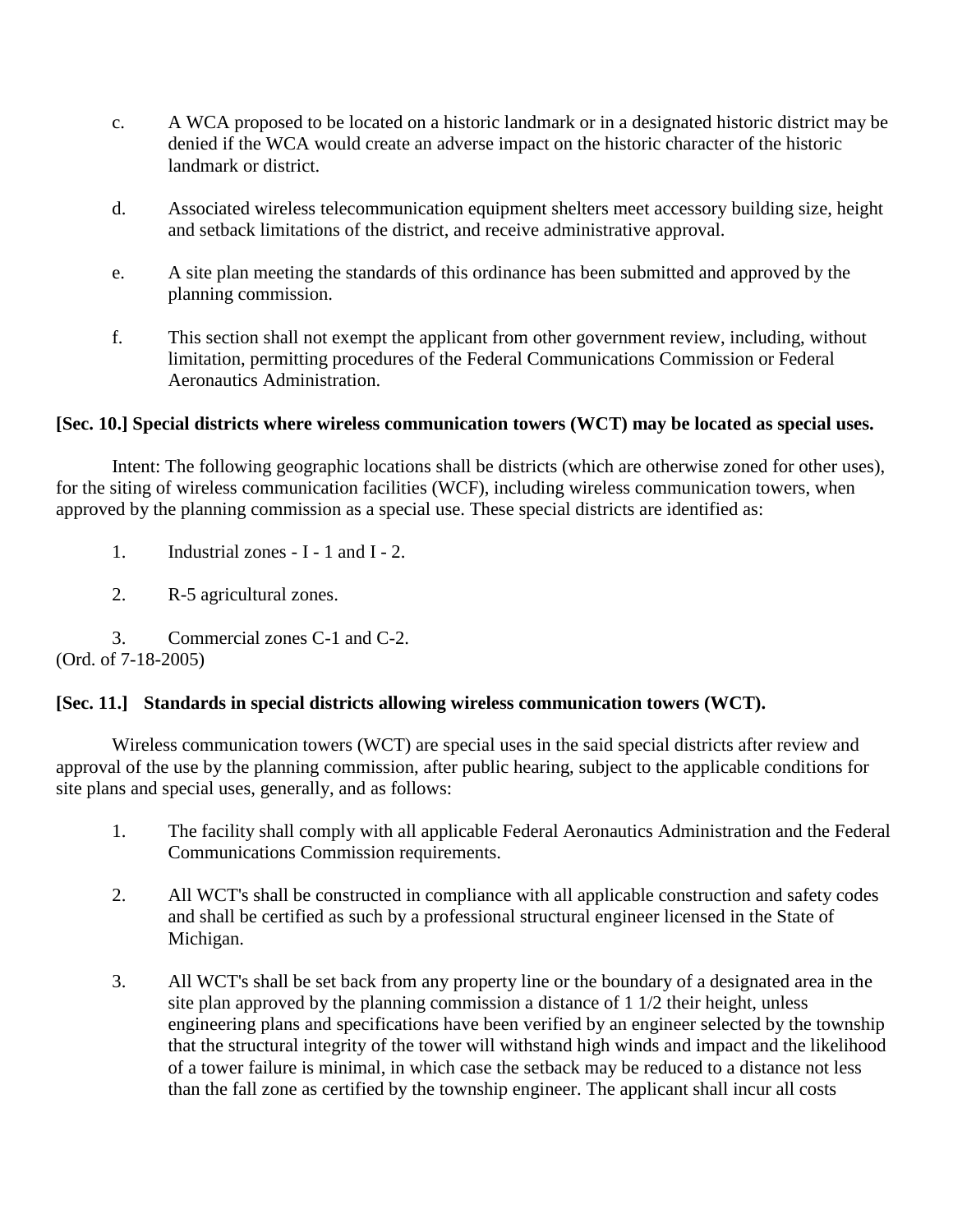associated with the township engineering review.

- 4. Accessory equipment storage structures shall meet the size setback and height limitations of the underlying zone. No accessory equipment or structure shall be allowed in any rights-of-way, nor in any existing public or private easement without written authority of the easement holder.
- 5. The WCT shall not be used for advertising purposes and shall not contain any signage, except one which shall show the identity of the service provider and emergency telephone numbers. The sign shall not exceed two square feet in size, and shall be easily readable from ground level.
- 6. The WCT may be located on a zoning lot containing permitted other principal uses or approved special uses, provided that any applicable site plan shall be first reviewed and amended by the planning commission.
- 7. The WCT may be located within an area smaller than the minimum lot size of the underlying zoning district, provided the above required setback is met. The said area shall be designated and identified by the planning commission in the site plan. The area within which the WCT is located shall be the area subject to the requirements of this section, rather than the entire zoning lot, unless otherwise provided herein, or reasonably required by the planning commission. However, the designated area shall continue, subject to the zoning requirements of the entire lot, unless specifically excepted by the planning commission.
- 8. Existing vegetation (trees and shrubs) shall be preserved to the maximum extent possible. The WCT shall have a landscaped buffer so that the base of the WCT and accessory equipment structure shall be screened from any right-of-way, residential use, or residential zoning district. Such landscaped buffer shall be placed on the site in a manner which will maximize the aesthetic and environmental effects, while at the same time providing the required visual buffer. The landscaped buffer shall consist of hedges planted leaf to leaf which shall reach a height of not less than six feet at maturity and conifer trees planted on 15 foot centers along the approved buffer. Requirements may be modified by the planning commission as appropriate for the specific site, including, without limitation, a modification in the required buffer landscape to permit filtered views into the site for safety purposes.
- 9. The application shall contain information showing the geographic search area within which the proposed WCT must be located and shall also provide locations of all structures of similar height within and adjacent to the search area.
- 10. WCTs shall not have a shiny or reflective finish.
- 11. The WCT shall not exceed 200 feet in height, including any antenna.
- 12. If located on the same zoning lot with another permitted use, the WCT shall not be located in a front yard abutting a street.
- 13. Legal access to the WCT shall be provided for purposes of tower maintenance, inspection, safety, and emergency purposes regardless of other developments that may take place on the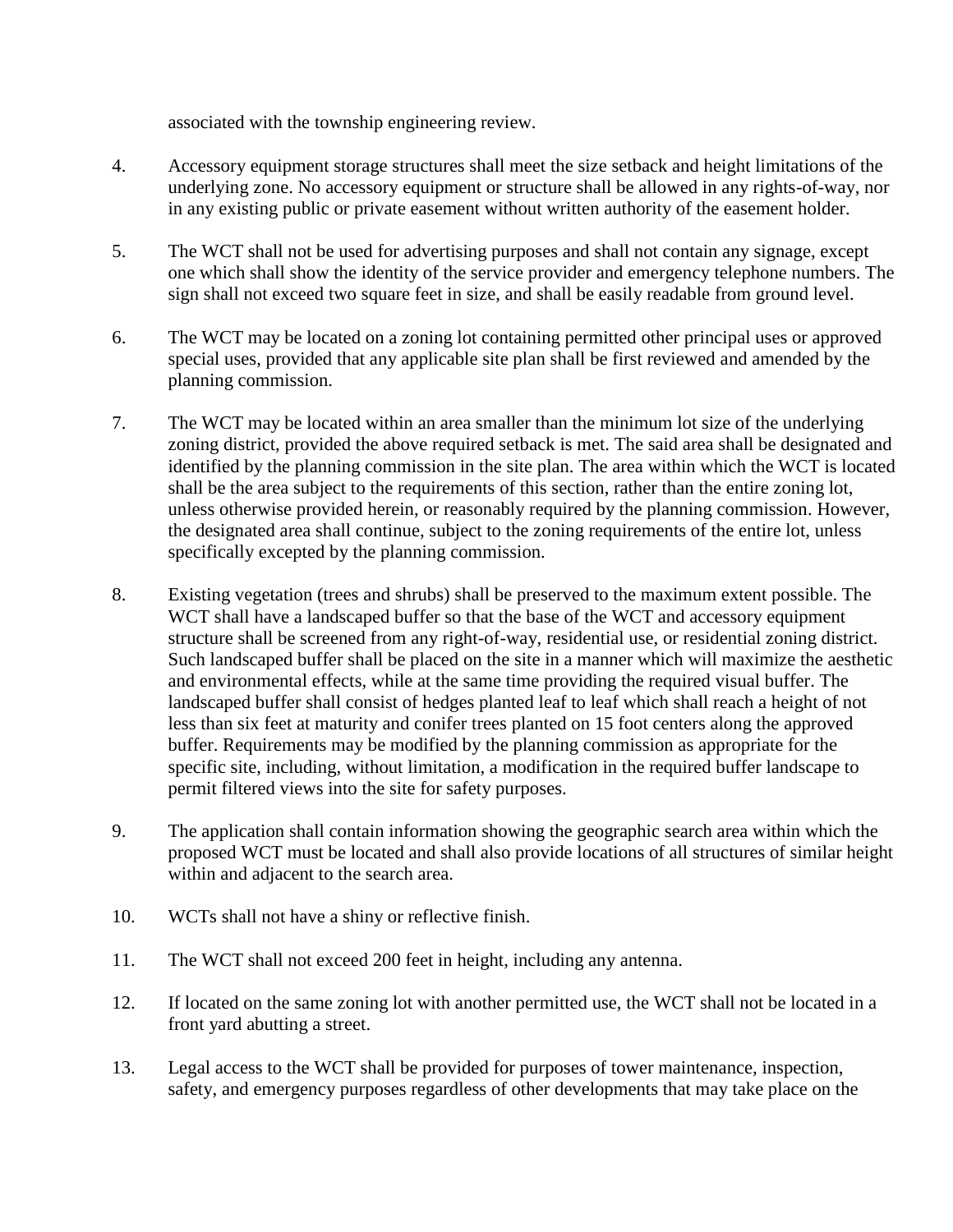property. Said access shall be maintained such that reasonable entry to the WCT for the above purposes is possible throughout the year.

- 14. Towers shall not be artificially lighted unless required by the FAA. When lighting is required by the FAA or other federal or state authority, it shall be oriented inward so as not to project onto surrounding property or the site shall be landscaped to mitigate light impact.
- 15. All exterior building material shall be compatible with surrounding structures. Towers, guy wires, and other supports shall be enclosed by a continuous security fence not less than six feet in height.
- 16. Monopoles may be required by the planning commission if it is deemed to be more aesthetically compatible with the area than a lattice pole.
- 17. Antenna and metal towers shall be grounded for protection against a direct strike by lightening and shall comply as to electrical wiring and connections with all applicable state and local statutes.
- 18. Tower owners shall provide maintenance and safety reports to the city's building official on a schedule determined by the planning commission.
- 19. A written maintenance plan shall be filed and made a condition of the site plan.
- 20. Proof of responsibilities in the case of abandonment shall be submitted with the application, including, without limitation, lease provisions.
- 21. A written consent by all owners of the land to approval of the use and site plan, including the lien provided by this ordinance.

(Ord. of 7-18-2005)

# **[Sec. 12.] Replacement of existing WCTs.**

1. The replacement WCT shall not exceed a total height of 200 feet or, if the existing WCT has an approved height greater than 200 feet, the replacement WCT shall not exceed the approved height.

2. The replacement WCT shall be located within the same zoning lot as the existing WCT and shall be located to comply with existing minimum yard requirements, as well as the designation permitted or required by section  $5.66(6)$  [sic].

3. The existing WCT shall be removed within 90 days of completion of the replacement WCT and the relocation or installation of the WCA.

4. If the location of the replacement WCT is such that the existing WCT must be moved before the replacement WCT is constructed, temporary portable antennae support facilities may be used, but must be removed within 30 days of the completion of the replacement WCT and the relocation or installation of the WCA.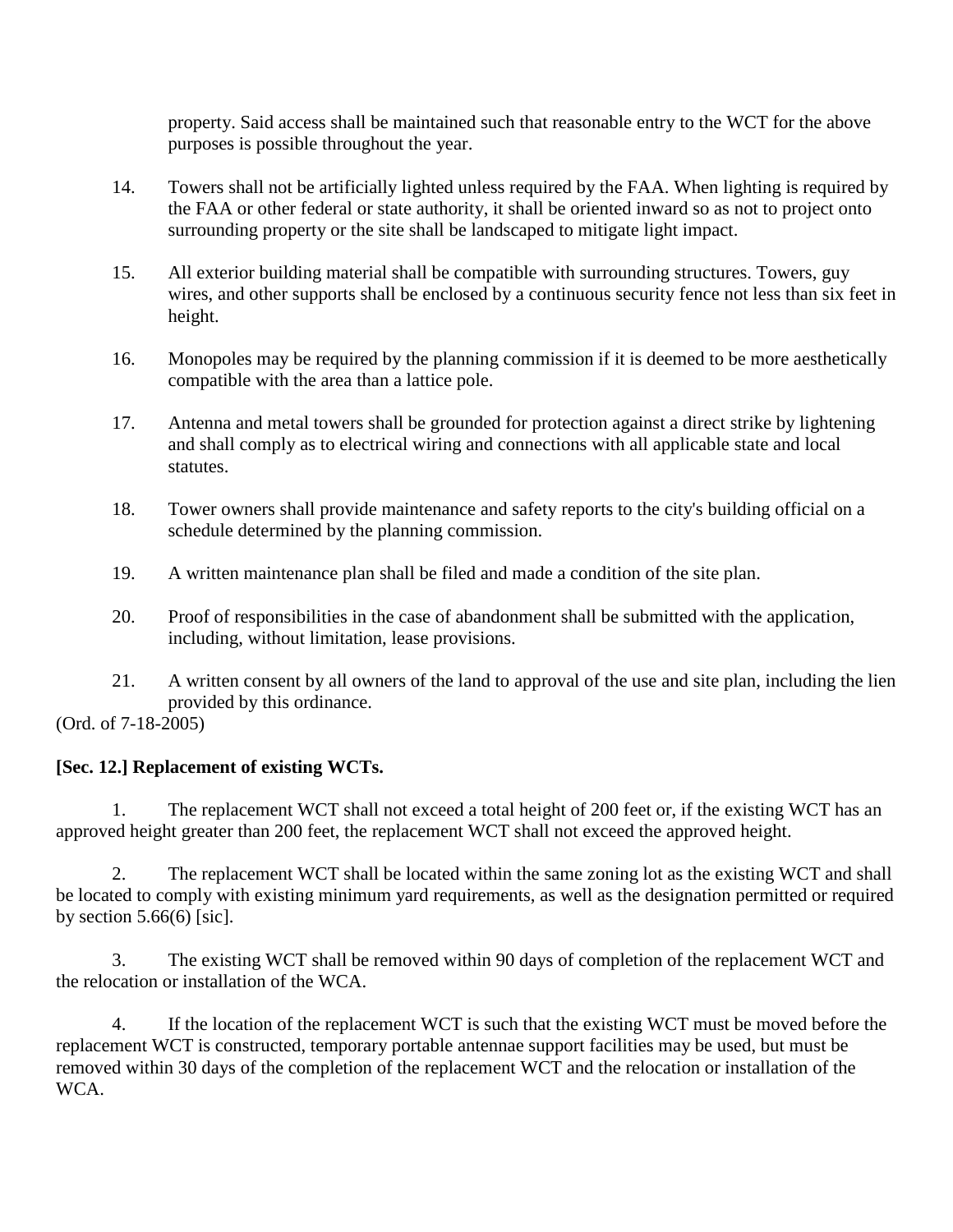### **[Sec. 13.] Review criteria for new WCTs.**

A new WCT shall not be approved unless it can be demonstrated by the applicant that there is a need for the new WCT which cannot be met by placing a WCA on an existing WCT or on other structures or replacement of an existing WCT. Information concerning the following factors shall be considered in determining that such need exists:

- 1. Insufficient structural capacity of existing WCTs or other suitable structures and inability to reinforce or replace an existing WCT;
- 2. Unavailability of suitable locations to accommodate system design or engineering on existing WCT or other structures:
- 3. Radio frequency interference or other signal interference problems at existing WCT or other structures; or
- 4. The cost of using an exisitng WCT or other structure exceeds the costs of permitting and constructing a new WCT.
- 5. Inability after an effort, determined by the planning commission to be in good faith, to reach agreement with the existing tower, land or structure owner.
- 6. Other factors which demonstrate the reasonable need for the new WCT.

### **[Sec. 14.] Collocation effort required.**

1. The applicant must include in the application an affidavit stating space on a proposed tower will be made available to future users when technically possible.

2. Future applicants wishing to locate an antenna requiring placement on a WCT shall attempt to utilize existing tower space. In the event existing tower space is technically unfeasible or unavailable, the applicant shall provide written certification detailing the basis for same.

# **[Sec. 15.] Removal of abandoned WCTs.**

All persons owning a WCT shall notify the zoning administration when the use of said tower located in the township will be discontinued and the date it will cease. Any WCT which is abandoned shall be removed or demolished within 90 days of abandonment. For the purposes of this section, abandoned shall mean that no WCA or other commercial antenna has been operational and located on the WCT for 180 days or more. Where a WCT is abandoned but not removed or demolished as required, the township may remove or secure the removal of the facility or required portions thereof, with its actual cost and reasonable administrative charge to be placed as a lien on the property, to be collected in the manner of real estate taxes, or, without election, by personal action.

### **ARTICLE V.**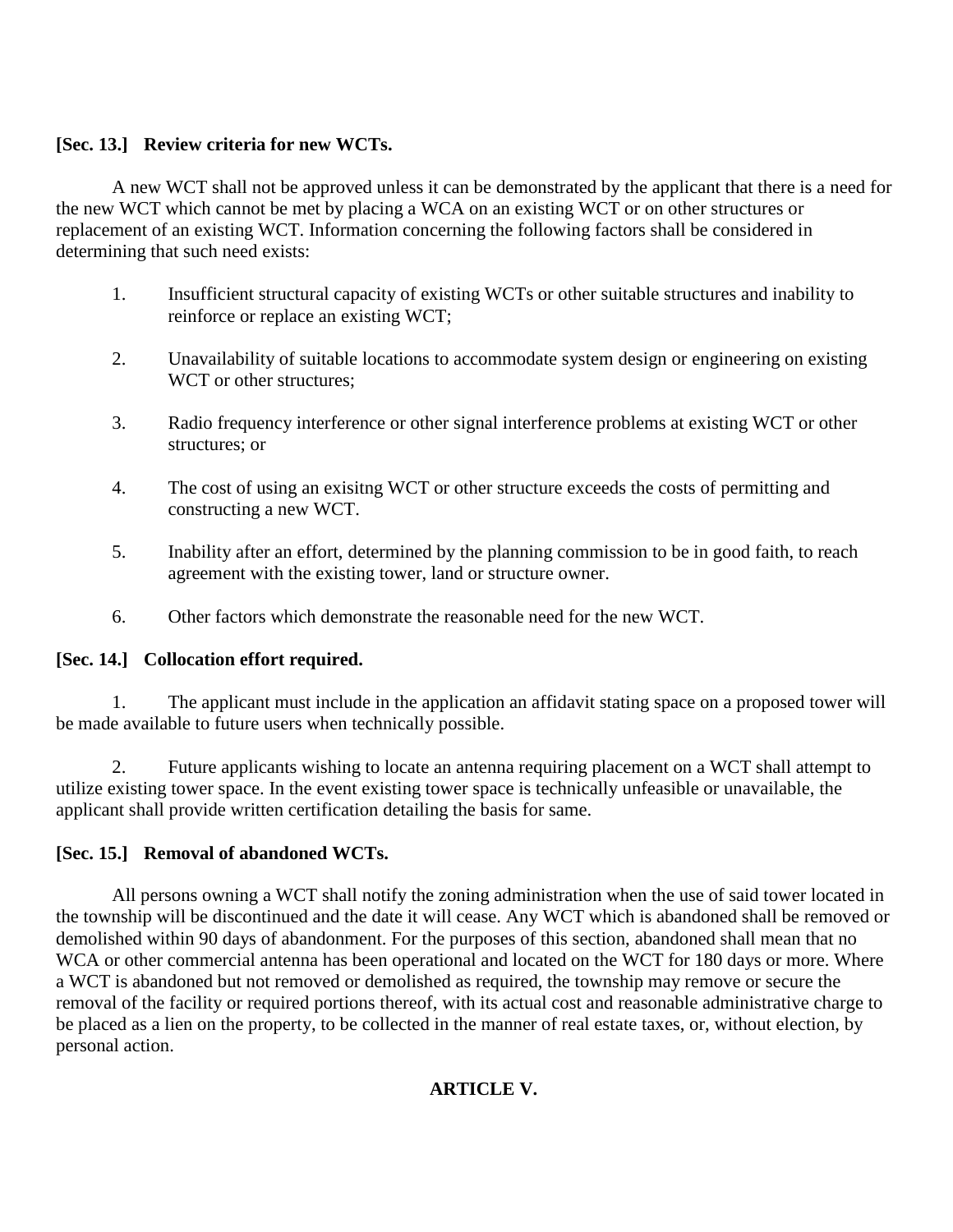### **SITE PLAN REVIEW\***

\* **State Law References:** Site plans, MCL 125.3501.

#### **Sec. 1. Site plans required.**

\_\_\_\_\_\_\_\_\_\_

\_\_\_\_\_\_\_\_\_\_

A site plan shall be submitted for review and approval by the planning commission, or by authorized township personnel, as required by this section. Amendments or additions to previously approved site plans are subject to review and approval as described under section 3 below.

Site plan review and approval shall be required in the following instances:

- a. Prior to the establishment or expansion of any use permitted in R-3, R-4, C-1, C-2, I-1 and I-2 zoning districts, except for the expansion of existing uses described under section 3 of this article.
- b. With an application for a special use in any zoning district. A site plan shall be submitted at the time application is made for a special use permit. Review of the site plan shall be concurrent with deliberations on the application for a special use permit.
- c. With an application for a planned unit development. A site plan shall be submitted at the time application is made for PUD approval. Review of the site plan shall be concurrent with deliberations on the application for the planned unit development.
- d. For variances required before a site plan can be approved by the planning commission. A site plan shall be submitted at the time application is made for a hearing before the zoning board of appeals. Site plans submitted to the ZBA need not be approved by the planning commission unless required by a, b or c above. The zoning board of appeals may make the site plan a condition of any variance granted.

A site plan shall not be required for the construction of single-family dwellings and related accessory buildings in any zoning district in which single-family dwellings are permitted.

#### **Sec. 2. Preliminary site plans.**

Preliminary proposed site plans may be presented for informal review and comment by the planning commission prior to submission of a formal application for site plan approval. The purpose of this provision is to allow discussion between a developer and the planning commission to better inform the developer of the accessibility of proposed plans prior to incurring extensive engineering and other costs which might be necessary for site plan approval.

#### **Sec. 3. Amendments to previously approved site plans.**

Amending a site plan previously approved by the planning commission under site plan review is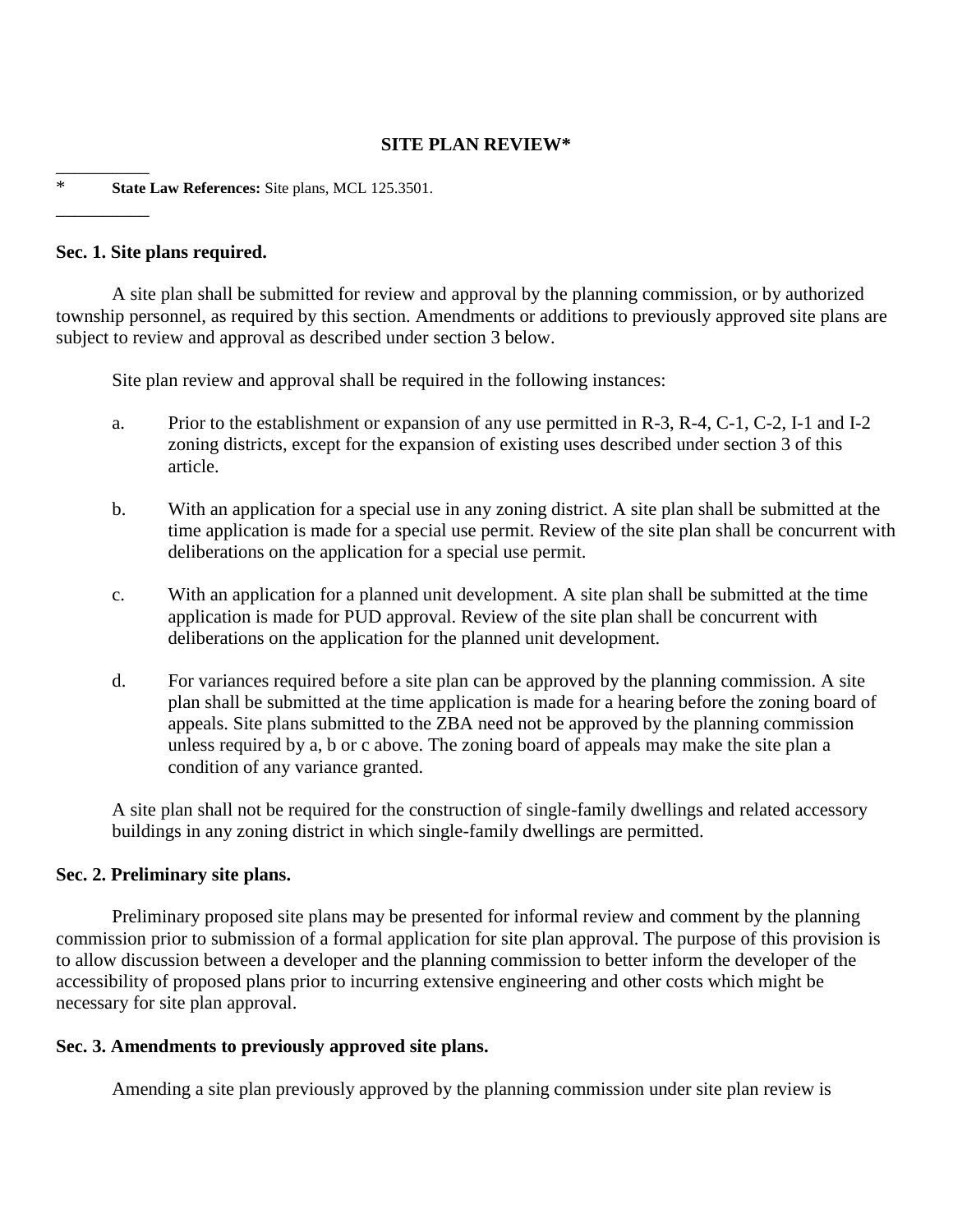permitted under the conditions and circumstances described in this section. Provided amendments shall be reviewed by authorized township personnel, subject to the application and review procedures outlined under section 4 of this Article.

Site plans previously approved pursuant to special use or PUD procedures are not eligible for consideration under the provisions of this section.

Amendments to a previously approved site plan may be approved under the provisions of this section as follows:

- a. An addition to an existing principal building if the addition does not exceed 50 percent of the gross floor area of the building approved by the planning commission.
- b. Construction of not more than one separate building that is incidental or accessory to the principal use or principal building located on a commercially or industrially zoned lot or parcel provided that:
	- 1. The lot or parcel is not located adjacent to a residential zoning district. In such cases where a site is located adjacent to a residential zoning district, site plan review and approval by the planning commission is required;
	- 2. The gross floor area of the new building does not exceed 50 percent of the gross floor area of the existing principal building.
- c. Expansion of existing site improvements, such as outdoor display, storage or parking areas, provided that the proposed expansion does not exceed 50 percent of the area of the improvement subject to review and approval originally approved by the planning commission.
- d. Eligibility for site plan review and approval under the provisions of this section shall be contingent upon full current compliance with site plan or special use approval, including any conditions attached to that approval, previously granted by the planning commission.
- e. Authorized township personnel may require that applicants seek site plan review and approval by the planning commission if they determine that:
	- 1. The proposed construction activity or use is not consistent with the use previously approved by the planning commission; or
	- 2. The proposed construction activity or use may have a significant impact on the use and/or character of surrounding properties.

In such cases, the zoning administrator shall notify the applicant in writing of such a determination stating the reasons for same within seven days of receipt of the completed application and site plan. A copy of the determination shall be forwarded to the planning commission. Such a determination shall not be appealable to the zoning board of appeals.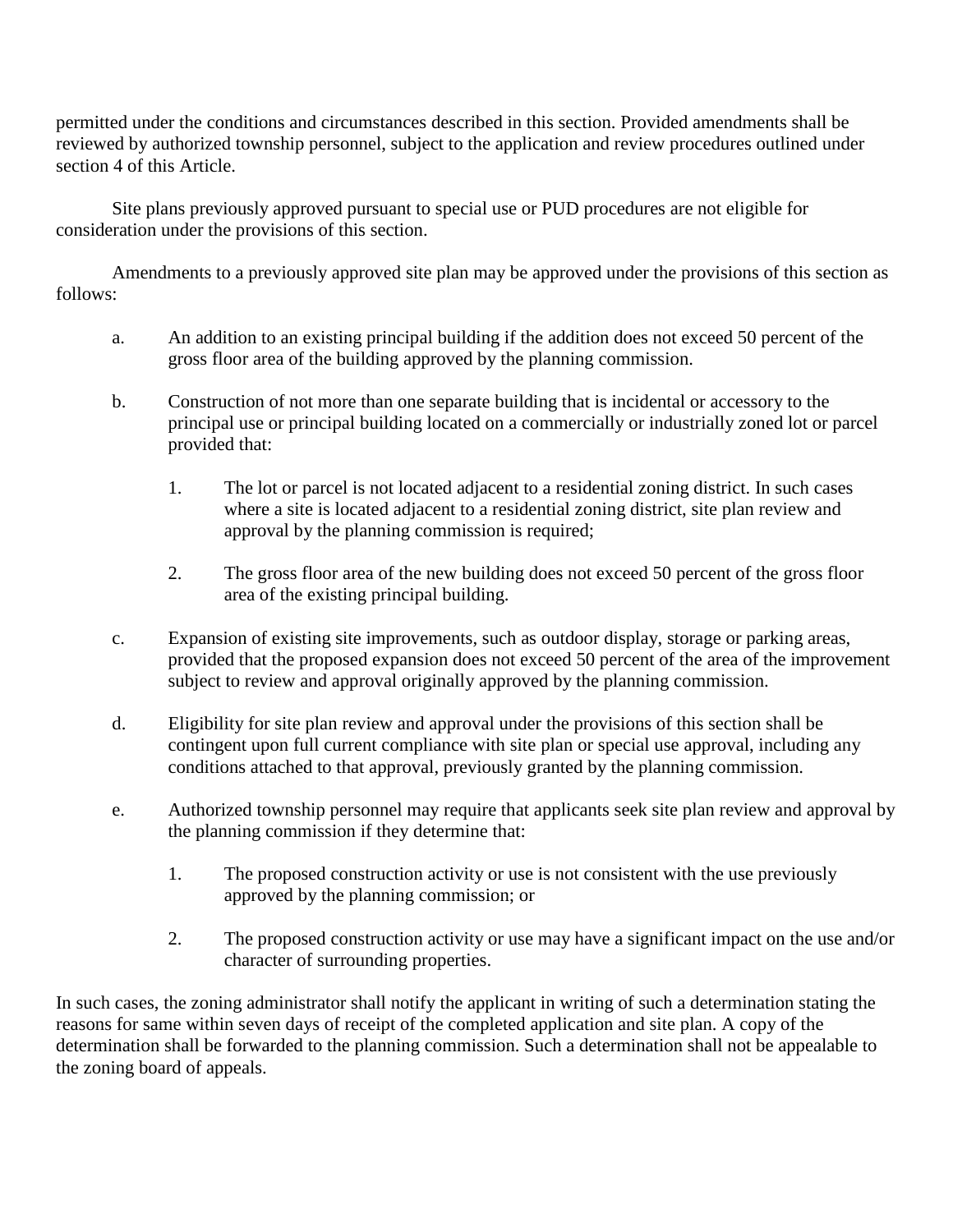### **Sec. 4. Application [and] review procedure for previously approved site plans.**

a. Applications for approval of amendments to previously approved site plans described under section 3 shall be submitted to the zoning administrator and shall consist of the materials and information outlined below:

- 1. A completed application form. An application fee is not required.
- 2. A written statement, dated and signed by the applicant, indicating that the use subject to the previous site plan is being operated and maintained in full compliance with that previous approval, as well as any conditions upon which that previous approval was granted.
- 3. Three copies of the previously approved site plan showing the following information:
	- A. The zoning designation of all adjacent properties;
	- B. The location, dimensions, area in square feet, height, setback from lot lines and proposed use of the proposed building addition, if applicable;
	- C. The location, dimensions, area in square feet, height, setbacks from lot lines and proposed use of the proposed additional incidental or accessory building, if applicable;
	- D. The location, dimensions, area in square feet, setback from lot lines and nature of proposed site improvements, if applicable;
	- E. The name and address of the person or firm that prepared the amended site plan;
	- F. The date on which the amended site plan was prepared.

b. Site plans submitted under the provisions of this section shall be approved, approved with conditions, or referred to the planning commission within ten days of the application date. A decision to approve, approve with conditions, or deny amendments to a site plan shall be based on the standards outlined in section 7 of this article. Authorized township personnel shall provide the applicant with written notification of the decision on the application. In the event conditional approval is granted, the notification shall list the conditions in detail. In the event the application is denied, the reasons for denial shall be listed in detail.

c. Three copies of an approved amended site plan shall be signed and dated by the chairman of the planning commission. One copy shall be returned to the applicant. One copy shall be provided to the zoning administrator. One copy shall be provided to the secretary of the planning commission to be placed in the planning commission's permanent record.

d. Conditions of approval, if required, and referrals to the planning commission, shall not be appealable to the zoning board of appeals.

### **Sec. 5. Application procedure for review of site plans before planning commission.**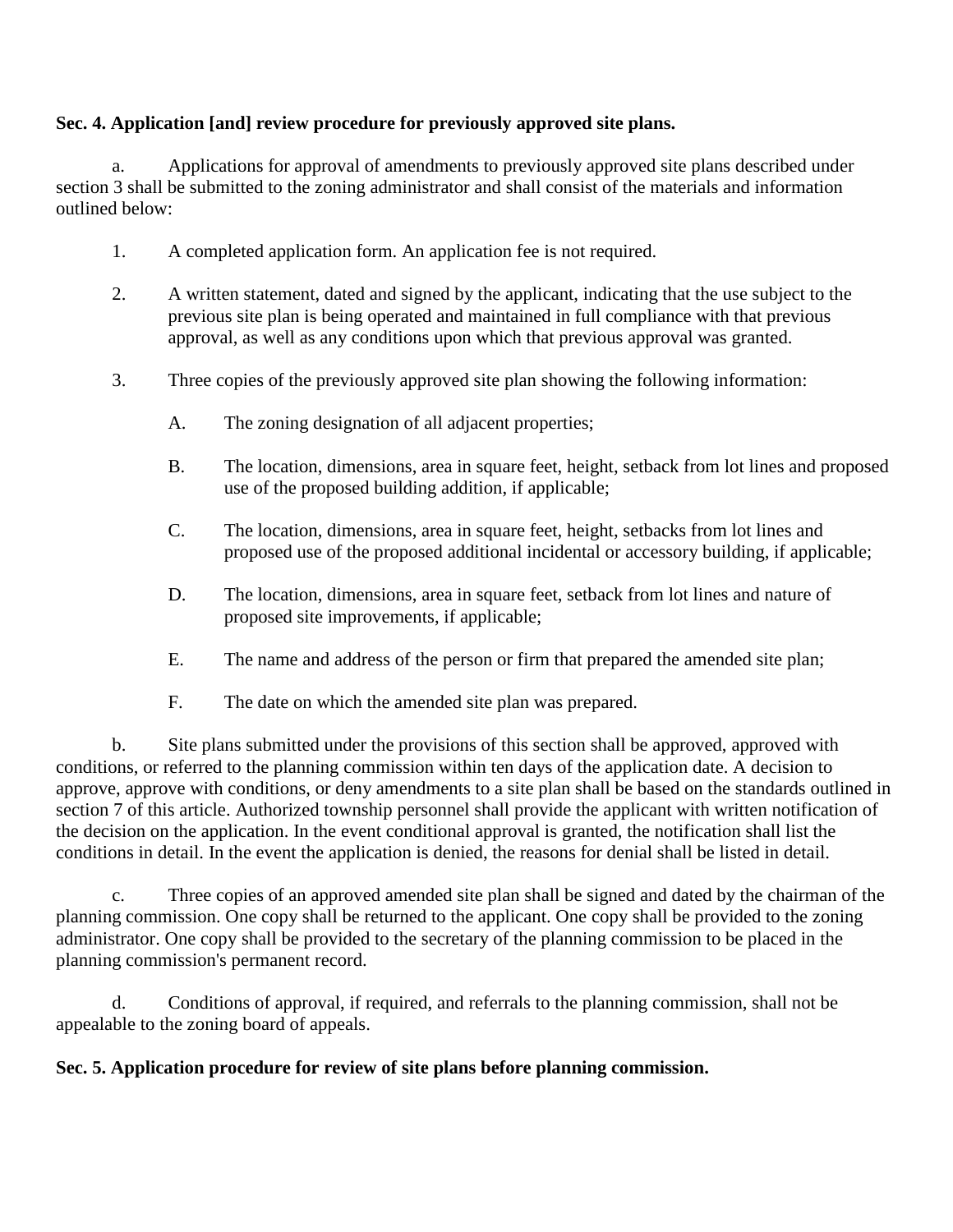a. Applications for site plan review and approval before the planning commission shall be submitted to the zoning administrator no less than 14 days prior to the meeting at which the planning commission will consider the application. Applications that do not comply with the material or informational requirements of this section, or those submitted less than 14 days prior to such meetings shall not be eligible or accepted for consideration.

b. Applicants wishing to submit a site plan for review and approval must submit the materials and information described in [subsections b.1 and b.2] below. Individual site plan elements may be waived by the zoning administrator if deemed unnecessary. The materials and information required include:

- 1. A completed application form and application fee;
- 2. Seven copies of a site plan containing the following information:
	- A. The name and address of the person or firm that prepared the site plan;
	- B. The date on which the site plan was prepared;
	- C. The legal description of the parcel or parcels subject to the application;
	- D. The exterior property lines of the property subject to the site plan review;
	- E. Topography of the site at five-foot contour intervals;
	- F. The location and dimensions of all existing and proposed buildings and other man made features with the measurements of existing and proposed setbacks indicated;
	- G. The location and width of existing and proposed public and private rights-of-way and easements;
	- H. The location of existing and proposed parking and loading areas, driveways and driving lanes;
	- I. The location of existing and proposed sanitary sewers, storm sewers or other drainage facilities, and other infrastructure and facilities;
	- J. The location, type and height of existing and proposed fences;
	- K. The location and type of existing and proposed landscaping and screening;
	- L. Proposed earth changes;
	- M. The location of existing and proposed signs and exterior lighting fixtures;
	- N. The percent of land covered by existing and proposed buildings. The location and area of reserved open space and buffer areas; and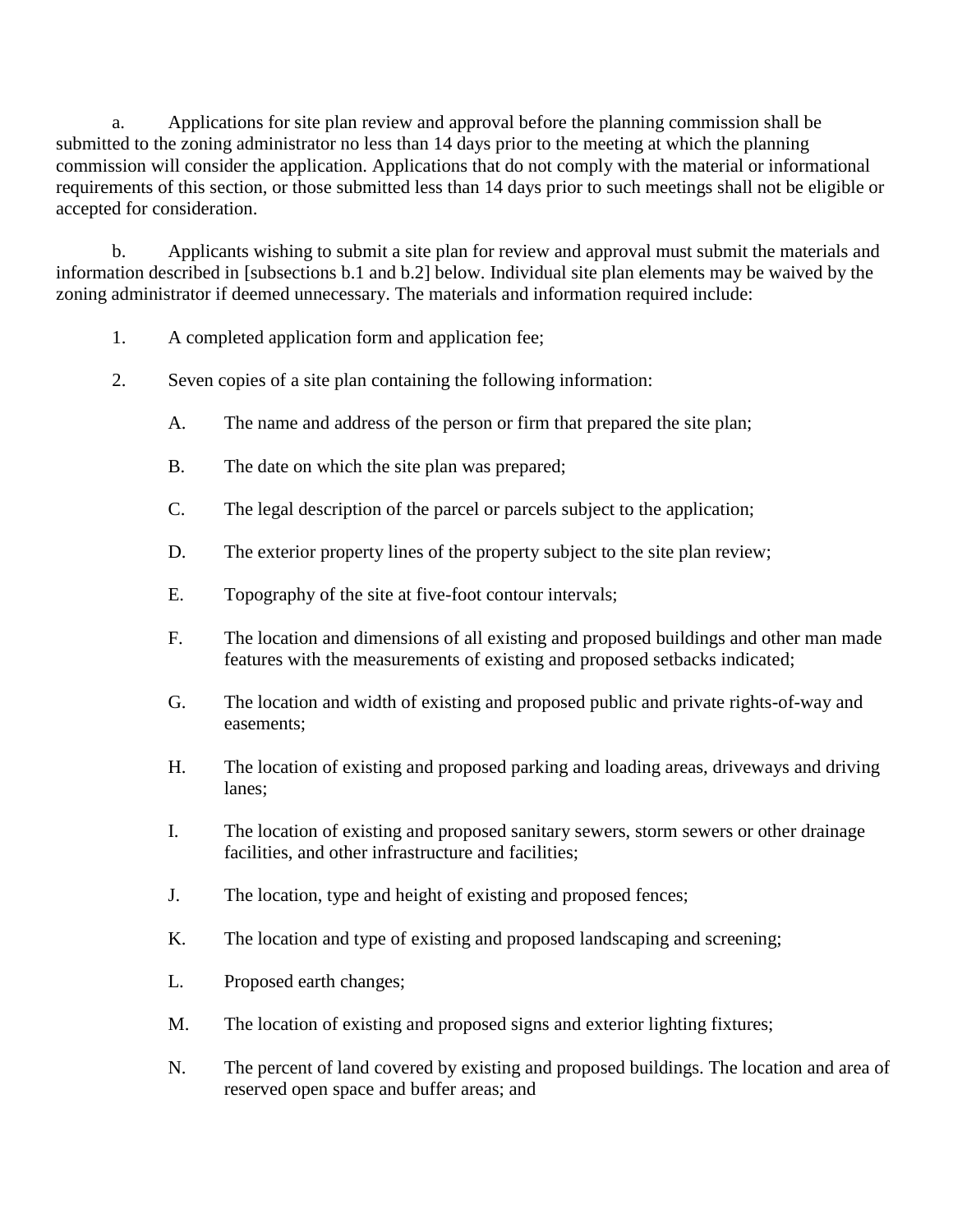O. Any additional information necessary to consider the impact of the project upon adjacent properties and the public.

# **Sec. 6. Review [and] approval procedure.**

- a. Site plans subject to review by the planning commission shall be reviewed as described below:
- 1. Decisions to approve, approve with conditions or deny applications subject to review by the planning commission shall be made within 60 days of the application date.
- 2. The planning commission's decision shall be recorded in writing and shall be based upon a finding that the site plan complies with the standards outlined under section 7.
- 3. Three copies of an approved site plan shall be signed and dated by the chairman of the planning commission. A copy of the approved and/or corrected minutes of the planning commission meeting at which approval was granted shall be attached to each copy. One copy shall be returned to the applicant. One copy shall be provided to the zoning administrator. One copy shall be provided to the secretary of the planning commission to be placed in the permanent record of the commission's proceedings.

# **Sec. 7. Standards for site plan approval.**

A decision to approve, approve with conditions, or deny an application for site plan approval shall be based on the following criteria as they may apply to a site plan under consideration:

- 1. There is a proper relationship between the proposed use and existing streets and highways within its vicinity.
- 2. Proposed driveway entrances and exits, parking areas, service drive and other internal circulation routes are located and arranged so as to assure the safety and convenience of pedestrian and vehicular traffic.
- 3. All buildings, structures, driveways, internal circulation routes, parking and storage areas are designed and located so as to minimize potential adverse effects or impacts on adjacent and nearby properties.
- 4. As many natural features of the landscape will be incorporated into the design and layout of the site so as to buffer the site from adjacent incompatible land uses as well as to assist in preserving the general appearance of the surrounding area and to help control erosion or the discharge of waters. Reasonable buffer and open space areas may be required.
- 5. Adverse effects or impacts upon adjoining incompatible land uses shall be minimized by appropriate screening, fencing and/or landscaping.
- 6. The land use subject to review and approval complies with all applicable provisions of this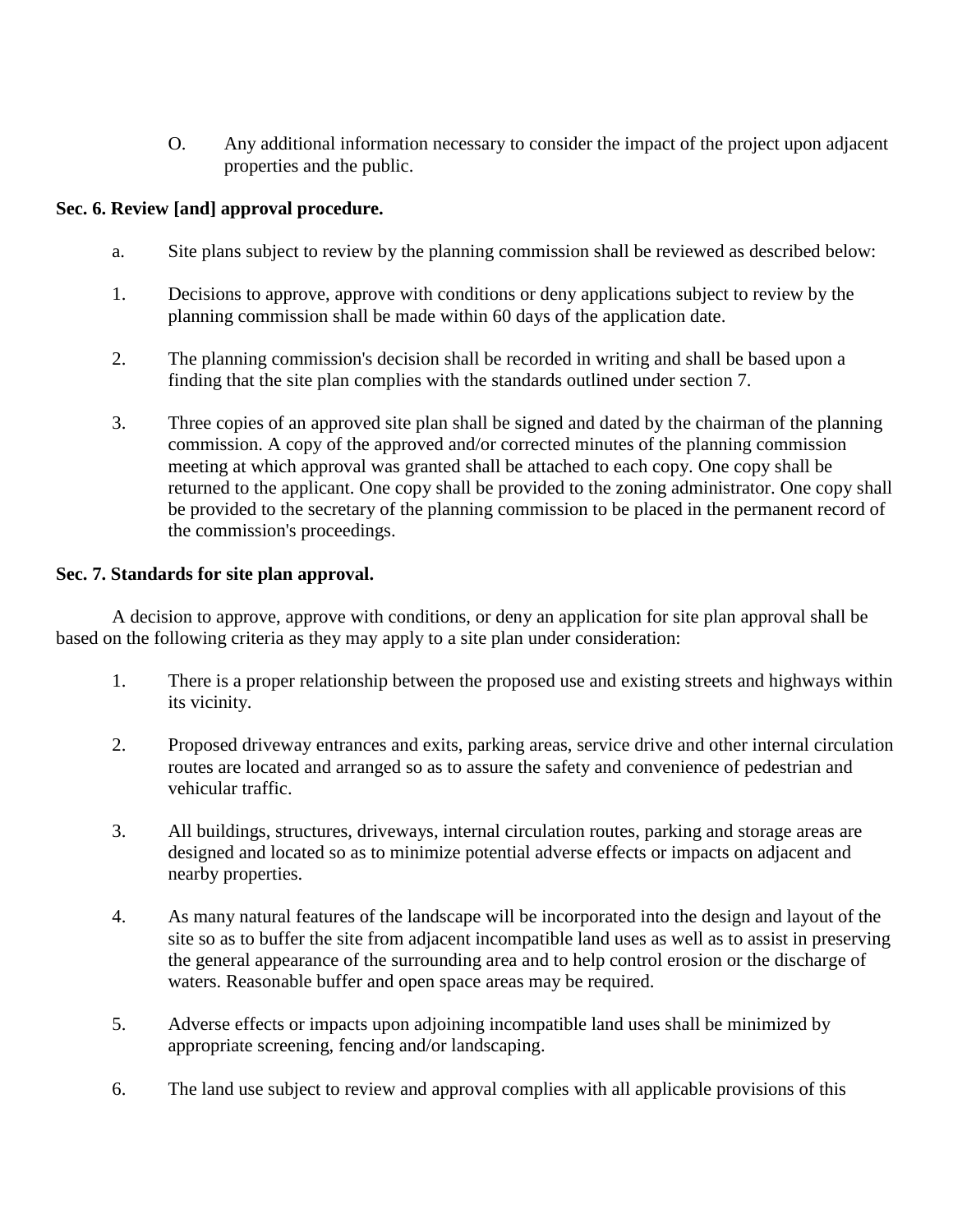ordinance.

- 7. All buildings, structures, parking and storage areas are accessible to emergency vehicles at all times of the year.
- 8. That the plan as approved is consistent with the intent and purpose of this zoning ordinance to promote the public health, safety and general welfare, and that it is further consistent with the purposes and scope of this zoning ordinance as set forth in article V.

# **Sec. 8. Record of determination.**

In making a decision to approve, approve with conditions or deny a site plan, the planning commission shall record the basis for its determination in writing. The standards for site plan approval listed under section 7 shall be incorporated into the record of determination.

# **Sec. 9. Compliance with approved site plan required.**

The construction of buildings, structures and other improvements following approval of a site plan shall be accomplished in full compliance with the approved site plan and applicable conditions of approval.

# **Sec. 10. Validity of approved site plan.**

a. Approval of a site plan under the provisions of section 4 shall be valid for a maximum period of two years. If actual physical construction of the building and improvements included on the approved site plan has not commenced in a substantial way during this period, approval shall be null and void. In this event, no construction or site improvement activities may occur [until] approval is renewed by the planning commission.

An application for renewal of approval shall be made in writing to the planning commission through the zoning administrator no less than 20 days prior to the meeting at which the planning commission will consider the application. The planning commission shall review the record of proceedings and site plan subject to renewal and shall either grant a one year extension, or deny the request.

b. Approval of site plans under the provisions of section 6 shall be valid for a period of one year during which time construction of the proposed improvements must be substantially commenced. If commencement does not occur during the year following approval, then the applicant shall refile the site plan application and site plan for review by the planning commission. In such cases, the site plan shall be subject to all application and review procedures outlined in sections 3 and 4.

# **ARTICLE VI.**

# **SPECIAL LAND USES AND STRUCTURES\***

# **Sec. 1. Authority for special uses.**

\_\_\_\_\_\_\_\_\_\_

\_\_\_\_\_\_\_\_\_\_

<sup>\*</sup> **State Law References:** Special land uses, MCL 125.3504.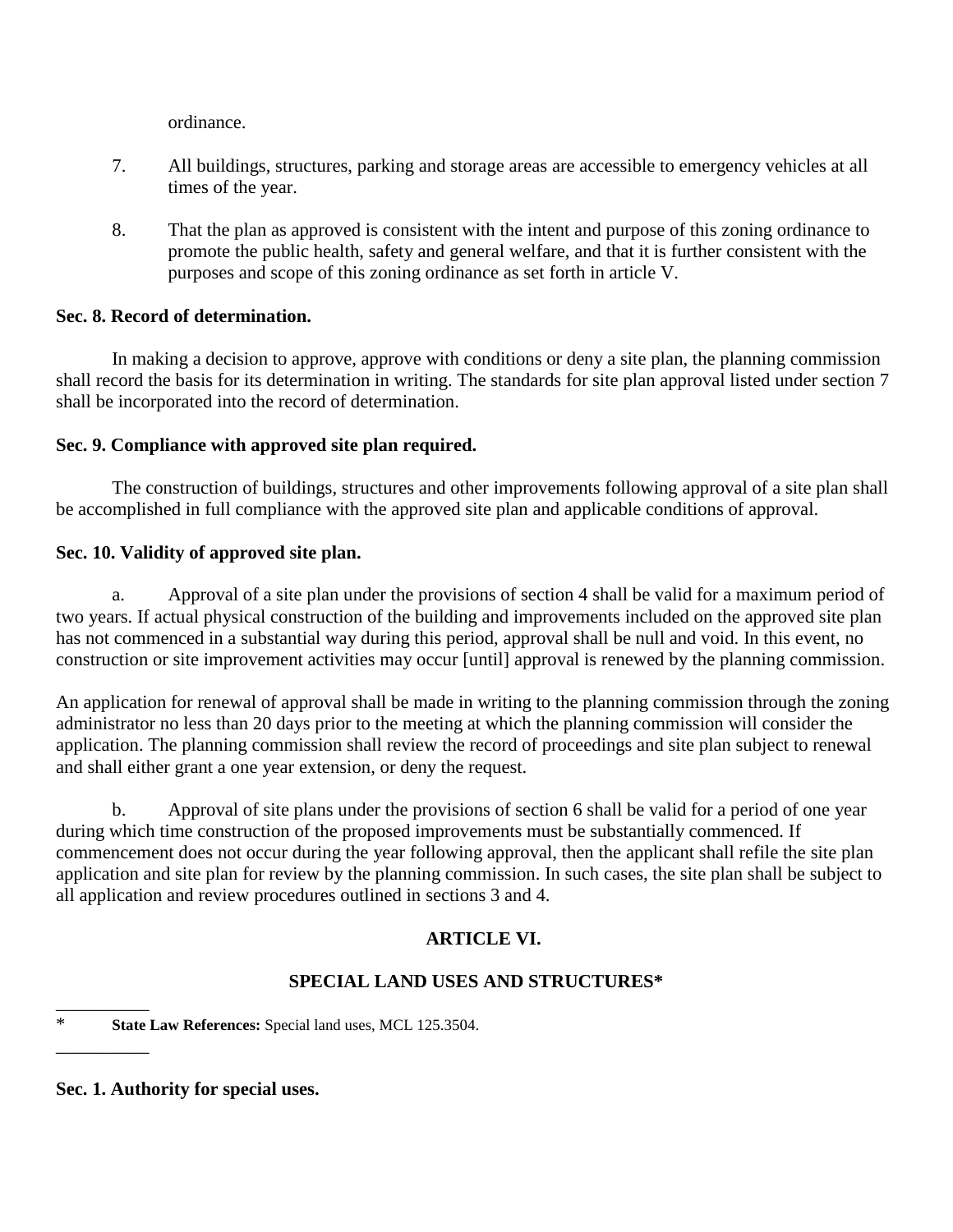The planning commission is hereby designated as the body to approve or disapprove, modify, condition or prescribe contingencies for special land uses. The zoning administrator shall receive applications for special land uses, review same and submit the application and its contents to the planning commission for the final decision. Said submission shall be made by the zoning administrator within ten days from his receipt of the application.

# **Sec. 2. Conditions for granting special uses.**

Special land uses and activities which are eligible for approval or consideration for approval by the planning commission shall be and are enumerated in the zoning district sections and articles of this ordinance. Special land use permits shall not be granted by the planning commission unless a proposed special land use, if not enumerated in an article setting forth a zoning district, does present to the planning commission a use which is entirely compatible with the district in question and with conformity to the site plan submitted, and will have no tendency to change the character of the district or the neighborhood. However, the planning commission shall in exercising its discretion when such a special land use is proposed deem it presumed that an enumerated special land use will disturb the character of the district and neighborhood in which it is proposed to be located. Therefore, any approval of such a special land use shall carry with it in addition to the usual written reasons for approval, a statement in writing by the planning commission demonstrating why the said presumption has been overcome in reaching its decision.

# **Sec. 3. Application.**

Application for a special land use permit shall be filed with the zoning administrator at the same time a site plan is filed, and shall be accompanied by the site plan fee. The application shall contain the following:

- (a.) The site plan conforming to the requirements of article V.
- (b.) A statement by the applicant setting forth the reasons for the grant of approval of a special land use and addressing in particular any environmental effects that the special land use would have on surrounding properties and on the public in general, and including where deemed necessary by the planning commission or the zoning administrator, copies of all engineering studies, soil borings, hydrological studies and all data, if appropriate, to indicate the expected levels of noise, glare, dust, smoke, air pollution and special provisions if needed for disposal of wastes and protection of surrounding water supplies.
- (c.) Evidence of compliance with all federal, state and county statutes, ordinances, rules and regulations.

# **Sec. 4. Application procedure statute.**

The planning commission shall proceed in accordance with section 16b of Act 184 of the Public Acts of 1943 [Repealed--See now MCL 125.3502], as amended, and shall in connection with any application for special land use follow the procedure set forth in section 16b(3) which provides for a public hearing, and shall use the public hearing method of notification regarding its review and decision.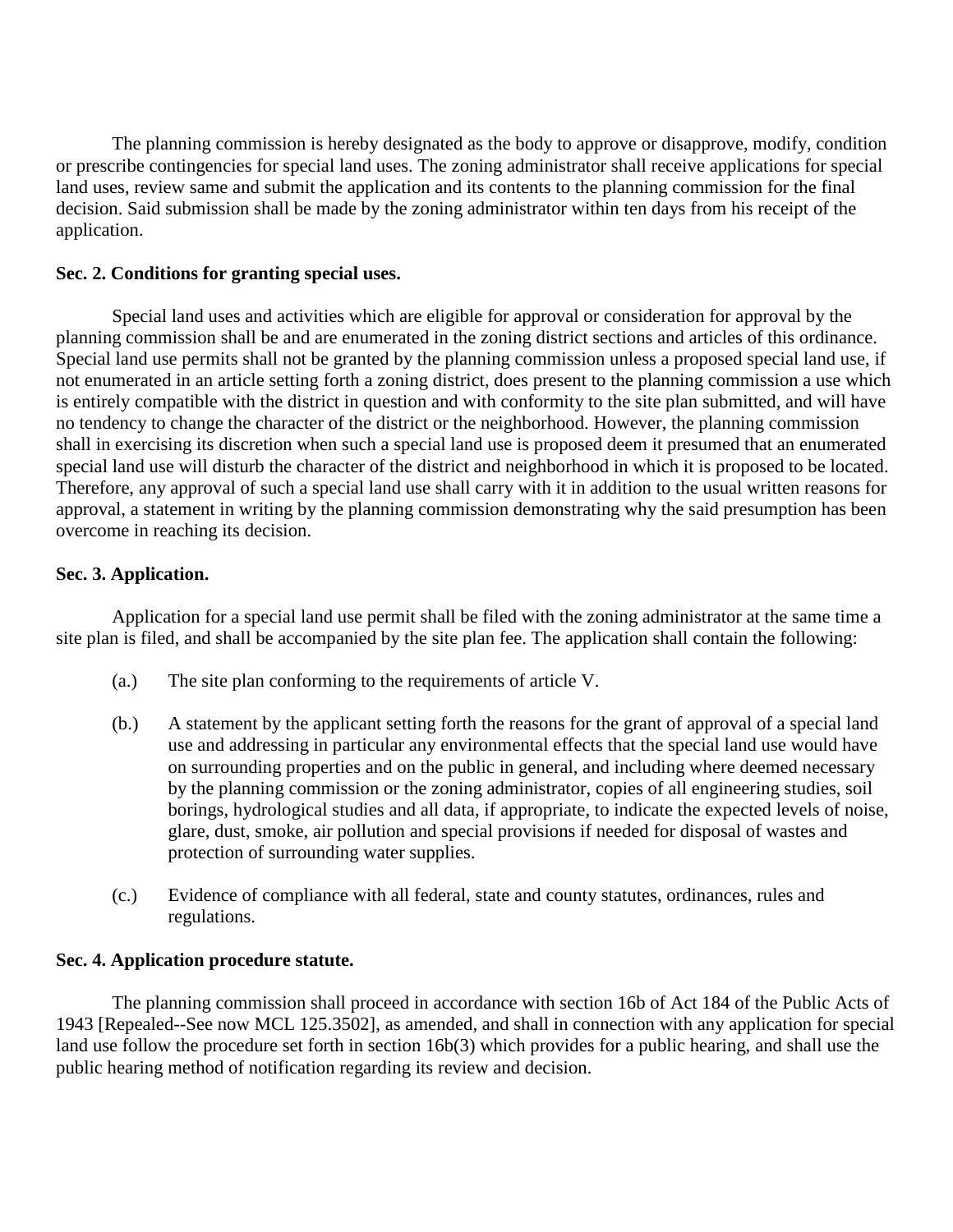## **Sec. 5. Criteria guide.**

In determining whether or not to grant, deny or approve with conditions and contingencies a special land use, the planning commission shall be guided by the following criteria:

- (a.) It shall insure that the special land use is compatible with adjacent uses of land, the natural environment and the capacities of public services and facilities affected by the special land use proposed.
- (b.) It shall determine that the special land use is consistent with the public health, safety and welfare of the township.
- (c.) It shall require adequate setbacks, open space and buffer area in the site plan to provide the minimum of disturbance or intrusion upon adjacent lands and the neighborhood. It shall consult with such experts and use such standards and materials as may be relevant to determine effects of the proposed use on the general health, safety and welfare of the township as well as its effects on adjacent properties.
- (d.) It shall make a record of and consider the comments of persons attending the public hearing to the extent that such comments are factual and based upon reasonably ascertainable conditions and fact.

## **Sec. 6. Records of actions.**

\_\_\_\_\_\_\_\_\_\_

Special land uses which have been approved or finally approved after contingencies and conditions have been met shall be placed on permanent file and permanent notations shall be made on the zoning map of the township. Special land uses will expire in the times set forth in the planning commission's site plan approval and be subject to the same procedural and substantive conditions therein set forth in the event substantial commencement of the use has not occurred within those time limits.

# **Sec. 7. Security for compliance with requirements.**

To insure compliance with the zoning ordinance and any conditions, limitations or requirements imposed by the planning commission as necessary to protect natural resources or the health, safety, and welfare of the residents of the township and future users or inhabitants of the proposed project or project area, the planning commission may require a cash deposit, certified check or irrevocable bank letter of credit or surety bond covering the estimated cost of furnishing such condition, limitation or requirement conditioned upon the faithful completion of the required improvement. Such security shall be deposited with the township clerk at the time of the issuance of the permit authorizing the commencement of such construction or activity. Where the improvement required will take more than six months to be completed, the planning commission may authorize a rebate of any cash deposit in reasonable proportion to the ratio of the work completed as the work progresses.

# **ARTICLE VII.**

# **PLANNED UNIT DEVELOPMENT\***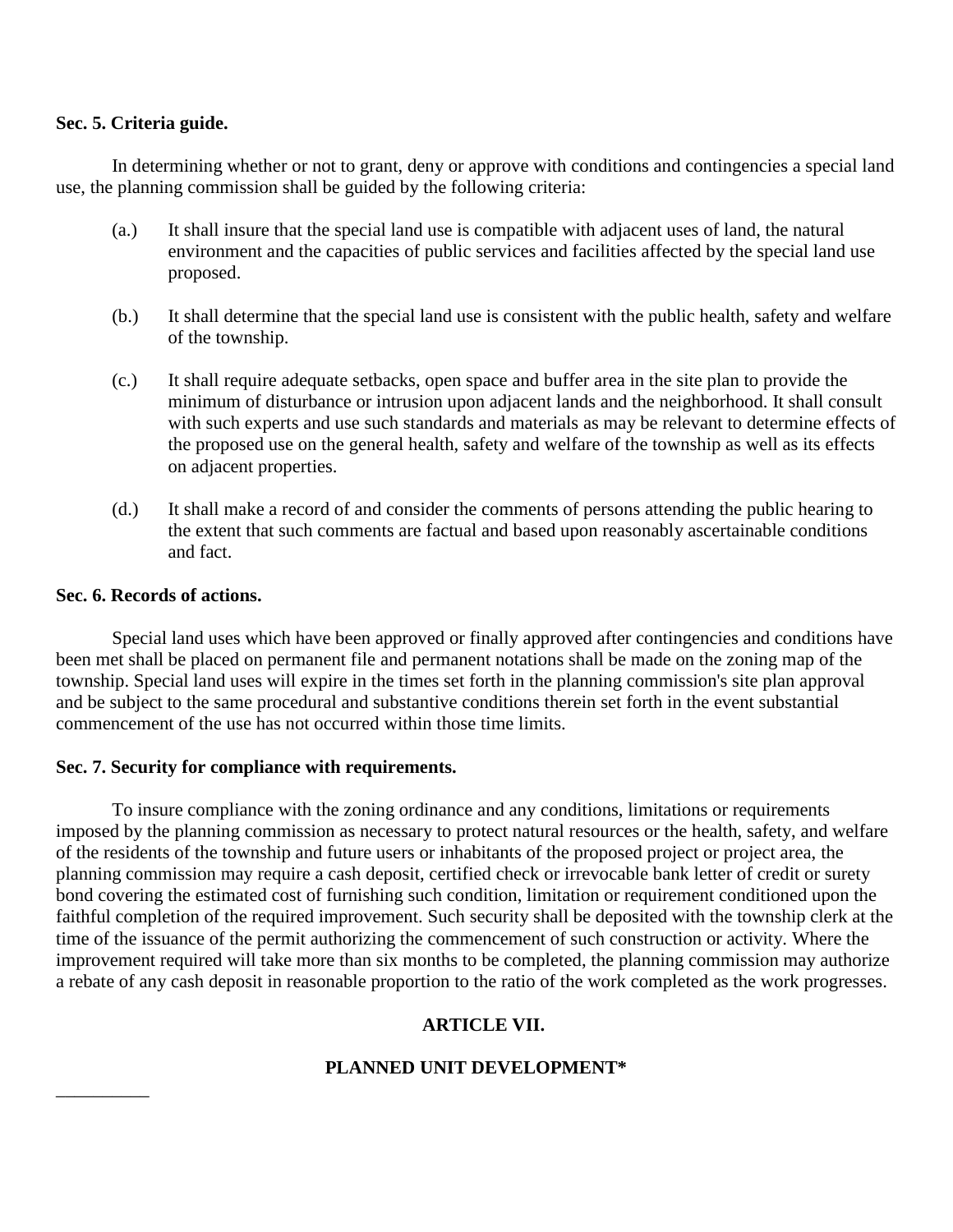## **Sec. 1. Purpose of planned unit development.**

 $\overline{\phantom{a}}$ 

For the purpose of permitting flexibility in the regulation of land development; and encouraging innovation in land use and variety in design, layout, and type of structures constructed; achieving economy and efficiency in the use of land, natural resources, energy and the provision of public services and utilities; encouraging useful open space; and providing better housing, employment and shopping opportunities particularly suited to the needs of the residents of this township, the Township of Egelston will consider from time to time the establishment of planned unit developed districts which meet the requirements of procedure and contingencies and conditions as set forth in this article.

# **Sec. 2. Authority of planning commission.**

The planning commission shall have the ultimate responsibility and authority for the reviewing and approval of any planned unit development request. The zoning administrator shall preliminarily review any such request and refer same within ten days after the receipt of an application to the planning commission for further review and action. The zoning administrator shall determine that the required submissions have been made by the applicant before submitting same to the planning commission, and if there are substantial or material omissions, the application and its contents shall be returned to the applicant by the zoning administrator together with written reasons for the rejection. The zoning administrator shall have no authority to make substantive determinations in taking any such action.

# **Sec. 3. Eligibility for establishment of a planned unit development.**

(a.) *Minimum area.* The minimum area required to qualify for a planned unit development and a permit allowing same shall be not less than ten contiguous acres of land.

(b.) *Ownership.* The tract of land for a project must be either in single ownership or be the subject of an application filed jointly by the owners of all properties included in the proposed planned unit development. The holder of a written option to purchase land or the holder or vendee of an executory land contract shall, for the purposes of such application, be deemed to be an owner of such land.

(c.) *Location.* Planned unit developments shall be allowed within any zone of the township, provided that planned unit developments located in either I-1 or I-2 zones shall contain structures and uses which are particularly compatible with industrial uses. No uses first permitted in R-1, R-2, R-3, R-4, R-5, C-1 or C-2 districts shall be permitted in an industrial planned unit development.

(d.) *Control act, subdivision.* In the event subdivision is proposed which would otherwise require application of the Subdivision Control Act of the State of Michigan or its amendments or successor legislation [now Land Division Act (MCL 560.101 et seq.)], the said act or acts shall be complied with prior to the final issuance of a planned unit development permit.

(e.) *Other control statutes.* Any and all other statutes, whether federal, state or local, permits, certificates or approvals of any kind shall be acquired before the issuance of a planned unit development permit.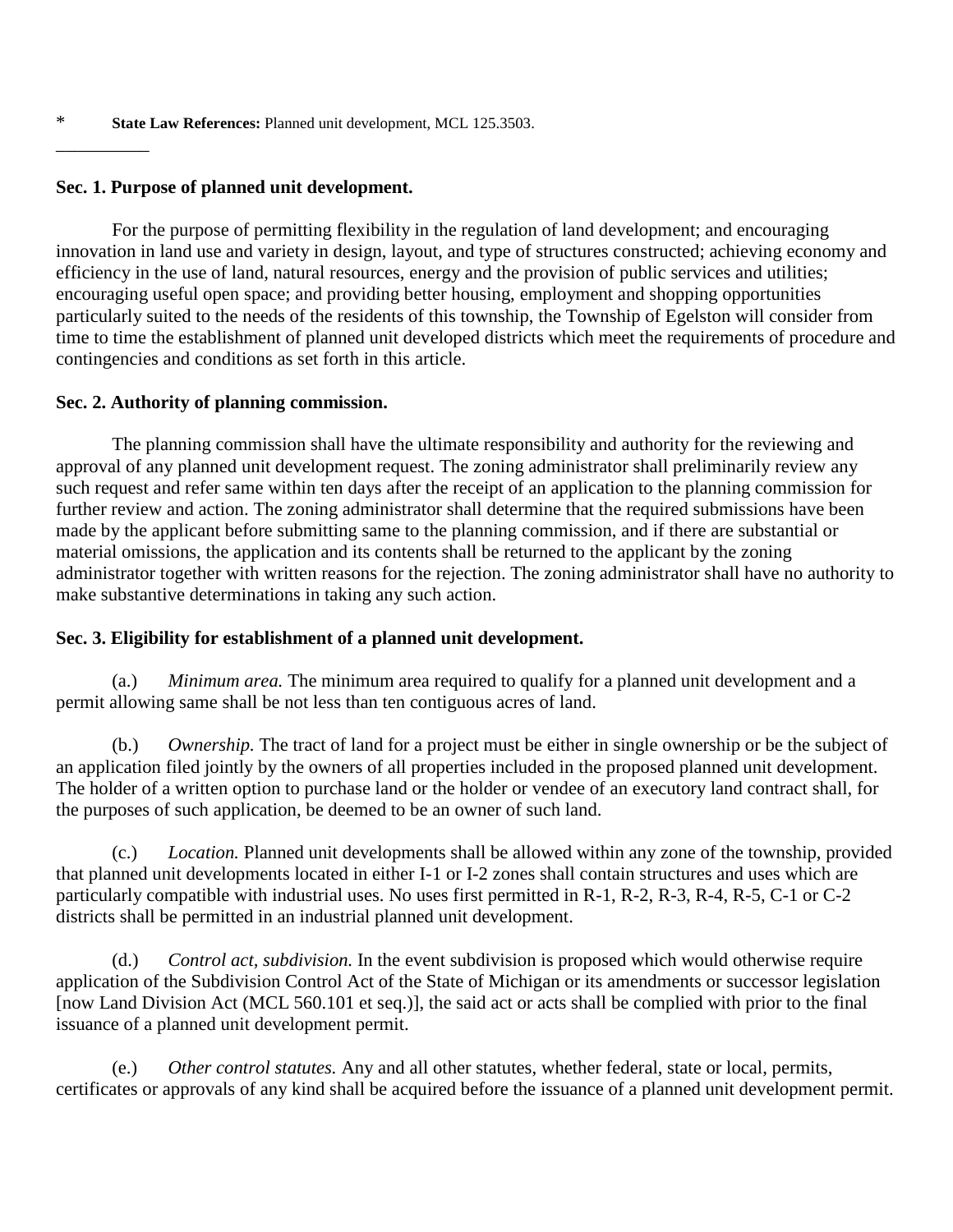# **Sec. 4. Procedure for planning commission.**

Upon the filing of an application for a planned unit development, the following procedures shall be followed:

- (a.) *Application.* The application shall be filed with the zoning administrator who shall review the application and its contents as set forth above and if it conforms to section 3 of this article and with article V, the application and its contents shall be forwarded to the planning commission.
- (b.) *Copies required.* Seven copies of the application shall be provided by the applicant for use of the Planning Commission.
- (c.) *Conferences, preapplication.* The planning commission shall give notice to the applicant of his right to preapplication conferences. Said preapplication conferences shall be held with the planning commission at its regular meetings or special meetings held for that purpose, all of which shall comply with the Open Meetings Act of the State of Michigan, and may include the submission of preliminary site plans and other written material. No such conference, or statements, discussions or memoranda had or made at said conference shall constitute in any way any commitment by the planning commission to finally issue a planned unit development permit. No commitment or indication shall be given by the planning commission at any such conference indicating probability or lack of probability of the issuance of a permit. The purpose of such conferences shall be solely to familiarize the planning commission with the project contemplated by the applicant.
- (d.) *Public hearing.* Notification and the holding of a public hearing shall be accomplished by the planning commission in accordance with the procedural and notice requirements of Act 184 of the Public Acts of 1943, Section 16b [Repealed--See now MCL 125.3502], as amended.
- (e.) *Further procedures.* All procedures set forth in this ordinance in connection with site plan submissions and approvals shall be followed simultaneously with these procedures.
- (f.) *Final consideration.* Within a reasonable time following the public hearing, the planning commission shall meet for final consideration of the request at an open meeting, and deny or approve with conditions, the request for planned unit development.
- (g.) *Decision report.* In making its decision, the planning commission shall prepare a report stating its conclusions on the request, the basis for its decision, the decision itself, and any conditions relating to an affirmative decision if any.
- (h.) *Approval--Multi-phased plan.* Final approvals may be granted on phases of a multi-phased planned unit development if each phase contains the necessary components to insure protection of natural resources and the health, safety and welfare of the users of the planned unit development and residents and occupants of the surrounding area. Each phase so considered by the planning commission shall meet all the standards set forth in this ordinance and in Act 184 of the Public Acts of 1943 [Repealed--See now MCL 125.3101 et seq.], as amended.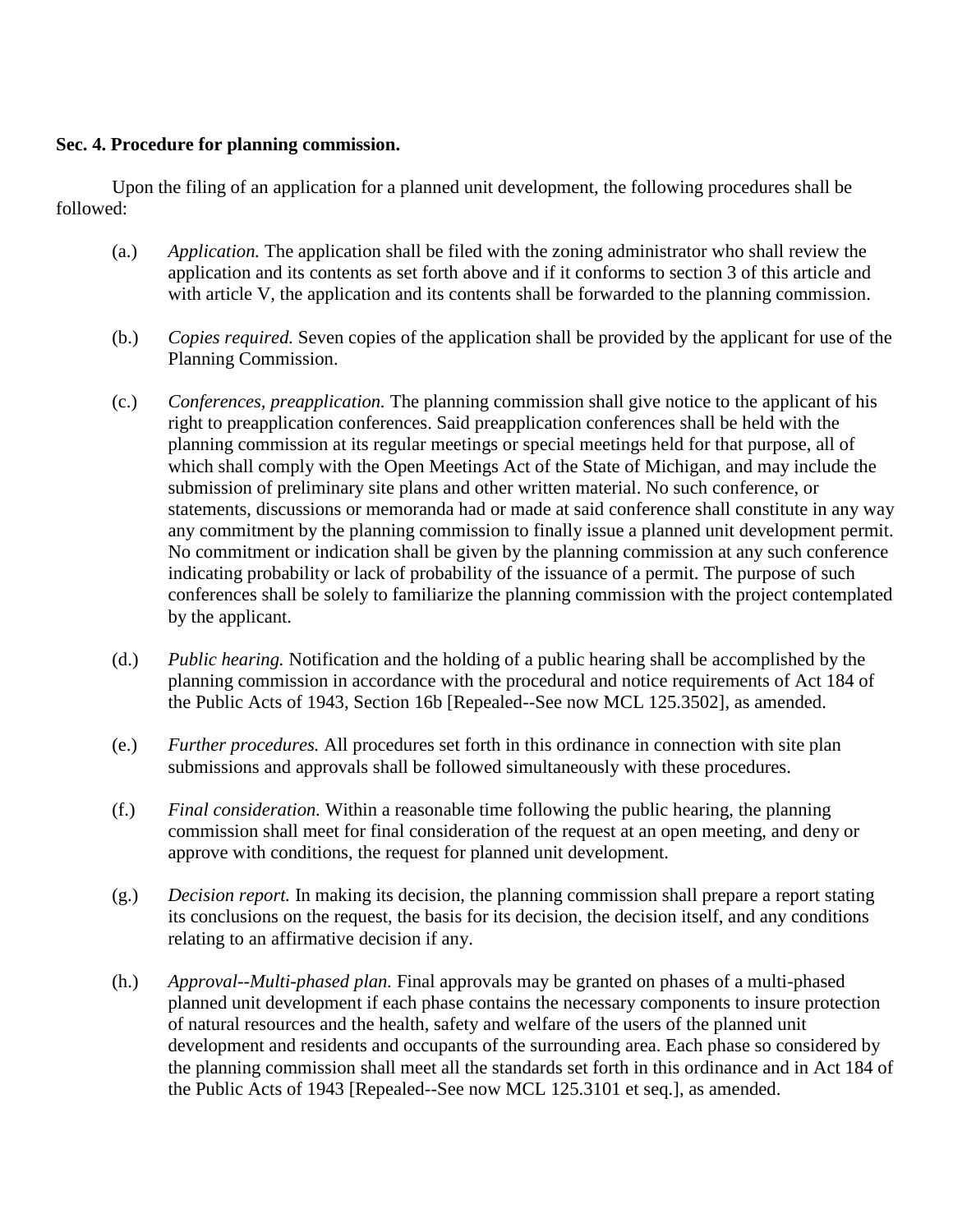# **Sec. 5. Concluded procedure; record.**

The approval of a planned unit development shall not constitute a zone change. The written approval as finally determined by the planning commission together with all final site plans and other written material contained in the application shall be placed on permanent record of the township, the zoning map notated and a legal description permanently recorded in the township records which shall be maintained by the zoning administrator as in the case of variances, special land uses and other site plan material that are required by this ordinance.

# **Sec. 6. Standards.**

The standards required of an applicant and to be followed by the planning commission shall comply with the requirements of section 16d of Act 184 of the Public Acts of 1943 [Repealed--See now MCL 125.3504 et seq.]. Particular standards which the planning commission shall follow include the following for both preliminary and final submission:

- (a.) *Density of area (zone) occupancy.* Density of buildings or uses in a planned unit development shall comply with area, yard, setback and height requirements of zoning districts in which said uses are allowed, unless the applicant can demonstrate through competent expert opinion and evidence that sanitary sewer, storm sewer, water supply, utility and other installations alleviate the negative effects of higher densities than otherwise allowed in such use districts.
- (b.) *Codes for consideration.* The planning commission may use such nationally or state-wide recognized building, engineering, scientific or other codes or standards arriving at decisions concerning the effects of various uses and their location on the users and occupants of the planned unit development as well as the users and occupants of the surrounding and adjacent areas and the community.
- (c.) *Nuisances uses.* The planning commission shall insure that no use or combination of uses in a planned unit development creates any disturbance, nuisance or adverse effects on human habitation or occupancy within or without the development. Such effects may include noise, glare, emissions and other environmental effects.
- (d.) *Utility installation.* The planning commission shall require unless reasonable substitutes can be found (which substitutes comply with health department requirements), that water, sanitary sewer and storm drainage facilities are installed and connected as part of the site development. All electric, telephone transmission, cable television and other wires shall be placed underground in a planned unit development.
- (e.) *Compatible mixed uses.* The mixing of various land uses within a planned unit development shall be compatible, so that for example, commercial uses would be such that would serve surrounding residential uses, as opposed to commercial uses which serve transient automobile traffic which would be incompatible with residential uses.
- (f.) *Ratio of dwelling to other units.* The planning commission shall require a reasonable ratio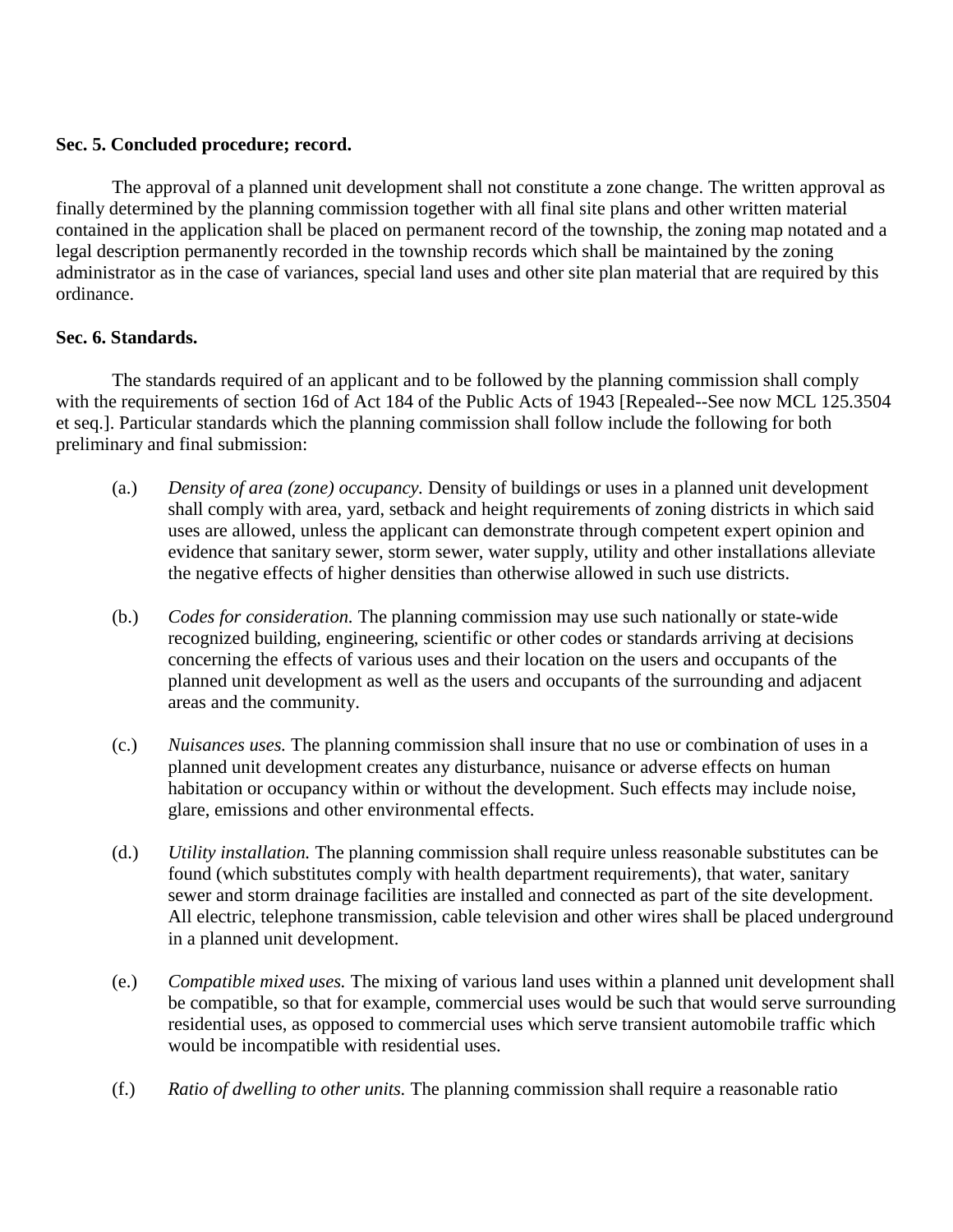between the number of dwelling units permitted and the amount of open space, recreation and park area required within the planned unit development. Setback, yard and lot area requirements, if reduced, as above, below the requirements of similar districts shall be taken into account, however, in arriving at the total open space to be required and in arriving at the reasonable ratio to be determined by the planning commission.

- (g.) *Mixture of uses.* The planning commission shall not approve a planned unit development which mixes or mingles industrial uses with any other kind of use allowed by this ordinance.
- (h.) *Open space requirements.* Open space shall be set aside within the planned unit development in a permanent manner. Open space shall be sufficient in size and suitably located for the uses proposed within the planned unit development. Access shall be adequate and satisfactory arrangements shall be required for the maintenance of such open land by private developers or the applicant, and not by the Township.
- (i.) *Landlocked areas.* No land being set aside within the planned unit development for anything but open space or buffer area shall be landlocked or without adequate access to a public street.
- (j.) *Public access.* No planned unit development shall be closed to the public, and all streets shall meet township and county standards, and shall be open for public access whether or not they are privately owned and maintained.
- (k.) *Access format.* The planning commission shall determine the adequacy and arrangement of vehicular traffic access and circulation, including the size and location of intersections, road widths, channelization, traffic controls and pedestrian movement.
- (l.) *Parking format.* The planning commission shall insure that the location, arrangement, appearance and sufficiency of offstreet parking meets the standards of this ordinance and is reasonably related to the uses proposed within the planned unit development.
- (m.) *Entrances, lighting.* The planning commission shall review and approve the location, arrangement, size and entrances of buildings, walkways and lighting.
- (n.) *Landscaping.* The planning commission shall determine the adequacy, type and arrangement of trees, shrubs and other landscaping constituting a visual and/or noise deterring screen between adjacent uses and adjoining land.
- (o.) *Compatibility.* The planned unit development must be compatible with the basic plan of the township known as the Egelston Township general development guide.
- (p.) *Variance of lot area permitted.* The lot area for various uses shall not be reduced below 90 percent of the normal requirements which would be required for a use if established in a normal zoning district providing for said use.
- (q.) *Formula for number of dwellings in PUD unit.* The maximum number of dwelling units permitted within the project shall be determined by dividing the net multiple use development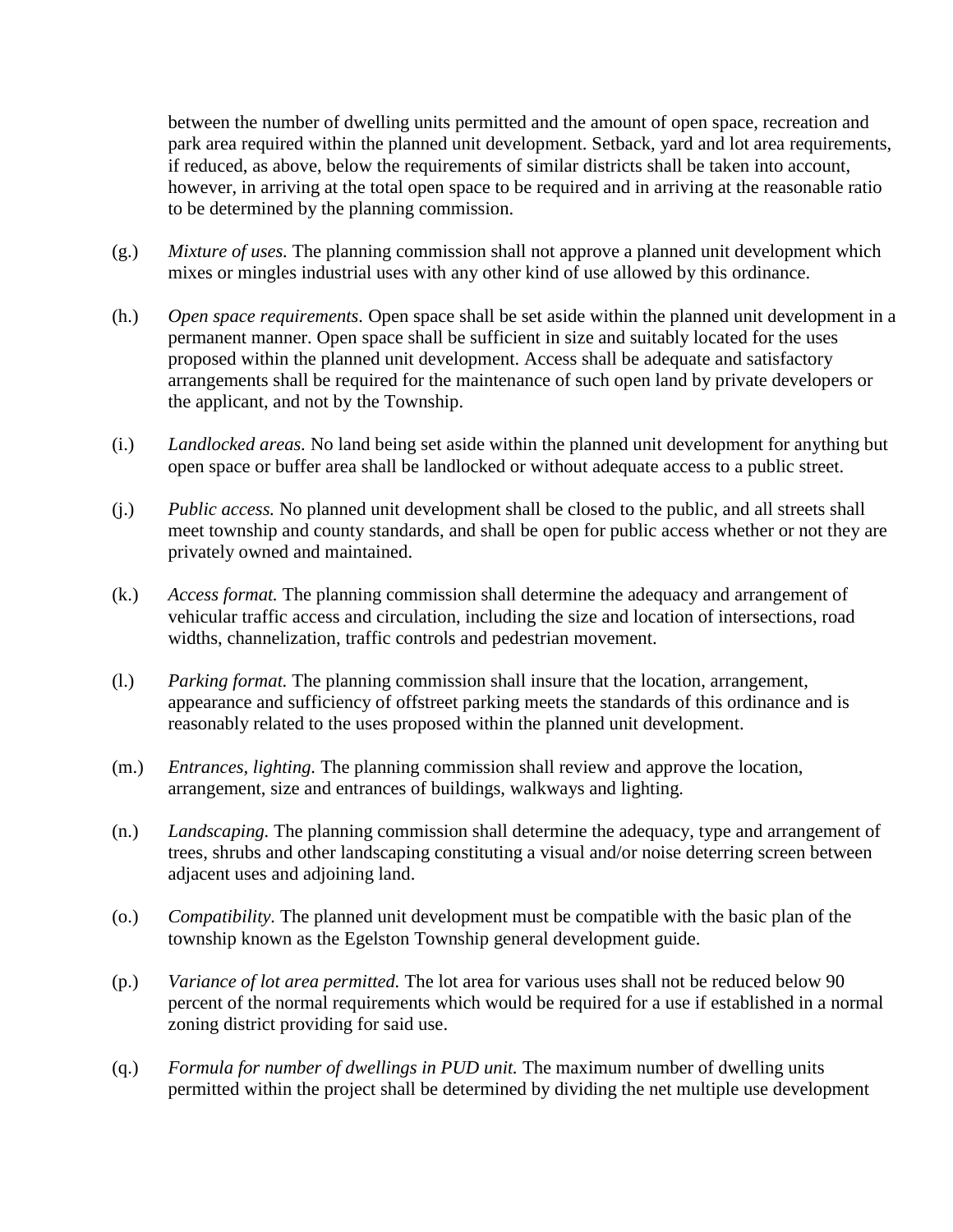area by the minimum residential lot area per dwelling unit required by the district in which the project is located. In the event the project lies in more than one zoning district, the number of dwelling units shall be computed for each district separately.

(r.) *Security for compliance with requirements.* To insure compliance with the zoning ordinance and any conditions, limitations or requirements imposed by the planning commission as necessary to protect natural resources or the health, safety, and welfare of the residents of the township and future users or inhabitants of the proposed project or project area, the planning commission may require a cash deposit, certified check or irrevocable bank letter of credit or surety bond covering the estimated cost of furnishing such condition, limitation or requirement conditioned upon the faithful completion of the required improvement. Such security shall be deposited with the township clerk at the time of the issuance of the permit authorizing the commencement of such construction or activity. Where the improvement required will take more than six months to be completed, the planning commission may authorize a rebate of any cash deposit in reasonable proportion to the ratio of the work completed as the work progresses.

# **ARTICLE VIII.**

# **R-1 RESIDENTIAL DISTRICT**

## **Sec. 1. Purpose.**

The R-1 residential district is established to encourage the construction of and the continued use of land for single-family dwellings and to limit and prohibit business, commercial or industrial use of land in the said district, except special land uses which are determined to be appropriate for neighborhood and residential services, and which do not adversely affect the character of the neighborhood. It is further the purpose of the R-1 residential district to minimize and discourage traffic other than that necessary to service residences, and to limit the need for public services to those required in orderly residential areas.

# **Sec. 2. Permitted principal uses.**

No premises shall be used and no building altered or erected except for the following principal permitted uses:

- (a.) Single-family dwellings.
- (b.) Publicly owned and operated parks, playgrounds and other recreational facilities.
- (c.) Churches, schools, libraries and museums.
- (d.) Accessory buildings incident to any of the above uses when located on the same premises.
- (e.) Wireless communication antenna with site plan.

### **Sec. 3. Special land uses.**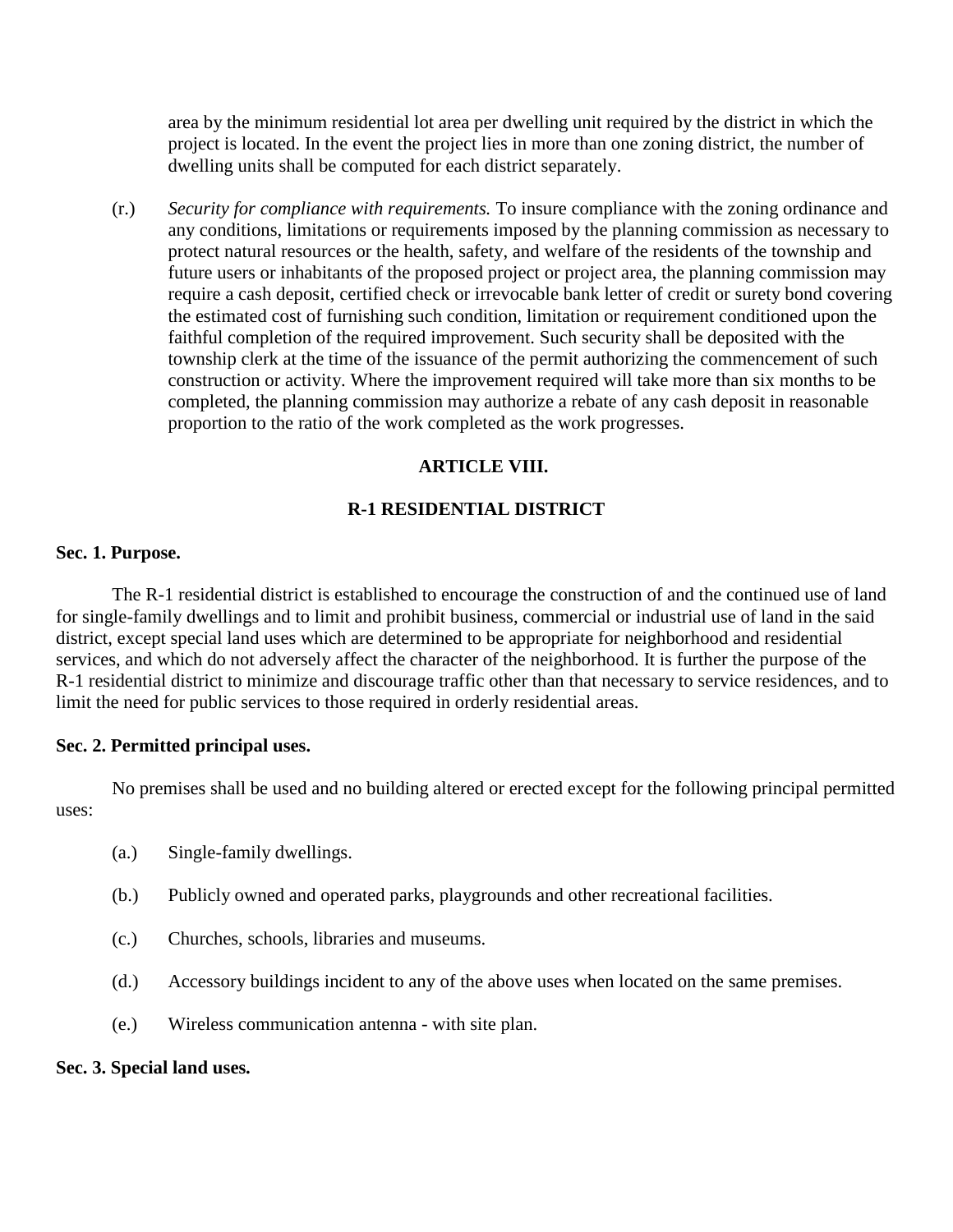(a.) Special land uses to be permitted by the planning commission in R-1 districts must be compatible with residential uses and designed to preserve and encourage the residential character of the neighborhood.

(b.) The following special land uses or others which are found to be similar, may be approved by the planning commission in accordance with the procedures and requirements of this ordinance.

- (i.) Two-family dwellings, duplex houses.
- (ii.) Home occupations.
- (iii.) Professional or business offices carried on in the residence of the principal owner of the business, but which may occupy more than 25 percent of the floor area of the residence. No mechanical or electrical equipment which will create noise, fumes or electronic interference shall be installed.
- (iv.) A complex or development of a multiple number of "permitted" or designed "special exception" uses which do not comply with all conditions and limitations pertinent thereto but which still comply with the spirit of this ordinance with the approval of the planning commission under the procedure and standards specified in the ordinance for special land uses. Such uses shall comply with the requirements of article VII before being allowed.
- (v.) Private recreational uses, such as marinas, boat liveries, tackle shops, riding stables and similar uses, but not including automotive activities.
- (vi.) Signs except realtor signs advertising the premises for sale not exceeding six feet square in size, shall be special land uses. No sign shall be allowed as a special use exceeding six feet square, and the planning commission may require smaller sizes in the permit as may be appropriate.
- (vii.) Day-care centers or nurseries, licensed by the State of Michigan.

# **Sec. 4. Space requirements (in square feet or feet).**

| Use                                                           | Minimum Lot<br>Area | Width of Lot<br>(feet) | Setback (feet) | Yards       |             | Percentage of<br>Rear Yard<br>w/Accessory<br><b>Buildings</b> | Misc.<br>Requirements    |
|---------------------------------------------------------------|---------------------|------------------------|----------------|-------------|-------------|---------------------------------------------------------------|--------------------------|
|                                                               |                     |                        |                | Side (feet) | Rear (feet) |                                                               |                          |
| Single-family<br>dwelling/sanitar<br>y sewer<br>hook-up       | 13,000 sq. ft.      | 100                    | 25             | 8           | 25          | 30                                                            | None                     |
| Single-family<br>dwelling/sanitar<br>y sewer not<br>available | 21,500 sq. ft.      | 130                    | 25             | 8           | 50          | 15                                                            | None                     |
| Schools                                                       | 5 acres             | 330                    | 100            | 50          | 100         | None                                                          | No parking in<br>setback |
| Churches,<br>libraries and<br>museums                         | 3 acres             | 165                    | 50             | 50          | 50          | None                                                          | No parking in<br>setback |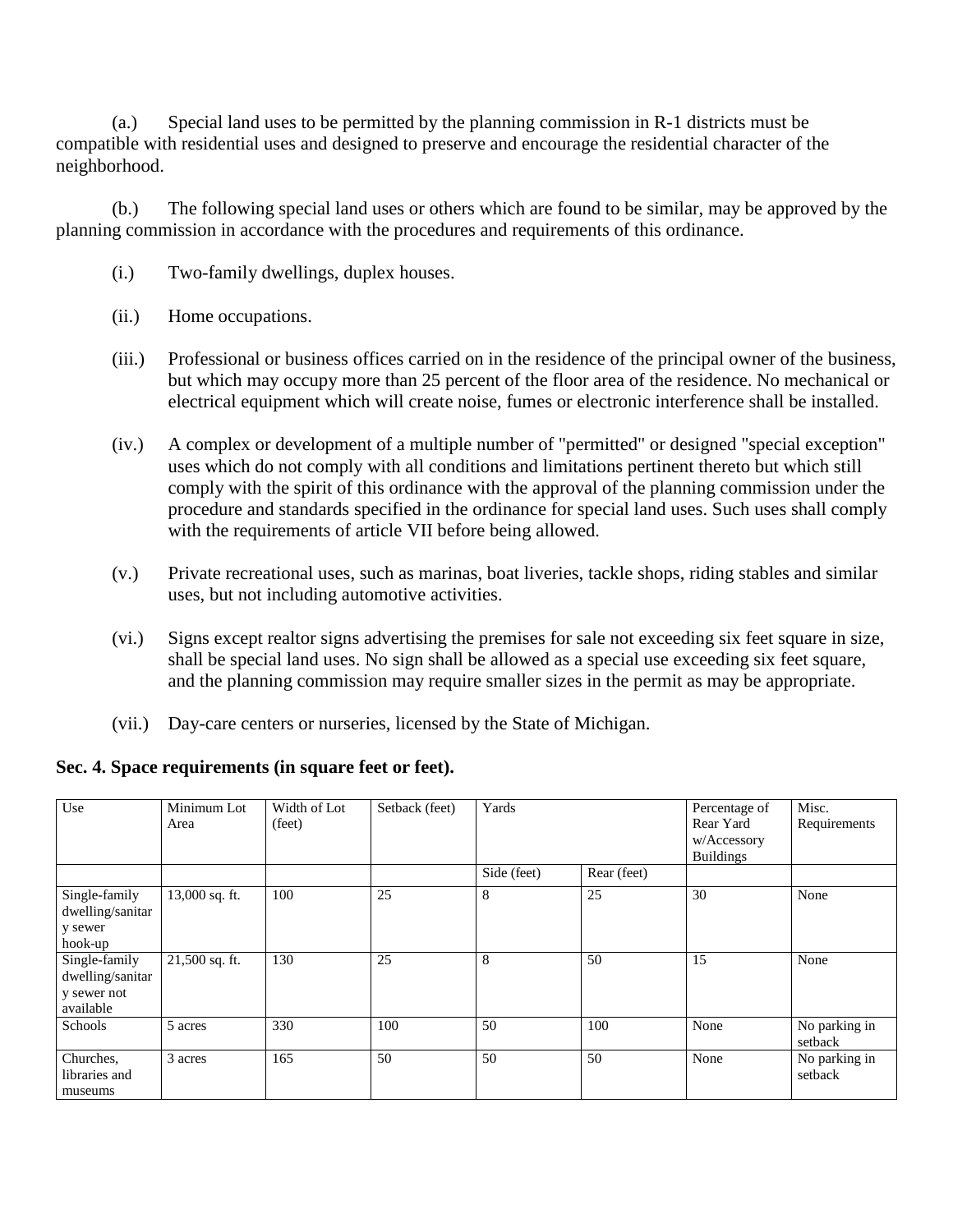Special land uses: Determined by planning commission.

### **Sec. 5. Space requirements--General.**

When the majority of buildings built on one side of the street between two intersecting streets at the time of the passage of this ordinance have been built with a minimum setback different from that required by this ordinance, no building hereafter erected or altered shall project beyond the minimum resulting setback so established; provided, that no single-family dwelling shall be required to maintain a setback more than 40 feet. No accessory building shall be located in a side yard, the side yard distance being mandatory and not including accessory buildings.

## **Sec. 6. Height limitations.**

No building shall be erected in an R-1 residential district which exceeds 2 1/2 stories, or 30 feet in height.

# **ARTICLE IX.**

# **R-2 RESIDENTIAL DISTRICT**

### **Sec. 1. Purpose.**

R-2 residential districts are designed to provide for and continue residential use, but allowing more density than R-1 districts, and provides for various types of residential uses involving multifamily and multiple dwelling unit buildings. Such districts are meant to be located near sanitary sewer and other services and to have increased accessibility to general transportation services.

### **Sec. 2. Permitted principal uses.**

[Following are the permitted principal uses for the R-2 residential districts:]

- (a.) Any use permitted as a principal permitted use in R-1 residential districts.
- (b.) Two-family dwellings, duplex houses.
- (c.) Wireless communication antenna with site plan.

## **Sec. 3. Special land uses.**

[Following are the special land uses for the R-2 residential districts:]

- (a.) All special land uses allowed in R-1 districts.
- (b.) Apartments, Condominiums, cooperatives and other types of multiple dwellings.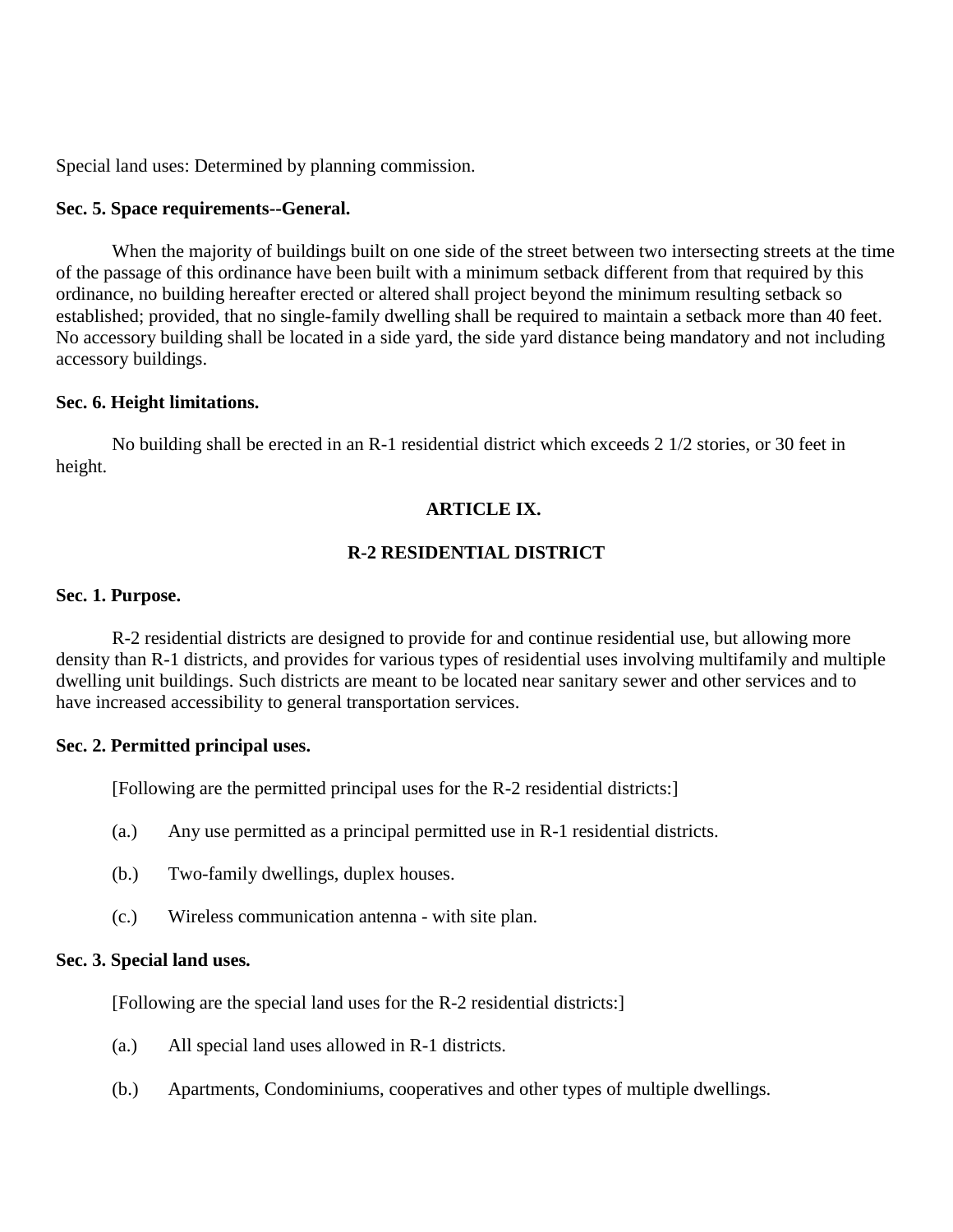- (c.) Boardinghouses and lodginghouses, not exceeding five sleeping units.
- (d.) Hospitals.
- (e.) Convalescent and nursing homes.
- (f.) Retail business or service establishments which handle principally the commercial needs of residential and neighborhood occupants in the area, not including service establishments which are devoted to automotive uses; such as filling stations, garages, etc. Included in such uses would be grocery stores, drug stores, bakeries, neighborhood hardware store, small resort uses and other similar uses.

### **Sec. 4. Space requirements.**

[Following is the table for space requirements for the R-2 districts:]

| Use                                                                                | Minimum Lot<br>Area                | Width of Lot<br>(feet) | Setback (feet)  | Yards           |                 | Percentage of<br>Rear Yard<br>w/Accessory<br><b>Buildings</b> | Misc.<br>Requirements                                                                                                          |
|------------------------------------------------------------------------------------|------------------------------------|------------------------|-----------------|-----------------|-----------------|---------------------------------------------------------------|--------------------------------------------------------------------------------------------------------------------------------|
|                                                                                    |                                    |                        |                 | Side (feet)     | Rear (feet)     |                                                               |                                                                                                                                |
| R-1 Principal                                                                      |                                    |                        |                 |                 |                 |                                                               | Permitted uses:<br>Same<br>requirements as<br>set forth in<br>article VIII                                                     |
| Two-family<br>dwellings and<br>duplex houses<br>w/sanitary<br>sewer available      | 16,900 sq. ft.                     | 130                    | 25              | $\overline{8}$  | 25              | 30                                                            | None                                                                                                                           |
| Two-family<br>dwellings and<br>duplex houses<br>w/o sanitary<br>sewer available    | 25,000 sq. ft.                     | 130                    | $\overline{25}$ | $\overline{8}$  | $\overline{50}$ | $\overline{15}$                                               | None                                                                                                                           |
| Apartments,<br>condominiums,<br>cooperatives<br>and other<br>multiple<br>dwellings | 8,000 sq. ft. per<br>dwelling unit | 165                    | 40              | $\overline{25}$ | $\overline{50}$ | $\overline{30}$                                               | No parking in<br>setback                                                                                                       |
| Board[inghouse<br>s] and<br>lodginghouses                                          | 13,000 sq. ft.                     | 100                    | 25              | 8               | 25              | 30                                                            |                                                                                                                                |
| Hospitals                                                                          | 5 acres                            | 330                    | 100             | 50              | 100             | $\rm N/A$                                                     | No parking in<br>setback.<br>Driveways may<br>be included in<br>side yards<br>fenced to<br>protect<br>adjoining<br>residences. |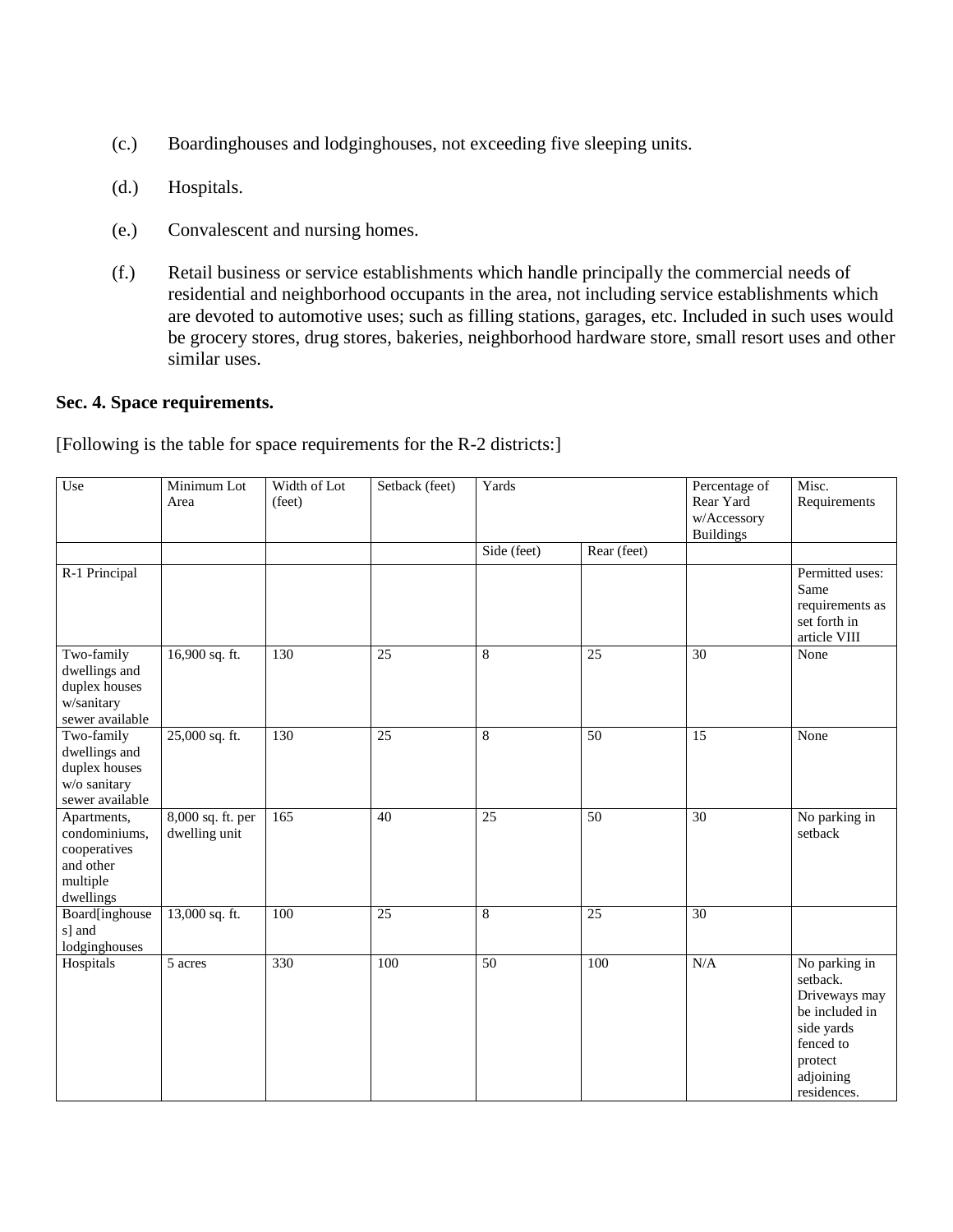| <b>Nursing</b><br>thomes. | $5,000$ sq. ft.<br>per        | 130 | $\sim$ $\sim$<br>$\overline{\phantom{a}}$ | . . |  | parking in<br>NO |
|---------------------------|-------------------------------|-----|-------------------------------------------|-----|--|------------------|
| convalescent              | bed<br>$\qquad \qquad \cdots$ |     |                                           |     |  | setback          |
| homes                     |                               |     |                                           |     |  |                  |

Special land uses: Determined by planning commission.

# **Sec. 5. Space requirements--General.**

When the majority of buildings built on one side of the street between two intersecting streets at the time of the passage of this ordinance have been built with a minimum setback different from that required by this ordinance, no building hereafter erected or altered shall project beyond the minimum resulting setback so established; provided, that no single-family dwelling shall be required to maintain a setback more than 40 feet. No accessory building shall be located in a side yard, the side yard distance being mandatory and not including accessory buildings.

## **Sec. 6. Height limitations.**

No building shall be erected in an R-2 residential district which exceeds 2 1/2 stories, or 30 feet in height.

# **ARTICLE X.**

# **R-3 RESIDENTIAL DISTRICT**

### **Sec. 1. Purpose.**

R-3 residential districts are designed to afford the most intensive residential uses. No R-3 use which is not permitted in R-1 or R-2 districts shall be permitted unless sanitary sewer is available, and accordingly R-3 districts are designed to be zoned where such services are already in place, unless the owner or developer of uses in an R-3 district installs such services prior to the issuance of a certificate of occupancy.

### **Sec. 2. Permitted principal uses.**

[Following are the principal permitted uses for the R-3 residential districts:]

- (a.) All uses permitted in R-1 and R-2 districts.
- (b.) Medical clinics and doctors' offices for the treatment of human beings, provided they are constructed in appearance as a residence.
- (c.) Multiple dwellings, excluding hotels, motels, and similar transient residence buildings.
- (d.) Wireless communication antenna with site plan.

## **Sec. 3. Special land uses.**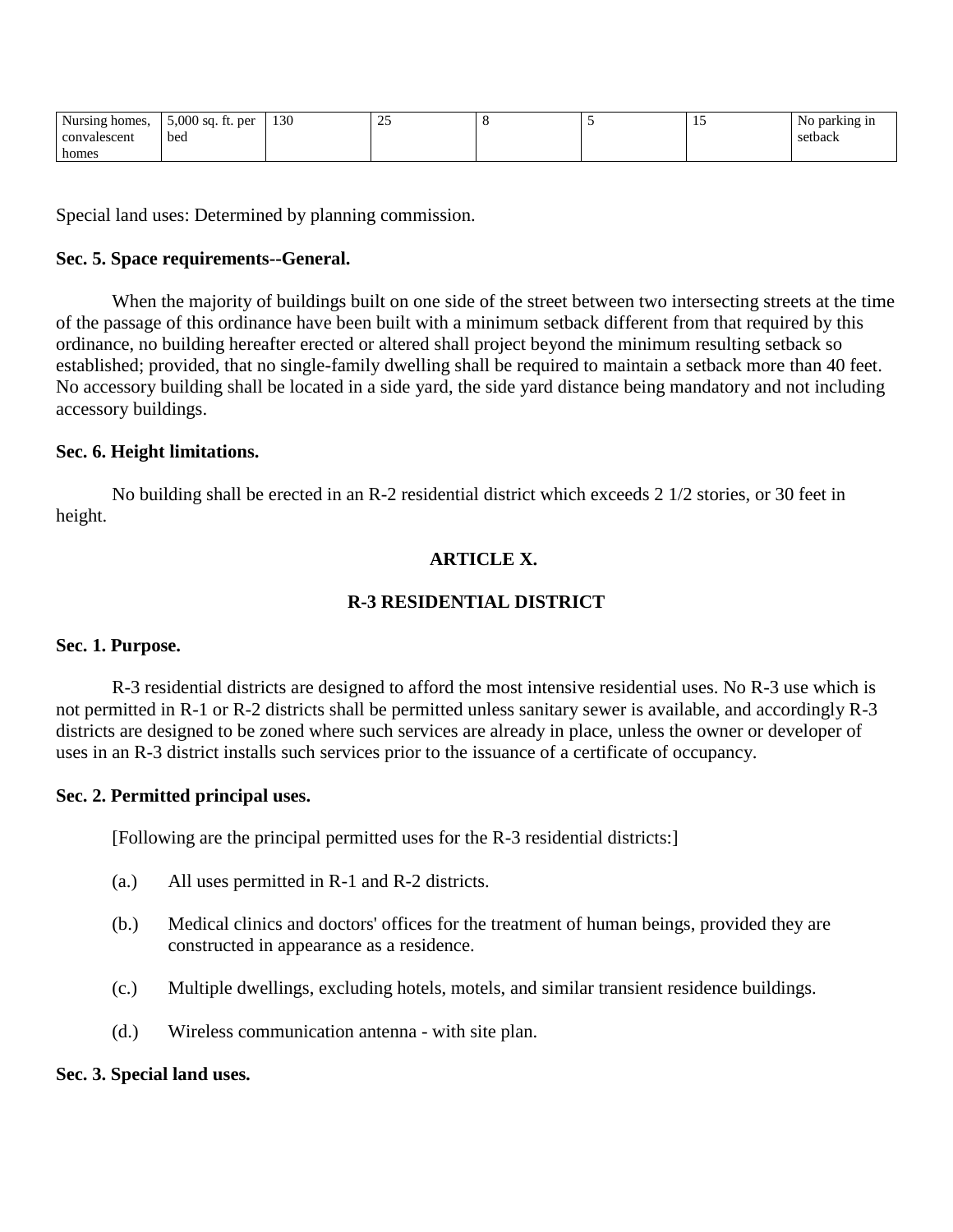[Following are the special land uses for the R-3 residential districts:]

- (a.) Special land uses allowed in R-1 and R-2 districts.
- (b.) Hotels, motels and other multi-occupancy transient residential buildings.
- (c.) Restaurants not to include fast food, takeouts, and traffic generators.
- (d.) Private clubs, fraternities, and lodges, excepting those of which the chief activity is a service customarily carried on as a business.

## **Sec. 4. Space requirements.**

[Following is the table for space requirements for the R-3 residential districts:]

| Use             | Minimum Lot                                            | Width of Lot | Setback (feet) | Yards       |             | Percentage of    | Misc.         |  |  |
|-----------------|--------------------------------------------------------|--------------|----------------|-------------|-------------|------------------|---------------|--|--|
|                 | Area                                                   | (feet)       |                |             |             | Rear Yard        | Requirements  |  |  |
|                 |                                                        |              |                |             |             | w/Accessory      |               |  |  |
|                 |                                                        |              |                |             |             | <b>Buildings</b> |               |  |  |
|                 |                                                        |              |                | Side (feet) | Rear (feet) |                  |               |  |  |
| $R-1$ and $R-2$ | Same Requirements as set forth in Articles VIII and IX |              |                |             |             |                  |               |  |  |
| uses            |                                                        |              |                |             |             |                  |               |  |  |
| Medical clinics | $21,500$ sq. ft.                                       | 130          | 25             |             | 50          | 15               | No parking in |  |  |
| and doctors'    |                                                        |              |                |             |             |                  | setback       |  |  |
| offices         |                                                        |              |                |             |             |                  |               |  |  |

Special land uses: Determined by planning commission.

# **Sec. 5. Space requirements--General.**

When the majority of buildings built on one side of the street between two intersecting streets at the time of the passage of this ordinance have been built with a minimum setback different from that required by this ordinance, no building hereafter erected or altered shall project beyond the minimum resulting setback so established; provided, that no single-family dwelling shall be required to maintain a setback more than 40 feet. No accessory building shall be located in a side yard, the side yard distance being mandatory and not including accessory buildings.

# **Sec. 6. Height limitations.**

No building shall be erected in an R-3 residential district which exceeds 2 1/2 stories, or 30 feet in height.

# **ARTICLE XI.**

# **R-4 MOBILE HOME PARK RESIDENTIAL DISTRICT**

**Sec. 1. Purpose.**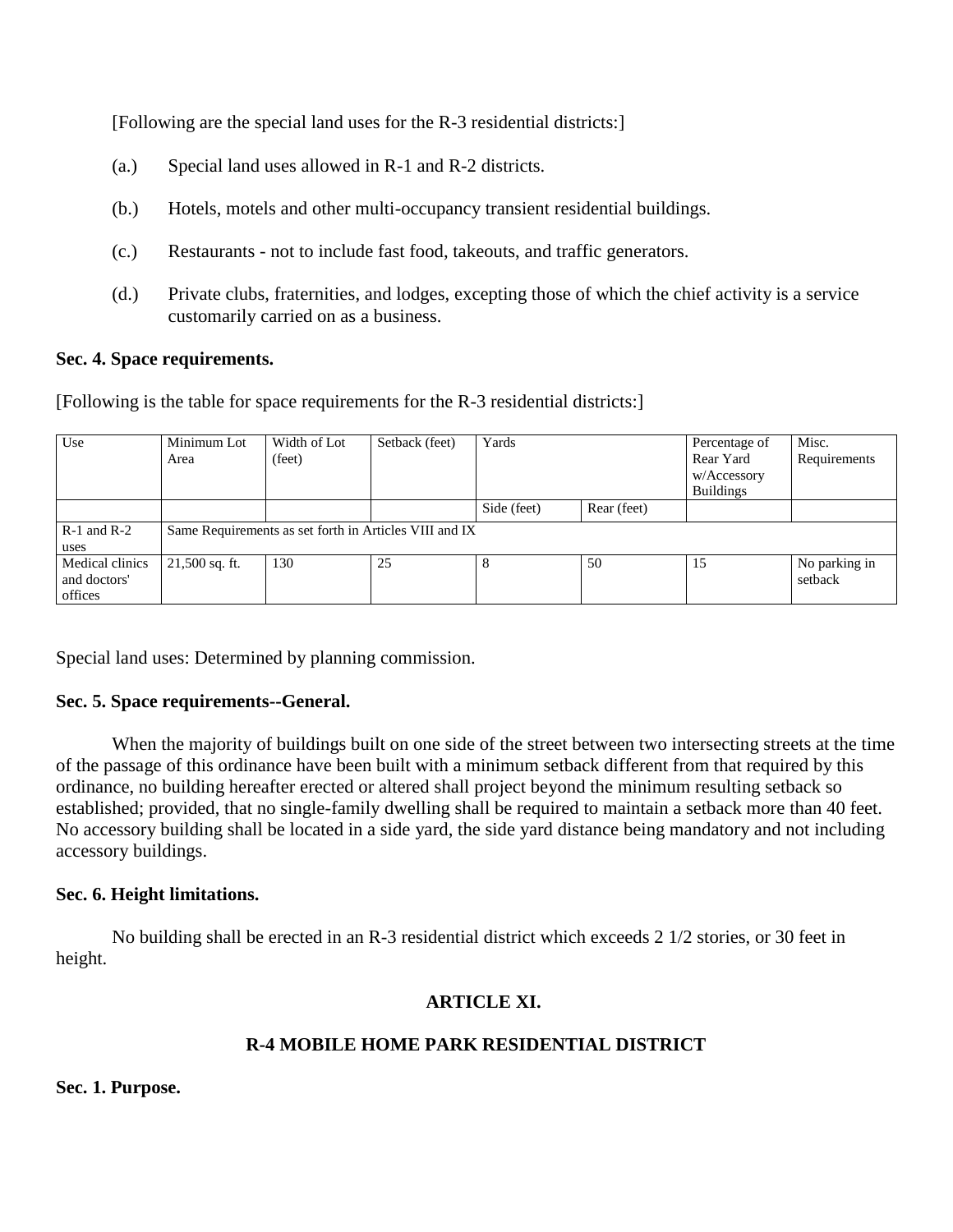The purpose of [an] R-4 mobile home park residential district is to provide for areas in which mobile home parks are permitted as the single principal use.

# **Sec. 2. Principal permitted uses.**

[Following are the principal permitted uses for the R-4 mobile home park residential district:]

[(a.)] Mobile home parks [are to be as] licensed under Act 419 of the Public Acts of 1976 [repealed--see now MCL 125.2301 et seq.] as amended from time to time and as licensed pursuant to the requirements of the said Act and all other state laws applicable to such installations. A mobile home park does not include a mobile home sales lot or the retail sales of mobile homes except the incidental transfer from one occupant-owner to another of a mobile home already located in a regulated mobile home park.

[(b.)] Wireless communication antenna - with site plan. (Ord. of 8-23-1999)

# **Sec. 3. Special land uses.**

[Special land uses for R-4 mobile home park residential districts are as follows:] None.

# **ARTICLE XII.**

# **R-5 AGRICULTURAL AND RESORT USES**

# **Sec. 1. Purpose.**

Agricultural districts involve larger tracts of land, farming, forestry and other rural uses and activities, and large tract rural residential uses. Because of the remoteness of agricultural districts, special land uses which do not adversely affect the rural character of the district may be allowed which might not otherwise be allowed in more densely populated areas. Such special uses would not include, however, uses which attract high traffic load, excessive noise, light or smoke emission or industrial type uses.

# **Sec. 2. Principal permitted uses.**

[Following are the principal permitted uses for the R-5 agricultural and resort uses:]

- (a.) All principal uses allowed in R-1 residential districts, subject, however, to space requirements set forth in this article.
- (b.) General farming, agricultural and horticultural uses.
- (c.) Animal and livestock farms.
- (d.) Poultry raising and poultry ranches.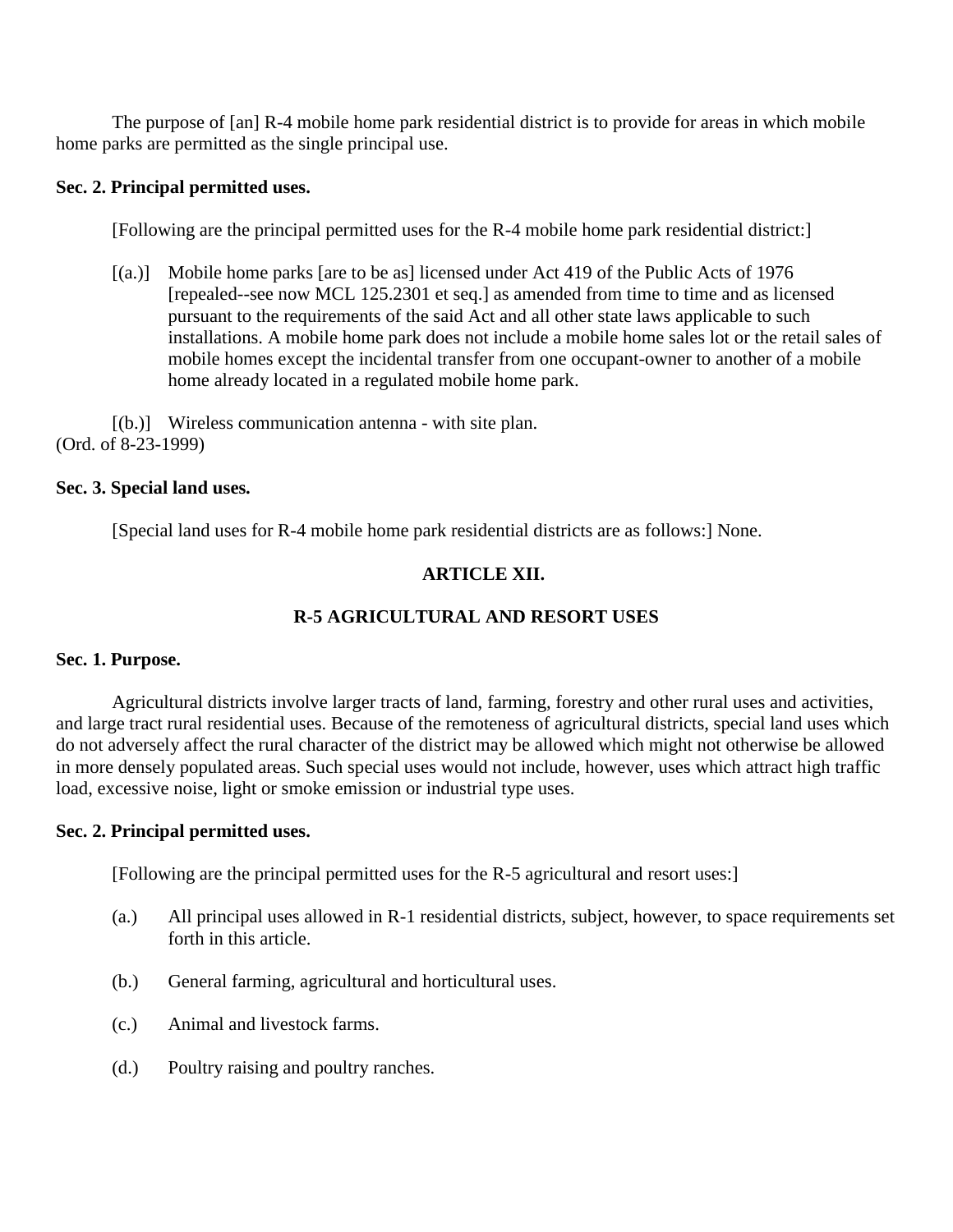- (e.) Riding stables with a minimum size of 40 acres.
- (f.) Greenhouses and nurseries.
- (g.) Hobby farming and gardening on five acres or more.
- (h.) Reforestation and tree farms.
- (i.) Truck gardening.
- (j.) Dairy farming.
- (k.) Agricultural experimentation.
- (l.) Fish hatcheries.
- (m.) Any agricultural type use not incompatible with those set forth above.

# **Sec. 3. Special land uses.**

[Following are the special land uses for the R-5 agricultural and resort uses:]

- (a.) Nursing and convalescent homes.
- (b.) Wildlife and hunting preserves.
- (c.) Animal feedlots and structure farming.
- (d.) Earth removal quarrying, gravel processing, mining, sand mining and related mineral extraction activities.
- (e.) Lagoon and spraying areas, sewage disposal and soil enrichment areas.
- (f.) Sanitary landfills licensed in accordance with Act of 641 of the Public Acts of 1978, MCL 299.401 et seq. [Repealed--see now MCL 324.11501 et seq.].
- (g.) Kennels, veterinary hospitals and clinics.
- (h.) Radio, television and communications towers.
- (i.) Cemeteries.
- (j.) Water impoundment and manmade lakes.
- (k.) Hotels, motels, golf courses, parks and playgrounds, marinas and resort installations.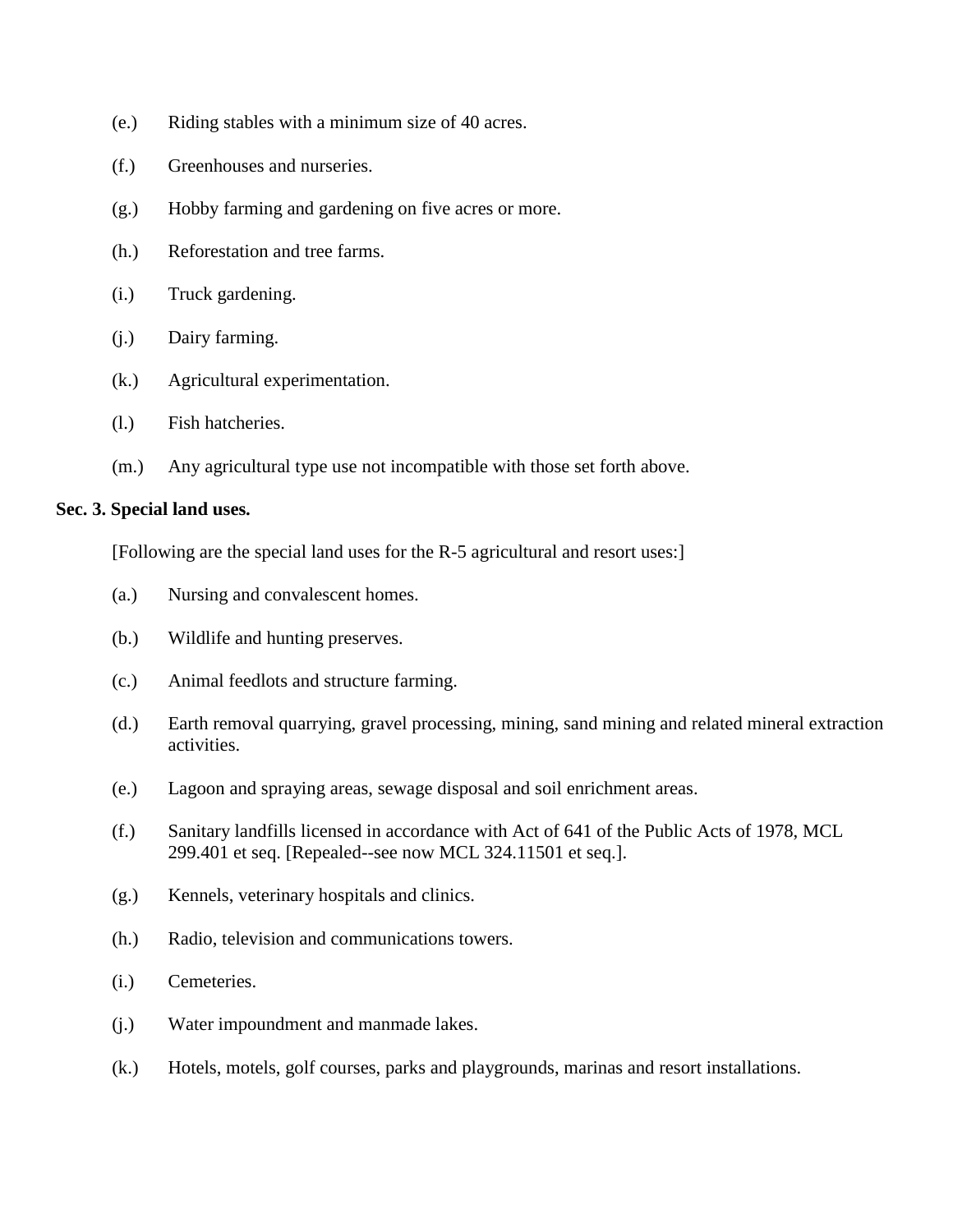- (l.) Private landing fields.
- (m.) Home occupations.
- (n.) Wireless communication towers.

# **Sec. 4. Space requirements.**

[Following is the table for space requirements for the R-5 agricultural and resort uses:]

| Use                                                                                                                                             | Minimum Lot<br>Area  | Width of Lot<br>(feet) | Setback (feet)  | Yards           |             | Percentage of<br>Rear Yard<br>w/Accessory<br><b>Buildings</b> | Misc.<br>Requirements                               |
|-------------------------------------------------------------------------------------------------------------------------------------------------|----------------------|------------------------|-----------------|-----------------|-------------|---------------------------------------------------------------|-----------------------------------------------------|
|                                                                                                                                                 |                      |                        |                 | Side (feet)     | Rear (feet) |                                                               |                                                     |
| R-1 uses<br>involving<br>single-family<br>dwellings only<br>with no other<br>uses connected<br>except in<br>sections 25, 26,<br>27, 34, 35, 36  | 1 acre               | 150                    |                 |                 |             |                                                               | None                                                |
| R-1 uses<br>involving<br>108,900 sq. ft.<br>Single-family<br>dwellings only<br>with no other<br>uses connected<br>in sections, 27,<br>34        | $2.5$ acres $200$    | $\overline{40}$        | $\overline{25}$ | 150             |             | None                                                          |                                                     |
| R-1 uses<br>involving<br>217,800 sq. ft.<br>Single-family<br>dwellings only<br>with no other<br>uses connected<br>in sections 25,<br>26, 35, 36 | $\overline{5}$ acres | 300                    | $\overline{50}$ | $\overline{25}$ | 150         |                                                               | None                                                |
| Other R-1 uses                                                                                                                                  | 5 acres              | 330                    | 100             | 50              | 100         | 30                                                            | None                                                |
| Riding stables                                                                                                                                  | 40 acres             | 1320                   | 200             | 100             | 100         | None                                                          | None                                                |
| All other<br>permitted<br>principal uses                                                                                                        | 10 acres             | 330                    | 100             | $\overline{50}$ | 100         | $\overline{30}$                                               | Driveways and<br>entry roads may<br>be in side yard |

(Ord. of 9-18-2006)

# **Sec. 5. Space requirements--General.**

When the majority of buildings built on one side of the street between two intersecting streets at the same time of the passage of this ordinance have been built with a minimum setback different from that required by this ordinance, no building hereafter erected or altered shall project beyond the minimum resulting setback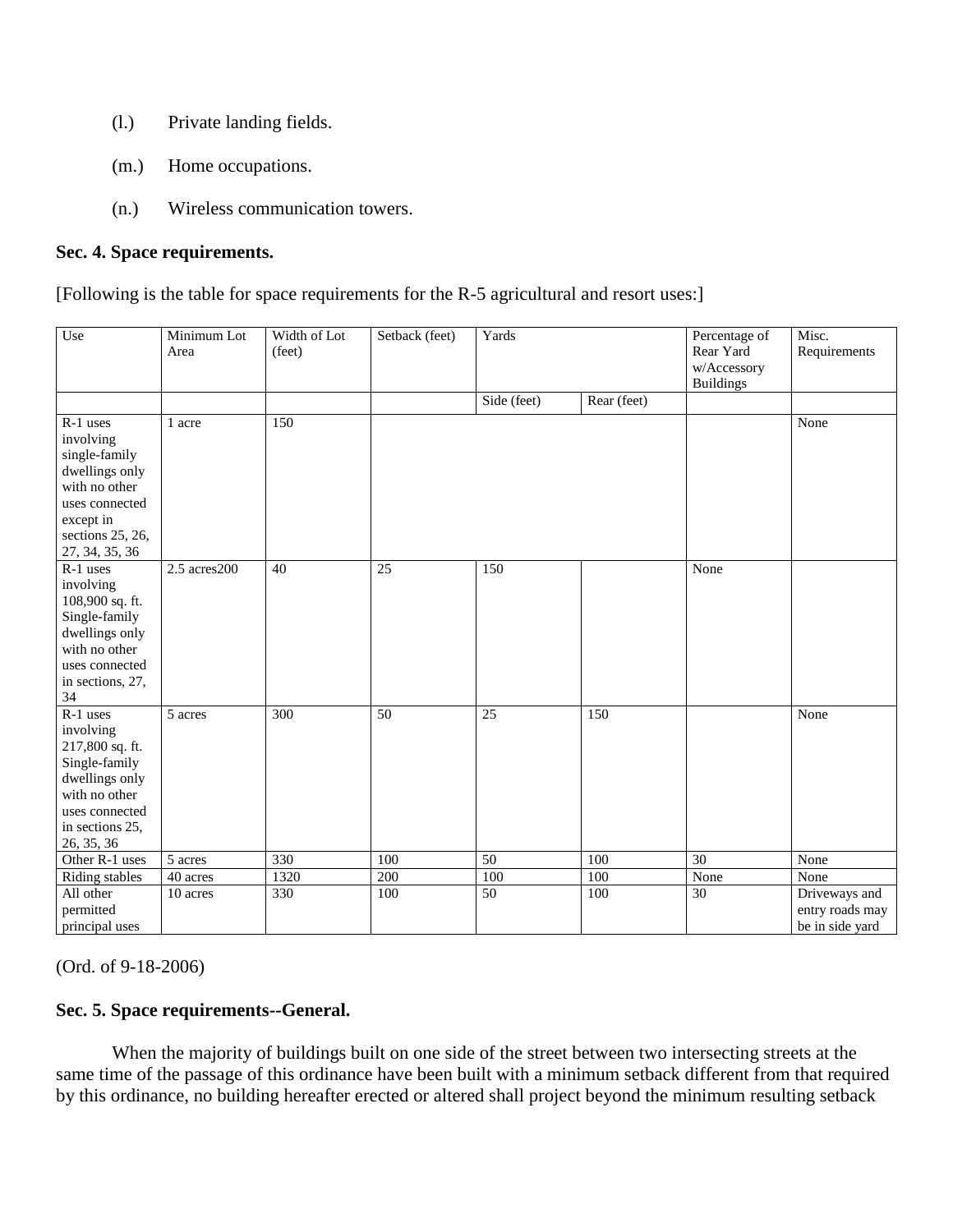so established; provided, that no single-family dwelling shall be required to maintain a setback more than is required by section 4 of this article. No accessory building shall be located in a side yard, the side yard distance being mandatory and not including accessory buildings. (Ord. of 9-18-2006)

## **Sec. 6. Height limitations.**

No structure or building shall be erected which exceeds 2 1/2 stories, or 30 feet in height in the agricultural and resort district, except for farm structures, such as barns and silos or special land uses.

# **ARTICLE XIII.**

# **C-1 COMMERCIAL DISTRICT**

### **Sec. 1. Purpose.**

This district is designed to provide indoor retail sales and commercial service uses catering to the general public as distinguished from industrial, general business or wholesale commercial uses. C-1 commercial uses are primarily needed to serve nearby residential areas. Commercial uses which create offensive and loud noises, vibrations, smoke, glare or heavy traffic are not intended for C-1 commercial districts. C-1 commercial districts are expected to be clustered and strip development of commercial uses in such districts along major thoroughfares or streets is discouraged.

### **Sec. 2. Principal permitted uses.**

[Following are the principal permitted uses for the C-1 commercial districts:]

- (a.) Indoor retail sales businesses where no assembling, treatment or manufacturing is required, including such uses as food markets, drug stores, clothing stores, shoe stores, jewelry, gift, book, stationery, music, musical instrument, variety, dry goods, notions, appliance stores.
- (b.) Offices, including professional, business, real estate and similar offices.
- (c.) Small retail shops including some which may involve preparation, such as bakeries, candy shops, dry cleaning, laundry, tailoring, dressmaking shop, photographic studios.
- (d.) Restaurants, including take-out, carry-out or drive-in restaurants.
- (e.) Indoor theaters.
- (f.) Barbershops, beauty parlors, shoe repair shops and similar service-oriented establishments.
- (g.) Funeral parlors and mortuaries.
- (h.) Churches, museums, schools, government buildings.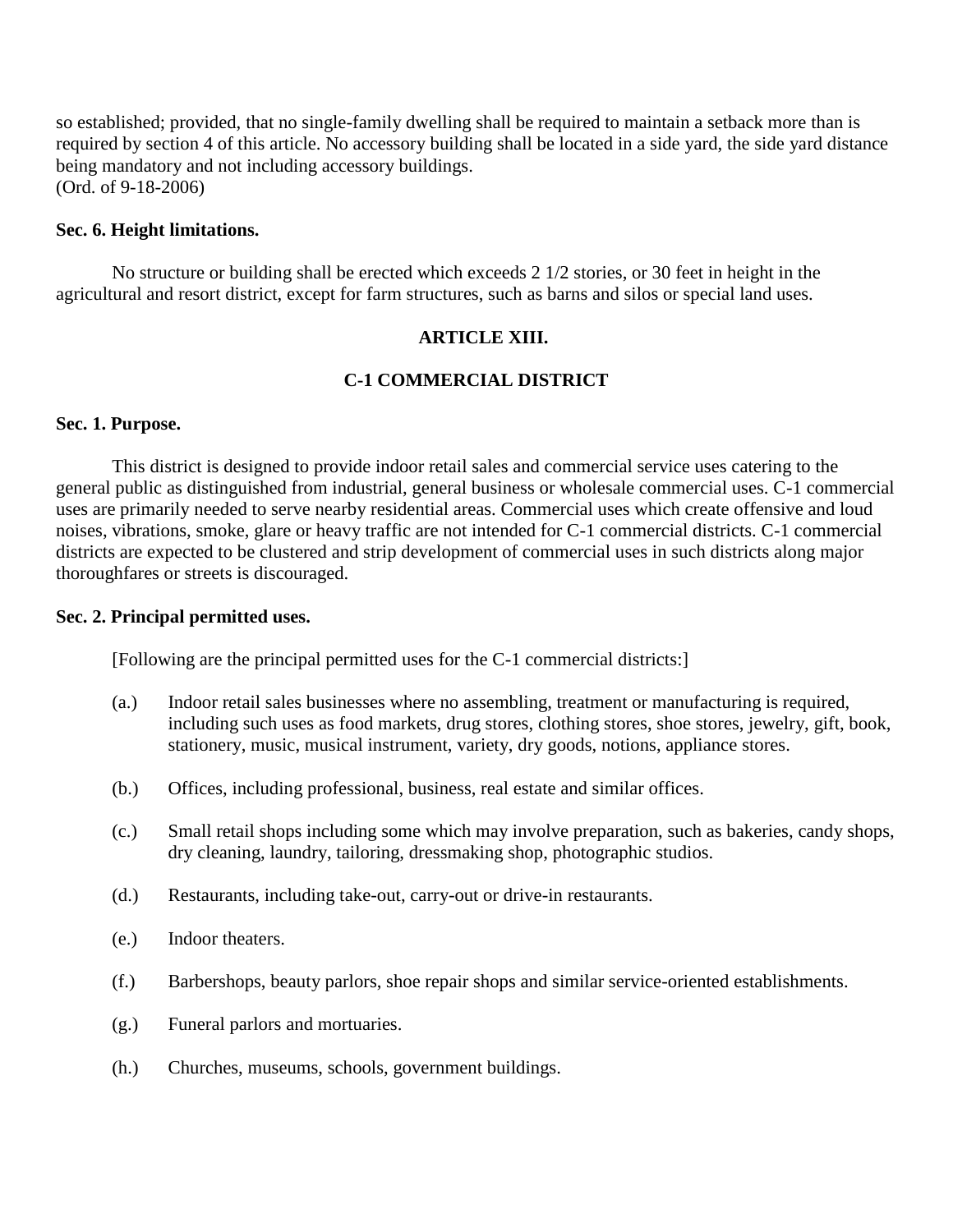(i.) Wireless communication antenna - with site plan. (Ord. of 7-5-2005)

# **Sec. 3. Special land uses.**

[Following are the special land uses for the C-1 commercial districts:]

- (a.) Automobile gas stations.
- (b.) Bowling alleys.
- (c.) Miniature golf.
- (d.) Indoor recreation facilities, such as penny arcades, etc.
- (e.) Hotels, motels.
- (f.) No use involving outdoor displays or sales of merchandise shall be approved in C-1 Districts.

(g.) Wireless communications facilities. (Ord. of 7-18-2005)

# **Sec. 4. Space requirements.**

[Following is the table for the space requirements for the C-1 commercial districts:]

| Use                                                    | Maximum<br>Floor Area<br>Permitted | Minimum Lot<br>Area | Width of Lot<br>(feet) | Setback (feet) | Yards       |             | Percentage of<br>Rear Yard<br>w/Accessory<br><b>Buildings</b> | Misc.<br>Requirements                                                                      |
|--------------------------------------------------------|------------------------------------|---------------------|------------------------|----------------|-------------|-------------|---------------------------------------------------------------|--------------------------------------------------------------------------------------------|
|                                                        |                                    |                     |                        |                | Side (feet) | Rear (feet) |                                                               |                                                                                            |
| All C-1 Uses<br>except those<br>listed below           | None<br>imposed                    | 13,000 sq. ft.      | 100                    | 25             | 8           | 25          | 30                                                            |                                                                                            |
| Indoor<br>theaters                                     | None<br>imposed                    | 13,000 sq. ft.      | 100                    | 25             | 8           | 25          | 30                                                            | No parking in<br>setback or<br>side yards                                                  |
| Churches,<br>libraries.<br>museums and<br>gov't bldgs. | None<br>imposed                    | 3 acres             | 165                    | 50             | 50          | 50          | None                                                          | No parking in<br>setbackSpecia<br>1 land uses:<br>Determined<br>by planning<br>commission. |

# **Sec. 5. Space requirements--General.**

When the majority of buildings built on one side of the street between two intersecting streets at the time of the passage of this ordinance have been built with a minimum setback different from that required by this ordinance, no building hereafter erected or altered shall project beyond the minimum resulting setback so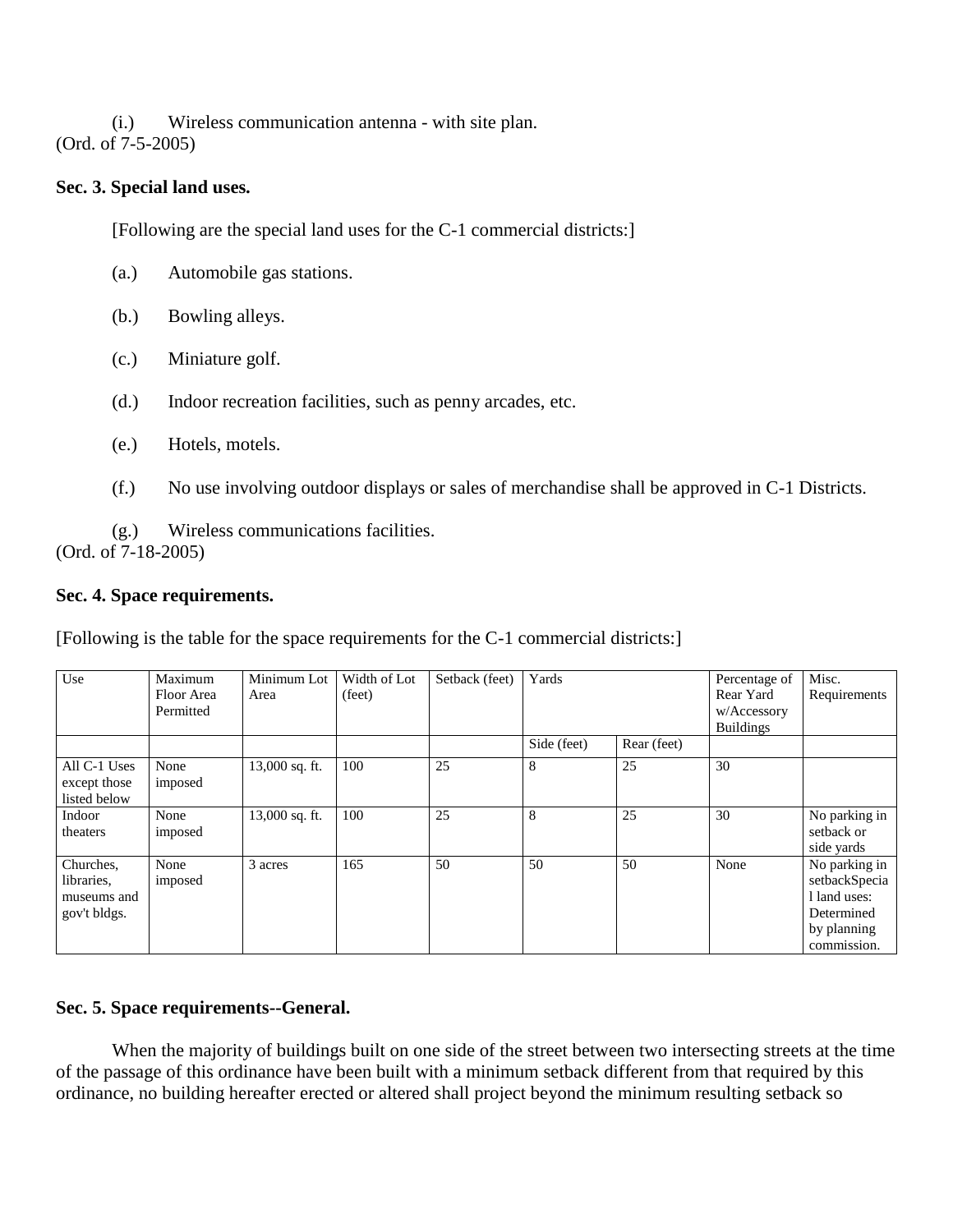established. No accessory building shall be located in a side yard, the side yard distance being mandatory and not including accessory buildings.

## **Sec. 6. Height limitations.**

No structure or building shall be erected which exceeds 3 1/2 stories, or 40 feet in height.

# **ARTICLE XIV.**

# **C-2 COMMERCIAL DISTRICT**

### **Sec. 1. Purpose.**

The C-2 commercial district is designed to permit commercial activities involving larger installations and also involving wholesale and other commercial uses which relate to the industrial community as well as retail and consumer sales uses. It is intended that such uses be clustered rather than constructed in strip developments along thoroughfares.

## **Sec. 2. Permitted principal uses.**

[Following are the principal permitted uses for the C-2 commercial districts:]

- (a.) Any use permitted in the C-1 commercial district as a principal permitted use.
- (b.) Outdoor theaters.
- (c.) Golf driving ranges and miniature golf courses.
- (d.) Hotels and motels.
- (e.) Gasoline filling stations and public garages.
- (f.) Any large commercial use not involving manufacturing, warehousing or preparation on the premises.
- (g.) Shopping centers and shopping malls.
- (h.) Public carrier, private transportation, railroad or other terminals.
- (i.) Storage facilities for private residential personal property, designed with separated and distinct building units (without access between units), not adaptable for commercial or industrial warehousing.

(j.) Wireless communication antenna - with site plan. (Ord. of 7-5-2005)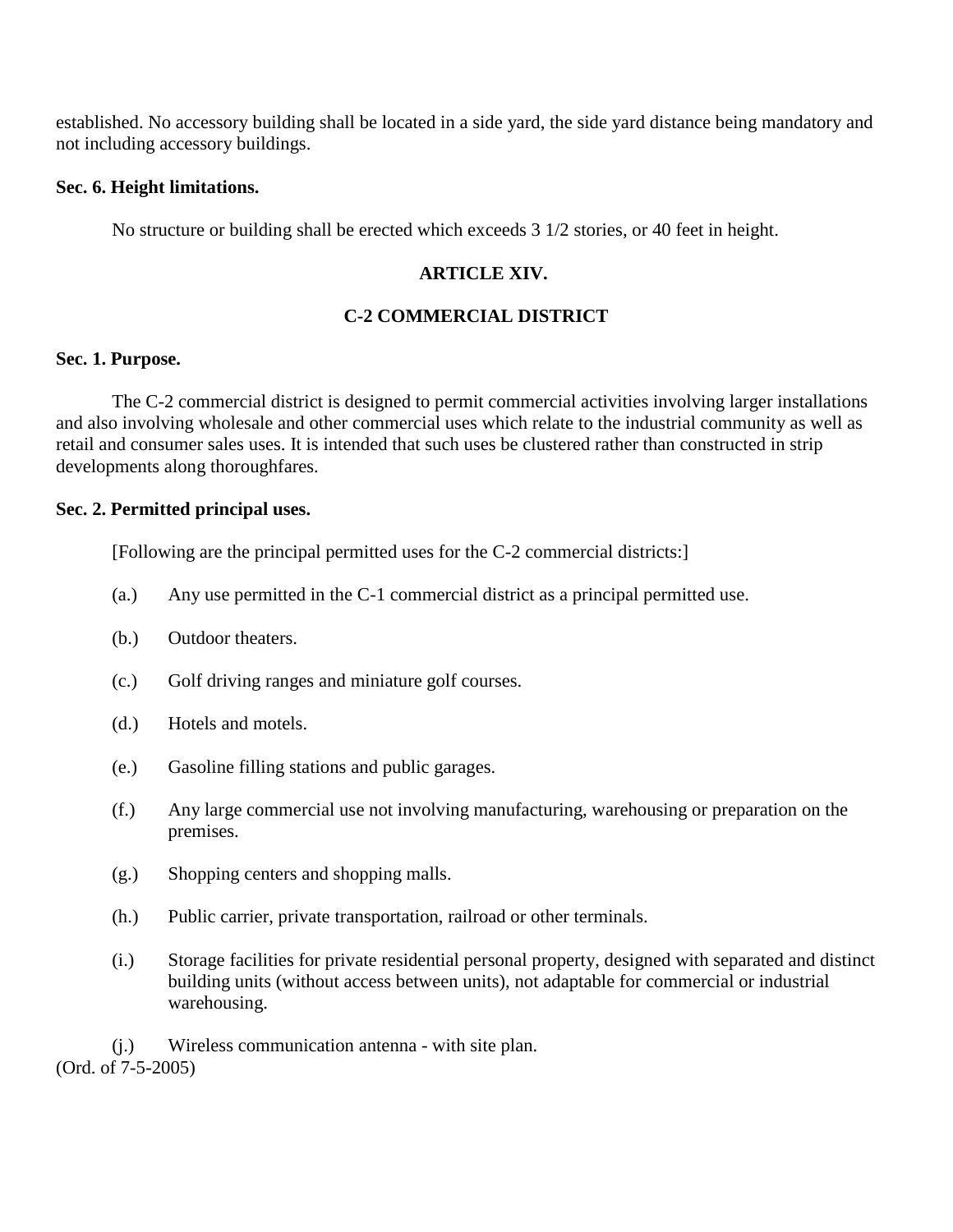## **Sec. 3. Site plan submission.**

No permitted principal use shall be commenced, erected, constructed or allowed unless site plan review and approval has occurred. The planning commission shall have the right to approve all setbacks, minimum of floor space requirements, and locations of all buildings and improvements, provided that setbacks shall be at least the same as those required in the C-1 commercial district. No buildings or improvements shall be allowed, except essential services, in any setback, side yard or rear yard in C-2 commercial districts.

# **Sec. 4. Special land uses.**

[Following are the special land uses for the C-1 commercial districts:]

- (a.) Any principal permitted use or any commercial use involving outdoor sales of merchandise is a special land use and must be approved as such by the planning commission. This includes sales lots for vehicles, mobile homes, boats, recreational equipment and similar uses.
- (b.) All special land uses permitted in C-1 commercial districts are, unless designated principal permitted uses herein, also allowed as special land uses in C-2 commercial districts.
- (c.) C-2 commercial zones in this township may also include, as special land uses, light assembly or fabricating businesses which assemble premanufactured parts or materials by processes performed manually or with small hand tools or fixtures and light capacity conveyors. Such uses shall not be performed out of doors. In determining whether to grant a special land use, the planning board shall determine that the proposed use is compatible with commercial uses surrounding the proposed use and with commercial uses intended by this article, and may impose reasonable conditions to accomplish said compatibility.
- (d.) Sexually oriented businesses as allowed by ordinances.

(e.) Wireless communications facilities. (Ord. of 6-16-2003; Ord. of 7-18-2005)

# **Sec. 5. Space requirement--General.**

When the majority of buildings built on one side of the street between two intersection streets at the time of the passage of this ordinance have been built with a minimum setback different from that required by this ordinance, no building hereafter erected or altered shall project beyond the minimum resulting setback so established. No accessory building shall be located in a side yard, the side yard distance being mandatory and not including accessory buildings.

# **Sec. 6. Height limitations.**

No structure or building shall be erected which exceeds 3 1/2 stories, or 40 feet in height.

# **ARTICLE XV.**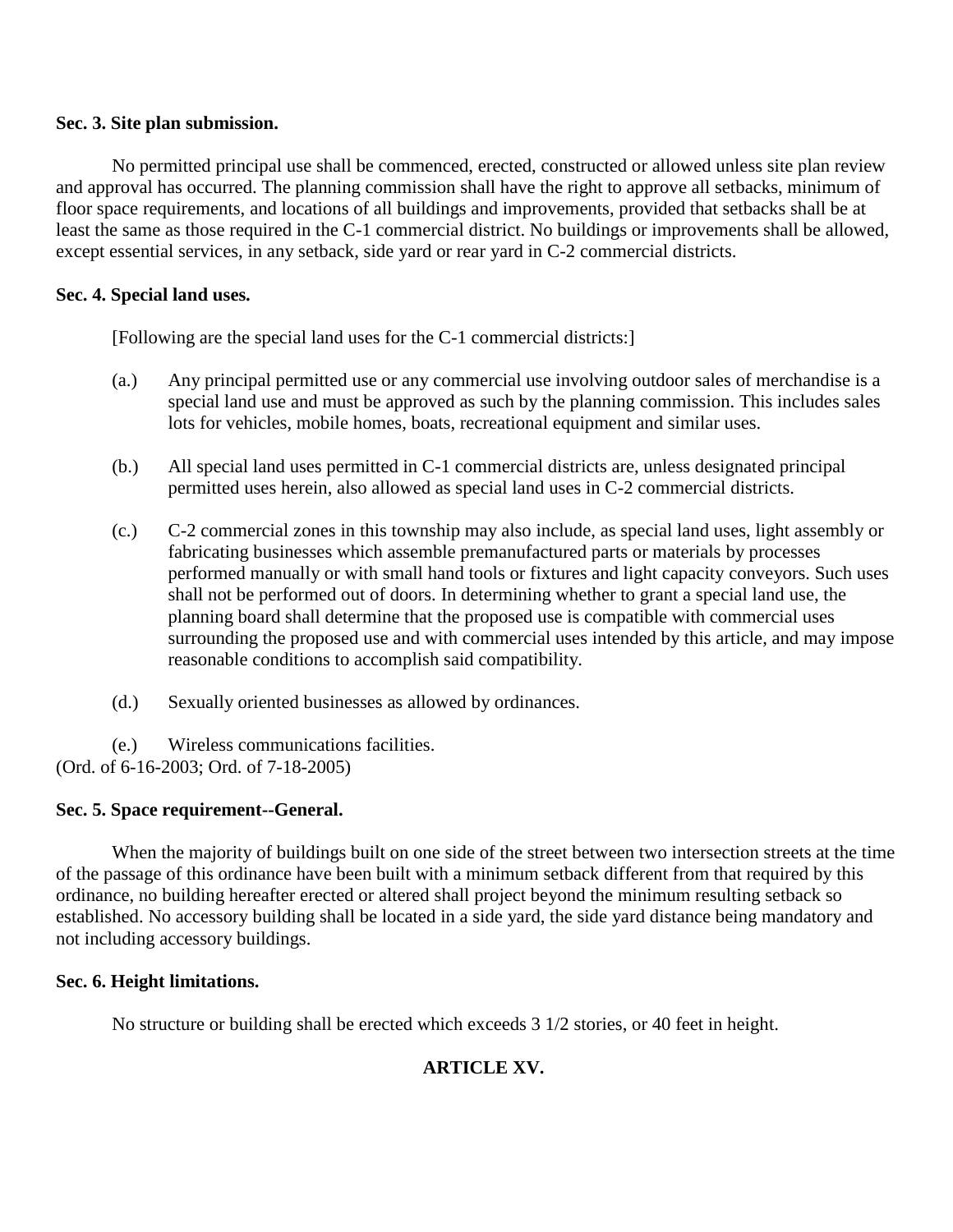# **I-1 INDUSTRIAL DISTRICT**

### **Sec. 1. Purpose.**

The regulations of this district are intended to provide land for various types of industrial and manufacturing uses that are compatible with one another. The lands included in this district are those suited for use primarily by industries characterized by low land coverage, the absence of objectionable external effects, the possibility of large setbacks, attractive building architecture, and large, landscaped, park-like areas. The purpose of the district is to provide suitable sites for such uses, while making certain that such uses will be compatible with adjacent or surrounding districts. To these ends, development is limited to a low concentration, external effects being minimized, and permitted uses are limited to those which are adapted to an environment of this nature. The regulations are also designed to stabilize and protect the essential characteristics of the district by excluding uses which would have a detrimental effect upon the orderly development and functioning of the district. nonlisted but allowable manufacturing plants and uses shall have performance characteristics similar to those uses listed in this district in that they emit a minimum of noise, vibration, smoke, dust, dirt, toxic or offensive odors or gases, glare, electromagnetic or atomic radiation. All uses located within this district shall be so designed, constructed and operated that there is no production of sound discernible at the lot lines in excess of the average intensity of street and traffic noise at the lines, nor any production of heat or glare discernible, at the same point.

# **Sec. 2. Principal permitted uses.**

[Following are the principal permitted uses for the I-1 commercial districts:]

- (a.) Special trade contractors, building materials and wholesalers.
- (b.) Public utilities and communications, including buildings as well as microwave installations, transmitting or receiving towers.
- (c.) Warehousing, both refrigerated and general storage.
- (d.) Industrial plants which manufacture, process or assemble products such as agricultural products, food and kindred products (not including slaughterhouses or rendering plants), furniture and fixtures, converted paper and paperboard products, electrical goods, hardware, plumbing, heating products, biological products, drugs, medical and pharmaceutical preparation, glass products made of purchased glass, electronic components and accessories, professional scientific and controlling instruments and parts, toys, jewelry, athletic goods, musical instruments, photographic and optical products, office computing and accounting machines, jobbing and repair machine shops, monuments or stone products, tool and die shops, machine shops, publishing, printing, and any manufacturing or industrial use similar to those listed herein.
- (e.) Research installations involving industrial, scientific or business research, development, testing laboratories, and offices.
- (f.) Lumberyards.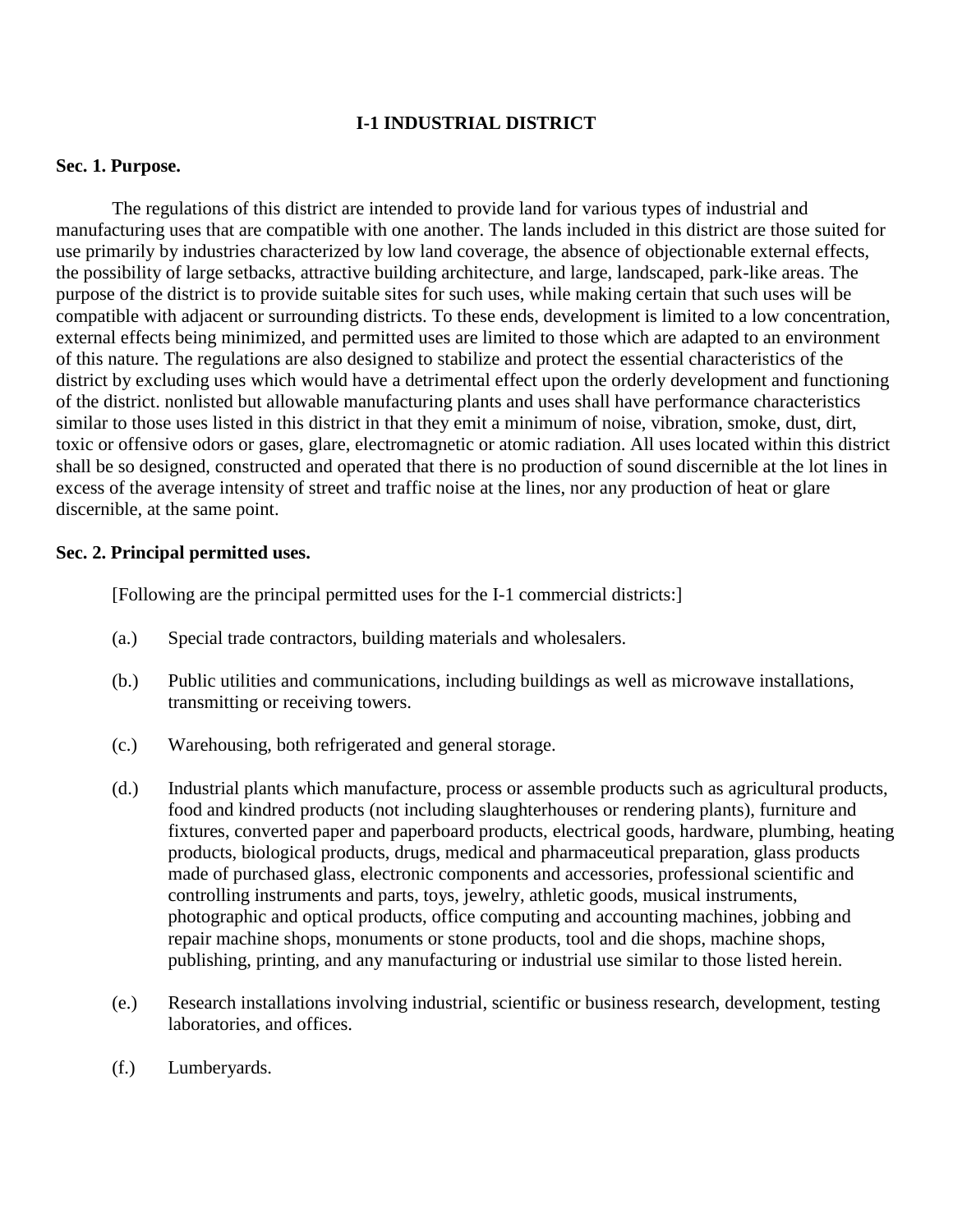#### **Sec. 3. Site plans.**

Site plans containing all setbacks, side yards and rear yards, as well as height limits, building locations, parking driveways, open spaces and other proposed uses of land in these districts are required to be submitted before any use may be commenced, constructed or used. The planning commission shall determine all of said matters in approving a site plan, provided that no setback shall be less than 50 feet, no rear yard less than 50 feet, and no side yard less than according to the following schedule: one-story building - 15 feet, two-story building - 20 feet, three-story building - 25 feet, and four-story building 30 feet. Provided, however, that where an I-1 district abuts a residential district (R-1 through R-4), agricultural district (R-5), or C-1, or C - 2 district, no setback shall be less than 100 feet. Provided further, however, that where an I – 1 district side yard abuts a  $R - 1$  through R - \$,  $R - 5$ ,  $C - 1$ , or  $C - 2$  district, that side yard setback shall be no less than 50 feet. Provided further, however, that where I – 1 district rear yard abuts a R – 1 through R – 4, R – 5, C – 1, C – 2 district, that rear yard setback shall be no less than100 feet. The Planning Commission may require a reasonable buffer area. Adverse effects or impacts upon adjoining incompatible land uses shall be minimized be appropriate screening, fencing, and/or landscaping. Maximum height of any building shall be four stories, but no greater than 60 feet.

Amended February 02, 2015

# **Sec. 4. Special land uses.**

[Following are the special land uses for the C-1 commercial districts:]

- (a.) Mining operations.
- (b.) Wireless communication towers.

#### **Sec. 5. Outdoor storage.**

Outdoor storage is allowed in the rear yard area of a property in this district, but it must be screened from adjoining premises which is in a zoning district other than I-1 or I-2, and from public streets by a solid fence, wall, or natural screening deemed adequate for the purpose by the planning commission in its site plan review.

### **ARTICLE XVI.**

# **I-2 INDUSTRIAL DISTRICT**

#### **Sec. 1. Purpose.**

This district is intended to provide land for the more intense type of industrial and manufacturing uses which are usually located deep within the industrial areas of the Township and downwind from residential and business areas. Regulations to minimize their incompatibility with other districts are the minimum requirement for mutual protection of the industrial areas, and to that end, the district should not be adjacent to any residential or business districts, if such abutment can possibly be avoided.

#### **Sec. 2. Principal permitted uses.**

[Following are the principal permitted uses for the I-2 commercial districts:]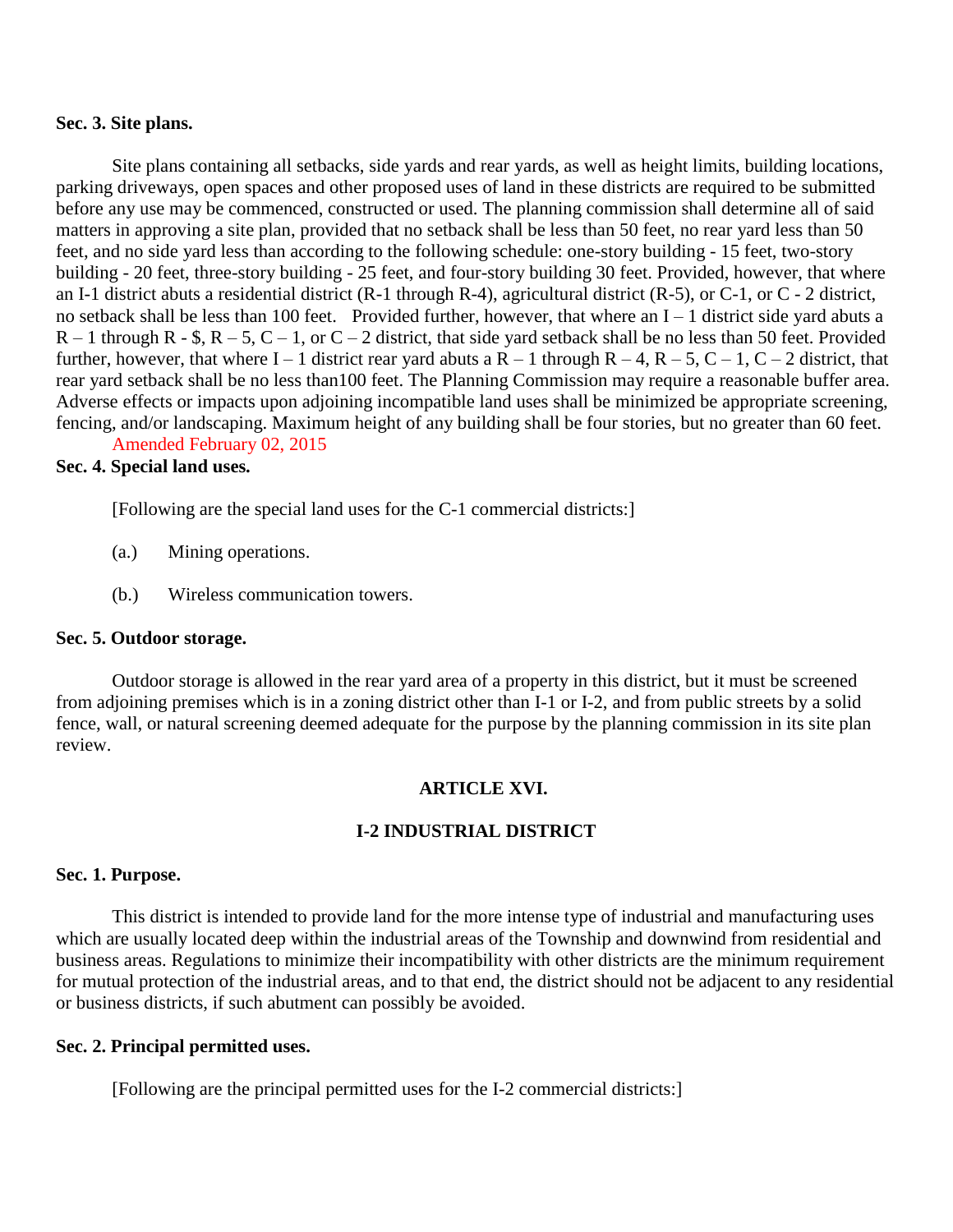- (a.) The primary principal permitted use in I-2 industrial areas is industrial and manufacturing uses in large installations or in forms which involve significant emanation of noise, glare and other environmentally adverse effects. Such uses will include, for example, chemical plants, steel plants, foundries, manufacturers of automobile parts, industrial machinery or equipment, and other heavy industrial uses.
- (b.) Bulk storage of refined petroleum products.
- (c.) General construction contractors involved in heavy construction and general building.
- (d.) Airports.

# **Sec. 3. Site plans.**

All uses in I-2 require site plan approval before use commencement or construction, and the planning commission shall impose reasonable regulations regarding setbacks, side yard, rear yard, screening and other requirements to avoid adverse effects on surrounding property. Maximum height of any building shall be four stories, but no greater than 60 feet. No setback shall be less than 100 feet, no rear yard less than 100 feet, and no side yard less than according to the following schedule: one-story building - 25 feet, two-story building - 30 feet, three-story building - 35 feet, and four-story building - 40 feet. Provided, however, that where an I-2 district abuts a R-1 through R-4, R-5, C-1, C-2 district no setback shall be less than 200 feet. Provided further, however, that where an I – 2 district side yard abuts a R – 1 through R – 4, R – 5, C – 1, C – 2 district, that side yard setback shall be no less than 100 feet. Provided further, however, that where an I – 2 district rear yard abuts a R – 1 through R – 4, R – 5, C – 1, or C – 2 district, that rear yard setback shall be no less than 100 feet. The planning commission may require a reasonable buffer area. Adverse effects or impacts upon adjoining incompatible land uses shall be minimized by appropriate screening, fencing, and/or landscaping. All setbacks, side yards and rear yards shall be clear of any above ground improvements. Amended February 02, 2015

# **Sec. 4. Special land uses.**

[Following are the special land uses for the I-2 commercial districts:]

(a.) Any installation which requires a single building containing more than 20,000 square feet shall be considered a special land use and shall require such a permit. Any installation requiring a building in excess of the height requirements shall be considered a special land use.

- (b.) Salvage yards.
- (c.) Wireless communication towers.

# **ARTICLE XVII.**

# **ENFORCEMENT**

# **Sec. 1. Zoning administrator--Functions.**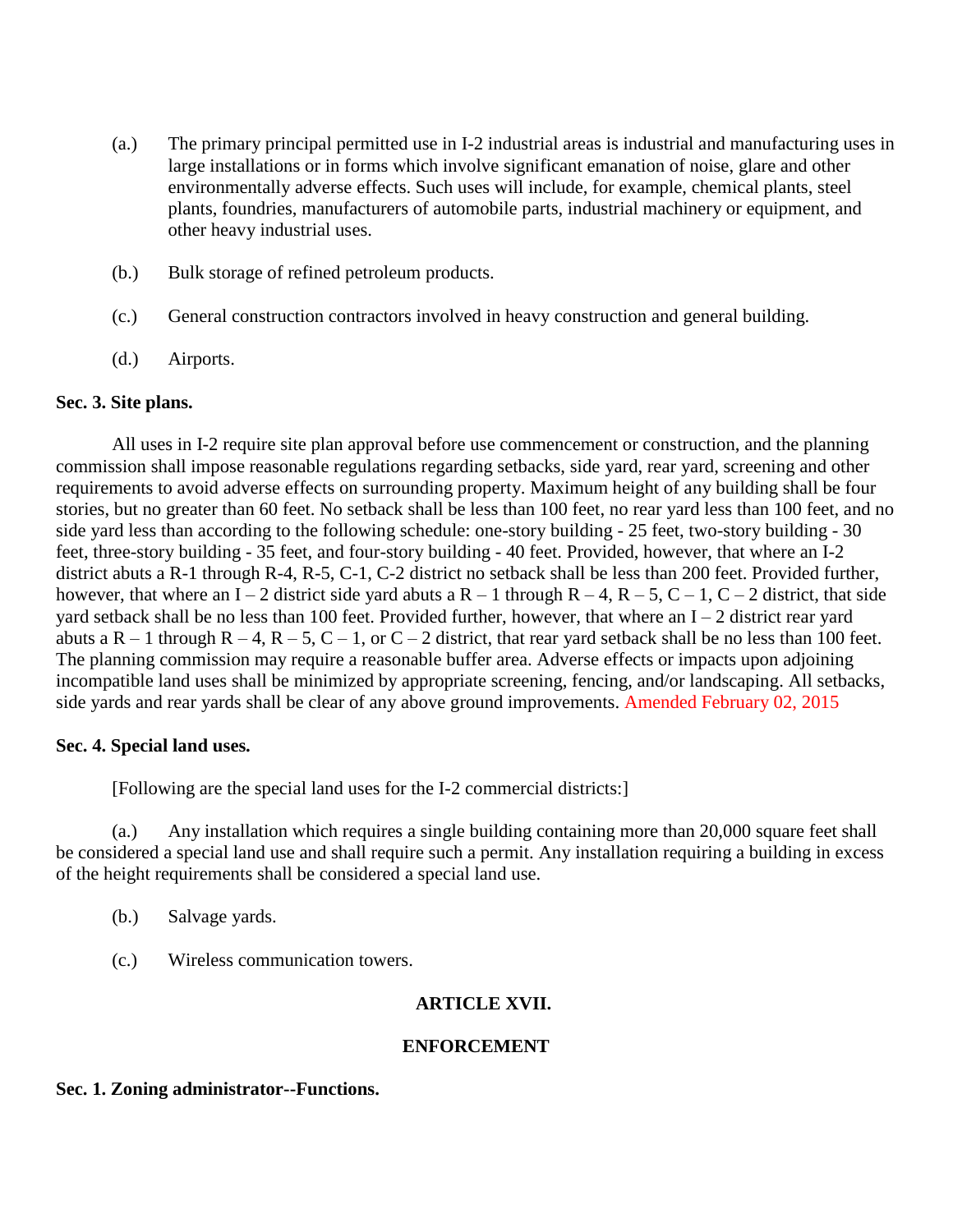The zoning administrator of the Township of Egelston is the official primarily charged with the enforcement of this ordinance. He is the official to whom all site plans, special land use and planned unit development applications are submitted, and because no building permit may be issued for any construction until zoning requirements are met, the zoning administrator must pass on the building permit and approve same. The zoning administrator shall be consulted, therefore, in the event any land use activity is contemplated by any person.

## **Sec. 2. Zoning administrator's decision--Appeals.**

Decisions by the zoning administrator vis-a-vis zoning issues (as opposed to building code compliance), shall be referred to the zoning board of appeals for review or interpretation. Since the zoning administrator often administers matters which are planning commission concerns, especially as they involve site plans, special land uses or planned unit developments, informal but not binding review of zoning administrator decisions may be sought at regular or special meetings of the planning commission and considered on its agenda. However, the planning commission is not an adjudicatory body, and if actual decisions of the zoning administrator are contested, they shall be finally determined by the zoning board of appeals.

### **Sec. 3. Building inspector.**

The building inspector's duties are set forth elsewhere in the township ordinances and particularly in the building and other codes which have been adopted. The building inspector is primarily responsible for the review and issuance of building permits. If the building inspector is not the same person as the zoning administrator, both such officials must be consulted before the issuance of a building permit.

### **Sec. 4. Building permits required.**

It shall be unlawful for any person to commence excavations for, or construction of any building or structure, or structural change in any existing building or structure without first obtaining a building permit from the appropriate township officer. No permit shall be issued for the construction, alteration or remodeling of any building or structure until an application has been submitted in accordance with the provisions of this ordinance, showing that the construction proposed is in compliance with the provisions of this ordinance as well as the building code.

(a.) No plumbing or electrical permits shall be issued until the building inspector has determined that the plans and designated use indicates that the structure and the premises, if constructed as planned, will conform with the provisions of this ordinance.

### **Sec. 5. Building permits--Contents.**

Every application for a building permit shall be sworn to by the applicant as required by the building code and shall designate the existing and intended use of the structure or premises or part thereof which it is proposed to alter, erect, or extend. The number of housekeeping units existing and/or intended shall also be indicated. The application shall contain other required information and shall be accomplished by such drawings and plans as are requested by the building inspector.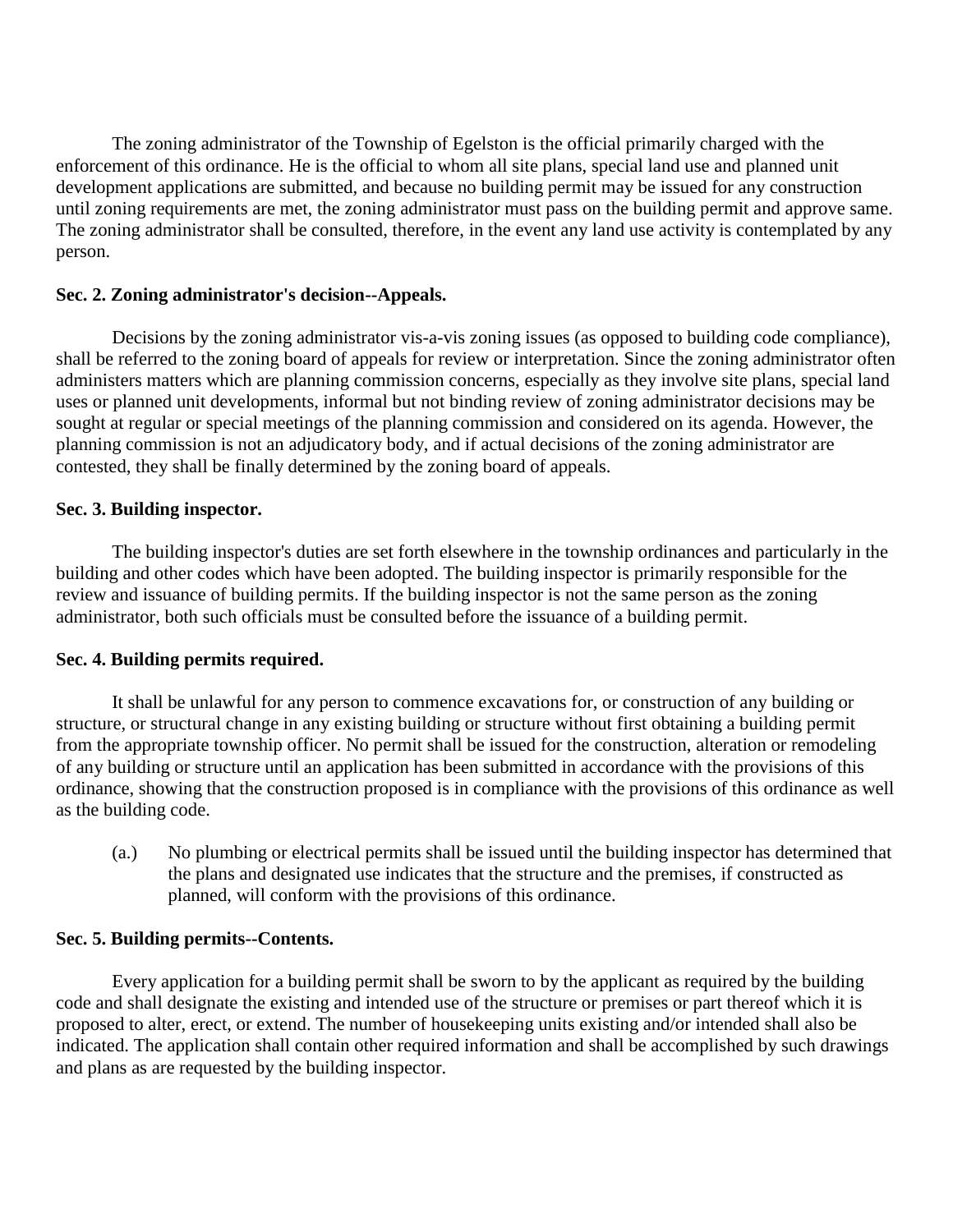- (a.) All dimensions shown on the before mentioned drawings or plans relating to the location and size of the lot or parcel involved in the permit, other than those lots which are part of a record subdivision, shall be based on a survey, which must be signed by a licensed professional engineer or land surveyor.
- (b.) All building permits which call for application of yard requirements (contained in this ordinance) shall have said yard dimensions indicated on the permit.
- (c.) The building inspector may waive portions of the foregoing requirements which fall under his administration and obviously are not necessary for determination of compliance with this ordinance.

### **Sec. 6. Certificates of occupancy.**

It shall be unlawful to use or permit the use of any structure, or premises hereafter altered, extended or erected, until the building inspector shall have issued a certificate of occupancy stating that the provisions of this ordinance have been complied with. It shall be unlawful to use or permit the use of any structure or premises, hereafter changed to different use, until the building inspector shall have issued a certificate of occupancy showing conformity with the provisions of this ordinance. Until such certificate has been issued, no township official shall grant a required license for the use proposed.

# **Sec. 7. Plat violations.**

Where it appears that an area has been subdivided in violation of the Plat Act in effect at the time by statute of the State of Michigan, no additional building permits shall be issued until such area is brought into compliance.

#### **ARTICLE XVIII.**

# **PLANNING COMMISSION**

#### **Sec. 1. Authority.**

Under the laws of the state of Michigan, together with Egelston Township Board Resolution of December 20, 1965, the duties, functions and authority of the Egelston Township zoning board and planning commission were combined and placed under the direction of the Egelston Township planning commission.

## **Sec. 2. Duties.**

It shall be the duty of the planning commission to study the township from its commercial, industrial, social, economic and agricultural phases. From its study and continued concern with such matters, the commission periodically and continually reviews the basic plan of the township known as the Egelston Township general development guide, reviews the zoning ordinance and map of the community, recommends on a continuing basis to the township board any changes or revisions in the same that should be accomplished, and holds statutory hearings on requested changes in zoning and submits recommendations regarding same to the township board. In addition, the planning commission, by this ordinance, and in accordance with state law,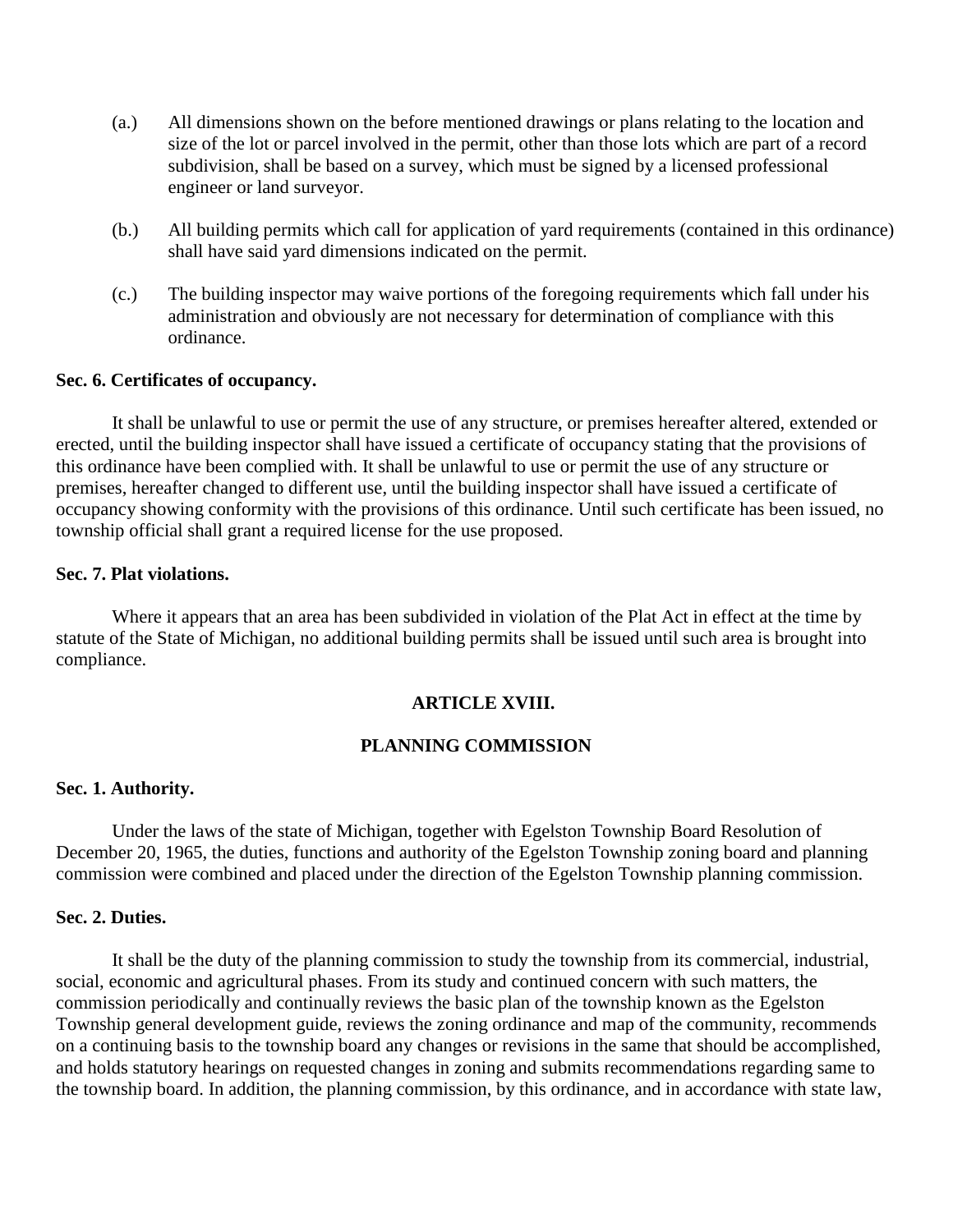has sole responsibility for decisions regarding site plans, special land uses and planned unit developments which may be submitted for the development of land in accordance with this ordinance.

### **Sec. 3. Scope of planning commission activity.**

The planning commission may for purposes enumerated in this zoning ordinance engage such employees, including technical assistance as it may require, with the concurrence of the township board. In making determinations or creating conditions for site plan, special land use or planned unit development approval or permits, the planning commission may use and apply nationally and statewide recognized standards, performance standards, codes, model regulations and ordinances, and shall maintain a record and library of such standards and material for continual use. The said records shall be available for public inspection at any and all times. Copies of said materials shall be supplied to any persons requesting the same at cost.

## **ARTICLE XIX.**

### **ZONING BOARD OF APPEALS\***

\* **State Law References:** Zoning board of appeals, MCL 125.3601 et seq.

### **Sec. 1. Functions and authority.**

 $\overline{\phantom{a}}$ 

\_\_\_\_\_\_\_\_\_\_

The zoning board of appeals shall hear all appeals under this ordinance, and further shall have a co-function of interpreting this ordinance, making decisions on matters coming within its jurisdiction and instructing the building inspector as to enforcement of its decisions. It shall further act on controversial questions as they may arise in the administration of this ordinance, including the final interpretation of zoning maps. It may fix rules and regulations to govern its own procedures sitting as a board of appeals. It shall hear and decide appeals from and review any order, requirements, decisions, or determination made by an administrative or other township official charged with the enforcement of this ordinance. It shall also hear and decide all matters referred to it, or upon which it is required to pass, under this ordinance. The concurring vote of a majority of the members of the board of appeals shall be necessary to reverse any order, requirement, decision or determination of any such administrative official, or to decide in favor of the applicant any matter upon which they are required to pass, under this ordinance, or to effect any variation in the ordinance. Such appeal may be taken by any person aggrieved or by an officer, department, board, or bureau of the township, County of Muskegon or State of Michigan. The grounds of every such determination shall be stated in writing.

#### **Sec. 2. Purpose.**

The zoning board of appeals is intended to relieve hardship cases and perform specific duties given them by the township board through the zoning ordinance. (Ord. of 3-2-2009)

### **Sec. 3. Membership and meetings.**

The zoning board of appeals shall consist of five members. The first member of the zoning board of appeals shall be a member of the township planning commission. A second member shall be a member of the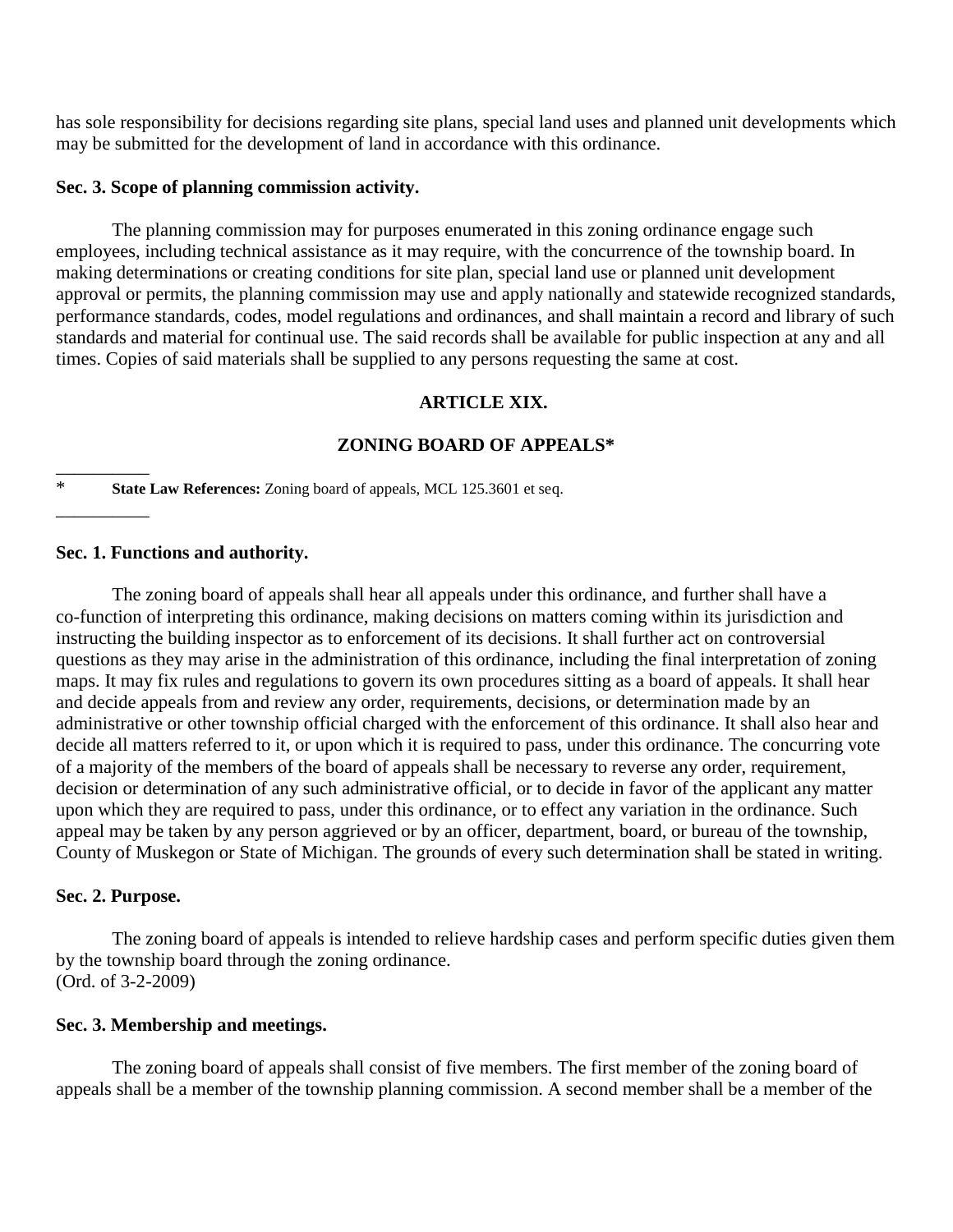township board, who may not serve as chairperson of the board of appeals. The remaining three members shall be selected by the township board from the electors of the township residing outside of any incorporated city or village. The members other than the planning commission members shall be representative of the population distribution and of the various interests present in the township. No employee or contractor of the township board may be a member or serve as an employee of the township board of appeals. Members shall be appointed by the township board and may be removable by the township board for nonperformance of duty or misconduct in office upon written charges and after public hearing. The zoning board of appeals shall hold meetings, perform their functions and hold terms and be compensated as set forth in section 18 of Act 184 of the Public Acts of 1943 [Repealed--See now MCL 125.3601], as amended.

## **Sec. 4. Functions and effects of decisions.**

The Egelston Township zoning board of appeals is organized in accordance with the requirements of Act 184 of the Public Acts of 1943, and its functions are set forth in that Act, specifically sections 20 through 23a [Repealed--See now MCL 125.3601 et seq.]. The Board of Appeals shall function, therefore, in accordance with those sections of the state law as they may be amended from time to time, and the standards set forth in the statute shall be the standards of the zoning board of appeals.

# **Sec. 5. Fees.**

Application for any appeal or hearing requiring zoning board of appeals action shall be in writing and accompanied with a fee as determined by resolution of the township board. (Ord of 12-3-2007)

# **ARTICLE XX.**

# **ORDINANCE CHANGES AND AMENDMENTS\***

\* **State Law References:** Zoning ordinance amendments, MCL 125.3403.

### **Sec. 1. Changes.**

 $\overline{\phantom{a}}$ 

\_\_\_\_\_\_\_\_\_\_

Initiation of map or district changes and ordinance amendments may be made by the township board on its own motion and by its discretion; also by report of the township planning commission; a proposed amendment, supplement, or change shall first be submitted to the township planning commission for its recommendation and report.

# **Sec. 2. Hearing and notice.**

All procedures, notice requirements and hearing requirements shall conform with the Michigan Township Rural Zoning Act, being Act 184 of 1943 of the Public Acts of the State of Michigan [Repealed--See now MCL 125.3101 et seq.], as amended, and the Open Meetings Act of the State of Michigan, Act 267 of the Public Acts of 1976 [MCL 15.261 et seq.], as amended.

# **Sec. 3. Official township zoning forms.**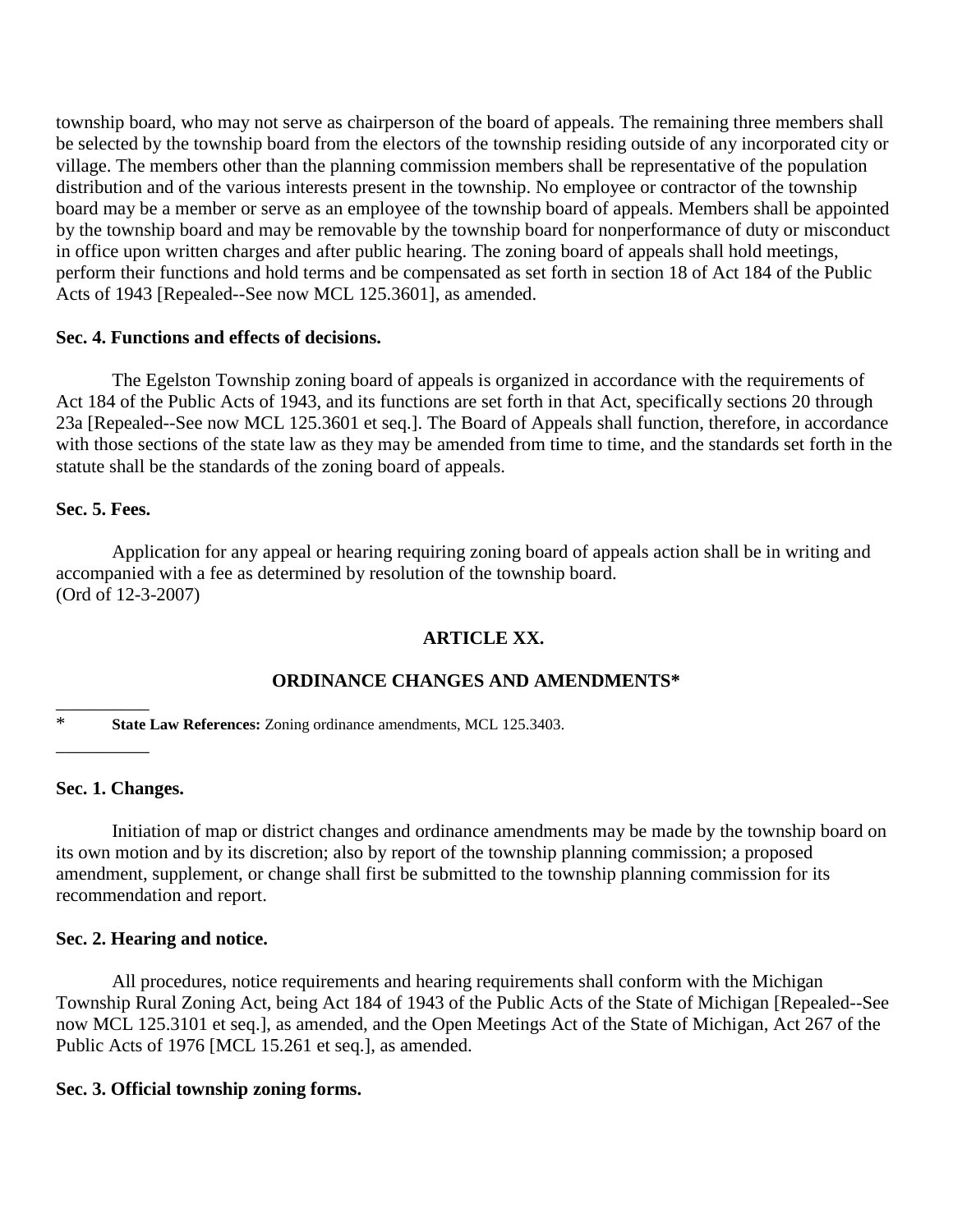The township clerk after consultation with the planning commission and the township supervisor shall prescribe forms to be used and filing procedures which are uniform for the filing of applications for zone changes, appeals and decisions of township officers, applications for special land uses and planned unit developments, allowance and all other procedures before the authorized officers and bodies set forth in this zoning ordinance. Such applications and forms shall be freely available at the township office.

# **Sec. 4. Fee.**

Application for amendment of the ordinance shall be in writing and accompanied with a fee as determined by resolution of the township board. (Ord of 12-3-2007)

### **ARTICLE XXI.**

### **CONFLICTING ORDINANCES REPEALED**

### **Sec. 1. Conflicts.**

All existing ordinances or parts of ordinances pertaining to the Township of Egelston in conflict with the provisions of this ordinance are hereby repealed. The Egelston Township zoning ordinance adopted April 6, 1949, and all amendments thereto, the zoning ordinance of 1975 and the interim zoning ordinance of 1979, are specifically repealed.

#### **ARTICLE XXII.**

# **VALIDITY AND SEPARABILITY**

#### **Sec. 1. Validity.**

If any clause, sentence, subdivision, paragraph, section or part of this ordinance be adjudged by any court of competent jurisdiction to be invalid, such judgment shall not affect, impair or invalidate the remainder thereof, but shall be confined in its operation to the clause, sentence, subdivision, paragraph, section or part thereof directly involved in the controversy in which said judgment shall have been rendered.

#### **ARTICLE XXIII.**

## **VIOLATIONS AND PENALTIES**

#### **Sec. 1. Violations.**

Violation of this ordinance shall constitute a civil infraction. (Ord. eff. 11-26-1982; Ord. No. 302, 5-20-1996)

### **ARTICLE XXIV.**